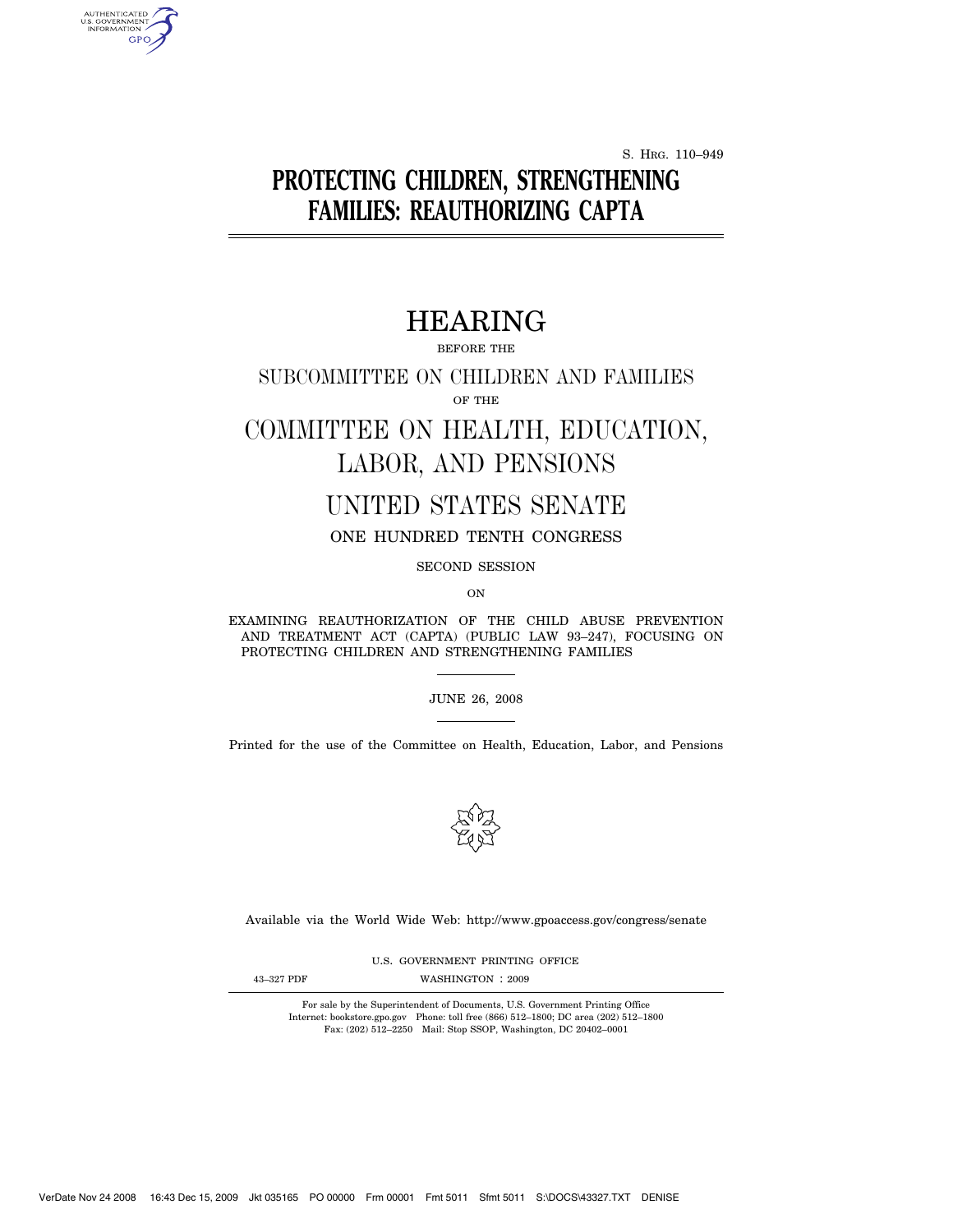## COMMITTEE ON HEALTH, EDUCATION, LABOR, AND PENSIONS

EDWARD M. KENNEDY, Massachusetts, *Chairman* 

CHRISTOPHER J. DODD, Connecticut TOM HARKIN, Iowa BARBARA A. MIKULSKI, Maryland JEFF BINGAMAN, New Mexico PATTY MURRAY, Washington JACK REED, Rhode Island HILLARY RODHAM CLINTON, New York BARACK OBAMA, Illinois BERNARD SANDERS (I), Vermont SHERROD BROWN, Ohio

MICHAEL B. ENZI, Wyoming, JUDD GREGG, New Hampshire LAMAR ALEXANDER, Tennessee RICHARD BURR, North Carolina JOHNNY ISAKSON, Georgia LISA MURKOWSKI, Alaska ORRIN G. HATCH, Utah PAT ROBERTS, Kansas WAYNE ALLARD, Colorado TOM COBURN, M.D., Oklahoma

J. MICHAEL MYERS, *Staff Director and Chief Counsel*  ILYSE SCHUMAN, *Minority Staff Director* 

SUBCOMMITTEE ON CHILDREN AND FAMILIES

CHRISTOPHER J. DODD, Connecticut, *Chairman* 

JEFF BINGAMAN, New Mexico PATTY MURRAY, Washington JACK REED, Rhode Island HILLARY RODHAM CLINTON, New York BARACK OBAMA, Illinois BERNARD SANDERS (I), Vermont EDWARD M. KENNEDY, Massachusetts (ex officio)

LAMAR ALEXANDER, Tennessee JUDD GREGG, New Hampshire LISA MURKOWSKI, Alaska ORRIN G. HATCH, Utah PAT ROBERTS, Kansas WAYNE ALLARD, Colorado MICHAEL B. ENZI, Wyoming (ex officio)

MARY ELLEN MCGUIRE, *Staff Director*  DAVID P. CLEARY, *Minority Staff Director* 

(II)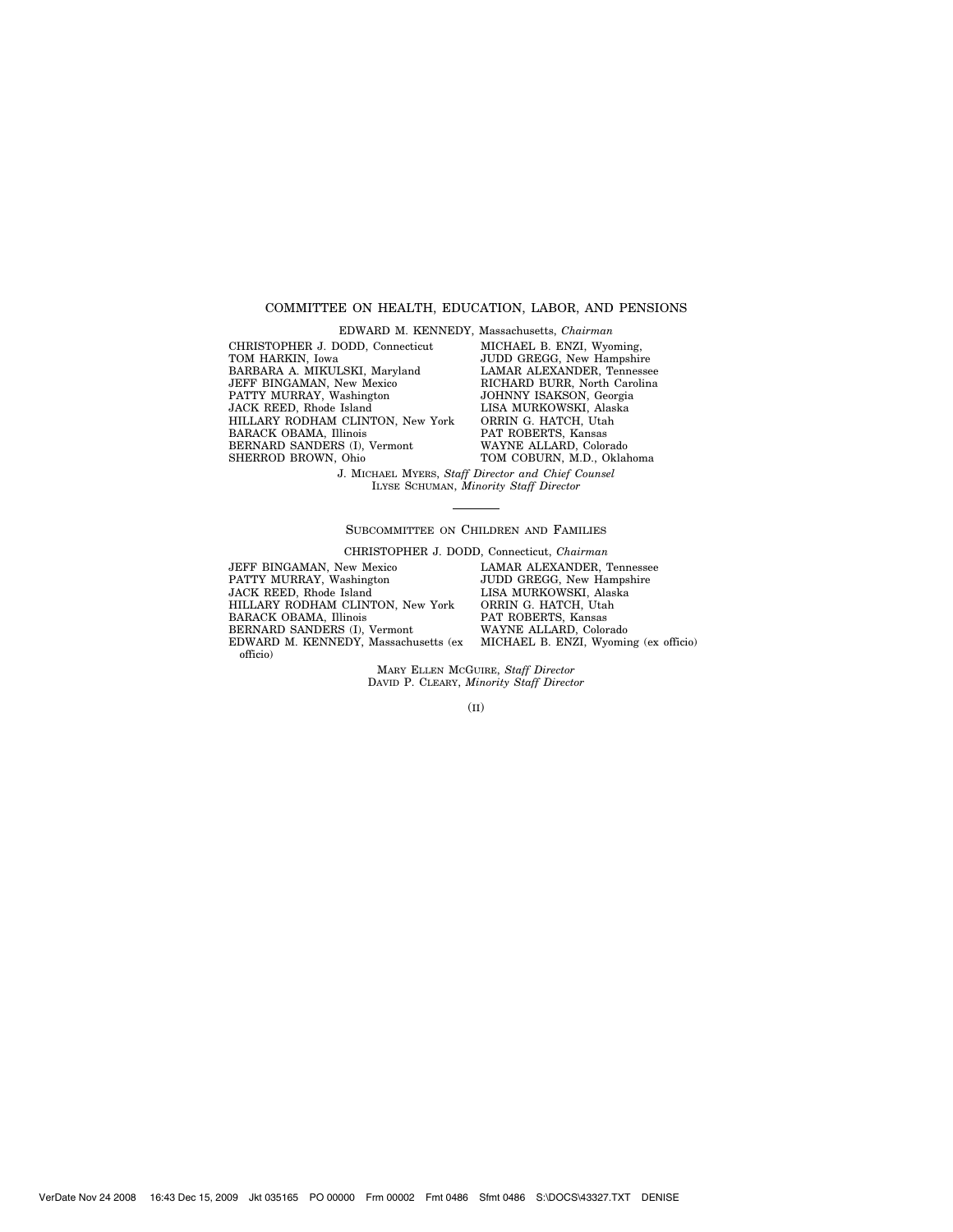# C O N T E N T S

## STATEMENTS

# THURSDAY, JUNE 26, 2008

|                                                                               | Page |
|-------------------------------------------------------------------------------|------|
| Dodd, Hon. Christopher J., Chairman, Subcommittee on Children and Fami-       |      |
|                                                                               | 2    |
|                                                                               |      |
| Isakson, Hon. Johnny, a U.S. Senator from the State of Georgia, statement     | 4    |
| Boyce, Cheryl Anne, Ph.D., Chief, Child Abuse and Neglect Program, Na-        |      |
|                                                                               | 5    |
|                                                                               |      |
|                                                                               | 10   |
|                                                                               | 12   |
| Foley-Schain, Karen, M.A., M. Ed., LPC, Executive Director, Connecticut Chil- |      |
|                                                                               | 14   |
|                                                                               | 15   |
| Kaplan, Caren, MSW, Director of Child Protection Reform, American Humane      |      |
|                                                                               | 21   |
|                                                                               | 23   |
|                                                                               |      |

#### ADDITIONAL MATERIAL

| Statements, articles, publications, letters, etc.:                     |    |
|------------------------------------------------------------------------|----|
| Clinton, Hon. Hillary, a U.S. Senator from the State of New York, pre- |    |
|                                                                        | 43 |
| Alexander, Hon. Lamar, a U.S. Senator from the State of Tennessee,     |    |
|                                                                        | 44 |
| Roberts, Hon. Pat, a U.S. Senator from the State of Kansas, prepared   |    |
|                                                                        | 44 |
|                                                                        | 45 |
|                                                                        | 46 |
| Pion-Berlin, Lisa, Ph.D., President & Chief Executive Officer, Parents |    |
|                                                                        | 50 |
|                                                                        | 59 |
| Else, Sue, President, National Network to End Domestic Violence        |    |
| (NNEDV)                                                                | 66 |
|                                                                        | 72 |
|                                                                        | 75 |
|                                                                        | 77 |
|                                                                        |    |

(III)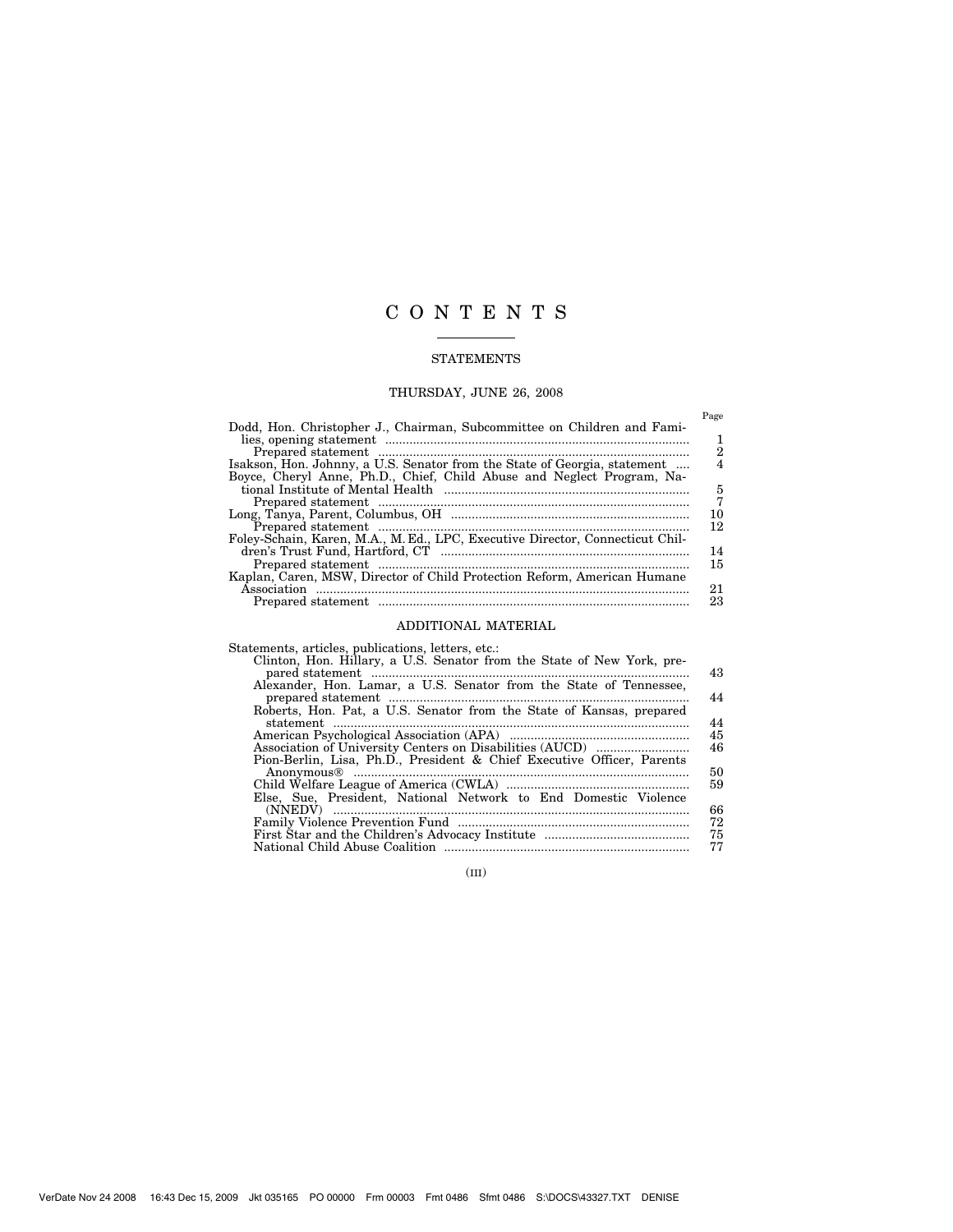VerDate Nov 24 2008 16:43 Dec 15, 2009 Jkt 035165 PO 00000 Frm 00004 Fmt 0486 Sfmt 0486 S:\DOCS\43327.TXT DENISE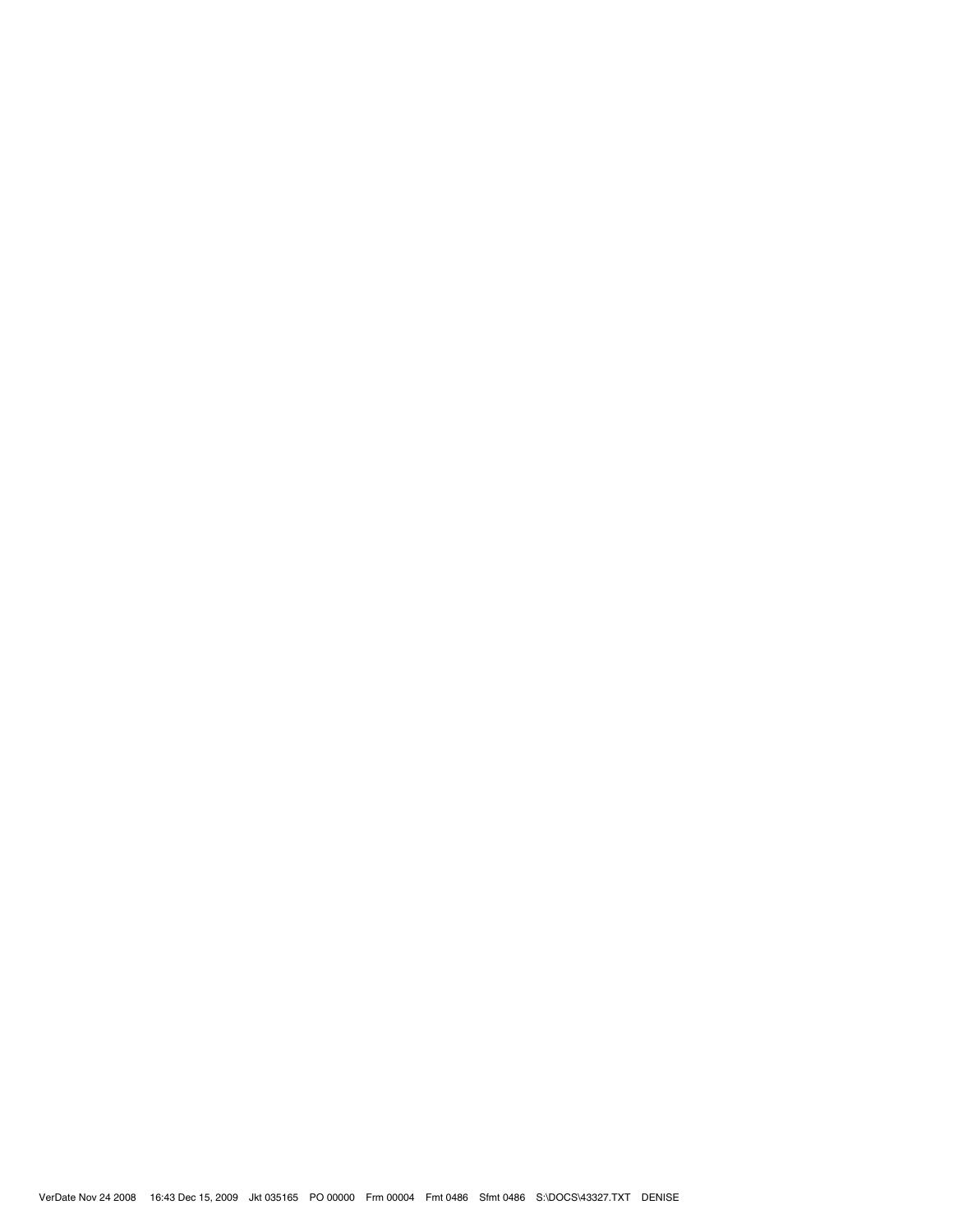# **PROTECTING CHILDREN, STRENGTHENING FAMILIES: REAUTHORIZING CAPTA**

### **THURSDAY, JUNE 26, 2008**

U.S. SENATE, SUBCOMMITTEE ON CHILDREN AND FAMILIES, COMMITTEE ON HEALTH, EDUCATION, LABOR, AND PENSIONS, *Washington, DC.* 

The subcommittee met, pursuant to notice, at 2:40 p.m. in Room SD–430, Dirksen Senate Office Building, Hon. Christopher Dodd, chairman of the subcommittee, presiding.

Present: Senators Dodd and Isakson.

## OPENING STATEMENT OF SENATOR DODD

Senator DODD. I apologize to our witnesses and our guests in the hearing room, and to my colleague from Georgia, for being a few minutes late getting over here. I'm delighted you're all here this afternoon for a very important hearing, and I thank our audience as well as my colleagues and the staff who are here.

Let me begin with a brief opening statement about the issue before us today. I'll turn to my colleague Senator Isakson of Georgia and then we'll turn to our witnesses here and ask them for some opening comments and statements, and then have a good conversation with each other about the importance of this effort.

I'd like to welcome my colleague, as I said, to this important hearing and thank our very distinguished witnesses this afternoon for being with us today as well. Today's hearing will look at the Child Abuse Prevention and Treatment Act and hear from different perspectives, its successes, its shortcomings, and how it is being implemented across the country.

Today in the United States nearly a million children are abused in some way each year. It's a stunning number. While CAPTA has brought much-needed attention and change to the issues of child maltreatment, this number is astonishingly and unacceptably high.

We're here today to hear from an array of witnesses who will discuss their experiences with CAPTA and suggest changes that might be made during the reauthorization of this vitally important piece of legislation. CAPTA was initially enacted in 1974 with a very simple purpose: creating a single Federal focus to deal with the problems of child abuse and neglect. CAPTA provides a Federal minimum definition of what constitutes child abuse and neglect. It is composed of basic grants for States to improve their child protective systems, grants for community-based services, and activities to prevent child abuse and neglect. It authorizes Children's Justice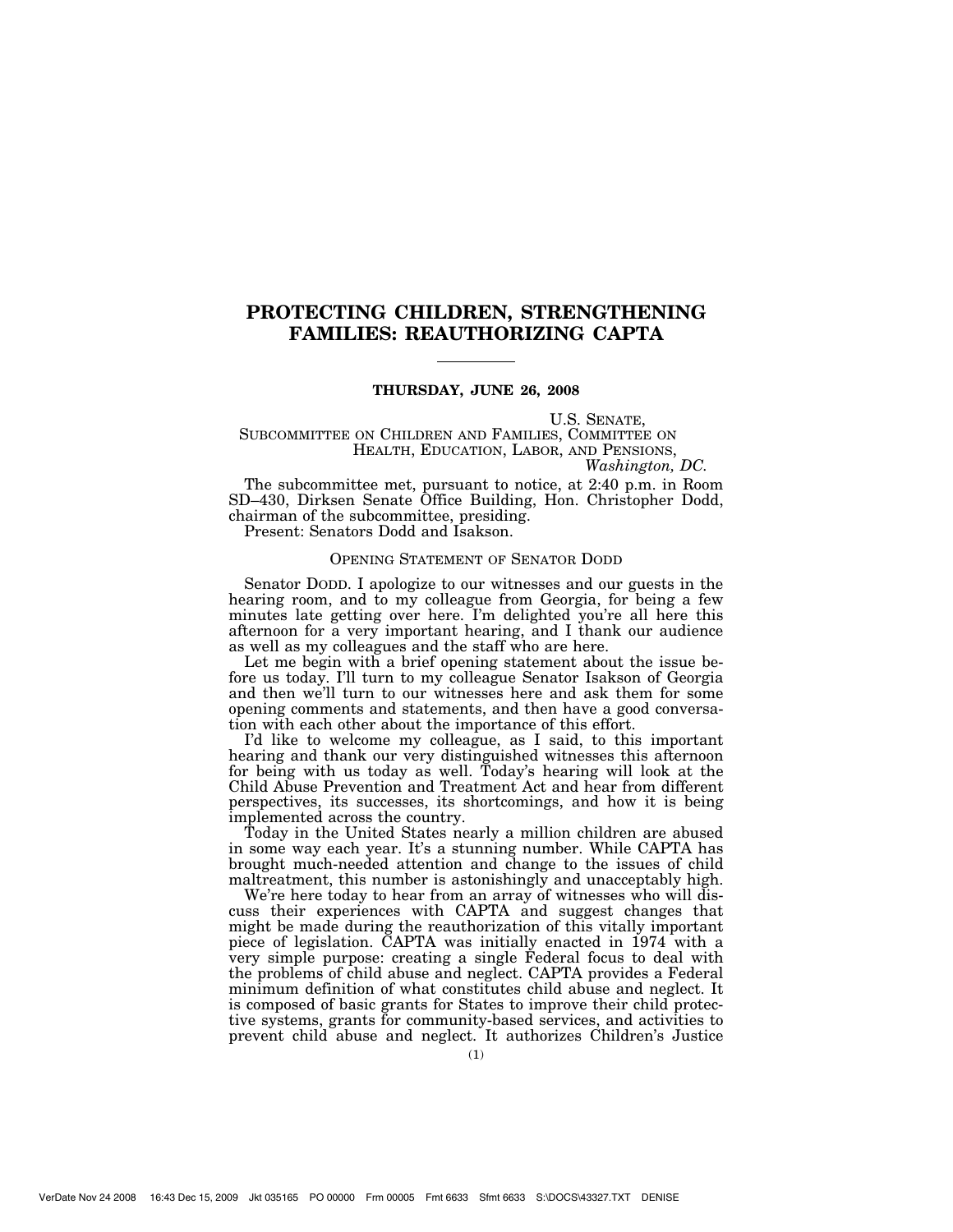Act grants, for States to create multidisciplinary task forces to address sexual abuse, child abuse and neglect, fatalities, and abuse and neglect cases involving disabled children. CAPTA also provides discretionary grants to fund research, resource centers, and demonstration projects related to preventing and treating child abuse.

Over the past 34 years, CAPTA has been reauthorized and changed to adapt to emerging trends and needs in this arena. We continue to see changing needs, which we will begin to address at this hearing.

CAPTA has improved the outcomes of rates of child maltreatment, but disparities and concerning trends remain. The rates of physical abuse have decreased in recent years, but the rates of neglect have remained disturbingly constant and 60 percent of child maltreatment cases are due to neglect. Minorities are impacted acutely by child maltreatment, with the highest rates of child victims reported for African-American children, totaling nearly 20 victims out of every 1,000 children, with other races not far behind. The rate of abuse for white children is about half of that.

Other issues that need to be addressed include the role of domestic violence and child abuse in neglect cases and the role of fathers and men in these cases. Domestic violence is involved in approximately half of all cases that are reported to child protection services. In my home State of Connecticut, in the home visiting population, 18 percent of fathers in urban communities are in prison when their children are born and only 30 percent of the fathers in these programs live with their children.

Perhaps the most disturbing finding is that the youngest children in this country are the most abused and neglected—I find that incredible—and I would add, the most vulnerable.

CAPTA can and should address these issues. States have implemented CAPTA in a variety of ways and some are testing and putting in place innovative programs to address these problems, which we hope to encourage with this legislation. A number of States are looking at what is known as differential response, which recognizes that we cannot have a one-size-fits-all child welfare system. In Philadelphia, for instance, an effort is under way to screen every child reported to the child welfare system, whether they be substantiated or unsubstantiated cases of neglect or abuse.

Mental health is a major factor in child abuse and neglect. Again, my home State of Connecticut will soon conduct a trial on the in-home cognitive behavioral therapy for treating mothers with depression. The goal of this effort is to address the root cause of some child abuse and neglect, as research shows that depression in mothers increases their risk for abuse and neglect.

Although child abuse and neglect are preventable, they currently cost this country an estimated \$103.8 billion annually in 2007 dollars. Of course, the true cost is far beyond that. I only mention those numbers just for those who wonder about this issue in purely financial terms. The larger cost is largely an emotional one, of behavioral and developmental effects that abuse and neglect have on children long into their lives.

We convene this hearing today to hear how CAPTA is being implemented in the field and how it can be changed and improved to better address the needs of our children and families. The needs of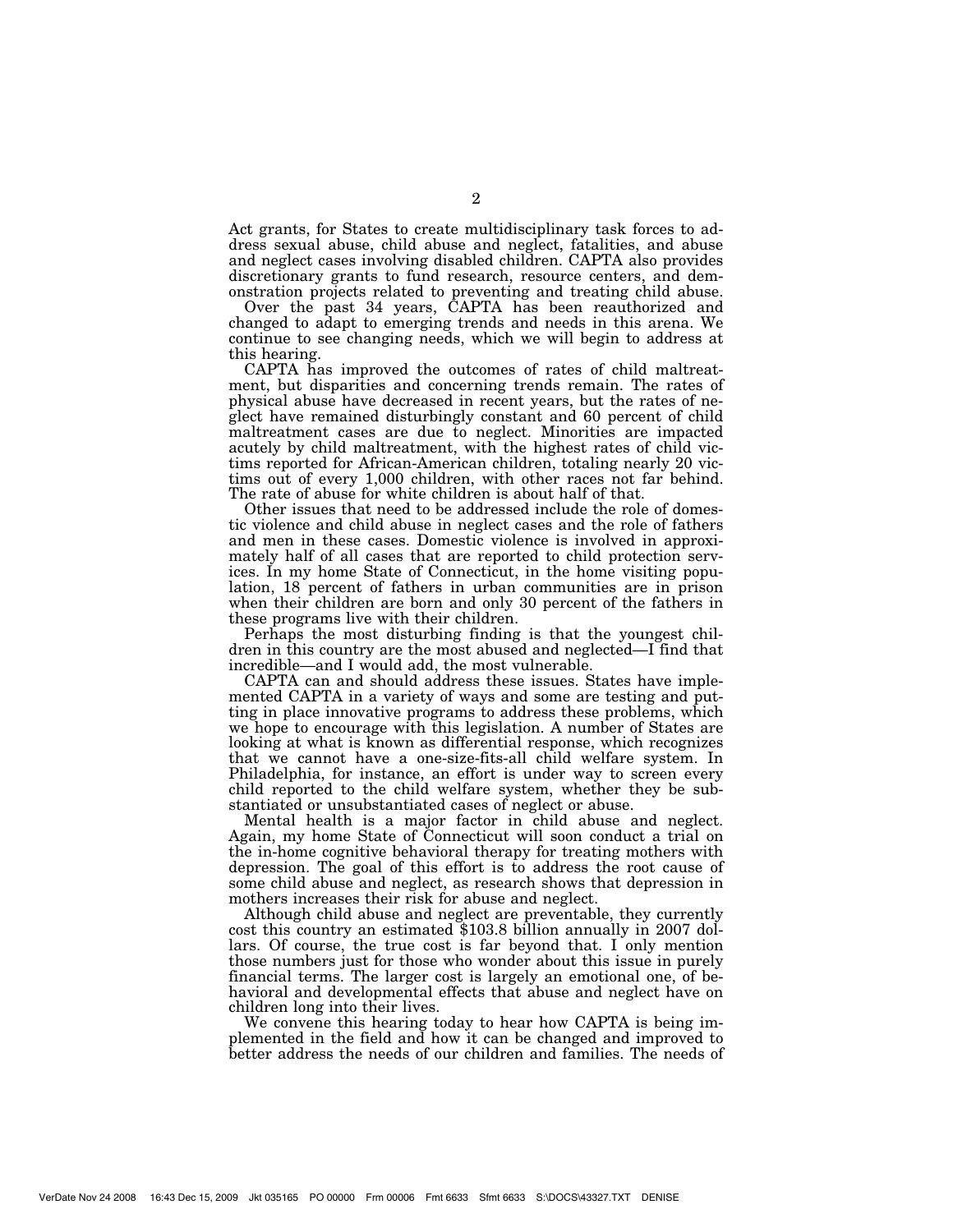our children and families, of course, are paramount. This is one of the most serious responsibilities that we have as legislators.

Let me—if I can now turn to my colleague from Georgia for his opening comments and then we'll be anxious to hear from our witnesses.

[The prepared statement of Senator Dodd follows:]

## PREPARED STATEMENT OF SENATOR DODD

I would like to welcome my colleagues to this important hearing, and thank our distinguished witnesses for being with us today. Today's hearing will look at the Child Abuse Prevention and Treatment Act and hear, from different perspectives, its successes, its shortcomings, and how it is being implemented across the country.

Today, in the United States, nearly a million children are abused in some way each year.

It is a stunning number. While CAPTA has brought much-needed attention and change to the issues of child maltreatment, this number is astonishingly and unacceptably high. We are here today to hear from an array of witnesses who will discuss their experience with CAPTA and suggest changes that might be made during reauthorization of this vital legislation.

CAPTA was initially enacted in 1974 with a simple purpose: creating a single Federal focus to deal with the problems of child abuse and neglect.

CAPTA provides a Federal minimum definition of what constitutes child abuse and neglect. It is composed of basic grants for States to improve their child protective systems, grants for community-based services and activities to prevent child abuse and neglect, and authorizes Children's Justice Act grants for States to create multidisciplinary task forces to address sexual abuse, child abuse and neglect fatalities, and abuse and neglect cases involving disabled children. CAPTA also provides discretionary grants to fund research, resource centers, and demonstration projects related to preventing and treating child abuse. Over the past 34 years, CAPTA has been reauthorized and changed to adapt to emerging trends and needs in this arena. We continue to see changing needs, which we will begin to address at this hearing.

CAPTA has improved the outcomes and rates of child maltreatment, but disparities and concerning trends remain. The rates of physical abuse have decreased in recent years, but the rates of neglect have remained disturbingly constant, and 60 percent of child maltreatment cases are due to neglect.

Minorities are impacted acutely by child maltreatment, with the highest rates of child victims reported for African-American children, totaling nearly 20 victims out of every thousand children, with other races not far behind. The rate of abuse for white children is about half.

Other issues that need to be addressed include the role of domestic violence in child abuse and neglect cases, and the role of fathers and men in these cases. Domestic violence is involved in approximately half of all cases that are reported to child protective services. In the State of Connecticut's home visiting population, 18 percent of fathers in urban communities are in prison when their chil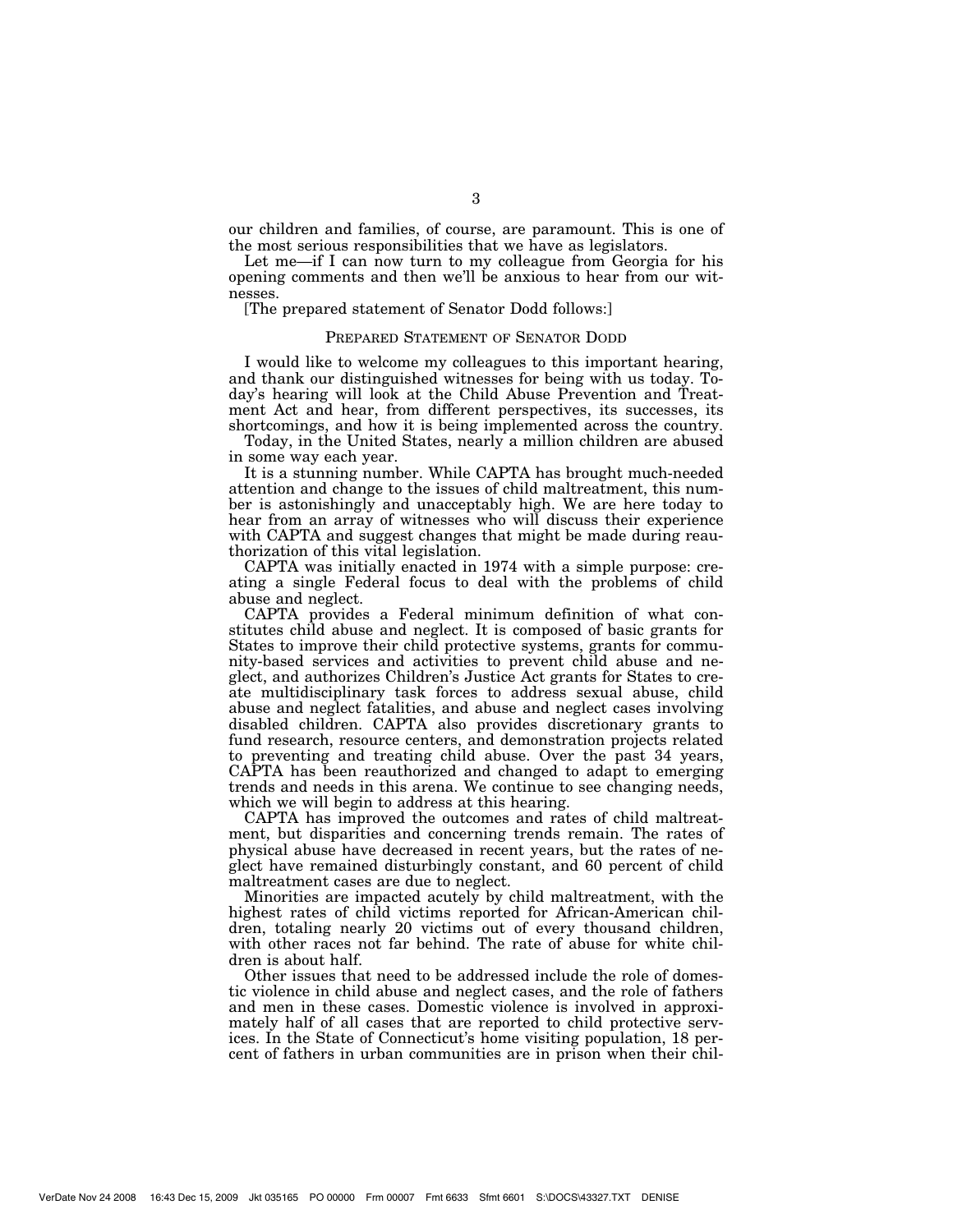dren are born, and only 30 percent of fathers in these programs live with their children.

Perhaps the most disturbing finding is that the youngest children in this country are the most abused and neglected. And, I would add, the most vulnerable.

CAPTA can and should address these issues. States have implemented CAPTA in a variety of ways, and some are testing and putting in place innovative programs to address these problems, which we hope to encourage with this legislation.

A number of States are looking at what is known as ''differential response,'' which recognizes that we cannot have a ''one-size-fitsall'' child welfare system. In Philadelphia an effort is underway to screen every child reported to the child welfare system, whether they be substantiated or unsubstantiated cases of neglect or abuse.

Mental health is a major factor in child abuse and neglect, and my home State of Connecticut will soon conduct a trial on an inhome cognitive behavioral therapy for treating mothers with depression. The goal of this effort is to address the root cause of some child abuse and neglect, as research shows that depression in mothers increases their risk for abuse and neglect.

Although child abuse and neglect are preventable, they currently cost this country an estimated \$103.8 billion annually, in 2007 dollars. Of course, the true cost is the emotional, behavioral, and developmental effects abuse and neglect have on children long into their lives. We convene this hearing today to hear how CAPTA is being implemented in the field and how it can be changed and improved to better address the needs of our children and families. This is one of our most serious responsibilities as legislators.

Senator DODD. I now turn to Senator Isakson for an opening statement.

### STATEMENT OF SENATOR ISAKSON

Senator ISAKSON. Well, thank you, Mr. Chairman. I'm honored to be here with you today, and I want to welcome all of our guests and our professionals, and in particular Ms. Tanya Long. I had the occasion earlier today to read her compelling story. Your courage to come forward is a great testimony to CAPTA and the program that it funds, Parents Anonymous, and I'm looking forward to everyone being able to hear the benefits of that program and what it did for you and your life and the life of your children and your grandchild. So welcome to you.

Thanks to all of you for being here today and I look forward to the testimony.

Senator DODD. Thank you very much, Senator.

Let me introduce our very distinguished panel of witnesses. First of all, I'd like to welcome Dr. Cheryl Boyce. Doctor, we thank you for being with us. Dr. Boyce is a child clinical psychologist in the Division of Pediatric Translational Research and Treatment and Development, the National Institutes of Health. Dr. Boyce is here to discuss her research on child abuse and neglect. We look forward to hearing what you've learned through your research regarding intervention, home visitation, and the effects of child abuse and neglect on mental health and behavior.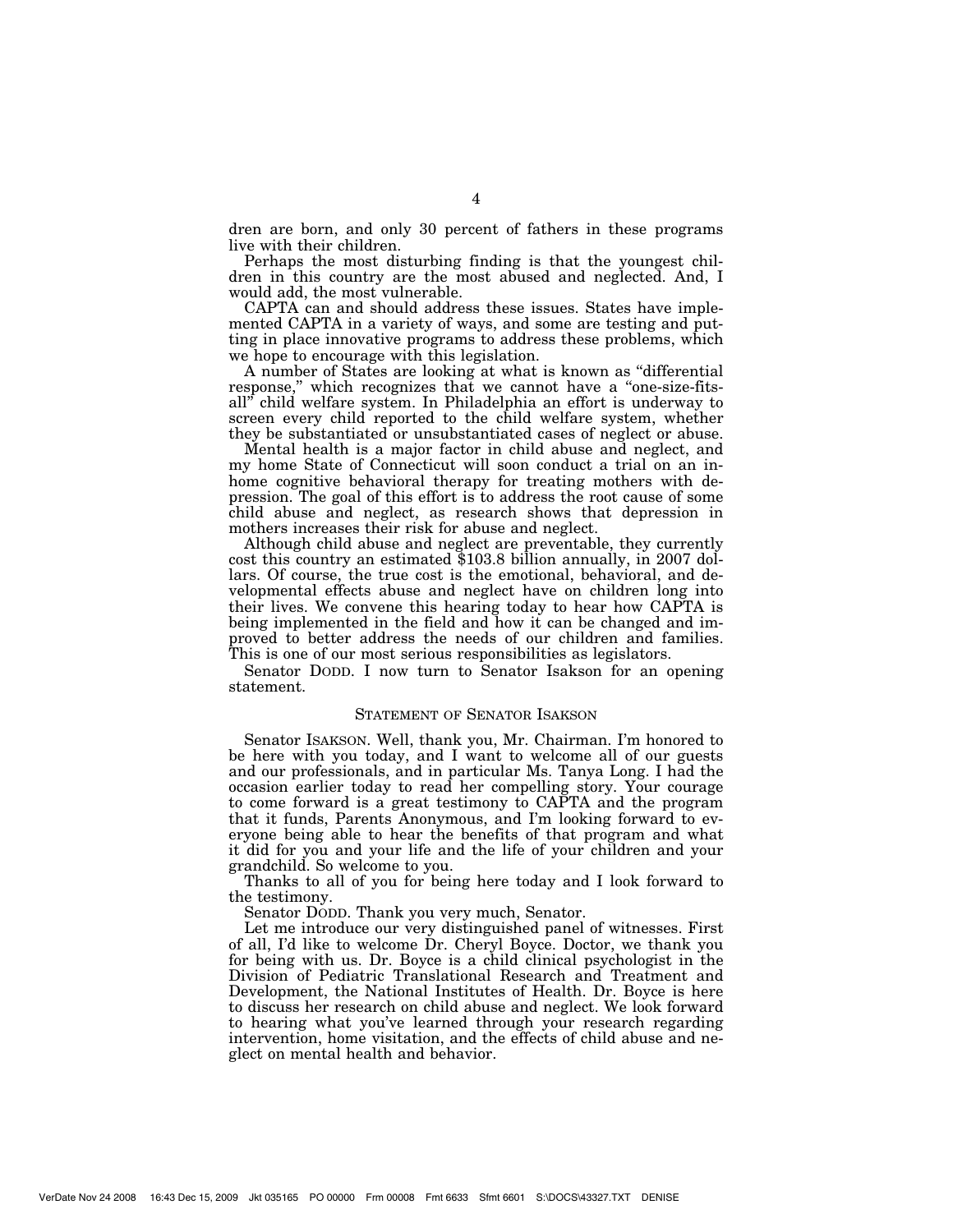Tanya Long we've already sort of introduced by Senator Isakson and we welcome. I want to underscore the comments of Senator Isakson. It takes a lot of courage to stand up and talk about a personal journey. But, know full well, Ms. Long, that your story is one that is not unique. I know that it seems that way, but unfortunately it's not. There are literally thousands and thousands of people that are going through, or have gone through similar journeys.

Your presence here today and your sharing this story gives us a dimension that is beyond the data and the numbers and the statistics. I almost hesitate to use some of these numbers in talking about the number of cases and how much it costs, because it's important for people to understand this in real, personal terms, and your presence and participation here make that possible. You're performing a very, very valuable national service by being here this afternoon and we're all very, very grateful and honored you're here. We thank you very, very much.

I'd like to also introduce if I can Karen Foley—is it ''SHAEN''? Is that the correct?

Ms. FOLEY-SCHAIN. Yes.

Senator DODD. Karen Foley-Schain today is joining us from Connecticut. She is the Executive Director of the Connecticut Children's Trust Fund, the State agency that distributes CAPTA Title 2 funding in Connecticut, where she has served as the Executive Director since 1999. We thank you as well for being with us, from my home State.

Caren Kaplan is the Director of Child Protection Reform at the American Humane Association. She is leading a national initiative on differential response, and she has done extensive work on chronic neglect and the assessment of child safety, risk, and comprehensive family functioning by child protection agencies. Certainly your testimony will be tremendously valuable.

We'll begin with you, Dr. Boyce, if we can, and ask you if you would try and keep your opening statements down to 5 or 6 minutes or so. I promise you that your full remarks and any supporting data and information which you think will be valuable for our committee in its consideration of the reauthorization of this program will be made a part of the record.

That goes for all of the witnesses today. If you can kind of abbreviate it a bit, we can get to some of the questions. We thank you again for being with us.

Dr. Boyce, the floor is yours.

## **STATEMENT OF CHERYL ANNE BOYCE, PH.D., CHIEF, CHILD ABUSE AND NEGLECT PROGRAM, NATIONAL INSTITUTE OF MENTAL HEALTH**

Dr. BOYCE. Good afternoon. Thank you, Chairman Dodd, and thank you, Senator Isakson, for coming today. You've given me a great introduction. In addition to being at the National Institute of Mental Health, where I serve as Chief of the Child Abuse and Neglect Research Program, I am a child clinical psychologist who has seen these cases at Children's National Medical Center in the past, not far from where we are today.

I serve as a co-chair on one of the larger inter-agency efforts to combat child abuse and neglect through research collaborations,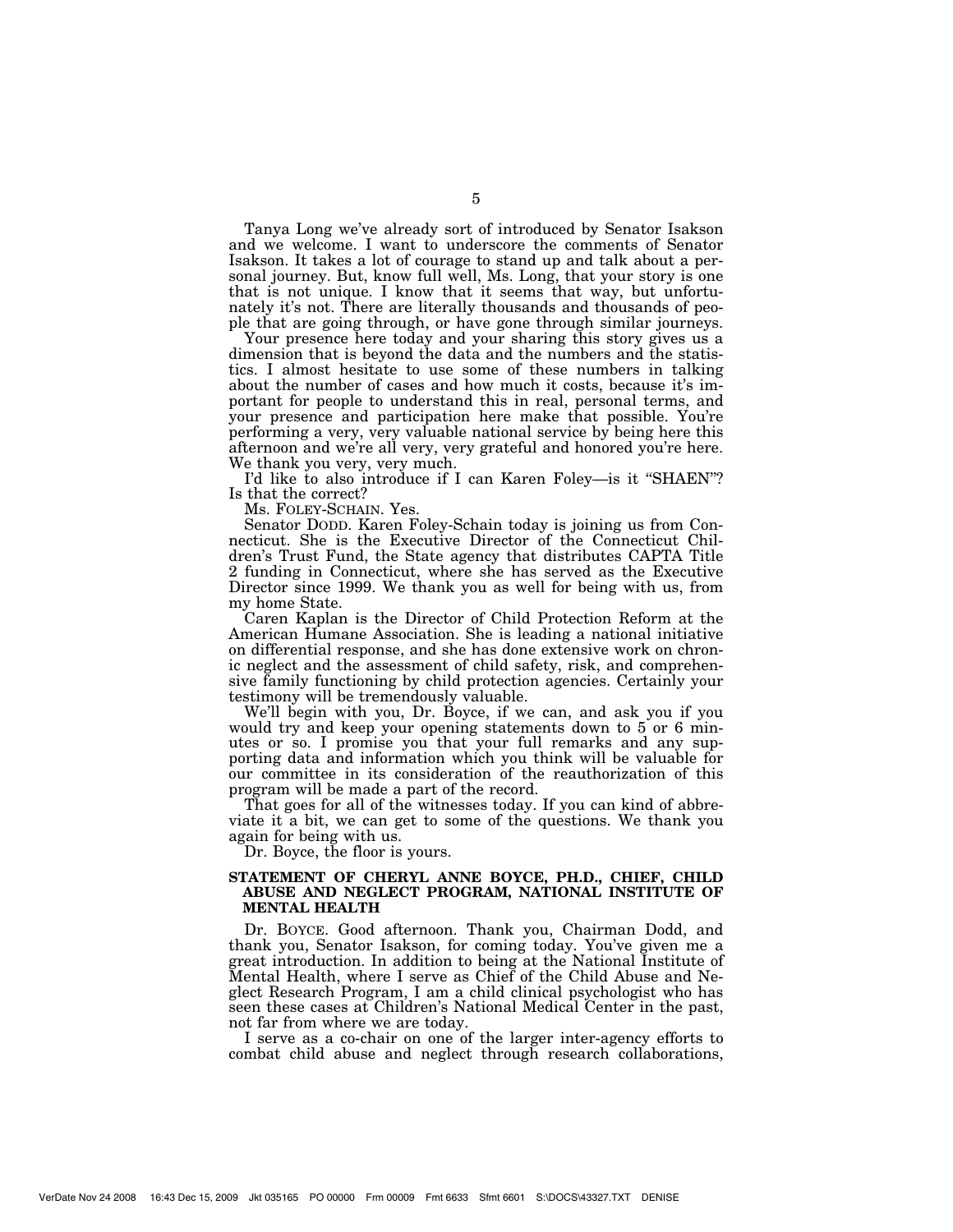the NIH Child Abuse and Neglect Research Working Group, and I co-chair this along with Valerie Holmes, who's at the partner institute, NICHD, which you may be familiar with.

I oversee research that seeks to reduce and prevent the negative consequences of child abuse and neglect, specifically mental disorders, which you referenced in your opening statement. We work routinely with ACF, the Centers for Disease Control and Prevention, the Department of Justice, Department of Education, and Department of Defense, as well as advocacy groups and the public community.

We know, as you've just stated, that child abuse and neglect can have a profound impact on children's immediate as well as longterm mental and physical health. In 2006, as you referenced in your statement, it's almost a million children who were victims, 905,000. More than 60 percent of these children experience neglect. This has been a specific emphasis of our research efforts through a consortium that we've funded for many years.

Furthermore, it's the youngest children that are at risk. Ages birth to 3 years have the highest rates of victimization. Most devastating is that 1,500 children die annually due to child abuse and neglect. Those who have been exposed to neglect are exposed to various risk factors and subsequent health problems. They experience high rates of post-traumatic stress disorder, depression, isolation, self-destructive behaviors, and then co-morbid problems, including substance abuse, tobacco use, alcohol abuse, and neurological impairments.

The youngest children are at highest risk. Neglect is the most pervasive problem and children are suffering from immediate and long-term problems over the course of development and throughout their life.

This is a complex public health issue, and that was highlighted previously by the Surgeon General, who held a workshop to make child maltreatment a national priority. It is caused by a myriad of factors, including individual, family, community level elements. Research to combat child maltreatment has included work in the basic area, biomedical area, behavioral, social sciences, and includes areas such as mental health, public health, prevention, alcohol and substance abuse, neurology, injury, trauma, child development, gene-environment interactions. We use all of these to inform prevention, assessment, treatment, and services for this vulnerable population of children and their families.

For example, right now we have announcements out there on violence and trauma and on interventions to call for our best research innovations to prevent child abuse and its potential negative effects. It's the complexity of these interactions that must be taken into account, so we can understand the consequences of maltreatment and focus on those factors that might promote resiliency in the face of this adversity.

We have longitudinal studies that offer critical information not only on mental health and physical health, but recent reviews suggest that there are adverse effects on the academic and intellectual functioning and occupational functioning of children who are abused.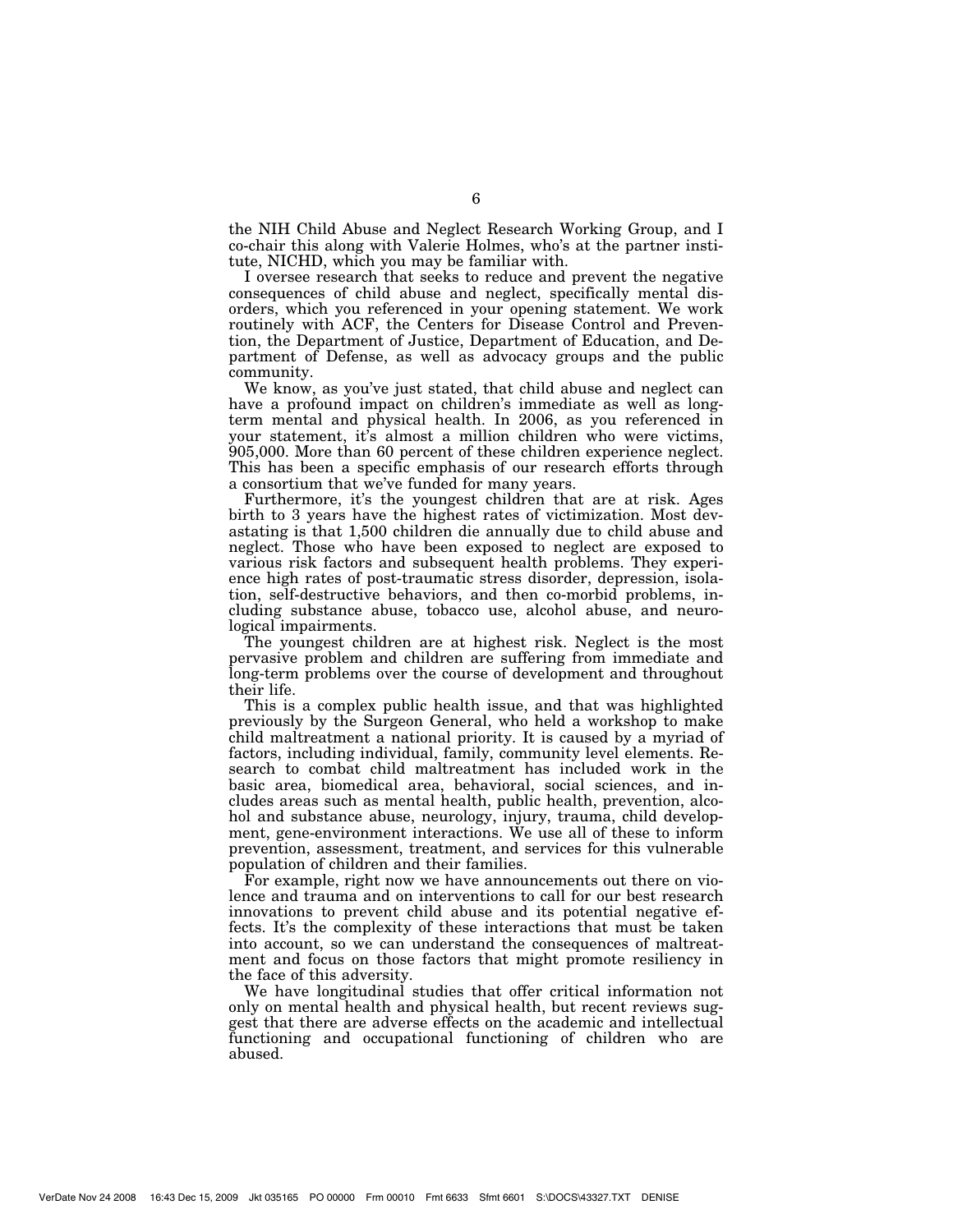When we look at services, we have some surprising and unfortunate patterns of children who are maltreated when it comes to services. Looking at the youngest children, 48 percent of toddlers and 68 percent of preschool-aged children evidence behavioral problems or developmental delays, but only 22 percent receive services. Looking at the children who are a little older than 2 years, 48 percent have indicated mental health problems, but only a quarter of those are receiving services.

Then when you look at children who are 3 years out of their first reports, 28 percent are reported as having already chronic health issues, and 30 percent of school-age children are identified as potentially in need of special education services.

In summary, we know this is a complex, multifaceted problem and we need to integrate knowledge at different levels of analysis biology, individual, family, and the neighborhood. We need to intervene early, which is often the case for neglect, and follow children over time to understand when to intervene at key points of risk to impact their development and trajectories and reduce the negative effects on mental and physical health over time. When children are identified, we need to make sure that they're getting effective services.

With that, I will close and I am available to answer any questions you may have to help inform your decisionmaking now and in the future.

## [The prepared statement of Dr. Boyce follows:]

#### PREPARED STATEMENT OF CHERYL ANNE BOYCE, PH.D.

#### **SUMMARY**

Child abuse and neglect can have a profound impact on children's immediate and long-term mental and physical health. It is a complex public health issue, likely caused by a myriad of factors, including elements involving the individual, the family, and the community. Children and adolescents exposed to child abuse and neglect experience high rates of post-traumatic stress disorder, depression, isolation, self-destructive behaviors and co-morbid problems including tobacco use; misuse of drugs and alcohol, as well as alcohol dependence; and intellectual functioning and occupational functioning, which are likely to impact subsequent development and life trajectories as well.

Numerous prevention programs target caregivers to prevent maltreatment. Re-search has also demonstrated that there are numerous risk and protective factors that interact to affect maltreatment and are potential targets for effective interventions. Understanding the complexity of the many risk factors faced by children and families forms the basis for developing a new generation of targeted prevention and intervention research.

#### INTRODUCTION

Chairman Dodd and members of the subcommittee, good afternoon and thank you for the opportunity to speak to you today on research conducted and supported by the National Institutes of Health (NIH) to address the public health problem of child abuse and neglect. I am Cheryl Anne Boyce, Chief of the Child Abuse and Neglect Research Program at the National Institute of Mental Health (NIMH) within the NIH, an agency of the Department of Health and Human Services (HHS), as well as the co-chair of the NIH Child Abuse and Neglect Working Group. I am also a member of the Federal Interagency Workgroup on Child Abuse and Neglect led by the Office on Child Abuse and Neglect (OCAN) within the Children's Bureau of HHS's Administration for Children and Families (ACF) and a member of the technical working group for the National Survey of Child and Adolescent Well-Being.

I oversee research seeking to reduce and prevent the negative consequences of child abuse and neglect, specifically mental disorders. We at NIH believe that research on child abuse and neglect should be used to inform services and policy, and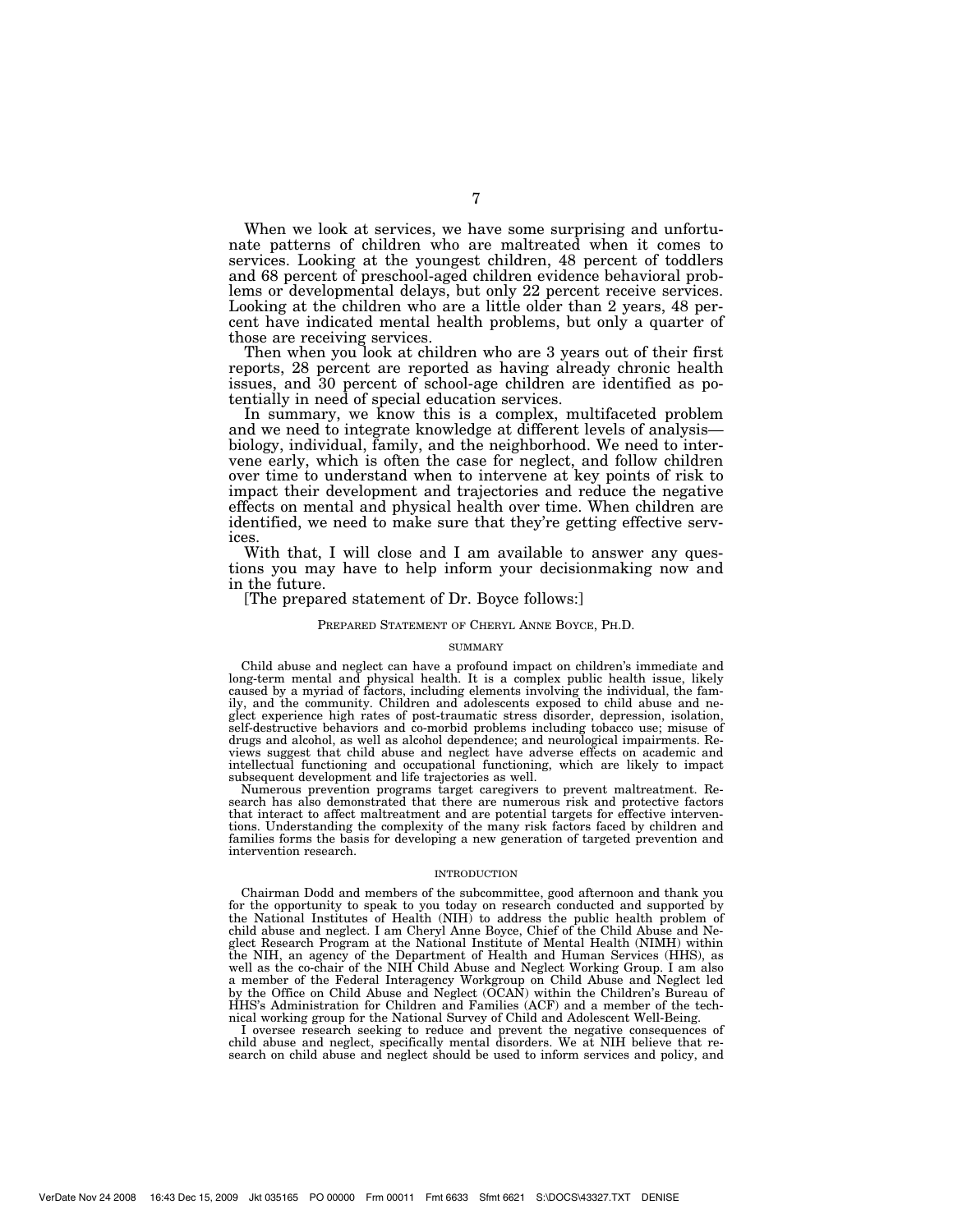therefore, we work routinely with other agencies, including ACF, the Centers for<br>Disease Control and Prevention (CDC), the Substance Abuse and Mental Health<br>Services Administration (SAMHSA), the Department of Justice, the Education, and the Department of Defense; advocacy groups; and the public community to facilitate the dissemination of research knowledge funded by NIH.

#### OVERVIEW AND CONSEQUENCES OF CHILD ABUSE AND NEGLECT

Child abuse and neglect can have a profound impact on children's immediate and long-term mental and physical health. In 2006, an estimated 905,000 children were victims of child abuse or neglect, $<sup>1</sup>$  and children ages birth to 3 years had the highest</sup> rates of victimization. Approximately 1,500 children die annually due to child abuse or neglect. Children and adolescents who have experienced abuse and neglect are exposed to various risk factors for subsequent health problems and experience high rates of post-traumatic stress disorder (PTSD), depression, isolation, self-destructive behaviors and co-morbid problems such as tobacco use; misuse of drugs and alcohol, as well as alcohol dependence; and neurological impairments.1

#### RESEARCH EFFORTS TO ADDRESS CHILD ABUSE AND NEGLECT

Because child abuse and neglect is a complex public health issue, likely caused by a myriad of factors, including elements involving the individual, the family, and the community, a research program focused on understanding and addressing these problems must necessarily draw upon interdisciplinary theories and approaches. In order to advance our knowledge of child abuse and neglect, NIH-funded research facilitates multi-disciplinary work in the basic biomedical, behavioral, and social sciences, including areas such as mental health, public health and prevention; to-bacco use; misuse of drugs and alcohol, as well as alcohol dependence; neurology; injury; trauma; and child development. NIH research projects utilize rigorous scientific research designs that can inform prevention, assessment, treatment, demonstrations, or other types of service activities.

In 1997, NIH convened a working group of its major research Institutes and offices supporting research on child abuse and neglect to: (1) assess the state of the science; (2) make recommendations for a research agenda; and (3) develop plans for future coordination efforts at the agency. This group, the NIH Child Abuse and Neglect Working Group, meets routinely to coordinate relevant NIH research efforts and regularly meets with representatives of other Federal agencies. The working group has sponsored a number of workshops to stimulate research on child abuse and neglect. In addition, NIH Institutes are currently participating in two specific program initiatives to promote research related to child abuse and neglect. The first initiative, "Mental Health Consequences of Violence and Trauma,"<sup>2</sup> is designed to enhance scientific understanding of the etiology of psychopathology related to violence and trauma, as well as studies to develop and test effective treatments, services, and prevention strategies. Along with HHS partner agencies including SAMSHA, CDC, and ACF, NIH is the lead agency on the second funding initiative, "Research Interventions on Child Abuse and Neglect," <sup>3</sup> which is designed to stimulate research on interventions that assist in changing the negative biological and behavioral health effects of child abuse and neglect and may target individuals or groups of individuals such as dyads, families, communities, or service systems.

Child maltreatment received heightened attention as a result of a March 2005 Workshop convened by the Surgeon General entitled, ''Making Prevention of Child Maltreatment a National Priority—Implementing Innovations of a Public Health Approach.'' 4 The workshop participants generated ideas for eliminating obstacles to change; and identified opportunities for advancing innovations in science, service delivery, care coordination, and prevention. As an outgrowth of the workshop, the NIH Child Abuse and Neglect Working Group called for additional studies to provide a solid evidence base for prevention and intervention programs. The goal of this new initiative is to provide a scientific basis for understanding the biological and behavioral trajectories that can lead to child abuse and neglect in order to intervene at an early age.

A great deal of research has focused on identifying contextual factors that protect against maltreatment, as well as individual factors that better predict which children are likely to benefit from intervention. Innovative research funded by NIH has explored complex gene and environment interactions among maltreated children

 ${1} \label{t:2} \begin{array}{l} \text{$1$} \text{http://www.acf.hhs.gov/programs/cb/stats\_research/index.htm\#can.}\\ \text{$2$} \text{http://grams.nih.gov/grams/suide/pa-files/PA-07-312.html.}\\ \text{$3$} \text{http://grams.nih.gov/grams.nib.gov/grams/suide/pa-files/PA-07-337.html.}\\ \text{$4$} \text{http://www.surgeongeneral.gov/heathychild/twoorkhop.html.} \end{array}$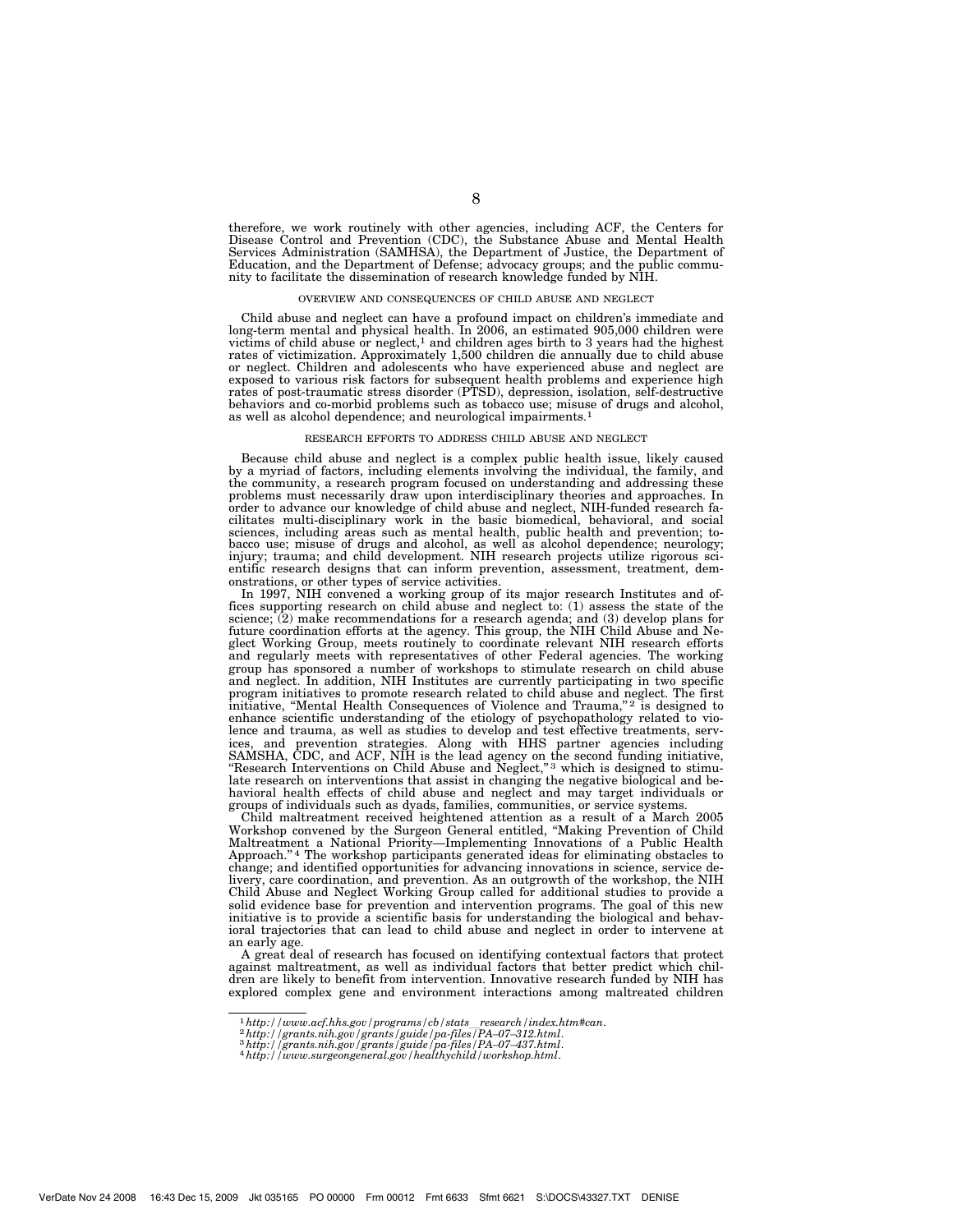that may account in part for these differences. For example, a recent study has shown that past child abuse experiences plus a variation in a specific gene accounted for more than twice the number of PTSD symptoms in adults who had later undergone other traumas, compared to traumatized adults who were not abused in childhood.5 A history of child abuse was not enough alone to lead to increase in PTSD symptoms, nor was variations in the stress-related gene enough by itself; it was the interaction between the two factors. This is a single illustration of the complexity of the interactions that must be taken into account to understand the consequences of maltreatment and the factors that may promote resiliency in the face of adverse experience.

A body of research that encompasses prospective longitudinal studies have offered critical information about the developmental trajectories of children who have been maltreated, as well as information about their pathways. Reviews suggest that child abuse and neglect have adverse effects on academic and intellectual functioning and occupational functioning, which are likely to impact subsequent development and<br>life trajectories as well.<sup>6</sup> Of these studies, the National Survey of Child and Adoles-<br>cent Well-Being (NSCAW), begun in 1999, includes a na ple of children and families who are reported to child protective services.7 A grant from NIMH allowed for the collection of additional contextual information about the service systems for these children, as well as for data analyses related to children's services. Some notable findings from NSCAW are:

• 48 percent of children older than 2 years with completed child welfare investigations had indication of mental health problems, while only a quarter of them received mental health services.<sup>8</sup>

• 48 percent of toddlers and 68 percent of preschool-aged children in child welfare evidenced behavioral problems or developmental delays, but only 22 percent received services.9

• 28 percent are reported as having chronic health conditions within the 3 years after a report to child protective services.<sup>10 11</sup>

Nearly 80 percent of perpetrators of child maltreatment were parents, according to data reports in 2006.<sup>12</sup> Findings suggest that among caregivers, partner violence, substance abuse, and parental depression are robust risk factors for future mal-treatment.12 By unraveling the complex, multi-level risk factors faced by children and families that may lead to child abuse and neglect, and understanding the multitude of trajectories that may result from it, research provides a solid underpinning for developing a new generation of targeted prevention and intervention research.

#### **CONCLUSION**

We know that we must continue to find ways to prevent child abuse in this country and decrease its negative consequences. This is a challenge that requires research translation, dissemination and collaboration across Federal, State, and local agencies and entities. I hope you will find the information that I have provided useful and helpful. I would be pleased to answer any questions at this time.

Senator DODD. Well, Dr. Boyce, thank you very, very much. We will have some questions for you about that.

Ms. Long, thank you again for being with us and we're happy to receive your testimony.

<sup>&</sup>lt;sup>5</sup> Binder EB, Bradley RG, Wei L, Epstein MP, Deveau TC, Mercer KB, Tang Y, Gillespie CF, Heim CM, Nemeroff CB, Schwartz AC, Cubells JF, Ressler KJ. Association of FKBP5 Polymorphisms and Childhood Abuse With Risk of Postt

York, NY: Oxford University Press.<br>  $\gamma hth$ : //www.acf.hhs.gov/programs/opre/abuse\_neglect/nscaw/index.html.<br>  $\gamma hth$ ://www.acf.hhs.gov/programs/opre/abuse\_neglect/nscaw/index.html.<br>
Services by Youth Involved With Child We

Needs Among Children in Child Welfare.'' *Pediatrics.* 11*http://www.acf.hhs.gov/programs/opre/abuse*l*neglect/nscaw/reports/special*lhealth/spe-

<sup>&</sup>lt;sup>11</sup>http://www.acf.hhs.gov/programs/opre/abuse\_neglect/nscaw/reports/special\_health/special\_health.html.<br><sup>12</sup>http://www.childwelfare.gov/can/.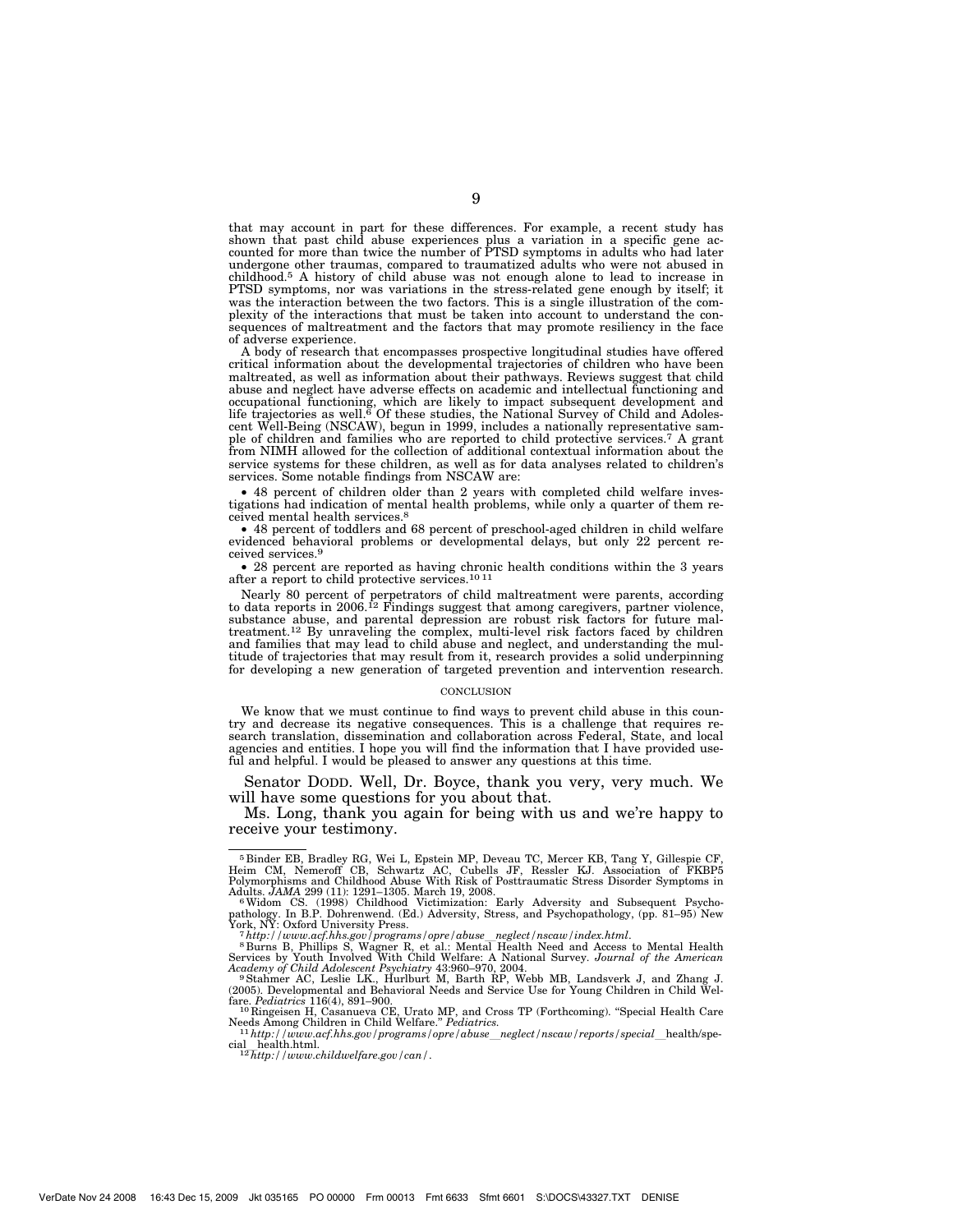## **STATEMENT OF TANYA LONG, PARENT, COLUMBUS, OH**

Ms. LONG. Good afternoon.

Senator DODD. Grab that microphone. I think we've got to push a button there for you. Can someone?

Ms. LONG. Good afternoon.

Senator DODD. There you go.

Ms. LONG. My name is Tanya Long. Thank you, Chairman Dodd and Senator Isakson, for offering me this opportunity to put a face, a human face, on the prevention of child abuse and neglect by focusing on family-strengthening and child abuse prevention.

I am honored to testify today as a parent from Columbus, OH, and share my personal story of prevention and strengthening of families. I am a mother of 4 children ages 9, 10, 18, 32, and a grandmother of a 7-year-old. I am standing before you today as just an example of one family who transformed their lives for the better through a CAPTA-funded program. The program that I found success through was Parents Anonymous, which provides weekly support groups for parents and their children. My testimony will focus on the importance of prevention, how I have given back to my community to ensure that programs meet the diverse needs of families, and suggestions for strengthening the CAPTA statute.

Reaching out and engaging and empowering parents like me are critical factors in protecting children and preventing child abuse and neglect for future generations. CAPTA-funded programs should build on people's strengths, help individuals and families address their needs respectfully, and provide vital supports to parents and children of any age, race, and who reside in neighborhoods all across America.

I would like to share with you my personal journey. I sought help, received support, gained strength, and found hope for my family's future through Parents Anonymous. In 1998 I became homeless and hit rock bottom. My addiction to crack cocaine interfered with my ability to provide a safe and nurturing environment for my children. To the outside world, I appeared to be a highly functioning and supportive parent, but when I used drugs I neglected my children's needs. I did not want to be a parent any more because I was caught in the grips of cocaine.

When I had my third and fourth children 18 months apart, I felt overwhelmed and unprepared to take on the daunting task of raising two more young boys. I was faced with the most important choice of my life, my children or the drugs. I chose my children.

Then the real work began. I made a commitment to become clean and sober. I entered an outpatient drug program and moved into a homeless shelter. I needed to face head-on my inadequacies as a parent. I needed to move through the pain and really take hold of my emotions and what was underlying my actions.

My family and I were able to attend the weekly parent and children's meeting at the shelter and then in the community when I moved. Through the support, the mutual support of other parents, I was able to share my deepest fears, insecurities, and feelings of shame and guilt for neglecting my children because of my drug addiction. I replaced my feelings of helplessness with hope and found the courage and the strength to make lasting changes in my life.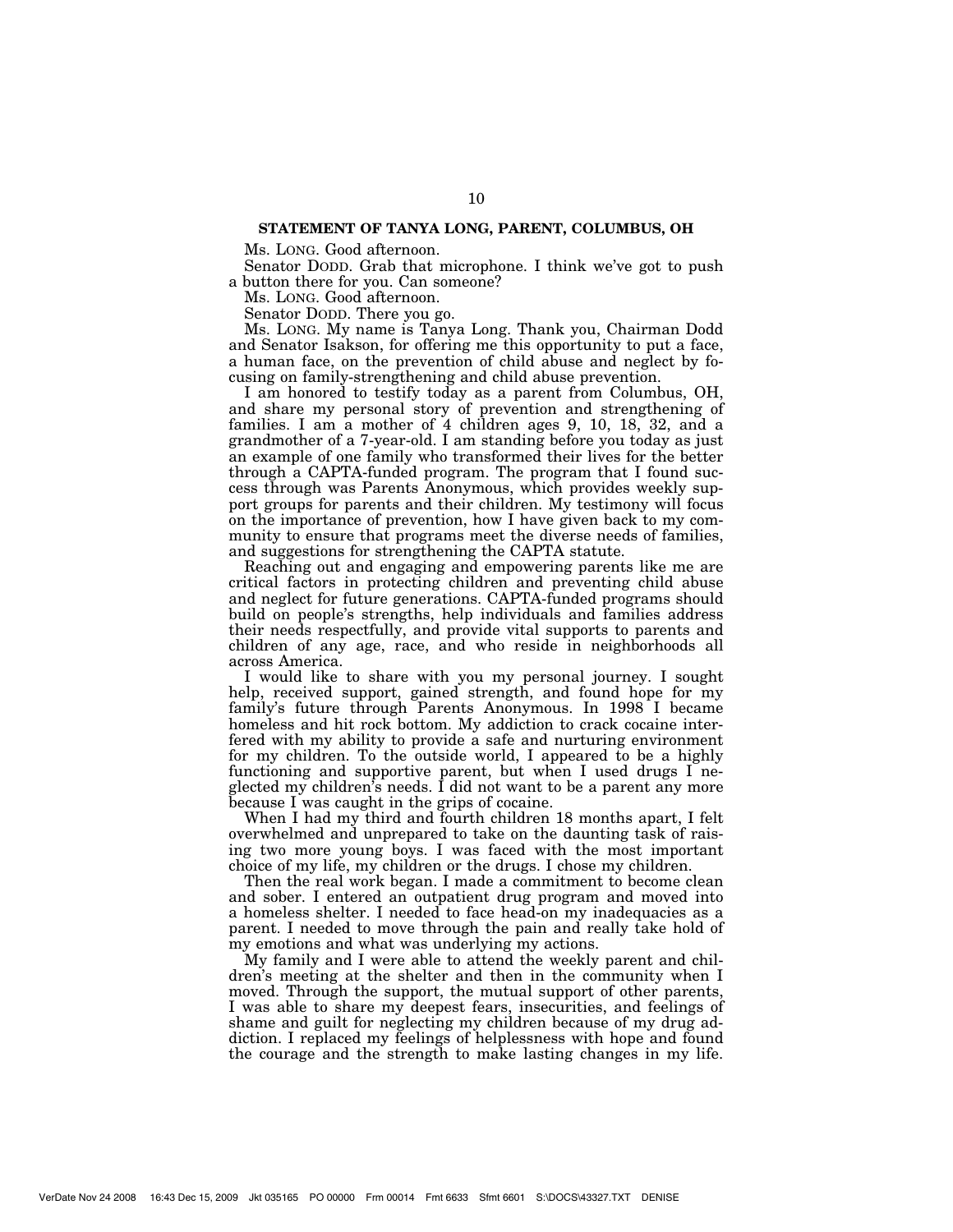The other parents in my group helped me identify my strengths and find solutions that worked for my family and me.

I am living proof of the effectiveness of CAPTA funding in preventing child abuse and neglect. After 5 months I was able to secure housing for my family. I had become a fully committed parent. I had transformed my negative attitudes, gained new parenting skills, and significantly improved my self-esteem. I'm going on  $\overline{9}$ years—sorry, on 10 years of recovery. With all the positive changes in my life, I'm a stronger parent and my children are thriving today. They became a joy to me.

My daughter is a confident young woman. By strengthening my own family and receiving training and support I was able to grow and develop leadership skills. I feel blessed to be able to give back to other parents now by going through various leadership roles, such as co-trainer, board member, and advocate for prevention programs to strengthen families. I have developed numerous publications and co-trained with Parents Anonymous all over the country, focusing on the importance of engaging parents in the planning, implementation, and evaluation of programs and policy decisions as specified in CAPTA.

My prevention journey began with a focus on my own struggles and turning my life around by strengthening my family. I believe I need to give back because I have been blessed to receive so much. I am confident that when my children grow up they will raise their children in a safe and productive environment, free of abuse and neglect, and they will give back to their own community.

Several years ago, I received the greatest complement from my own mother and family members when they acknowledged the positive changes in me. After seeing the way I handled my youngest boys, my mom says she wishes she'd hugged my brothers more so they would have become better men.

I am currently attending college full-time, committed to obtaining a degree in communications. My oldest son is a loving, caring father and my 18-year-old daughter is a self-assured and confident young woman on her way to college. My younger boys are healthy, happy and successful students. Through my role modeling, they are all following in my footsteps and taking on leadership roles in their schools and the community.

My story is not unique. I am no more special than the hundreds of thousands of other parents who are out there working to conquer their own personal demons. I am here giving a voice today to the family-strengthening message as one example of hope and change, but we cannot forget the thousands of parents who are struggling with their parenting and other problems right now and do not have the courage to ask for our help or there is no program or supportive person in their lives to turn to. Strengthening CAPTA so that vital Federal dollars support prevention programs like Parents Anonymous will save the lives of thousands of children and their parents.

Before closing, I thank you for your commitment and leadership on these critical issues facing families. Your help is desperately needed in order to prevent child abuse and neglect. Together we can strengthen families all across America to prevent child abuse and neglect for generations to come.

Thank you.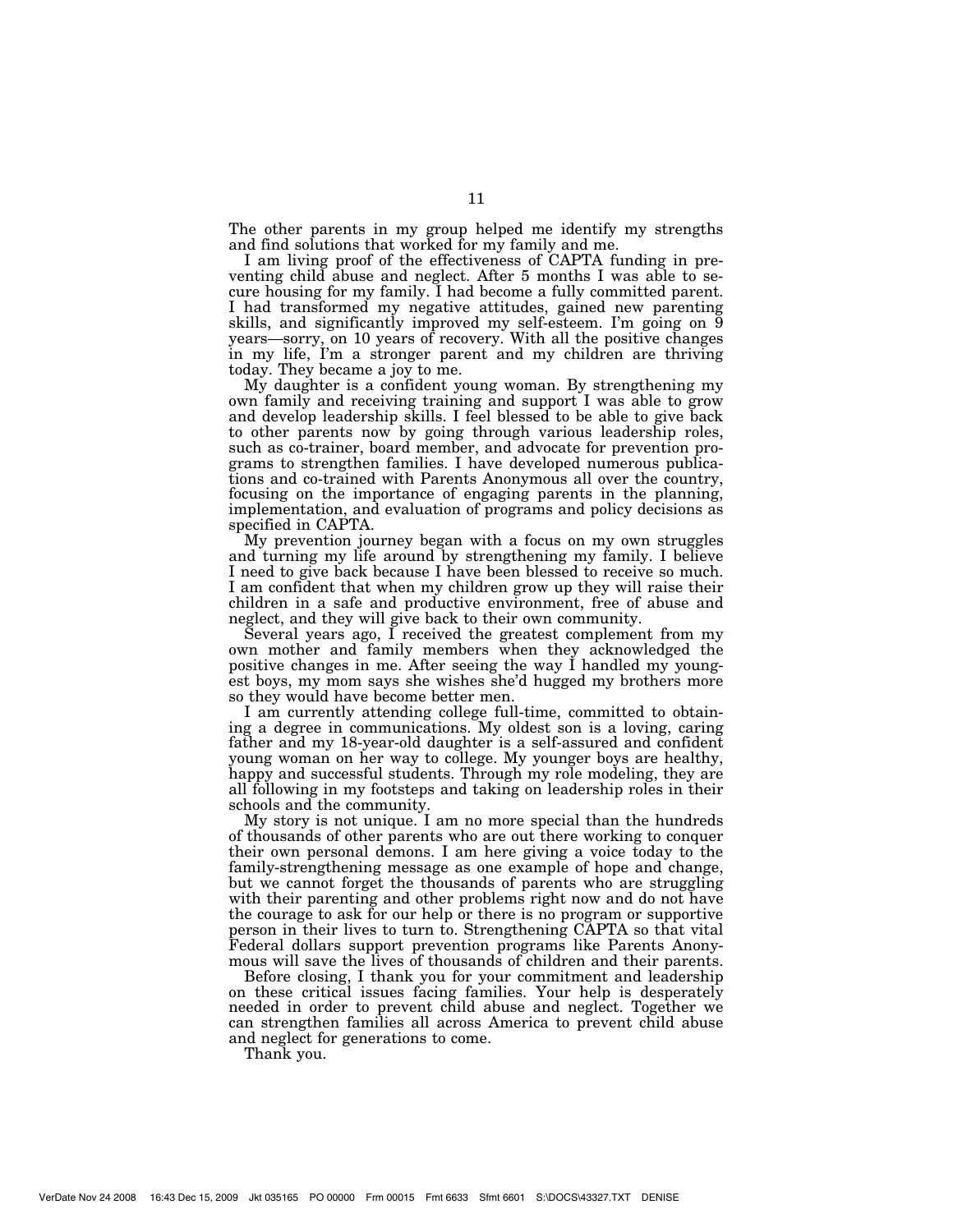## [The prepared statement of Ms. Long follows:]

### PREPARED STATEMENT OF TANYA LONG

Good afternoon, my name is Tanya Long. Thank you Chairman Dodd, Ranking Member Alexander and distinguished members of the Subcommittee on Children and Families for offering me this opportunity to put a human face on the prevention of child abuse and neglect by focusing on the effective family strengthening program: Parents Anonymous®.

I am honored to testify today as a Parents Anonymous® parent from Columbus, OH and share my personal story of prevention and strengthening of families. I am a mother of four children, ages 9, 10, 18 and 32 and a grandmother of a 7-yearold. I am standing before you today as an example of just one family who has transformed their life for the better through the evidence-based Parents Anonymous® Program, a CAPTA-funded program that provides weekly support groups for parents and their children serving millions nationwide for nearly 40 years. My testimony will focus on the importance of prevention, how I have given back to my community to ensure that programs meet the diverse needs of families and suggestions for strengthening the CAPTA statute. Reaching out, engaging and empowering parents like me are critical factors in protecting children and preventing child abuse and neglect for future generations. The unique philosophy and practices of mutual support and shared leadership ensure the success of Parents Anonymous® by building on people's strengths, helping individuals and families address their needs respectfully and providing weekly and on-going vital supports to parents and their children of any age, ethnicity, and who reside in neighborhoods all across America.

I am proud to continue the legacy first begun by Jolly K., the founding mother of Parents Anonymous®. This year marks the 35th anniversary of Jolly K.'s groundbreaking testimony before Congress when she put a human face to the complex problem of child maltreatment. A hush fell over the room when Jolly K. testified before Congress about her abusive behavior toward her child and how she successfully turned her life around through Parents Anonymous®. She was considered by leading experts as the single most effective witness because her personal story humanized the problem of child maltreatment by focusing on effective prevention programs (*Public Policy*, Harvard University, 1978). This courageous testimony in 1973 ensured the passage of the first Federal legislation to focus on prevention: The Child Abuse Prevention and Treatment Act of 1974 (CAPTA). Her moving Senate and House testimony reported on nationwide television and in the *Los Angeles Times* caught the attention of the Nation and had a major impact on Congress and on public opinion.

I would like to share with you my personal journey. I sought help, received support, gained strength and found hope for my family's future through the proven effective solution provided by Parents Anonymous®. In 1998, I became homeless and hit rock bottom. My addiction to crack cocaine interfered with my ability to provide a safe and nurturing environment for my children. To the outside world I appeared to be a highly functioning and supportive parent. But, when I used drugs, I neglected my children's needs. I neglected my only daughter's emotional needs over the years given all my insecurities. My last two pregnancies were the straw that broke the camels back so to speak. I did not want to be a parent anymore because I was caught in the grips of my cocaine addiction. When I had my third and fourth children 18 months apart, I felt overwhelmed and unprepared to take on the daunting task of raising two young boys. I was faced with the most important choice of my life—my children or the drugs. I chose my children. Then the real work began.

First, I made a commitment to become clean and sober then I entered an outpatient drug treatment program and moved into a homeless shelter. I needed to face head on my inadequacies and problems as a parent. I needed to move through the pain and really take hold of my emotions and what was underlying my actions. Parents Anonymous® is truly a prevention program open to any parent before or after abuse or neglect has occurred. Thankfully, they reached out to me and my children. We were able to attend the weekly Parents Anonymous® group and Children's Program at the shelter and one in the community after we found housing. Through the mutual support of the other parents, I was able to share my deepest fears, insecurities and feelings of shame and guilt for neglecting my children because of my drug addiction. I replaced my feelings of helplessness with hope and found the courage and strength to make lasting changes in my life. Parents Anonymous® was there for me through all of my ups and downs. They believed in me and gave me support<br>in ways that I had never thought about. The other parents in my group helped me<br>identify my strengths and find the solutions that worked for m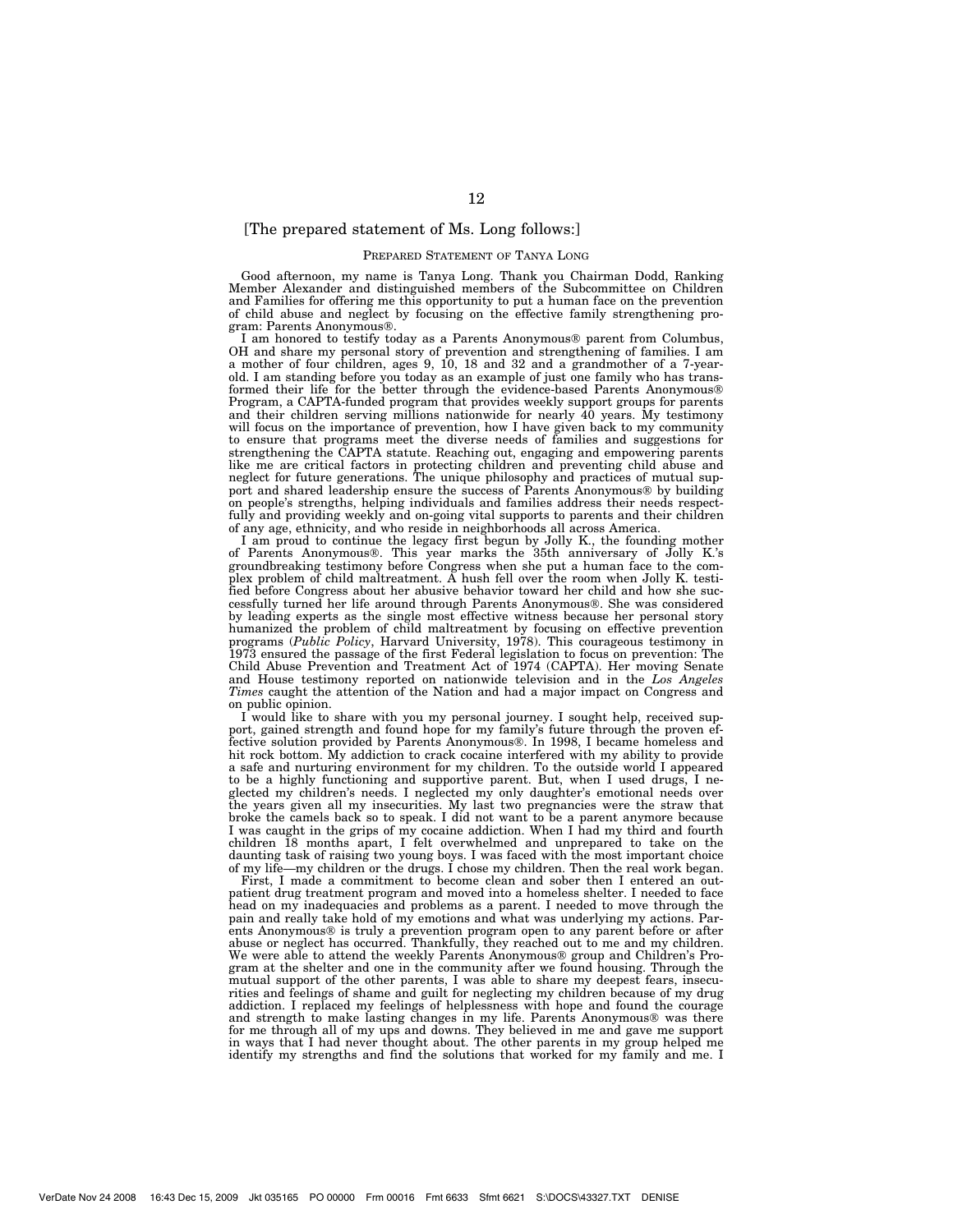am living proof of the effectiveness of Parents Anonymous® in preventing child abuse and neglect.

After 5 months I was able to secure housing for my family. I had become a fully committed parent. Through my active participation in Parents Anonymous®, I had transformed my negative attitudes, gained new parenting skills, and significantly<br>improved my self esteem. I am now going on 10 years in recovery. I now am an<br>Alcoholics Anonymous sponsor of 6 individuals committed to reco positive changes in my life, I am a stronger parent and my children are thriving. My children became a joy to me. I've learned that if you treat children as valued human beings, you're going to get it back. Be fair, honest and respectful and your children will grow up to be productive and caring adults. By strengthening my own family and receiving training and support from Parents Anonymous® Inc., I was also able to grow and develop my leadership skills. I feel blessed to be able to help other parents now, by giving back through various leadership roles such as co-train-er, board member and advocate for prevention programs to strengthen families. I have developed numerous publications such as *Shared Leadership in Action* cur- ricula, training Manuals for Group Facilitators and Children's and Youth Program, and the National Parent Leadership Month Toolkit. Also I have co-trained and pro-vided extensive technical assistance with Parents Anonymous® Inc. staff all over the country for national, State, and county agencies and initiatives on the develop-ment and enhancement of evidence-based, community-based prevention programs and the importance of engaging parents in the planning, implementation and evaluation of programs and policy decisions as specified in CAPTA. My prevention journey began with a focus on my own struggles and turning my life around by strengthening my family—but I believe I need to give back because I have been blessed to receive so much. Locally, I am serving on several Boards of Directors, including: Legal Aid of Columbus, OH, Columbus Child Development Council that oversees Head Start Programs, and the Godman Guild Community Center. I am also the co-founder of a Recovery Ministry. On a national level, I serve on the board of Parents Anonymous® Inc., National Center on Shared Leadership, founding member of the National Birth Parent Advocacy Organization and the Research Advisory Committee of Casey Family Programs.

I am confident that when my children grow up, they will raise their children in a safe and productive environment free of abuse and neglect and they will give back to their own community. Several years ago, I received the greatest compliment from my own mother and family members when they acknowledged the positive changes in me. After seeing the way I handle my youngest boys, my mother said that she wished she had hugged my brothers more so that they would have become better men. I am currently attending college full-time—committed to obtaining a degree in communications. My 18-year-old daughter is now very self-assured and confident. She has just graduated from high school and is going on to college. My daughter is also contributing to our community in various ways: she is a peer counselor at her high school, a camp counselor for several years and a Children's Program volunteer for Parents Anonymous® in Columbus, OH. My younger boys are happy, healthy and successful students. Both are very active in our church and one of my son's is currently helping to co-lead art classes at his school. Through my role modeling, they are all following in my footsteps and taking on leadership roles in their schools and the community.

My story is not unique. I am no more special than the hundreds of thousands of other Parents Anonymous® parents who changed their life forever since we began in 1969 or any one else out there working to conquer their own personal demons. I am here giving a voice today to the family strengthening message as one example of hope and change. But we cannot forget the thousands of parents who are struggling with their parenting and other problems right now and do not have the courage to ask for help or there is no program or supportive person in their life to turn to. Strengthening CAPTA so that vital Federal dollars support evidence-based programs like Parents Anonymous® will save the lives of thousands of children and their parents. Before closing, I thank you for your commitment and leadership on these critical issues facing families. Your help is desperately needed in order to prevent child abuse and neglect. Together, we can strengthen families all across America to prevent child abuse and neglect for generations to come.

Senator DODD. Well, if I were a university you just graduated. That was a great, great statement, Tanya.

Ms. LONG. Thank you.

Senator DODD. Thank you immensely. Very proud of you. You've got some lucky kids, too.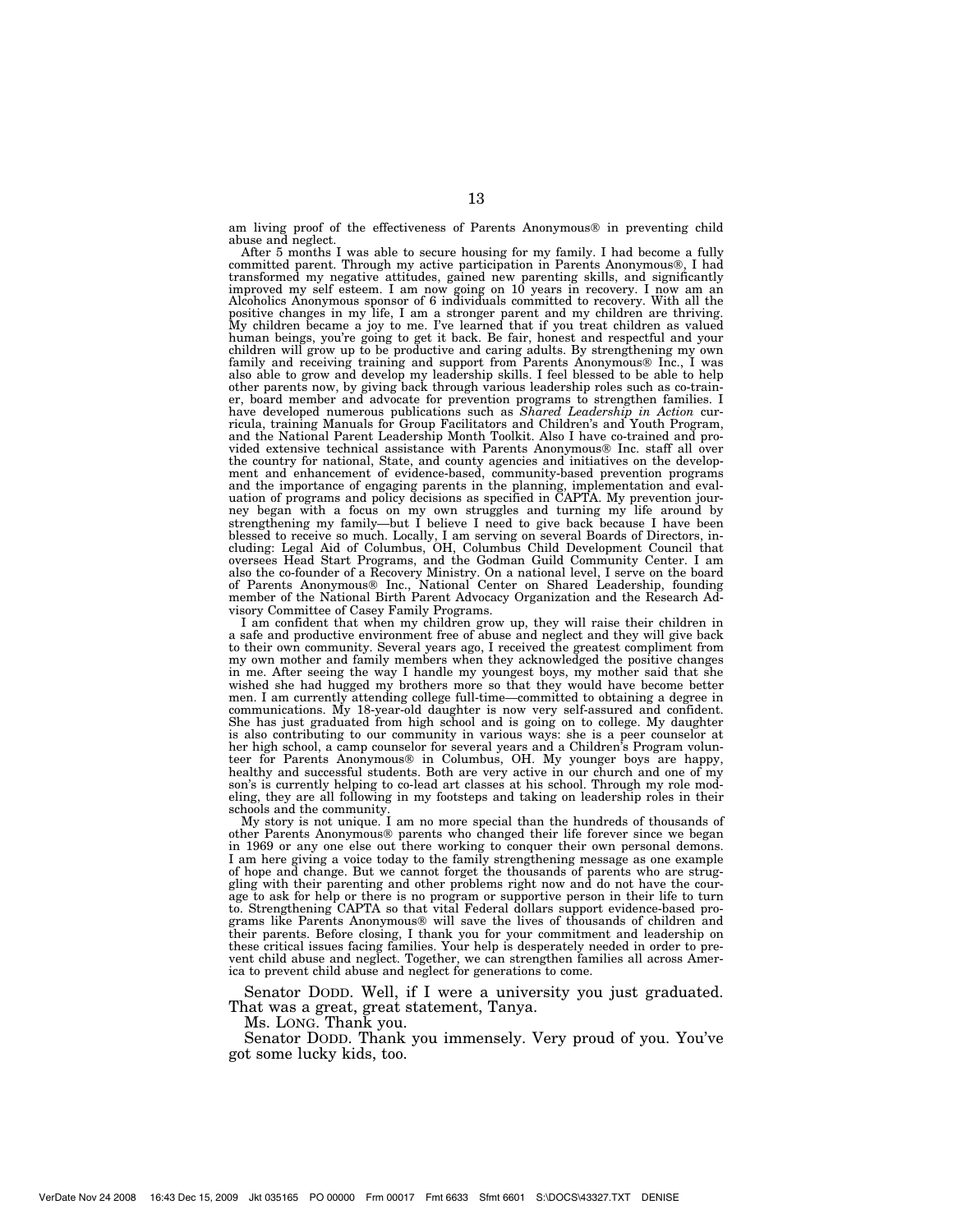Ms. LONG. I'm very proud of them.

Senator DODD. I know you are. I could hear that in your voice. Ms.—is it "Foley-Schain"?

# **STATEMENT OF KAREN FOLEY-SCHAIN, M.A., M. ED., LPC, EXECUTIVE DIRECTOR, CONNECTICUT CHILDREN'S TRUST FUND, HARTFORD, CT**

Ms. FOLEY-SCHAIN. Yes.

Senator DODD. Do you pronounce both names?

Ms. FOLEY-SCHAIN. Yes.

Senator DODD. Welcome.

Ms. FOLEY-SCHAIN. Thank you, Senator Dodd and Senator Isakson. I am here today to tell you a good news story. It sounds like the second good news story of the day. The good news is this: The State of Connecticut has been making steady progress in its efforts to prevent child abuse and neglect. What's behind this progress? CAPTA. CAPTA has provided the State the opportunity to show that prevention programs make a real difference in the lives of children and families and to help us make the case that those prevention efforts must be supported.

As a result, the State has increased its investment from less than \$1 million a decade ago to more than \$14 million today. National and local foundations and individual donors have also joined in this cause.

The Children's Trust Fund is Connecticut's lead agency for CAPTA Title 2, community-based grants for the prevention of child abuse and neglect. The trust fund currently receives about \$700,000 in CAPTA funds each year. CAPTA Title 2 has provided the vision for everything we do at the Children's Trust Fund. This program has led us to finding the most effective means of strengthening families, funding a broad range of organizations to implement these programs, conducting research to assess their effectiveness, and developing strategies to improve our efforts.

At this time CAPTA funds are supporting three major initiatives. They include: preventing "shaken baby syndrome," an effort to get the word out to every parent that they should never under any circumstance shake their baby; preventing childhood sexual abuse, a program that gives adults information about how molesters successfully offend against children and giving parents steps that they can take to keep their children safe. We also offer training for human services staff so that they can better support and engage parents preventively.

CAPTA funds have enabled Connecticut to set a proactive agenda for the prevention of child abuse and neglect. This agenda also grew out of the recognition that more and more resources and more and more funding were going to address the needs of children and families after a crisis had occurred, when it is much more costly and difficult to do so. This led many policymakers to ask if more could be done to avoid these problems.

The search for this type of solution, which is at the heart of CAPTA, was a perfect match for the mission of the efforts of the Children's Trust Fund. As a result, the trust fund was given additional resources and responsibilities for a number of new programs.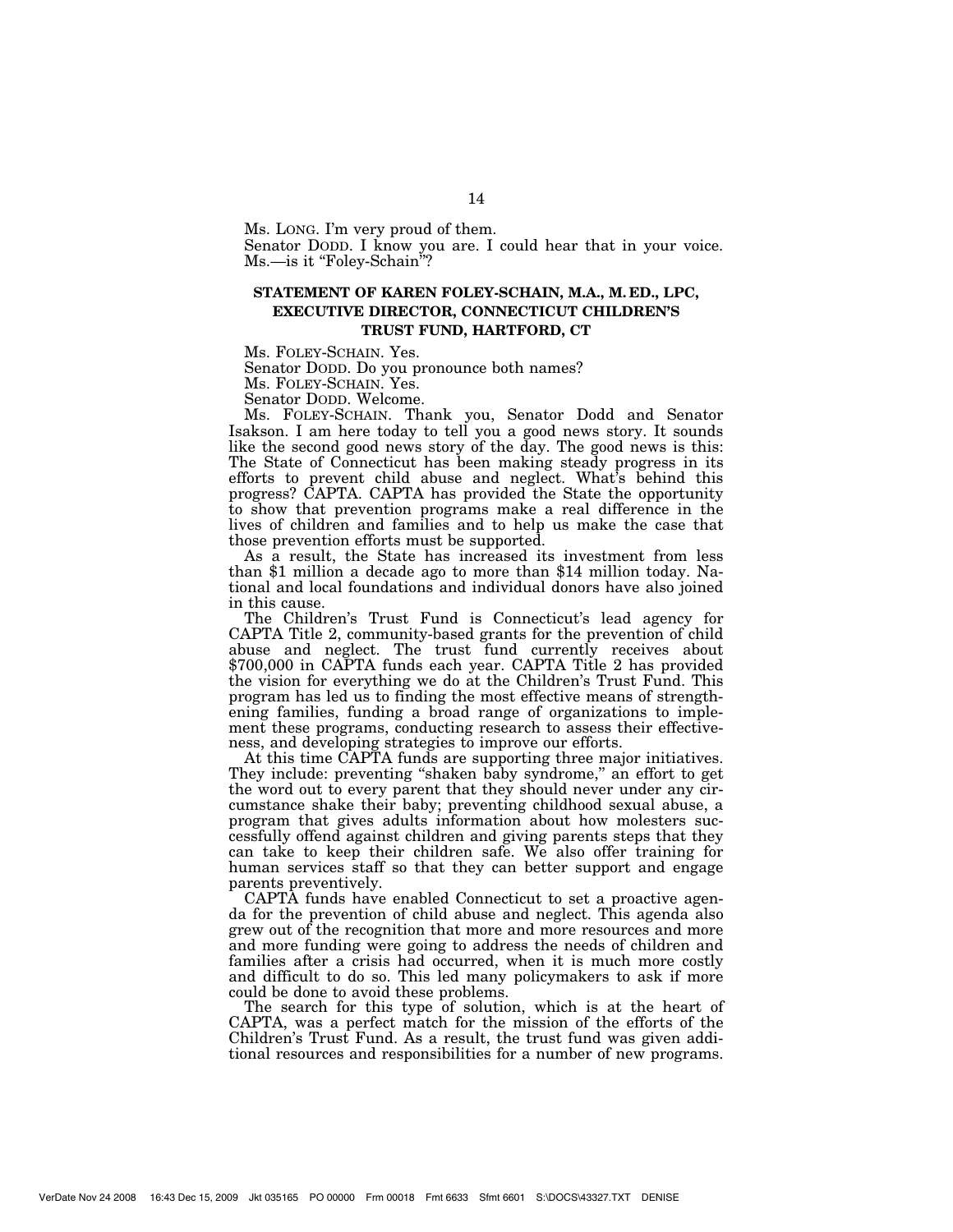I'd like to briefly tell you about one of these programs, the Nurturing Families Network. The Nurturing Families Network focuses on providing intensive home visiting services to high-risk families at a critical time in their lives, when their first child is born. The program grew out of the Healthy Families America model and it has been modified and strengthened to address the mixed results shown by a number of national evaluations. In addition, the highly regarded parents as teachers curriculum has been fully integrated into this effort.

The program has been rigorously researched and the results have been consistently strong. The research shows that the program is reducing the instance of child abuse and neglect, improving parent-child relationships, and leading to better outcomes for both parents and children. The program is providing services in 42 locations to families giving birth at all 29 birthing hospitals in the State of Connecticut.

While the trust fund has made significant progress, we recognize that there is still much to be done and we have identified two priorities for further development. The trust fund is working with researchers at the Cincinnati Children's Hospital to offer and study an in-home cognitive behavioral therapy for mothers with depression who are participating in the Nurturing Families Network. Research shows that depression has dramatic negative effects on maternal functioning, including an increased risk for child abuse and neglect, and also negative effects on child development.

A second area of focus is on fathers and men. The trust fund is taking steps to develop a component within the home visiting, the Nurturing Families Network, that would offer a full service of home visiting and groups to fathers and men who are significant in the lives of children participating in the program.

In closing, I would recommend that States be encouraged to work on these two areas through CAPTA reauthorization. It seems that once the field is focused on an issue, we learn very quickly what works, what doesn't, and what is worth a try. These issues merit that type of thinking and exploration. We hope that you will reauthorize CAPTA at the highest level possible, which would allow us to expand into these and other new areas. With your support, the Children's Trust Fund and the trust and prevention funds across the country can continue to make a unique and important contribution to children and families in the United States.

Thank you.

[The prepared statement of Ms. Foley-Schain follows:]

#### PREPARED STATEMENT OF KAREN FOLEY-SCHAIN, M.A., M. ED., LPC

Thank you Senator Dodd and Senator Alexander, and members of the Subcommittee on Children and Families for this opportunity to testify today on the reauthorization of the Child Abuse Prevention and Treatment Act (CAPTA).

I am here today to tell you a good news story. The good news is this:

The State of Connecticut has been making steady progress in its efforts to prevent child abuse and neglect.

What is behind this progress? CAPTA.

CAPTA has been a catalyst for increasing the State's efforts to prevent child abuse and neglect. CAPTA has enabled us to raise awareness of the need to prevent child abuse and neglect and to enlist the support of many in this cause.

CAPTA has provided the State with the opportunity to show that prevention programs make a real difference in the lives of children and families and to make the case that those prevention efforts must be supported.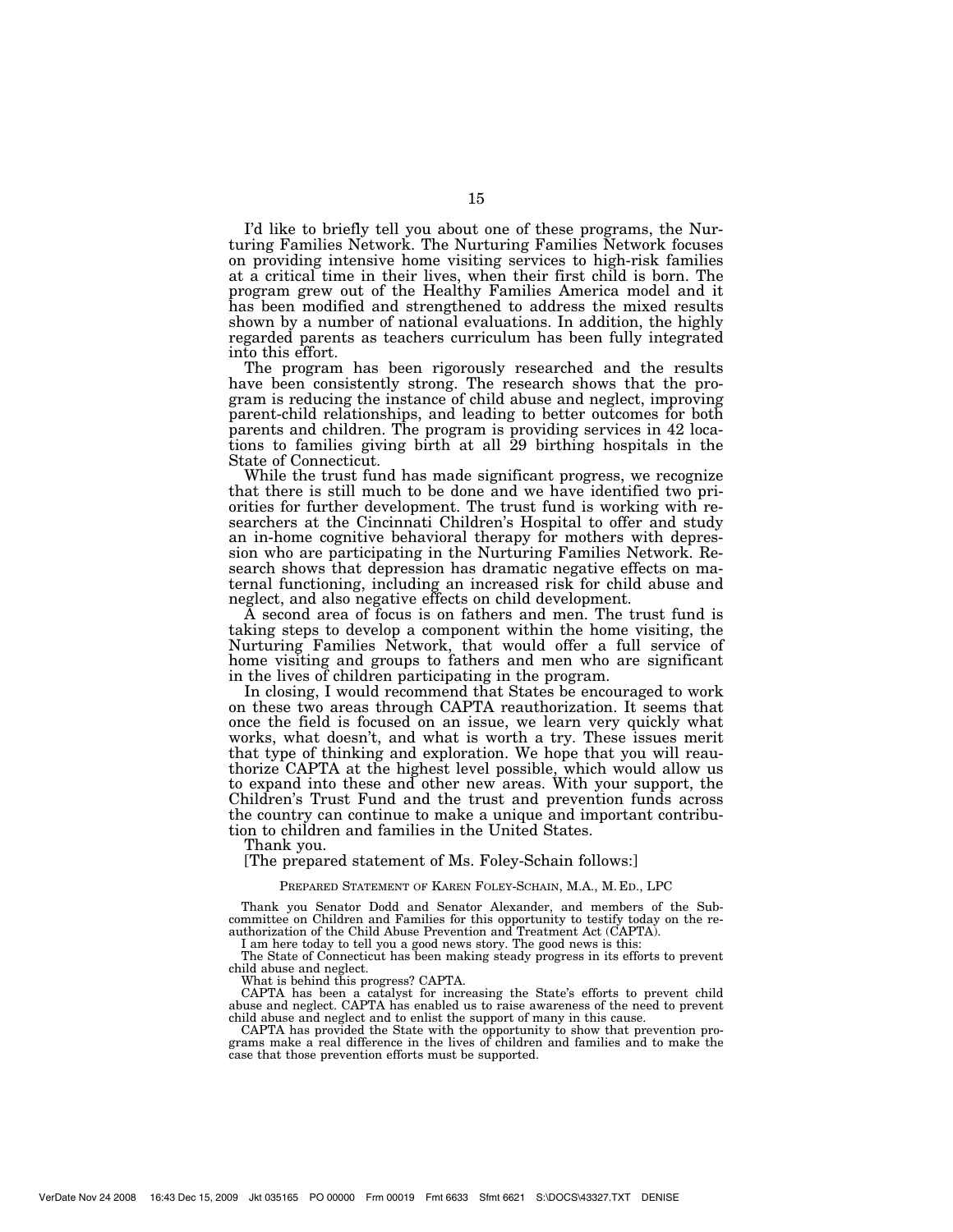As a result the State has increased its investment in child abuse and neglect prevention from less than \$1 million a decade ago to more than \$14 million today. National and local foundations and individual donors have also

by contributing more than \$1 million dollars in just the past few years.<br>CAPTA funds, and the additional State and private sector donations they have<br>been able to attract, are an investment paying real dividends. These div in the form of reduced numbers of new cases of child abuse and neglect, and better outcomes for children and families.

The Children's Trust Fund is Connecticut's lead agency for CAPTA Title II—Com-<br>munity-Based Grants for the Prevention of Child Abuse and Neglect (CBCAP). The<br>Trust Fund currently receives about \$700,000 dollars in CAPTA fu

The Trust Fund is a State agency in the executive branch of government. The Trust Fund reports to the Governor and the Connecticut General Assembly. A 16 member council made up of legislative and executive branch appointees, who represent the business and social services community, parents and a pediatrician, oversees its efforts.

### CAPTA TITLE II

#### COMMUNITY-BASED GRANTS FOR THE PREVENTION OF CHILD ABUSE AND NEGLECT (CBCAP)

The CAPTA CBCAP program has provided the vision for everything we do at the Children's Trust Fund. This program had led us to finding the most effective means of assisting and strengthening families in order to prevent child abuse and neglect, funding a broad range of organizations to implement these programs, conducting research to assess their effectiveness and developing strategies for improving our efforts

We primarily use the CAPTA funds to implement and test innovations in the field and to support the professional development of our State contracted and other human services staff.

At this time CAPTA funds are largely being used to support three major initiatives. They include:

• Preventing shaken baby syndrome.

Preventing childhood sexual abuse.

• Training human services staff to better engage and support families in prevention efforts.

The funds are also being used to research the effectiveness of these initiatives and to develop strategies to improve them.

#### SHAKEN BABY SYNDROME

Inspired by the work of Dr. Mark Dias in up-state New York, the Children's Trust Fund launched a multifaceted program to prevent shaken baby syndrome. The goal of this effort is to get the message to all new parents—and those who care for children—that they should never under any circumstance shake a baby.

Shaken baby syndrome is the most lethal and severe form of child abuse. Experts estimate that several children die and that hundreds more are hospitalized and face debilitating and permanent injuries each year in Connecticut as a result of this tragic problem.

Research also shows that this problem is more wide spread than is often thought. Many children who are diagnosed with shaken baby syndrome are found to have histories of head injury and other symptoms related to milder shaking.

Through the *Shaken Baby Prevention Project* the Trust Fund staff has trained hospital and medical professionals and community service providers throughout Connecticut on methods to prevent shaken baby syndrome. This effort has led to ongoing programs and research efforts within several hospitals.

In addition hundreds of high school and middle school students and parents of young children have participated in community education programs on this topic. The Trust Fund has embedded these strategies into the home visiting program for new parents and encouraged other service providers to do the same.

The Trust Fund is working with the University of Connecticut to examine the effectiveness of these efforts.

#### THE STRANGER YOU KNOW

The Trust Fund, in collaboration with several State agencies and children's organization, conducted a research project to assess the nature of childhood sexual abuse in Connecticut and programs that were available to prevent it.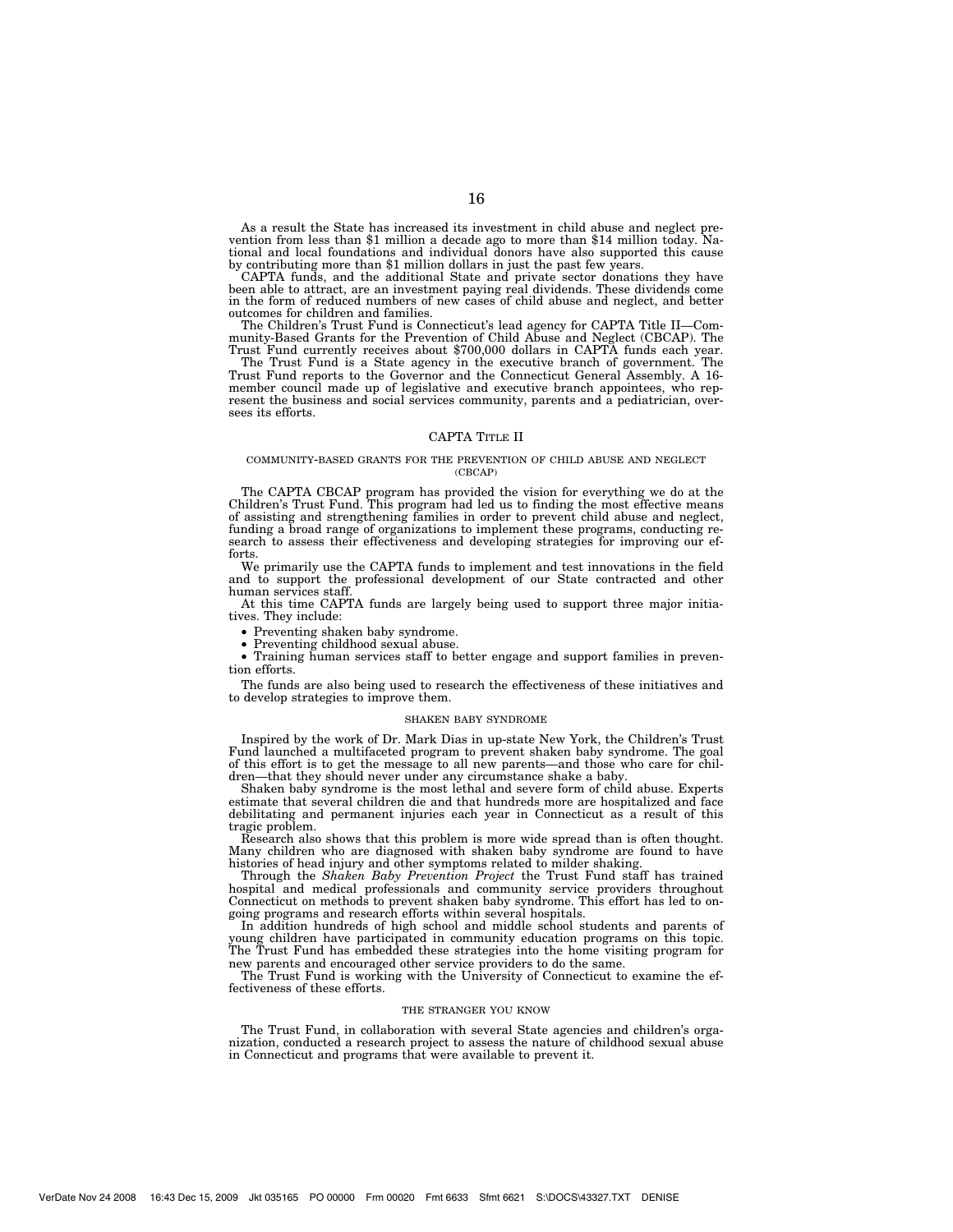The research found that most child sexual abuse prevention programs promoted a fear of strangers and relied on children to say "no" to molesters by teaching them the difference between ''good and bad touch.''

This approach seemed at odds with what we learned about childhood sexual abuse in the State.

We found that it was unrealistic to expect children to protect themselves when they were emotionally, and sometimes physically, overwhelmed by someone much larger.

We also found that the greatest threat to children does not come from strangers. In fact, we learned that about 90 percent of children personally knew their molester—about half were relatives and half were trusted adults known to the child and their family through school, sports, religion and other social ties.

As a result we developed *The Stranger You Know* . . . a program that reflects the understanding gained through the research. The program transfers the responsibility for keeping children safe from children to adults.

The program gives adults information about how child molesters successfully offend against children. It helps parents see patterns of behavior that represent danger and provides them with steps to take to keep their children safe.

*The Stranger You Know* . . . began as a pilot program in one Connecticut community.

A study of the pilot found that participants were more aware of child sexual abuse and how to keep children safe. The study also found that the program's message extended beyond the individuals who attended the presentation as a result of word of mouth exchanges.

To date the program has reached 1,000 parents in Connecticut.

#### FAMILY DEVELOPMENT TRAINING AND CREDENTIALING (FDC)

The Children's Trust Fund is working with the University of Connecticut Center for the Study of Culture, Health and Human Development, to teach human service providers new skills for working with families.

This training program teaches skills that help service providers engage families on a voluntary basis before they become involved with State-mandated services. The program teaches providers how to best assist families to build on their strengths and to develop a healthy self-reliance and interdependence with others in their community.

Organizations have found that this training leads to a more cohesive workplace, that staff do a better job, and the interventions with families become more successful.

This year the Trust Fund will work with the 12 Community Action Agencies (CAP) in Connecticut to provide this training to more than 500 front line and leadership staff.

Connecticut has credentialed roughly 600 students in this program.

#### LEVERAGED FUNDS—STATE AND PRIVATE SECTOR FUNDING

CAPTA funds have enabled Connecticut to set an agenda for the prevention of child abuse and neglect. It has helped create a real momentum for the development of additional programs to support children and families.

This effort also grew out of a recognition that the courts, the Department of Children and Families, our school and other helping agencies are stretched beyond the limits in attempting to deal with the wide variety of issues facing children and families. They have seen more and more resources and more and more funding being directed to addressing children and families after a crisis has occurred—when it was much more difficult and costly to intervene. This has led many policymakers to ask if more can be done to avoid these problems.

The search for this type of solution—which is at the heart of CAPTA—was a perfect match for the efforts and mission of the Children's Trust Fund. As a result, the Trust Fund was given additional resources and responsibilities for a number of programs focused on preventing child abuse and neglect and ensuring the healthy development of Connecticut's children.

#### THE NURTURING FAMILIES NETWORK (NFN)

Chief among these has been the development of *Nurturing Families Network*. The program's focus is on providing intensive home visiting services to high risk families at a critical time in their lives—when their first child is born.

Why home visiting?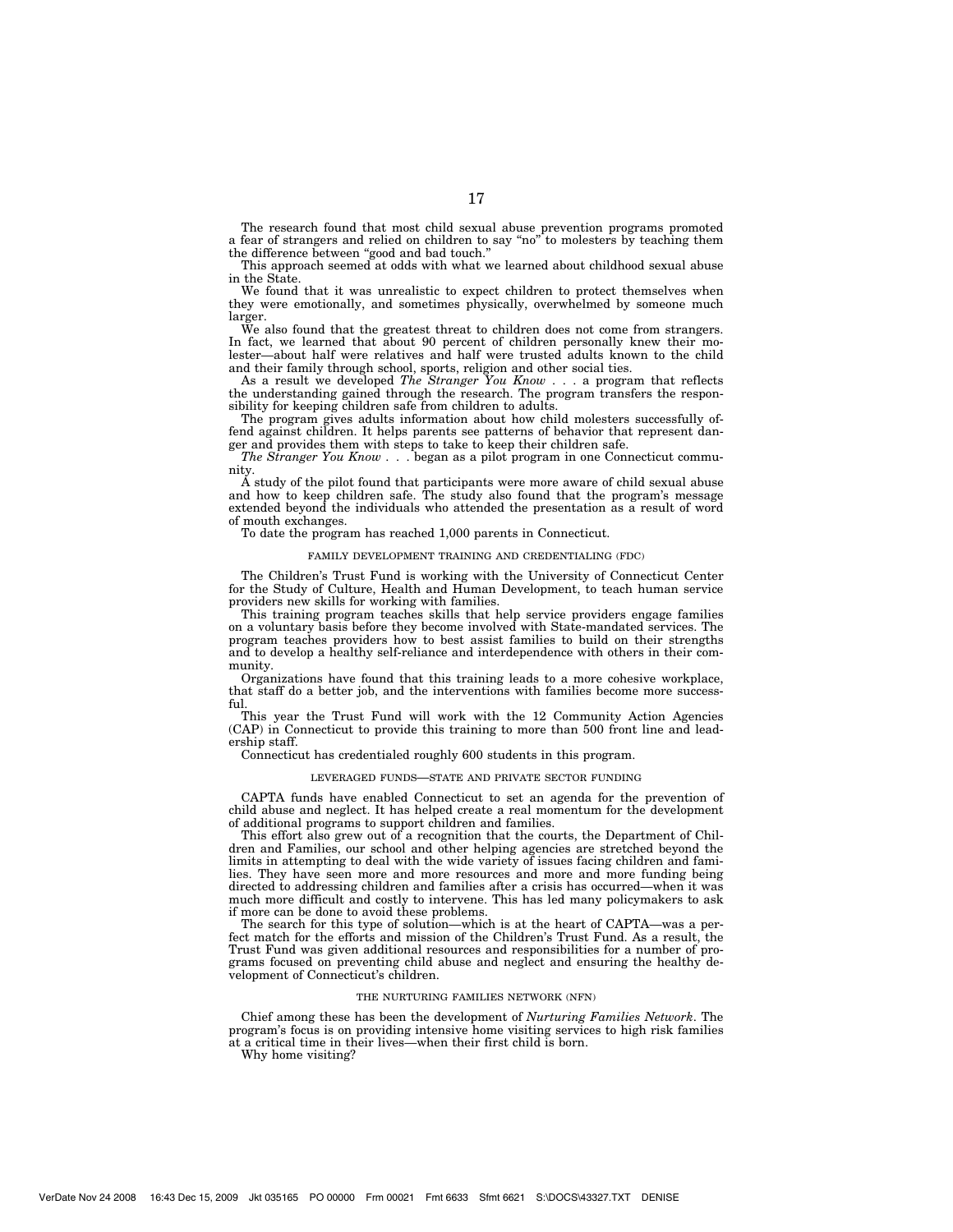The Trust Fund choose to focus on home visiting because this approach has been shown to reduce the incidence of child abuse and neglect, to improve parent-child relationships and lead to better outcomes for both parents and children.

A number of evaluations have found that children whose parents participate in a home visiting program have better birth outcomes, stronger literacy skills, more social competence, and higher levels of school readiness than their peers whose parents were not enrolled in this type of program.

Evaluations have also shown significant achievements for parents who participate in home visiting programs. These include gains in employment and education, stable households, and access to health care.

Initially the Trust Fund implemented the *Healthy Families America* home visiting model. Given the mixed results of national evaluations and issues identified through our own research we decided to go in a different direction.

We considered using a program of nurse home visitors. However, given high nurs-ing salaries and a severe shortage of nurses in Connecticut we decided it was not feasible to go this way. We also considered programs that focused on child development. While these pro-

grams had strong results in some areas, research suggested that they were not as effective when working with high risk populations—and they did not have a strong focus on preventing child abuse and neglect. As a result the Trust Fund worked closely with researchers at the University of

Hartford Center for Social Research and a continuous quality improvement team to begin the work of establishing a new model.

Through these efforts we fleshed out the strengths of *Healthy Families* and identi-<br>fied gaps and barriers in the model. We changed, modified and revised these areas.<br>We added "best practices" that were identified in the

tice standards that would ensure program quality.<br>As a result we have established a home visiting model that reflects state-of-the-<br>art practice. The model is based on a solid theory of change, recognizes the value<br>and imp ing the most recent science on child development and parenting practices, employing master level clinical supervisors, and requiring extensive training and credentialing for its home visiting staff and other staff.

The program model integrated the highly regarded *Parents as Teachers* cur-<br>riculum into the home visiting service. We see the addition of this curriculum as a real strength of the program.

Let me tell you a bit about the *Nurturing Families Network* in Connecticut.

The *Nurturing Families Network* is providing services to families giving birth at all of the 29 birthing hospitals in the State. Services are offered at 42 locations with expanded programs in the cities of Hartford and New Haven.

The *Nurturing Families Network* provides parent education and support for 5,000 new parents each year, including *Nurturing Parenting* groups that are open to the community. The *Nurturing Parenting* group program has received proven program status through the Office of Juvenile Justice and Delinquency.

The program offers intensive home visiting for high risk and hard to reach families living in poverty. The program connects high-risk parents with a home visitor who meets with the family on a weekly basis for up to 5 years. Roughly 1,300 new parents are receiving home visits under this program.

The home visitors work against a backdrop of unwanted babies, domestic violence and the high potential for child abuse or neglect to assist the parents to address many issues and to help break the family's social isolation. Through ongoing contact a trusting and meaningful professional relationship is formed. This relationship is at the core of the program's success.

The *Nurturing Families Network* has been rigorously researched and evaluated by the University of Hartford Center for Social Research. The results have been consistently strong.

Among the positive outcomes for this program are:

• The rate of child abuse and neglect is far lower for high-risk NFN participants than for similar families not in this type of program.1

<sup>&</sup>lt;sup>1</sup>This finding is based on comparative data from 3 studies of abuse and neglect rate for families identified at high risk using the Kempe Family Stress Checklist. The incidence of child<br>abuse and neglect in the high-risk families identified by the Kempe participating in the Nur-<br>turing Families Network is 1.6 perc of prenatal mothers categorized into low- and high-risk groups based on the Kempe found that 22 percent of the high-risk mothers had abused or neglected their children versus 6 percent of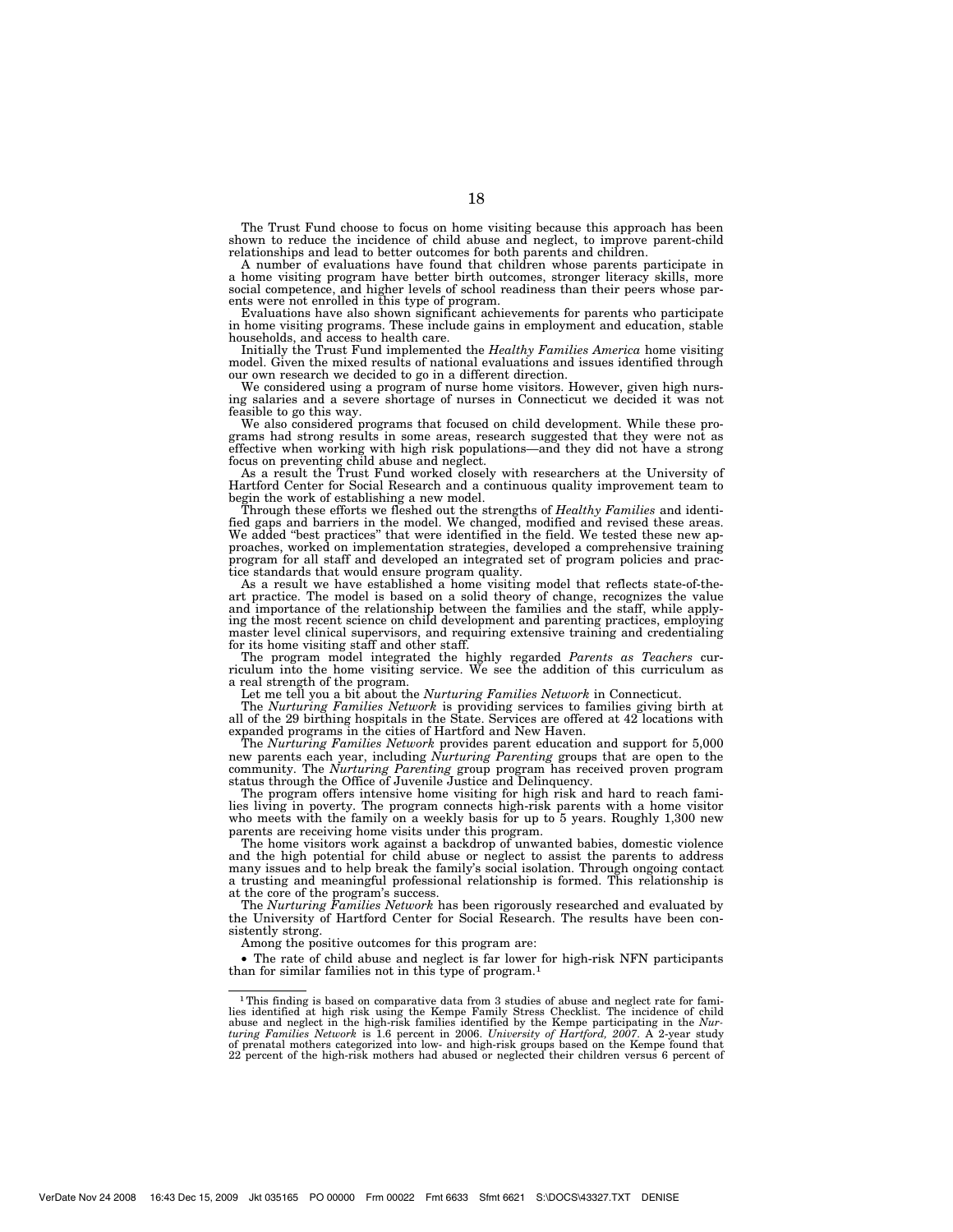• Program participants experienced a significant decrease in parental frustration, sadness and loneliness and an increase in coping and stress management skills, developed more realistic expectations of their children, and had fewer difficulties in relationships.2

• Program participants made statistically significant gains in education and employment.3

We will continue to offer and study this program. The *Nurturing Families Net-work* is a program that can help more families and more children have a better life.

In addition to State funding this program received grant support from the Hart-ford Foundation for Public Giving, several local United Ways, and municipal governments.

### FAMILY SCHOOL CONNECTION

I would also like to tell you about a new program the Trust Fund has recently piloted in Hartford, Connecticut—the *Family/School Connection* (FSC).

The program provides home visiting and support services to families whose children are struggling with truancy, behavioral or academic issues at school—and are

likely to be struggling at home. *Family School Connection* is modeled after the highly successful *Nurturing Families* home-visiting program. *Family School Connection* extends the *Nurturing Fami-lies* model to families with elementary school children (ages 5–12).

Performance measures for this program have found that parents who participated made statistically significant gains in the following areas:

• The participants had healthier parenting attitudes and experienced less par-

enting stress.<sup>4</sup><br>• The participants were more accepting and had more realistic expectations of their children.5

• The participants were more involved in their child's academic life.6

the low-risk parents. *Steven-Simon, Child Abuse and Neglect, 2001*. A 2-year study comparing medical charts 2 years after the children's birth to families defined at-risk on the Kempe and those defined as no risk found that 25 percent of the children in the at-risk group had been<br>victims of abuse, neglect, or failure to thrive. The rate was 2 percent for the no-risk group. Mur-<br>phy, *Child Abuse and Neglec* 

strument designed to measure someone's potential to abuse or neglect children. The CAPI is widely used and well researched. The Community Life Skills Scale (CLS) is a standardized instrument designed to measure someone's knowledge and use of community resources and sup-<br>port. The outcome data on program participants is positive. The data suggest that the mothers<br>pare developing strategies to better co and private transportation, more supportive relationships with friends and families and a de-

<sup>3</sup>The University of Hartford examined mother's employment and education data by age cohort, analyzing data for mothers who were 19 or younger when they had their child and those<br>who were 20 and older. Among the younger cohort 83 percent enter the program without a high<br>school diploma. Roughly 50 percent of Among the younger cohort the percentage of the mothers in the workforce increases form 11

percent to 35 percent.<br>
<sup>4</sup> The University of Hartford Center for Social Research is using the Parenting Stress Index-<br>
Short Form <sup>1</sup> (PSI–SF) to measure parenting and family characteristics that fail to promote nor-<br>
mal

come data from the families participating in the program at entrance and 6 months show a significant ( $p < .05$ ) change in the desired direction indicating healthier parenting attitudes.<br><sup>5</sup> The PSI–SF also identifies paren pect of their lives. Higher scores on this subscale indicate an inadequate parent-child bond. Out-<br>come data from the families participating in the program at entry and 6 months show a signifi-<br>cant (p<.05) change in the d

have more realistic expectations of their children.<br><sup>6</sup> The researchers used the Parent-School Involvement Survey to examine parent's perception<br>of their school involvement. The survey assessed the parents' perceptions of Continued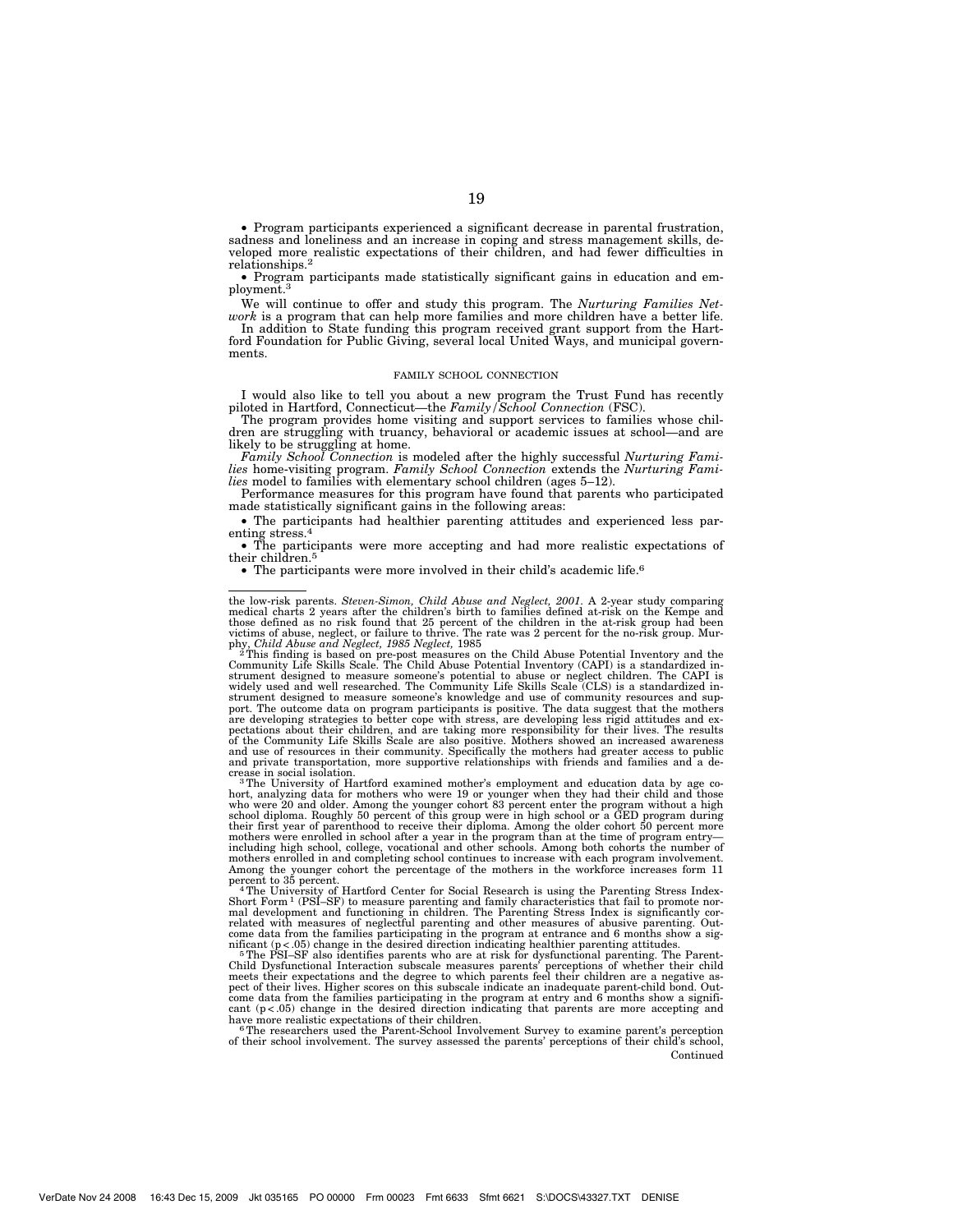This program shows a great deal of promise. The Children's Trust Fund is in the process of expanding this from a pilot program based at Betances Elementary School in Hartford to four new sites in Middletown, Windham, Norwich and New Haven.

This program was developed in collaboration with the Jr. League of Greater Hartford and Hands on Hartford, formerly, Center City Churches.

We are also working with Deveroux Foundation to incorporate a new tool for assessing the social and emotional development of school-age children into the program.

#### HELP ME GROW

The final program I want to discuss is *Help Me Grow*.

*Help Me Grow* is a prevention program for all children who experience the developmental challenges that go hand-and-hand with growing up. Children who are facing behavioral, learning or other developmental issues are connected to local programs that can provide expertise and assistance.

*Help Me Grow* trains parents, pediatric and other providers to recognize the early signs of developmental problems and to contact *Help Me Grow* when they have a concern.

The research on Help Me shows:

• The demand for the program has grown. *Help Me Grow* received 3,300 calls last year, up by 16 percent from the previous year. The number of services requested by each caller also increased. As a result there was a 60 percent increase in referrals to community-based services.

• There is a high level of success in connecting families to services. Eighty-six percent of families referred to *Help Me Grow* during the past year were connected to services.

• Participation rates in the *Help Me Grow* "Ages & Stages Child Monitoring Program" increased by 4 percent from last year. This figure is up by 13 percent from 2 years ago.

It is also worth noting that research on the training efforts of *Help Me Grow* indicate that following the training pediatric providers identify children with developmental and behavioral risks twice as often. The training increases their awareness and this allows them to recognize more children and families in need.

Over the next 2 years the Children's Trust Fund plans to distribute the ''Ages and Stages Child Monitoring'' tool to all pediatric providers across the State. Through this effort the Trust Fund will encourage all pediatric providers to monitor child development and to provide the ''Ages and Stages'' kits to all parents when their babies are 4 months old.

The Children's Trust Fund received a grant award from the W.K. Kellogg Foundation to enhance the capacity of *Help Me Grow* to reach and engage hard to reach families. These include families who do not have a phone or who have complex needs. The Trust Fund is currently piloting this effort in the city of Hartford.

In addition the Commonwealth Fund in Boston is funding an effort to replicate *Help Me Grow* nationally. The Children's Medical Center will be administering this effort. We are glad to see that our work in Connecticut will be of help to others.

#### NEXT STEPS

While Trust Fund efforts to prevent child abuse and neglect have made significant strides over the past decade, we recognize that there is still much to be done. The Trust Fund has identified two priorities for further program development.

The Children's Trust Fund will be working with Drs. Frank Putnam and Robert Amerman at the Cincinnati Children's Hospital to offer and study an in-home cognitive behavioral therapy for treating mothers with depression who are participating in the *Nurturing Families Network*.

Research on mothers shows that depression has a dramatic negative effect on maternal functioning, including an increased risk for abuse and neglect. In addition, maternal depression has negative effects on the social, emotional, and cognitive development of children. Despite these findings most depressed mothers do not receive treatment.

the time they spend with their child doing school-based activities such as reading, helping with homework or volunteering at the school. The outcome measures were administered when families entered the program and then after 6 months of program involvement. There was change in the desired direction indicating that parents had become more involved in their child's academic life.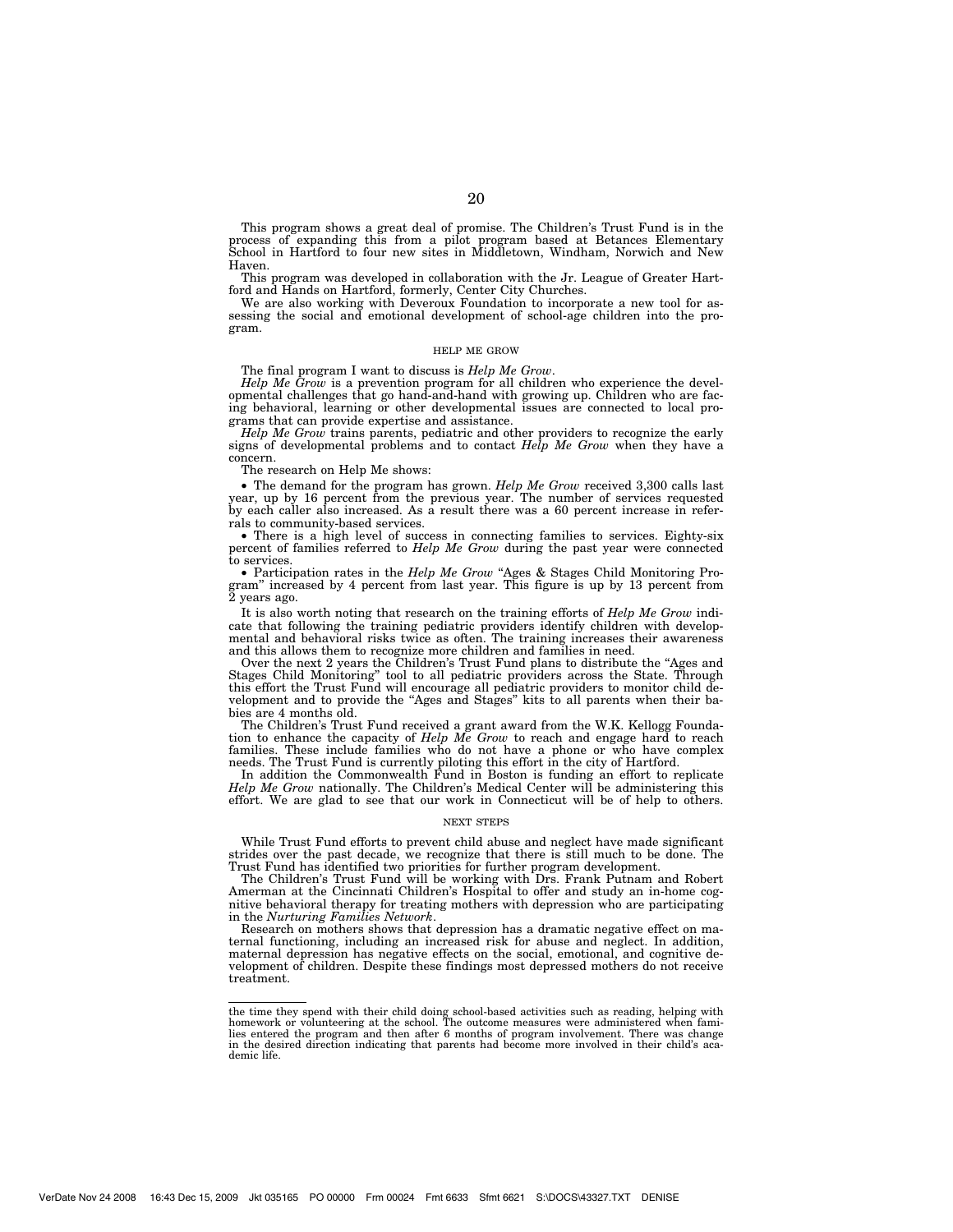Programs like the *Nurturing Families Network* were built on the assumption that this type of service could be found in the community and that the role of the program was to help mothers receive these services.

At the current time, however, there are few options for mothers to receive this type of service. As a result we have determined that the service must be integrated into the home visiting program itself.

The in-home cognitive behavioral approach we will be testing is designed to be closely aligned with the home visiting service. The program has been successfully implemented in Ohio where 85 percent of the mothers received treatment sessions, and 85 percent had full or partial remission of their depression. A second area of focus is on fathers and men.

Research shows that children fare better when both parents are involved in their lives. The Children's Trust Fund is taking steps to research and develop a program component within the *Nurturing Families Network* specifically for fathers and men who are significant in the lives of children participating in the program.

This component would be well integrated in the *Network* but would be different in several important ways—the staff would develop outreach strategies and activities tailored to men, work with fathers who are not living with their children, and offer a full range of home visiting and group services.

While Connecticut and other States have important efforts focused on fathers and men they tend to be for those that have developed significant problems with child support, the courts, and child protective services. The fathers tend to be estranged from their children. In Connecticut the average age for fathers in this type of program is 31.

In the *Nurturing Families Network* the average age of fathers is 21. This age difference gives us a full decade to prevent some of these problems from developing and to help fathers and men have meaningful and nurturing relationships with the children in their lives.

I would recommend that States be encouraged to work on these issues through CAPTA reauthorization. It seems that once the field is focused on an issue we learn very quickly what works, what doesn't and what is worth a try. These issues merit that type of thinking and focus.

#### IN CLOSING

As you can see, the programs administered by the Trust Fund are working. We are strongly committed to the goal of CAPTA, offering a solid program, getting strong results, helping to improve the lives of children and families all across the State of Connecticut and preventing child abuse and neglect.

CAPTA has given us an important focus and a helpful hand to build on our efforts over the years.

We hope that you will reauthorize CAPTA at the highest level possible and continue to support our efforts and those of children's trust and prevention funds across the country who are also administering this important program.

Your support allows each of us to make a unique and important contribution to children and families across the United States.

Thank you.

Senator DODD. Very excellent testimony. Thank you.

Ms. FOLEY-SCHAIN. Thank you.

Senator DODD. I'm proud of my fellow Nutmegger there. Thank you.

Ms. Kaplan.

## **STATEMENT OF CAREN KAPLAN, MSW, DIRECTOR OF CHILD PROTECTION REFORM, AMERICAN HUMANE ASSOCIATION**

Ms. KAPLAN. Chairman Dodd and Senator Isakson, my name is Caren Kaplan and I am the Director of Child Protection Reform at American Humane. I am honored to provide comments on the reauthorization of the Child Abuse Prevention and Treatment Act and thank the Chairman and the subcommittee members for the invitation to do so.

American Humane, a national nonpartisan membership organization, was founded 130 years ago to protect the welfare of children and animals. Our testimony reflects over a century of history pro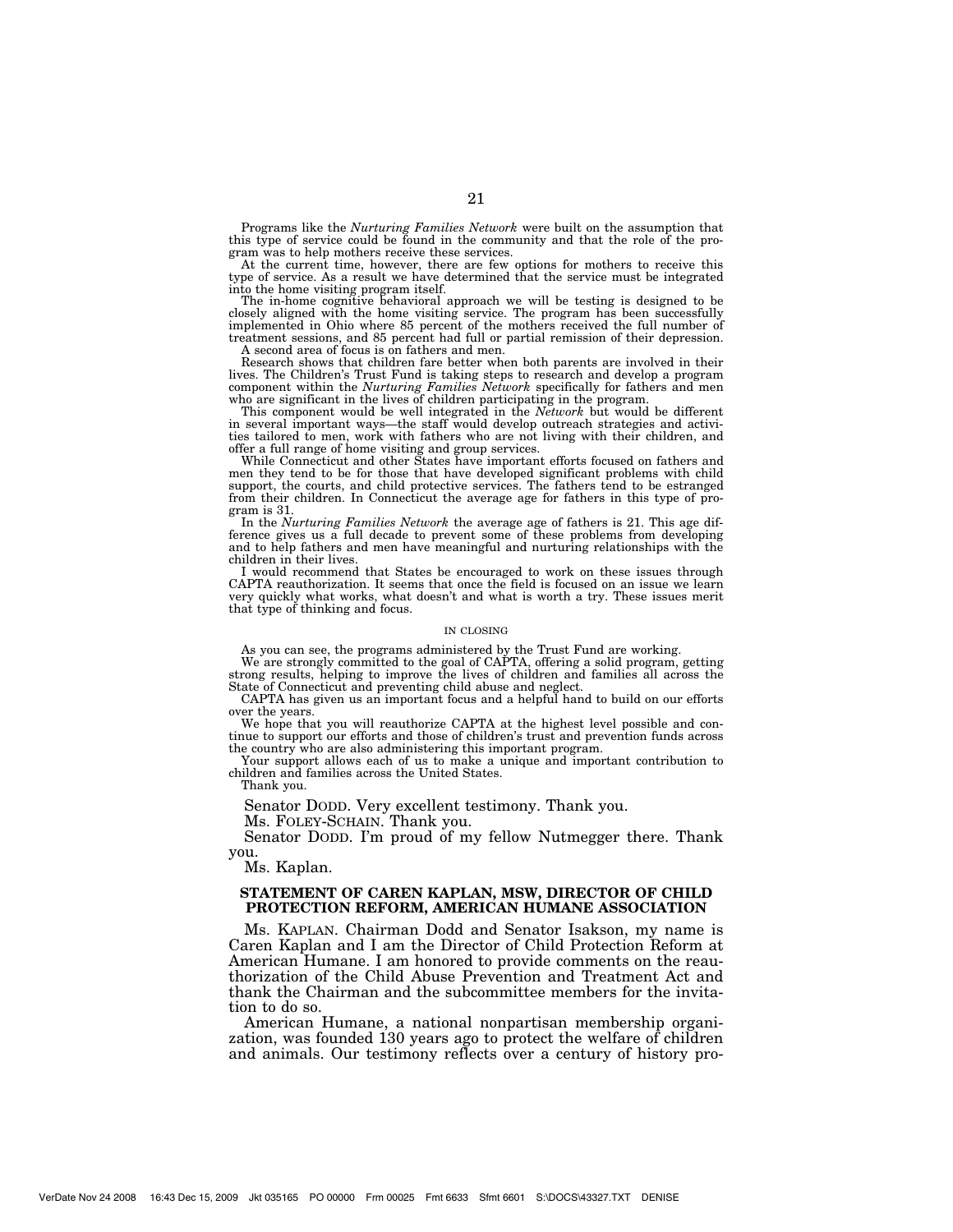gressively advocating at the Federal, State, and local levels for laws that protect children and animals from abuse and neglect.

In 1974 Congress passed what was and still remains the preeminent Federal legislation addressing child abuse and neglect. The reauthorization of CAPTA allows for opportunities to engage families and provide effective, responsive services earlier in order to diminish both the initial occurrence of maltreatment and subsequent recurrence.

American Humane has embraced several large-scale initiatives that advance the Nation's child welfare system. We promote the inclusion of these items through amendments to the most recent reauthorization of CAPTA, the Keeping Children and Families Safe Act of 2003.

The traditional child protection response on investigation is perceived as overly accusatory as an initial response to low and moderate risk reports of maltreatment. Differential response is an approach typically used with reports that do not allege serious and imminent harm, that allows child protective services to respond differently to accepted reports of child abuse and neglect and tailor the response to the needs and circumstances of the family without fault-finding.

Services, including those services related to economic hardship such as housing assistance, transportation, child care, and others, may be provided to families without a formal determination that maltreatment has occurred, labeling someone as a perpetrator, and listing them in the State's central child abuse registry.

Differential response has been implemented either statewide or in selected jurisdictions in about 20 States and the number is increasing rapidly. Although research is in its infancy, random assignment design studies involving control and experimental groups, a rarity in our field, have indicated that child safety is not compromised and in some instances attained sooner, repeat cases of abuse and neglect decrease, family cooperation and participation increase, placement rates of children in foster care are lowered, costs are reduced over time, and satisfaction both by families involved with the child welfare system and child welfare workers increases.

Our current child protection system needs widespread integration of family involvement and leadership models that reclaim the family's roles and responsibilities as decisionmakers about their children. These models are grounded in the belief that children are best protected within the context of their families and that the family group has a right to be active partners in making decisions about their children's safety, permanency, and well-being.

There is an urgent need to build knowledge, policy, and prevention and intervention practices to address the unique safety and protection needs of children who are chronically neglected by their families. Chronic child neglect refers to the ongoing serious pattern of deprivation of a child's basic physical, developmental, and emotional needs by a parent or caregiver.

The system's inability to reach these families and impact the well-being of their children is a fundamental gap. Intervening with these families for short periods of time in an incident-driven system will not work. Prerequisites for success include a comprehen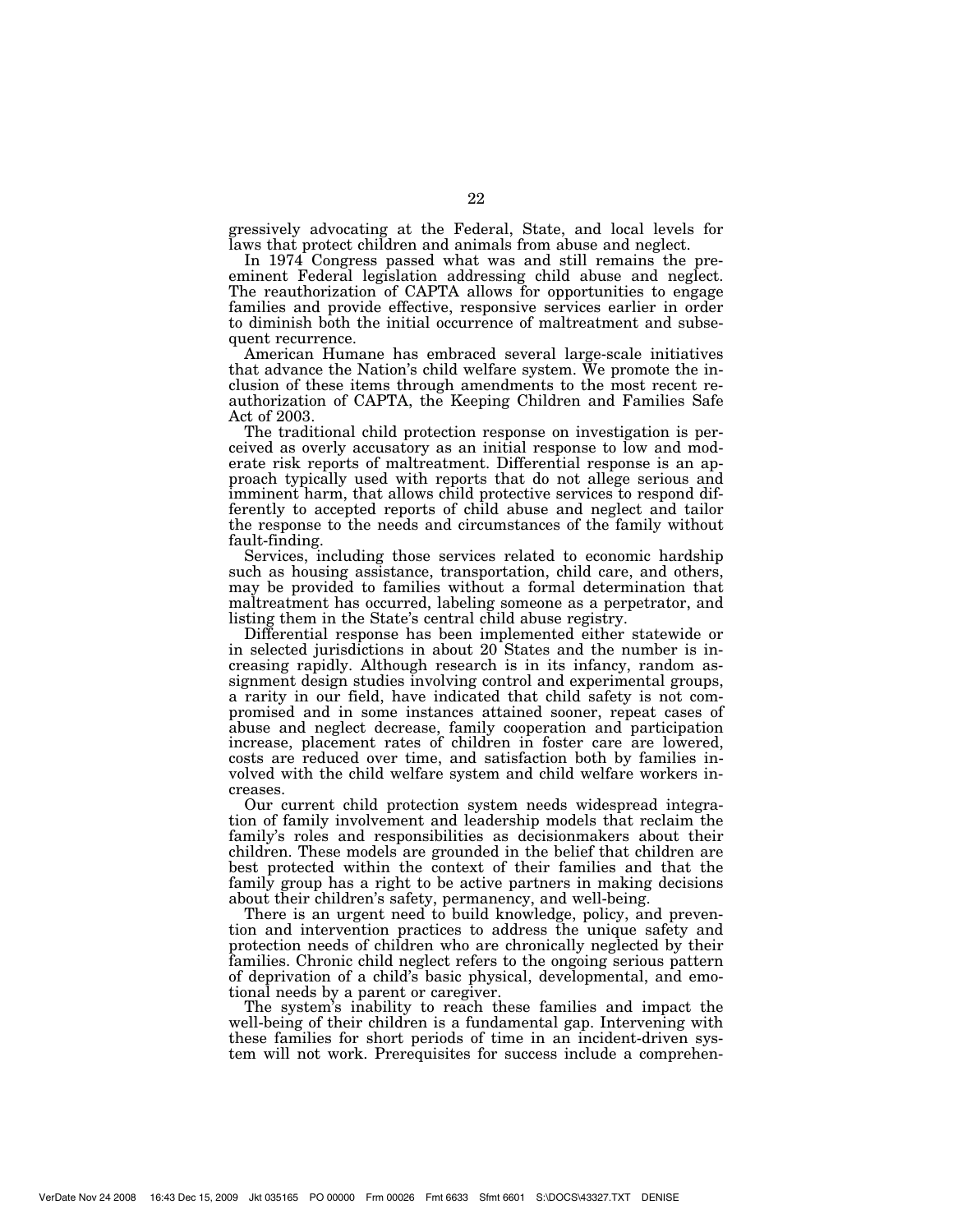sive, community-based approach with specialized assessment, skilled staff, manageable workloads, an expansive service array, and long-term involvement.

A comprehensive approach to address child maltreatment recognizes the link between family and animal violence and involves the vital partnership between animal welfare and child protection agencies. When animals in a home are abused or neglected, it is a warning sign that others in that household may not be safe.

Funding of CAPTA, as has been said, should be appropriated at the authorized level. Greater balance is needed between investments in child maltreatment prevention, identification, and early protective interventions compared to the investments in interventions after a child has been separated from his or her family.

The first goal of any child protection system response is to keep children safe from harm. American Humane hopes that the CAPTA reauthorization serves as a foundation and an impetus to reduce the number of maltreated children and increase the number of families who have sufficient strengths, capacities, and supports to keep their children safe from harm.

Thank you very much.

[The prepared statement of Ms. Kaplan follows:]

### PREPARED STATEMENT OF CAREN KAPLAN, MSW

Chairman Dodd, Ranking Member Alexander and members of the subcommittee, my name is Caren Kaplan and I am the Director of Child Protection Reform at American Humane. I am honored to provide comments on the Reauthorization of the Child Abuse Prevention and Treatment Act (CAPTA) and thank Chairman Dodd, Ranking Member Alexander and the members of this subcommittee for the invitation to do so.

American Humane, a national, nonpartisan membership organization, was founded 130 years ago to protect the welfare of children and animals. Our testimony today reflects over a century of history progressively advocating at the Federal, State and local levels for laws that protect children and animals from abuse and neglect.

In 1974, Congress passed what was, and still remains, the pre-eminent Federal legislation addressing child abuse and neglect. This landmark legislation sets forth a minimum definition of child abuse and neglect and authorizes Federal funding to States in support of prevention, identification, assessment, investigation, and treatment activities.

Through its provisions—the Basic State Grants, the Community-Based Prevention Grants and the Research and Demonstration Grants, CAPTA provides State, local, and tribal public child welfare agencies with a foundation for quality child protective services, enhancements of the formal and informal preventive, community-based services, the opportunity for systemic and practice improvements, and expansion of our understanding and knowledge that will guide our State statutes, policies, practices and customs. This is the essence of CAPTA and the promise of our Nation's ability to keep children safe and families together.

#### IMPROVING THE CHILD PROTECTION SYSTEM

The first goal of any child protection system response is to keep children safe from harm. In fiscal year 2006, an estimated 3.3 million referrals, involving the alleged maltreatment of approximately 6.0 million children, were made to Child Protective Services (CPS) agencies [US HHS, 2008]. An estimated 3.6 million children received an investigation or assessment. In 2006, an estimated 905,000 children were determined to be victims of abuse or neglect. Of the children who received post-investigation services, nearly 60 percent (58.9 percent) were victims and 30.3 percent were nonvictims. *Forty percent of the 905,000 victims received NO post-investigation services*. Of the children who were placed in foster care, more than 20 percent (21.5 percent) were victims and 4.4 percent were nonvictims. The number of reports and the number of child victims has remained relatively stable over the past decade.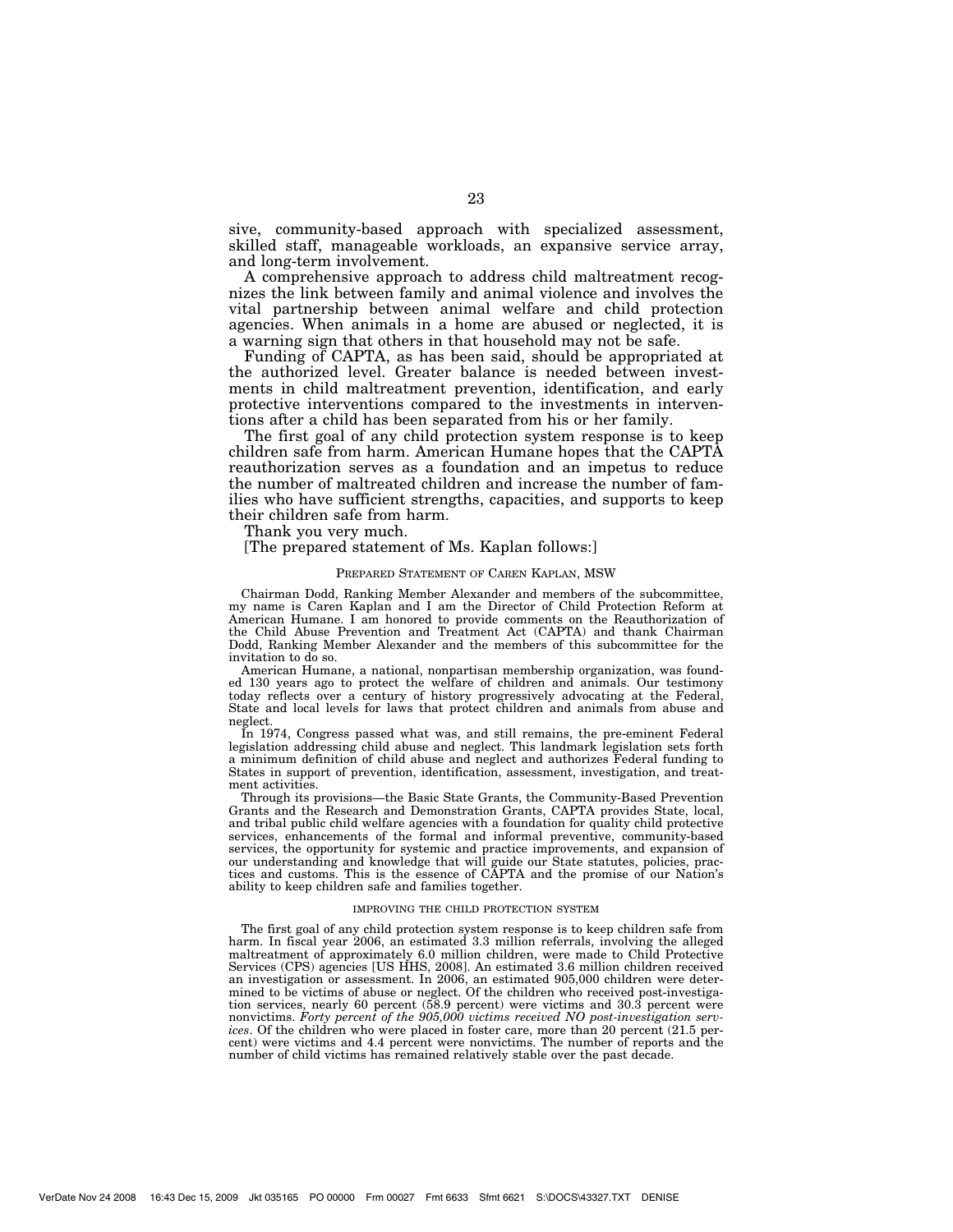American Humane has dedicated the past several years to the successful launch of large-scale initiatives that advance our Nation's child welfare system in order to effectively protect children and support families. I would like to detail several of these issues and opportunities to be responsive through the reauthorization of CAPTA.

#### DIFFERENTIAL RESPONSE SYSTEMS

*American Humane advocates for the implementation of Differential Response Systems in Child Welfare as an effective way to respond to reports of abuse and neglect. Differential response* also referred to as ''dual track,'' ''multiple track,'' or ''alternative response'' and ''family assessment,'' *encourages families to recognize their own needs and seek services to enhance parenting skills, mental health concerns, substance abuse issues, work/day care issues and/or other distinct needs of each family. Differential response encourages family participation in agency- and community*based services. By alleviating the concerns raised without a formal determination or *substantiation of child abuse and neglect, these ''alternatives'' to traditional child protection investigative response achieve or maintain child safety through family engagement and collaborative partnerships.* 

Differential Response Systems (DRS) is an approach that allows CPS to respond differently to *accepted* reports of child abuse and neglect. The child protection agency assesses the needs of the child or family without requiring a determination that maltreatment has occurred or that the child is at risk of maltreatment [US HHS, 2003]. Services may be provided to families without a formal determination of abuse or neglect or labeling someone as a perpetrator and listing them in the State's central child abuse registry. [CWLA, 2005].

Children and their families who come to the attention of public child welfare agencies have diverse life circumstances, strengths, challenges and needs. Differential Response allows agencies to respond to accepted or ''screened in'' reports of suspected child abuse and neglect in more than one way, with the intent on being most responsive to the situations of families. Without embracing an allegation, incidentdriven approach, families are, in general, more receptive to the receipt of and involvement in needed services. As differential response systems evolve, child welfare systems are incorporating a third pathway to respond to the families whose reports do not meet the statutory threshold of alleged abuse and neglect.

Differential Response is typically used with reports that do not allege serious and imminent harm. Factors such as the type and severity of the alleged maltreatment, the number of previous reports, the source of the report, and the willingness of the parents to participate in services determine the appropriateness of this response and suggest a non-adversarial, cooperative approach to meet each family's unique needs. By providing interventions that correspond to the severity of the concern being reported, differential response results in appropriate services to resolve the family issues thereby easing the cause or likely reoccurrence of the original concern.

Differential Response has been implemented, either Statewide or in selected jurisdictions in about 20 States and this number is rapidly expanding. Although research is in its infancy, random assignment design studies involving control and experimental groups have indicated the following positive results:

- Child safety is not compromised and in some instances attained sooner.
- Fewer repeat cases of abuse and neglect.
- Higher rates of family cooperation and participation.

• Increase and changes in service provision; greater focus on basic needs and economic hardship.

• Lower placement rates of children in foster care.

• Reduced costs over time.

• Increased satisfaction, both by families involved with the child welfare system and child welfare workers.

• Community stakeholders preferred the dual-response approach.

#### *Opportunities for CAPTA Reauthorization*

Title I of CAPTA authorizes grants to States to help improve their child protective service systems. Within the eligibility requirements, there is opportunity to encourage States to develop and implement differential response to families who come to the attention of the child protection system.

Title II of CAPTA authorizes grants to States to develop community-based prevention services including home visitation, parent education, and respite care. Since the intent is to develop a continuum of preventive services for children and families through State and community-based collaborations and partnerships, statutory lan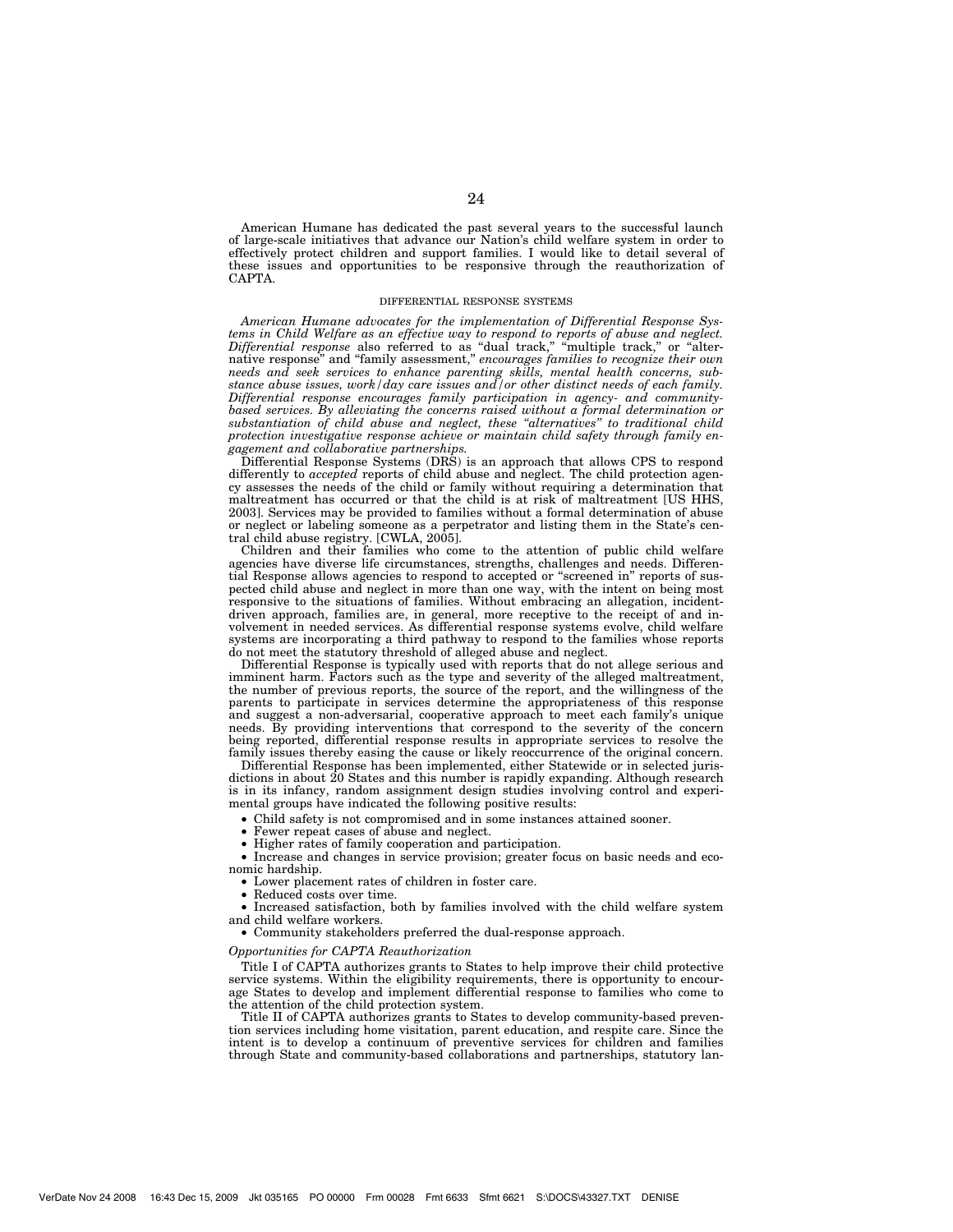guage can promote the development of *community response pathways—a third response* to families—established by State and local public child welfare agencies.

In CAPTA's Research and Demonstration Activities, there is an opportunity to build the knowledge and evidence on the multitude of differential response approaches that are currently being planned and/or implemented across the Nation.

#### FAMILY INVOLVEMENT AND LEADERSHIP

*American Humane strongly advocates for the widespread integration of family in*volvement and leadership models committed to institutionalizing fair and trans*parent planning and decisionmaking processes that recognize and build on the protective capacities of the family group and provides them with opportunities to reclaim their roles and responsibilities as decisionmakers about their children.* 

In the past 10 years, public child welfare and community-based organizations have been implementing numerous family involvement and leadership models as a way to provide inclusive and culturally respectful processes when critical safety and permanency decisions are being made about children. Family group involvement and leadership models are based on a commitment to ensuring that children's rights to the resources of their families and communities are honored, respected, and actively cultivated, especially when children and their families are involved with formal systems, in particular child welfare. They recognize the inherent right of children and families to be connected. These models are grounded in the belief that children are best protected within the context of their families and that the family group has the right to be active partners in making decisions about their children's safety, permanency and well-being. These models also provide a family perspective for understanding and responding to the unique developmental needs of children and their family. Family Group Decision Making offers communities an evidencebased approach to reach the goals of positioning families and young people as drivers of services, creating individualized, family-driven service plans, promoting cultural and linguistic competence and building partnerships among systems.

#### *Opportunities for CAPTA Reauthorization*

The State Grant eligibility requirements provide an opportunity to advance the involvement and leadership of families as a principle practice of quality child protection.

#### CHRONIC NEGLECT

*American Humane advocates for the building of knowledge, policy, prevention and intervention practices that address the unique safety and protection needs of children who are chronically neglected by their families. Through the identification and monitoring of specialized child protection practices nationwide, the development of best practice guidance, and the creation of strategic alliances with traditional and nontraditional partners, comprehensive, community-based approaches can prevent neglect and the recurrence of neglect, reduce the risks of chronicity, support and strengthen families in which neglect occurs, and facilitate system change that is more responsive to, and effective with, families that chronically neglect their children.* 

*Chronic child neglect'' refers to the ongoing, serious pattern of deprivation of a child's basic physical, developmental and/or emotional needs by a parent or caregiver.* While definitions of chronic child neglect and the implementation of these definitions, vary by State, county and local child welfare systems, several dimensions include the duration of neglect, the time period covered by multiple Child Protective Services reports, the number of reports (not just substantiations), the referral for multiple types of maltreatment, the documentation of non-adherence in medical or school records, and the child's developmental indicators.

While the lack of definitional clarity and the use of various dimensions to identify chronic neglect compromise a shared understanding, the system's inability to reach these families and impact the well-being of their children is a fundamental gap. Prerequisites for success include: Differential assessment; skilled staff; manageable workloads; service array; and long-term intervention.

For more than a decade, State reports to the National Child Abuse and Neglect Data System have indicated that more than half of all child victims in the United States suffered neglect.

Given the enduring prevalence of neglect in child maltreatment cases, there has been a long-standing need to focus on prevention, assessment, treatment and interventions targeting neglect in child welfare. According to the National Incidence Study–3 (1996), children from families with incomes less than \$15,000/year were *44 times* more likely to be victims of neglect compared to children from families with incomes greater than \$30,000/year.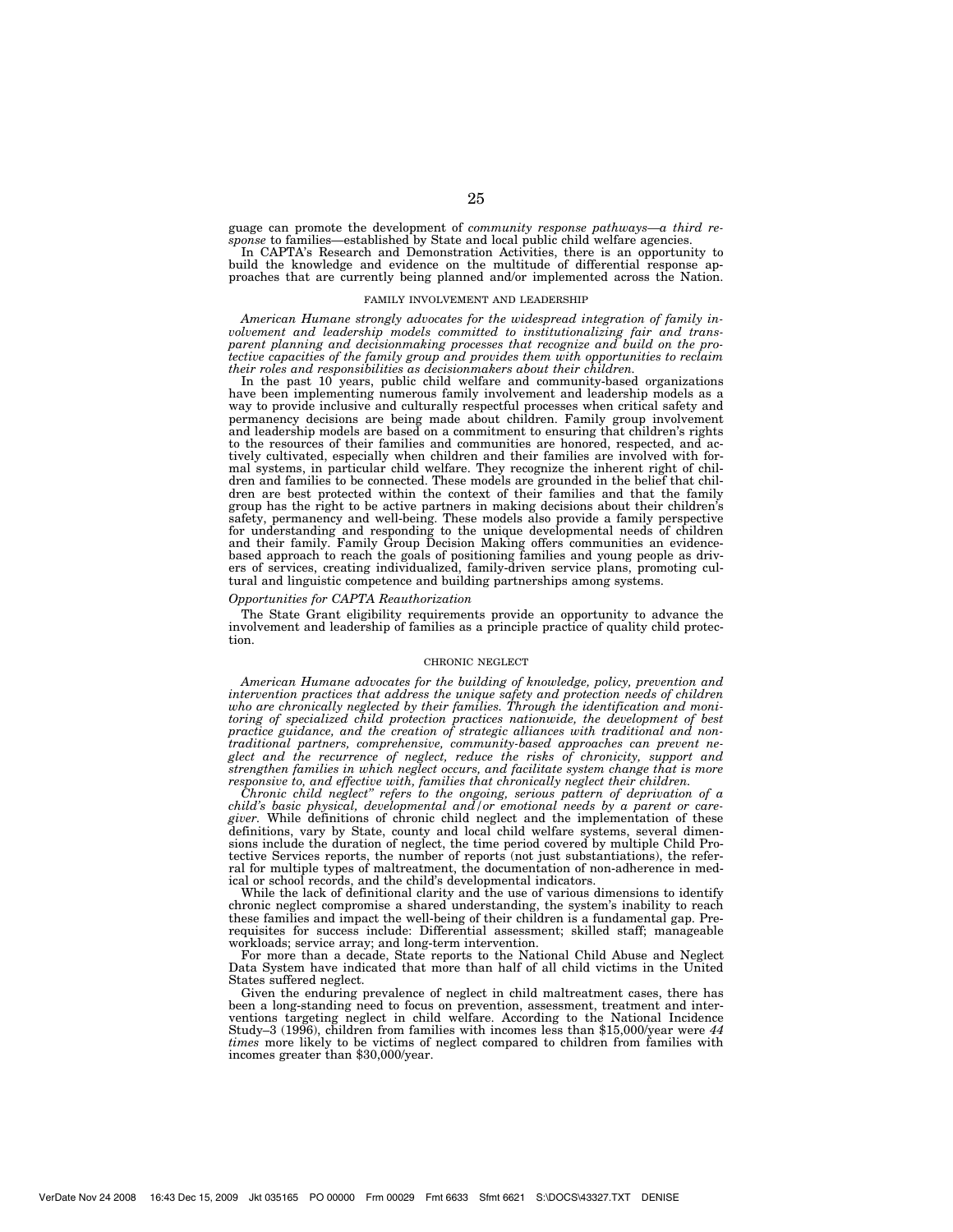Although a growing body of literature illustrates some evidence-based best practices for decreasing neglect, such limited endeavors fall short of the comprehensive and integrated approach that is essential to command the visibility, political will and system reform to improve the safety, permanency and well-being of families in which neglect occurs. With few notable exceptions, advancements in the specialized practice and research of neglect are in their infancy. The magnitude of this need increases exponentially when addressing the chronicity of neglect.

The enormous human toll is compounded by the significant economic toll, as resources are disproportionately devoted to families that chronically neglect their children. Costs associated with these families have been determined to be seven times that of other families that neglect their children [Loman & Siegel, 2004]. There is an undeniable need for more sustained and broad-ranging approaches to families that go beyond immediate safety issues, as well as more relevant literature and research to provide a base of knowledge that informs our practices and policies.

#### *Opportunities for the Reauthorization of CAPTA*

An increasing number of States are struggling to confront the insidious nature of chronic neglect. The Federal Government can provide leadership and guidance to States in the CAPTA reauthorization by providing a clear definition of *chronicity* or *chronic neglect*.

While there has been a significant amount of work on neglect at the Federal level, there are insufficient connections between Federal efforts and what happens on the ground at the State and local levels. There is an opportunity in CAPTA's Research and Demonstration Activities to enhance the connections between research and practice; target the efforts on *chronicity*; and assure broader dissemination of that which is known and that which is a promising practice.

#### THE LINK® BETWEEN CHILD AND ANIMAL MALTREATMENT

*American Humane actively addresses the internationally recognized link between animal abuse and family violence. Through its campaigns against violence, American Humane is a leader in raising public awareness, advocating for stronger legislative initiatives, and providing tools for decisionmakers, social service providers, animal care and control professionals, veterinarians, parents, and other concerned citizens to recognize problems and take appropriate steps to end abuse and protect its both human and non-human victims.* 

Child and animal protection professionals have recognized this link and cycle of violence between the abuse of both children and animals. This link also expands to violence against women by domestic partners and violence to elders in the home. One of the first research studies to address the link found that 88 percent of 57 families being treated for incidents of child maltreatment also abused animals in the home. [Deviney, Dickhert, and Lockwood, 1983]. And a 1997 survey of 50 of the largest shelters for battered women in the United States found that 85 percent of women and 63 percent of children entering shelters discussed incidents of pet abuse in the family. [Ascione, F. R. 1997]

When animals in a home are abused or neglected, it is a warning sign that others in the household may not be safe. In addition, children who witness animal abuse are three times more likely of becoming aggressive or abusive. [Currie, C.L., 2006].

#### *Opportunities for the Reauthorization of CAPTA*

In detailing the comprehensive approach required to address child abuse and neglect, title I should acknowledge the vital partnership between animal welfare agencies and child protection agencies. Much like the recognition of the relationships between and among domestic violence, mental illness, substance abuse and child maltreatment, CAPTA should include language that supports and enhances interagency collaboration between the child protection system and animal welfare agencies in identifying child abuse and neglect.

#### FUNDING AND INVESTMENT

*American Humane advocates for the funding of CAPTA at the authorized level and greater balance in the investments in child maltreatment prevention, identification and early protective interventions compared to investments in interventions after a child has been separated from their family.* 

It has been a long-standing battle cry of advocacy organizations and their constituents that the child protection system is woefully under-funded. The merits of this statement can be demonstrated by the following four statements.

• The annual number of child victims has remained relatively constant over the past decade.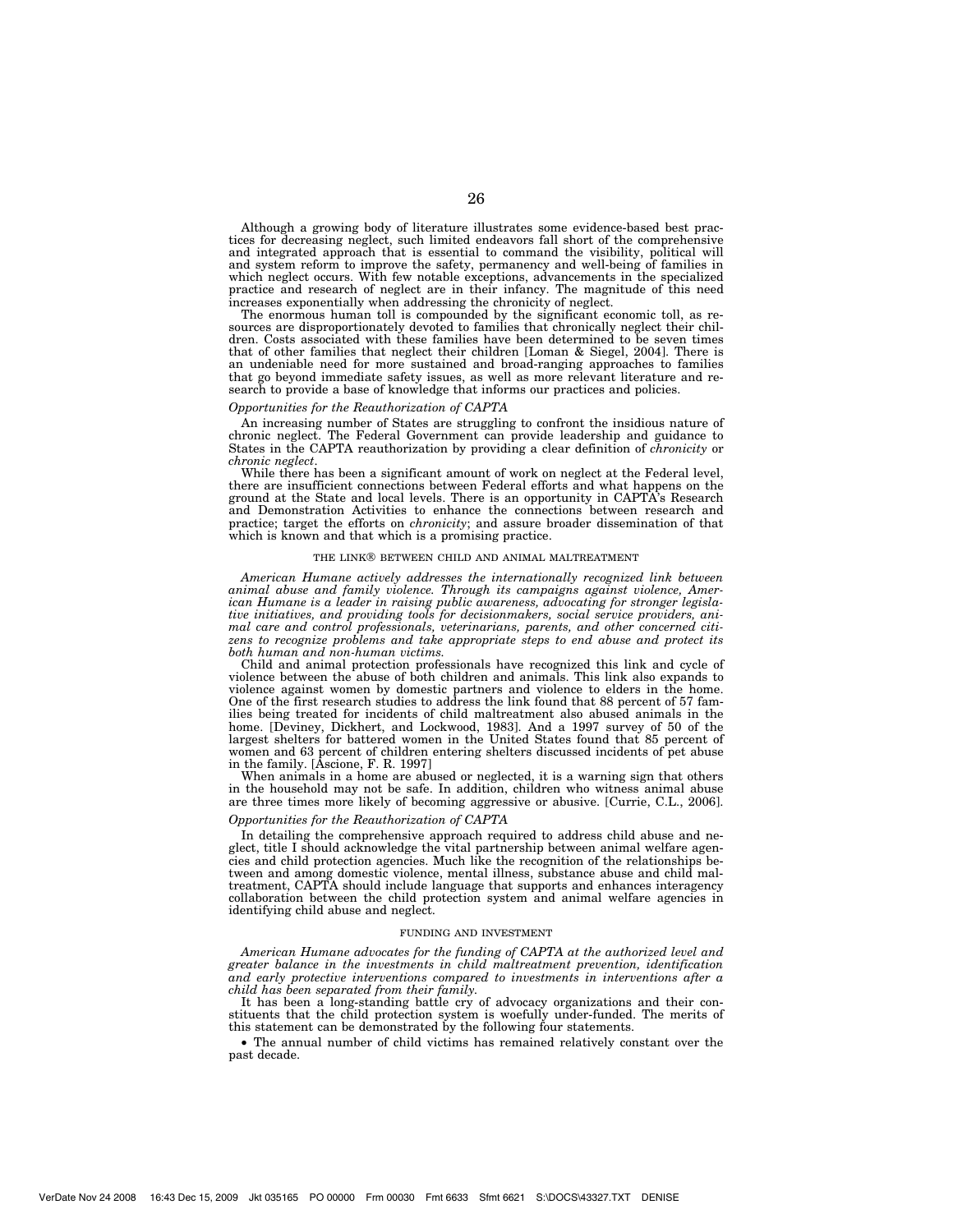• Historically, there has been a significant gulf between the appropriated levels of funding and that which is authorized in statute.

• The conservative estimated annual cost of child abuse and neglect is \$103.8 billion in 2007 value [Prevent Child Abuse America, 2008] and CAPTA appropriations for fiscal year 2007 were approximately \$100 million.

• A study *Total Estimated Cost of Child Abuse and Neglect in the United States.*  [Prevent Child Abuse in America, 2008] calculates that investments in the prevention of child abuse and neglect can save the Nation over \$100 billion per year.

## *Opportunities for the Reauthorization of CAPTA*

While we understand the appropriated levels of funding do not come out of this committee, it is significant to note when discussing levels of funding with your colleagues, that 362,000 children identified as victims of maltreatment received no post-investigative services.

In order to diminish both the initial occurrence of maltreatment and subsequent recurrence, it is essential to engage families and provide effective, responsive services before their challenges become severe and the risks of maltreatment expand and/or escalate.

### **CONCLUSION**

As a longstanding member of the National Child Abuse Coalition (NCAC), an alliance of 30 organizations committed to strengthening the Federal response to the protection of children and the prevention of child abuse and neglect, American Humane lends its enthusiastic support to NCAC's recommendations for the reauthorization of CAPTA. NCAC's testimony has been provided to the subcommittee in writing.

American Humane appreciates the opportunity to offer our testimony and comments to the subcommittee in regard to the reauthorization of the Child Abuse Prevention and Treatment Act. Given that CAPTA is the pre-eminent Federal legislation addressing child abuse and neglect and expires this year, it is our hope that its reauthorization is given the highest priority and completed before the 110th Congress ends. As this legislation progresses, we look forward to a continued dialogue with Chairman Dodd, Ranking Member Alexander, members of the subcommittee and the entire Congress.

We hope this reauthorization serves as a foundation and impetus for the reduction of children who experience abuse and/or neglect and an increase in the number of families who have sufficient strengths, capacity, and supports to keep their children with them, safe from harm.

Senator DODD. Thank you very much, Ms. Kaplan. Very, very, very good testimony.

Well, we've got some questions for you. I'll announce in advance, by the way, that obviously other members of this committee have a strong interest in the subject matter as well and I'm going to leave the record open as well for additional questions that we may submit in writing to you and ask you in a timely fashion to get back.

I was just talking to staff about the plans for all of this, and obviously we want to get as much information and data together here, to then finish the bill. Lamar Alexander, who is normally the Ranking Republican, the Senator from Tennessee, on this committee, has a strong interest in this subject matter, has been very supportive historically. I think this is an issue which is going to enjoy some broad bipartisan support, because it's had a wonderful history and record of making a difference. Obviously, your testimony today gives us some additional ideas on how we can even improve upon the work that's been done.

Again, my hope would be that we could put something together. Obviously, this is going to be somewhat of a truncated session, for all the obvious reasons. Our ability to get this done—I'm hopeful we can before we adjourn. Then of course, the level of approach with appropriations as well requires separate effort. Nonetheless,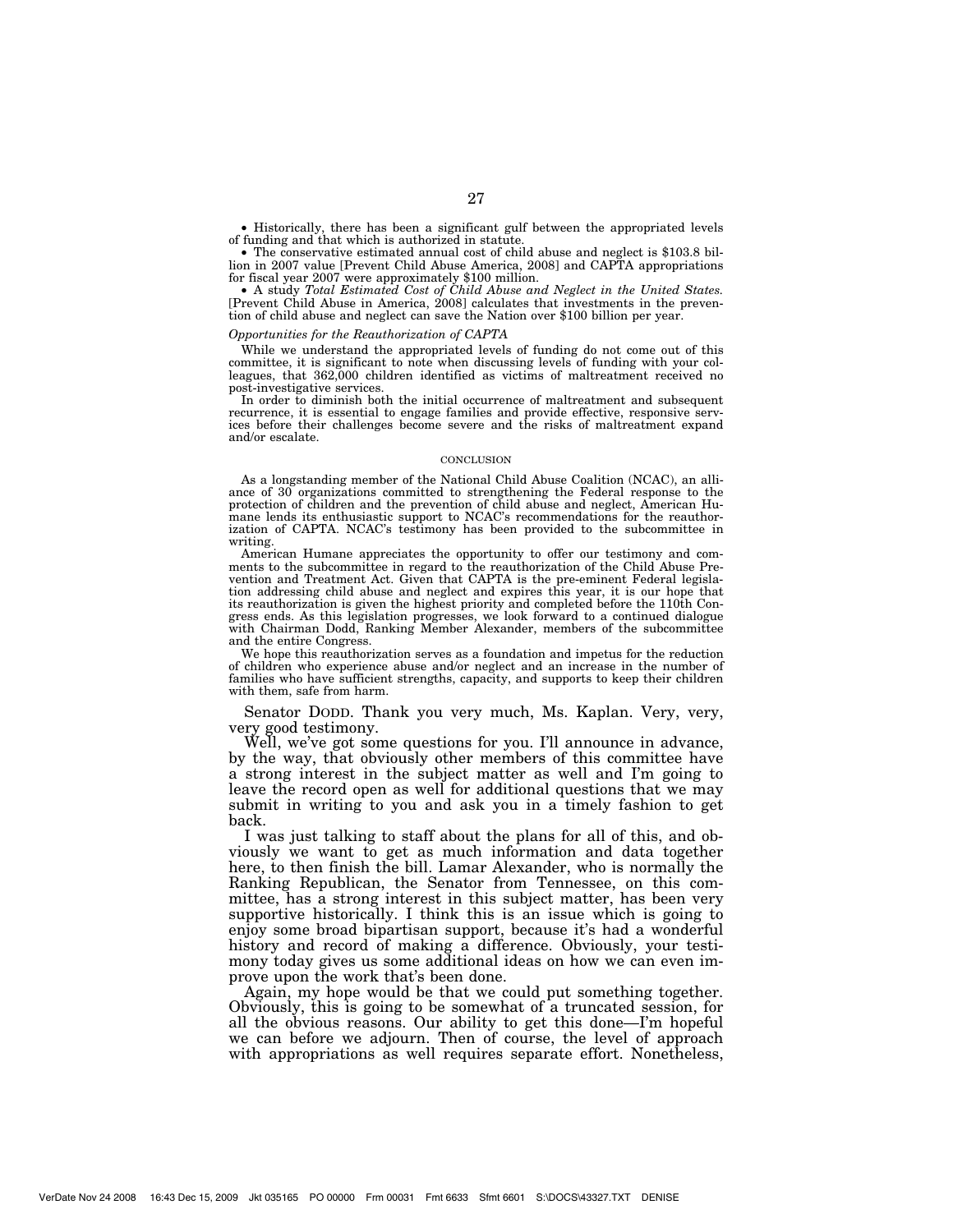people like Senator Harkin on this committee are very supportive of CAPTA and sit on the Appropriations Committee, and other members as well. We'll be anxious to move along and develop as quickly as we can some ideas as part of this reauthorization effort.

With that in mind, let me begin if I can with you, Dr. Boyce. It's two or three questions, but let me frame them as one for you if I can. Given, as you point out, the majority of the maltreatment cases fall into the neglect area, I wonder how your research effort at NIH has addressed child neglect per se, just focusing on that, and do we have a better understanding of how to prevent neglect or how to provide support to families where children suffer neglect?

Third, are there new areas of research that we should be pursuing regarding child abuse and neglect that we could possibly make a part of this reauthorization effort that today, for whatever reason, would be less available to you and to others doing the kind of research in this area?

Dr. BOYCE. Those are very important questions. Neglect is an issue that has been near and dear to my heart, something that, as I said, we've focused on specifically for the problems in terms of the prevalence. There is currently and was a special request for announcements that created a consortium of neglect researchers. What was special about this, it was the first time that we had researchers that were across all domains working on this issue.

For instance we had researchers who looked at indicators in terms of dental neglect, so that we could think about the earliest ways that we could identify it through dentists, through schools, so that we could intervene early. That is clearly the message here.

We also had grants that looked at neglect and its effects in adolescence. We do know that it occurs early in life usually, but we also wanted to make sure that if we do not catch those families and children early that we are able to intervene at different times along the developmental trajectory, so that we can stop this life course issue in terms of those negative effects that we've seen in terms of health.

To answer the last part of your question in terms of new areas of research, of course with more we can always do more. We can try to do it faster. We've continued the neglect consortium work and we've continued to bring new researchers in. We do try to fund excellent research that addresses neglect and also other related indicators in terms of early intervention and looking at things such as maternal depression, parental depression, substance use, and all those risk factors.

I applaud you for specifically pointing out neglect because that's something that we have, a focused inter-agency effort to work on and continue to work on today.

Senator DODD. Obviously, economic factors play a very important role in all of this. I mentioned in my opening comments about the disproportionate share of racial and ethnic minority children experiencing maltreatment. I wonder if any research has been done at NIH that looked into this issue, and additionally disabled children. Again, I find this, that very young children and disabled children— I was reading the testimony last evening and some of the staff memos in preparation for this hearing and I find it just so hard to believe that the youngest of our children are the ones that are suf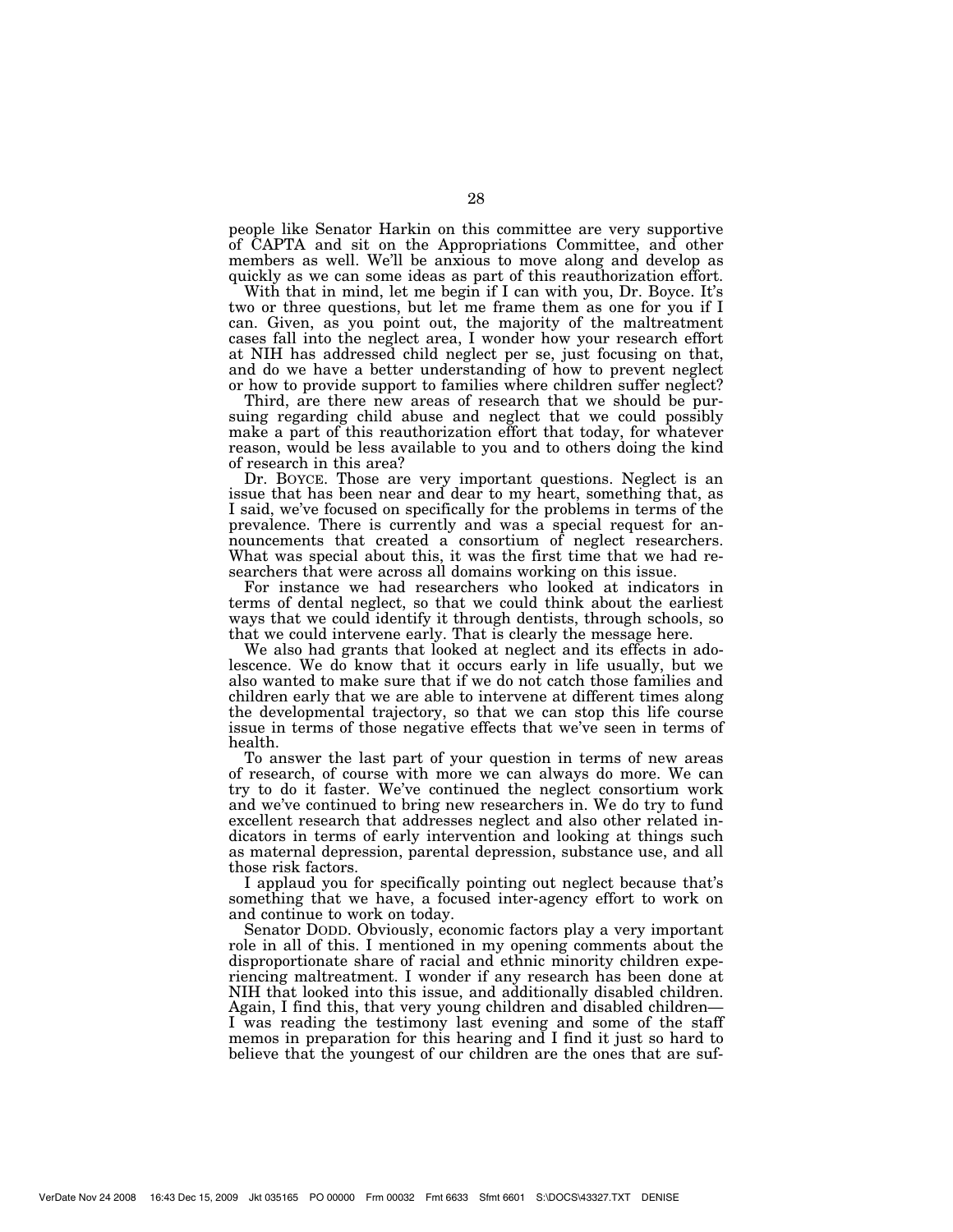fering, and also the disabled children are at higher risk of being maltreated.

I wonder if NIH has addressed this in any way.

Dr. BOYCE. Yes, we do. Like I said, there's always more research and more we can learn. Just for example, we did fund a grant that looks specifically at racial disproportionality to try to unpack what's happening there in terms of ways we could better target services based on culture and environmental factors, because we know that's important. In terms of disabilities, we also do look at that. In terms of physical abuse, you'll see some neurological impairments. We do look at the brain and thinking about how early neglect really will impact the brain and impact education, impact functioning. This is going to be something that if the injury is severe enough will impact a child over their development and then over the life course.

Senator DODD. Give us some ideas in terms of what you're finding in the study and how we might begin? One of the things we all want to do obviously is prevent this.

Dr. BOYCE. Yes.

Senator DODD. Identifying and treating it is obviously a major focus of our attention, but the most important job I think we could do is obviously to prevent it.

Dr. BOYCE. Yes.

Senator DODD. To what extent—and again, I get this idea of the one-size-fits-all worries me in many ways. I like the idea that we're able to respond to this with understanding the localities differences that occur and different needs. What are you finding that might be worthwhile for us to know here as a committee about different approaches we might take, particularly in the area of the disabled and the ethnic minority communities if these numbers are as high as they are. What aren't we doing right that we ought to be doing right to reduce these percentage numbers?

Dr. BOYCE. I think some of the things we are doing right is early intervention and looking for those families who are at risk. Research has shown us which families are most at risk for interventions. National data really helps us, so we know where to go in terms of looking at risk. That can help with prevention. We want to work with families when they're at risk. We want to work with families once there's one incident, so there's not another incident or this doesn't happen with other children in the family.

Then in terms of thinking about disability, we know that there is an overlap in terms of these children will often need special education services. There are areas that we can explore and do more research and do more intervention on, but that's where we have found, with the research thus far, the key points and the key places where prevention efforts currently exist. Those are areas that we could look at the research and think about ways to do that better always, but those are the key ways to do it, early intervention and thinking about when we have identified a child in terms of disability.

Senator DODD. Well, what about some of the ideas—I mentioned the Philadelphia case, and that may seem a little excessive to some, but just without getting into the issue of whether or not there's been substantiated cases or not, that just when people are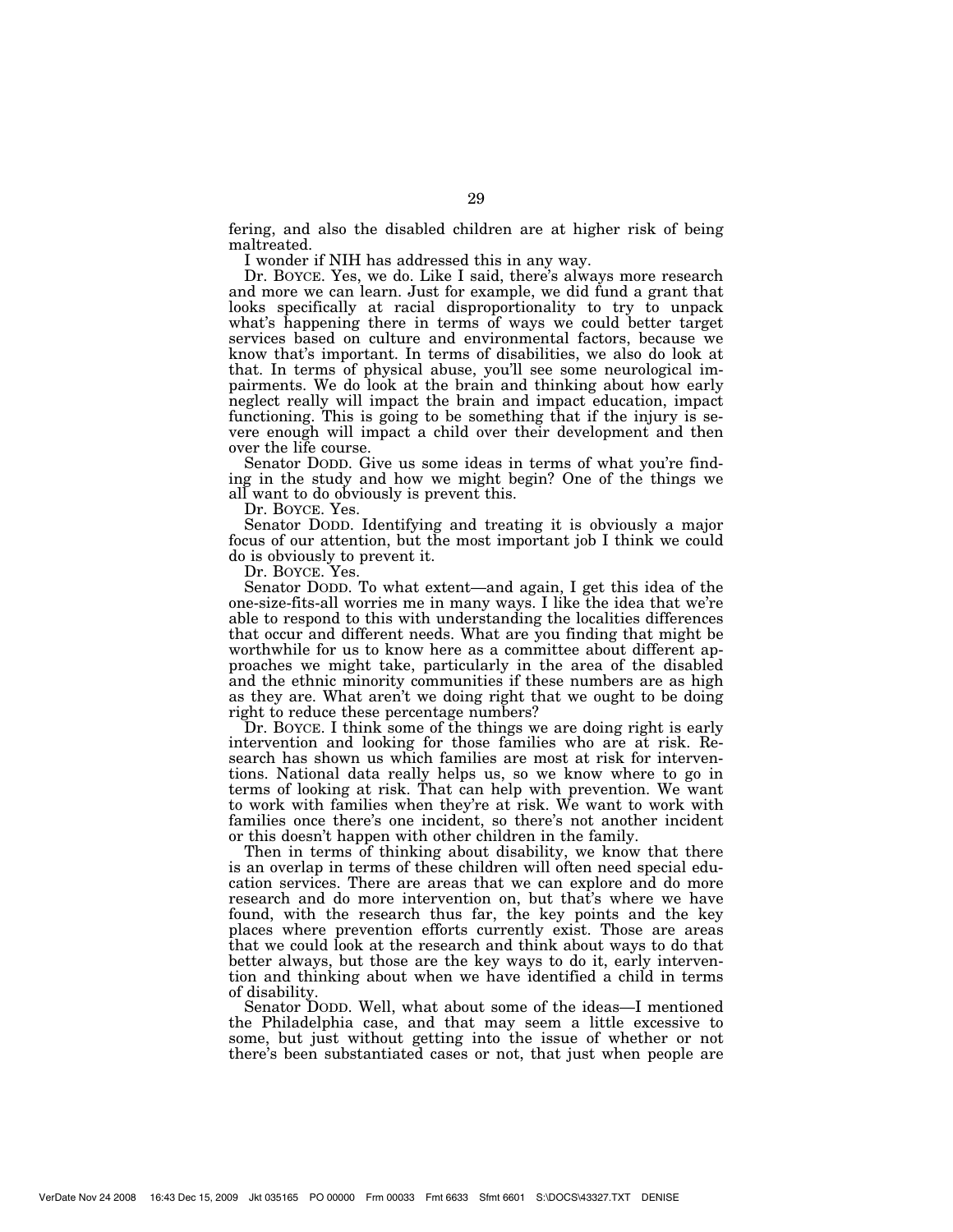coming into that system, given the fact there have been higher percentages—if you've got a disabled child, and again there are certain factors here, wouldn't that flag that issue almost immediately? Not to identify and label necessarily a family, but nonetheless, given the rates that are occurring, even before the problem emerges to flag it and to begin to work with it immediately.

Dr. BOYCE. Right, because substantiation differs by States and that's always been an issue as we try to work with this. We really worked on making sure that there were definitions that didn't matter about substantiation. We know in terms of research what risk is and we don't worry about the court definitions because that's not always an accurate indicator because of the differences across States.

When families enter with any risk factor there's always an opportunity to intervene, and it doesn't have to reach substantiation for someone to intervene. There are models across the United States where, whether it's substantiated or not, a family can receive services, and we're happy to see that because then we know this is a family at risk and that we can start with interventions or prevention right away.

Senator DODD. Last on this point before I turn it over to my colleague, are you familiar with this Philadelphia case I talked about?

Dr. BOYCE. I'm not familiar with the specific case. Maybe you could—

Senator DODD. What they do, they're dealing immediately with children in the child welfare system. They begin right then and there. I'm wondering if that's going over the top, is that going too far. I don't know what the costs associated with that, but there are some obvious questions people might raise.

Well, I can come back to that in a minute.

Senator ISAKSON. Thank you, Senator.

You had said, Dr. Boyce, that the most common form of abuse is neglect and the most neglected are those between ages 1 and 3.

Dr. BOYCE. Birth to 3, yes.

Senator ISAKSON. Is that correct?

Dr. BOYCE. Yes.

Senator ISAKSON. I suspect all of these programs depend on a referral to get the neglected child to some area of help, but the hardest place to get a referral would be somebody 1 to 3, I would think, because they're not in school yet. Where do these referrals come from and where do they go to?

Dr. BOYCE. There are various places where these referrals can come. They can come through pediatric offices. All young children see doctors. There are a lot of models for where there is early identification. We do think about different associations in terms of looking at pediatricians, who are often the ones who are seeing kids early. I also mentioned schools, but when we talk about schools there's also opportunities in day care.

There are models and ways to identify early and identify risks and not wait for a substantiated case, because by that point we know that there may have been multiple risks that are already causing damage to the child's functioning and their development.

Senator ISAKSON. Ms. Long, how did you find Parents Anonymous, or how did they find you?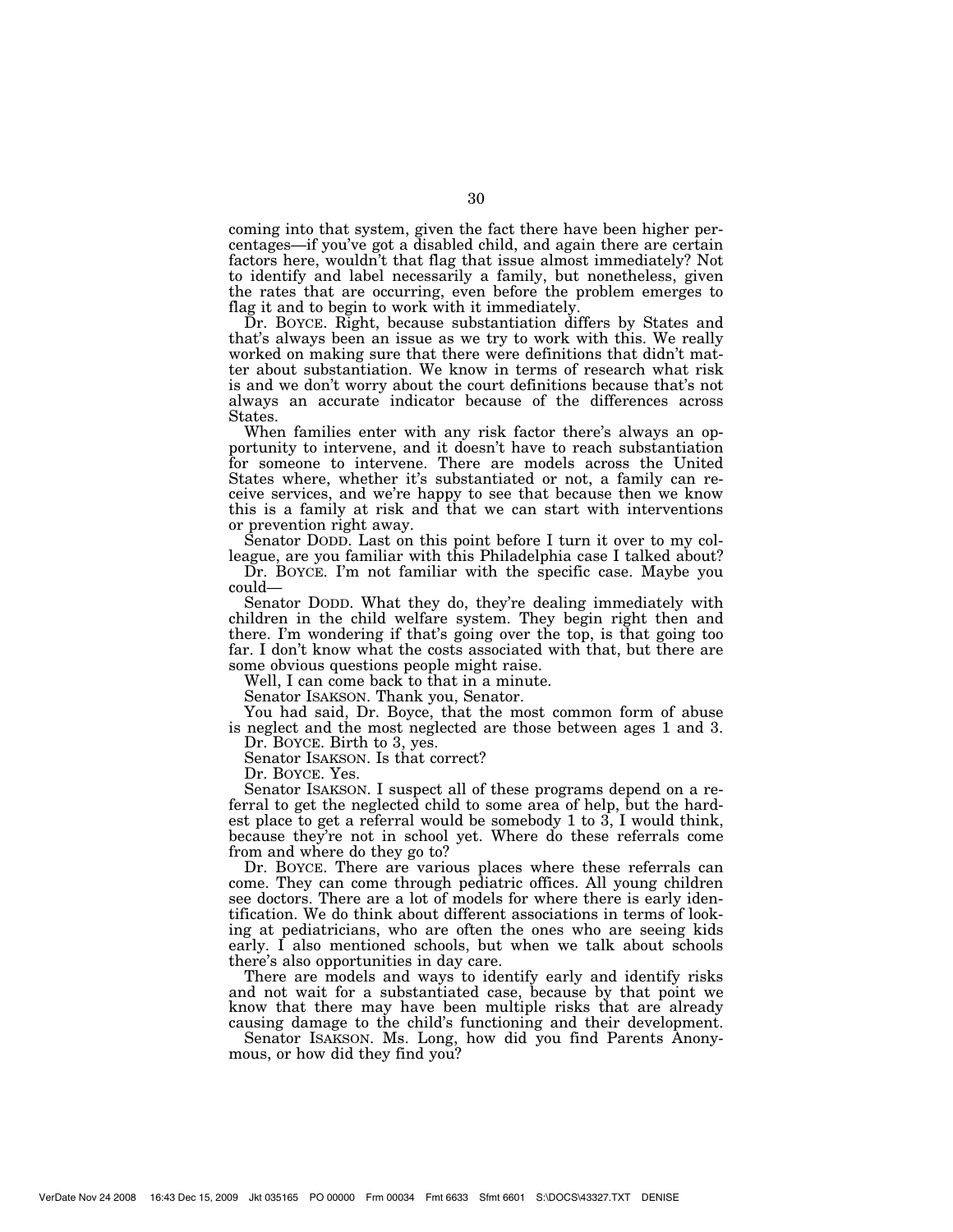Ms. LONG. When I went to live in the homeless shelter with my children, Parents Anonymous was there as a support group for the mothers. The thing about it was we were all in the same boat, so there was no embarrassment in attending this group. I had no idea what it was about until I attended, and it was there for me with mutual support.

Senator ISAKSON. Your comment in your testimony, your talk about your peers giving you support made all the difference in the world, I think that's what's so important in this. Whether it's an infant or whether it's someone on drugs, if you're all alone and you don't have a support group the chances of you making it out are almost nil. You've got to have that support element.

So your referral really came I guess from the homeless shelter, then?

Ms. LONG. It didn't—it wasn't a referral as much as parents were strongly suggested to attend as part of their agreement to be in the shelter. But, that is not how Parents Anonymous works. It's just the way it was in that shelter.

Parents Anonymous in Columbus is under the umbrella of Catholic Social Services and any parent all over the country, but in Ohio, can access them through—their in the phone book. Some States have help lines. Parents Anonymous is currently trying to have a national help line, and that's one of the ways that you can—and it's word of mouth. Mostly it's word of mouth, because parents are so grateful to receive that support because someone, another parent, understanding what they're going through. They're happy to tell other parents who are struggling that it's there for them.

Senator ISAKSON. I don't want to get too personal, but if I may ask, are you married?

Ms. LONG. No, sir, I am not.

Senator ISAKSON. Were you married when you had your first child?

Ms. LONG. Yes, I was.

Senator ISAKSON. That was the one that's 32 years old?

Ms. LONG. Yes.

Senator ISAKSON. The others you raised alone?

Ms. LONG. Yes, I have.

Senator ISAKSON. I make this point, Mr. Chairman. I chaired the State Board of Education. I worked with a lot of outreach groups and worked with a lot of troubled kids. It always troubled me that the root cause of a lot of our problems are never in attendance at things like that, and that's men.

You know, the number of broken homes and single moms that end up having to raise their kids in a very difficult world—and Morehouse University in Atlanta is beginning a study about the patterns of children born out of wedlock, the responsibilities of the male role model with families and the difference it can make.

I just had to—reading your story, I suspected that was the case. That male role model can make so much difference and the family—the support group you got in the homeless shelter was the group that replaced what would have been there if there was a family. I think that's probably a fair statement to say, all right?

Ms. LONG. Could you repeat that last part?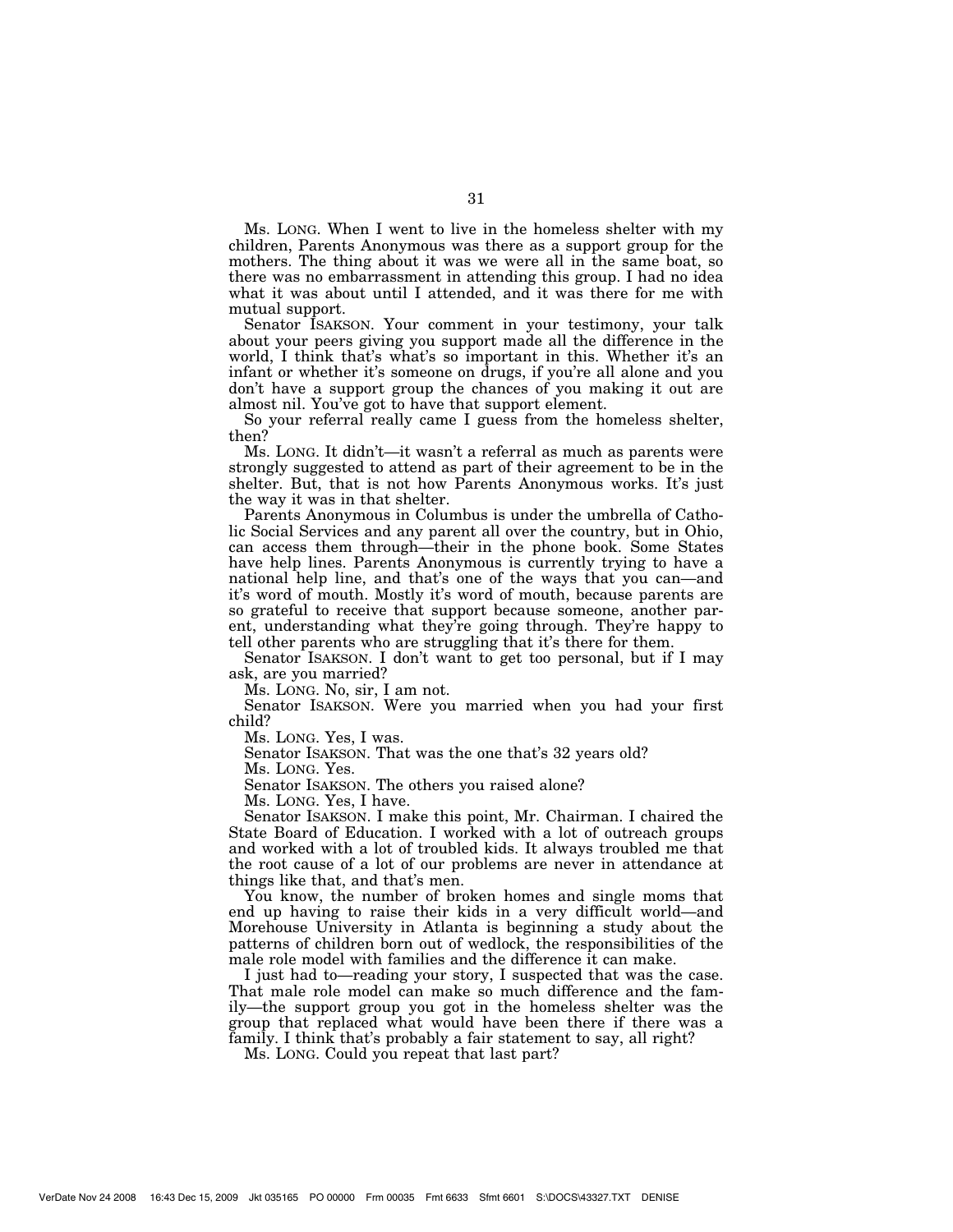Senator ISAKSON. The support that you got from the Parents Anonymous group and your peers who were in that program kind of supplanted what was the family relationship that you didn't have at that time, because the husband was gone; is that correct? Or was he still around?

Ms. LONG. No. Parents Anonymous is for anyone in a parenting role and there are men who come to the Parents Anonymous groups. It encompasses whole families, anyone in a parenting role. We have groups for foster parents, grandparents, parents with children with disabilities. Anyone in a parenting role. We have fathers groups.

I wouldn't say that it supplanted it. What it did was provided mutual support, which was other parents sharing how they felt about raising their children. In that shelter it just so happened that it was for mothers and children. There are shelters around the country that take in families and there are Parents Anonymous groups there as well.

Senator ISAKSON. Thank you.

Can I have one last question?

Senator DODD. Ask away.

Senator ISAKSON. Ms. Foley-Schain, you mentioned the Nurturing Families Network was a referral network that most of your referrals came from. Is that a Connecticut entity or is that a national entity?

Ms. FOLEY-SCHAIN. The Nurturing Families Network is a Connecticut entity. There are similar programs operating in different States around the country. In terms of how we engage families in the program, we have staff who are employed by Nurturing Families Network sites, who are called ''nurturing connections coordinators. Their whole job is about connecting with families and connecting those families to the program or other services.

Those staff go into prenatal clinics. They're on the halls of the maternity ward. They're available, as soon as we identify that a mother is pregnant, to try to engage her, and if we miss her at that point we try again at the time she gives birth to her child.

The connections coordinators also go to other human services organizations in the locality where they're operating, say for example a WIC office, or to ob-gyns and other clinics.

Senator ISAKSON. Thank you very much.

I look forward to working with you on the reauthorization, Mr. Chairman.

Senator DODD. Thank you very much, Senator.

Let me digress just for a second. These are not under-aged staff members of the Senate committee here. These are students from Connecticut who are here today, and I'm delighted they're with us. Thank you for being here. I hope you're enjoying the hearing and learning something from it.

We've got students from—it sounds like "The Bury's" from Connecticut—from Woodbury, Southbury, and Middlebury, and Seymour. It's nice to have you with us. Their teacher is with us. Is it Lisa Peters?

Ms. PETERS. I'm not their teacher, but we do have a teacher with us.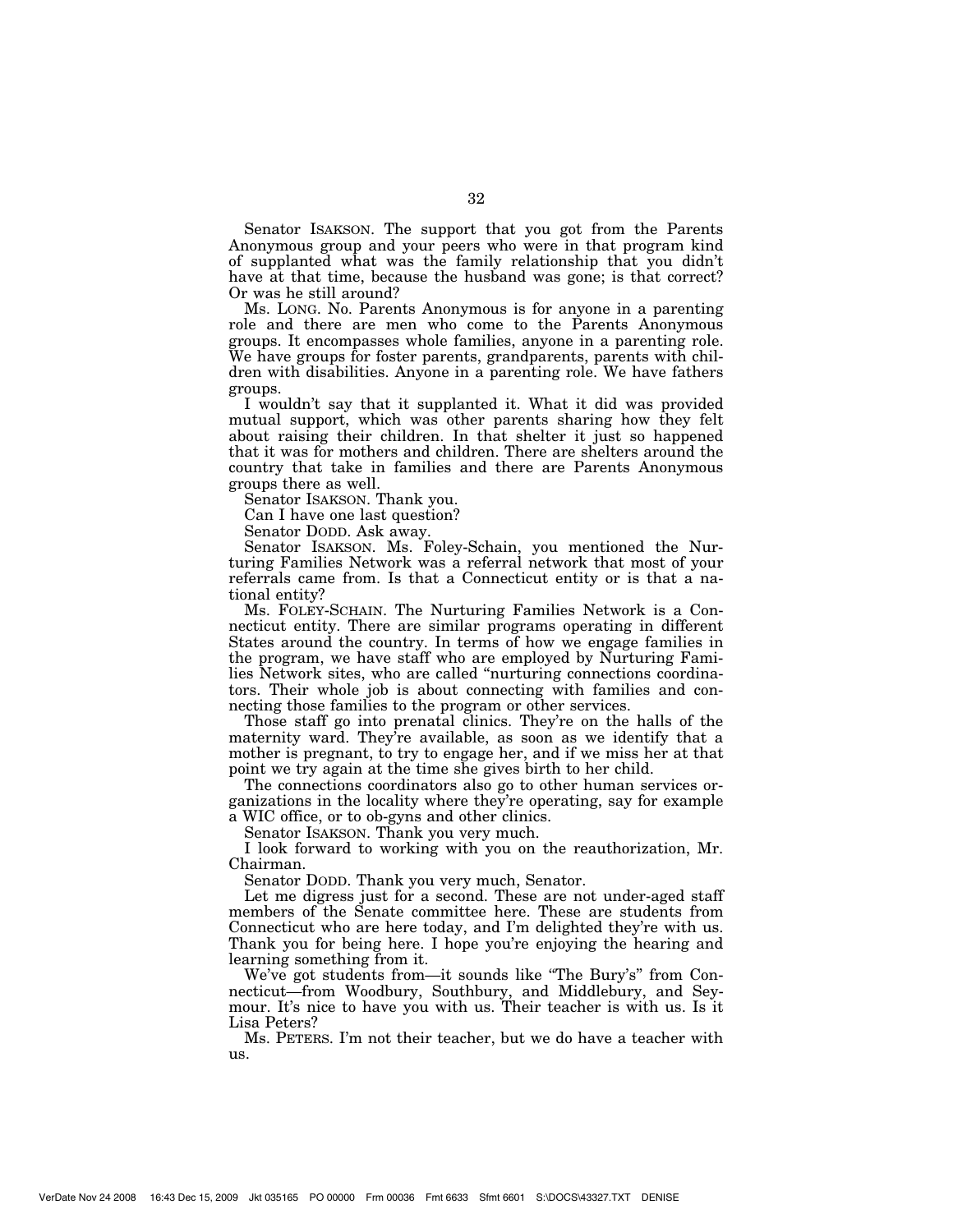Senator DODD. Well, great. Thank you, thank you for being with us. Nice to have you with us.

Let me pick up. I want to pick up on, Ms. Long, on the question that Senator Isakson raised about the support services. I think it's one thing to wrestle, as you pointed out, your own substance abuse issues, and that in itself, overcoming that and getting support is absolutely essential, but also to learn how to be a supportive, strong parent is a critical element in this, and to be taking on the responsibility of, one, moving away from the substance abuse and simultaneously learning, that's an awful lot to be saddled with. I wanted to know how that worked.

I know it's one thing to be around other parents who are struggling with this, but sometimes that can be in itself—it's good and it's encouraging to know you're not alone. I don't mean to minimize that. It seems to me there needs to be more than just that to make this work right, to be providing you with the guidance and support on what you need to be doing and how you could do this to become a stronger and a more supportive parent.

I wonder if you might talk about that a bit. Maybe you did and I just missed it, but it seemed to me you were wrestling with the addiction issue, you were meeting wonderful people who were going through this as well, so that in itself has its own source of strength. Beyond that, was there anything else here that made a difference for you in terms of getting back on your feet and becoming that parent that you've described?

Ms. LONG. Yes, sir. It was—along with the mutual support that I received through Parents Anonymous, as well as my recovery program, which I did work and share with other addicts and alcoholics and that recovery program, all of that was support. For me and I think countless other parents who are in Parents Anonymous, it's four basic principles that Parents Anonymous adheres to, which is mutual support, shared leadership, mutual respect, and personal growth.

Coupled with all of these, parents see themselves growing. There was a study done on parents where they did this 10-step type of it wasn't a program, but it was 10 steps that they took to becoming fully committed parents. One of those steps—one of the things that they noticed was that parents when they had trusted others who believed in them, then their confidence grew and they were able to mirror back strengths that they saw in others, and that the parents were given—we would trade with each other, debrief, say. We would do trainings together. We would ask each other how did we do.

For me, that just gave me confidence in myself that someone, (A), wanted to know my opinion, and then trusted and believed in what I had to say. Gaining that confidence gave me the leadership skills, not only with Parents Anonymous, but helped me also, enabled me to reach out and empowered me to reach out to my own community, where I began advocating for my own family and eventually for my community as well as nationally.

I had been able to get a bus stop changed for my daughter because I was nervous about her going, catching the bus in the dark in a bad neighborhood, so much so that the poor woman when I called her when my son started kindergarten and tried to walk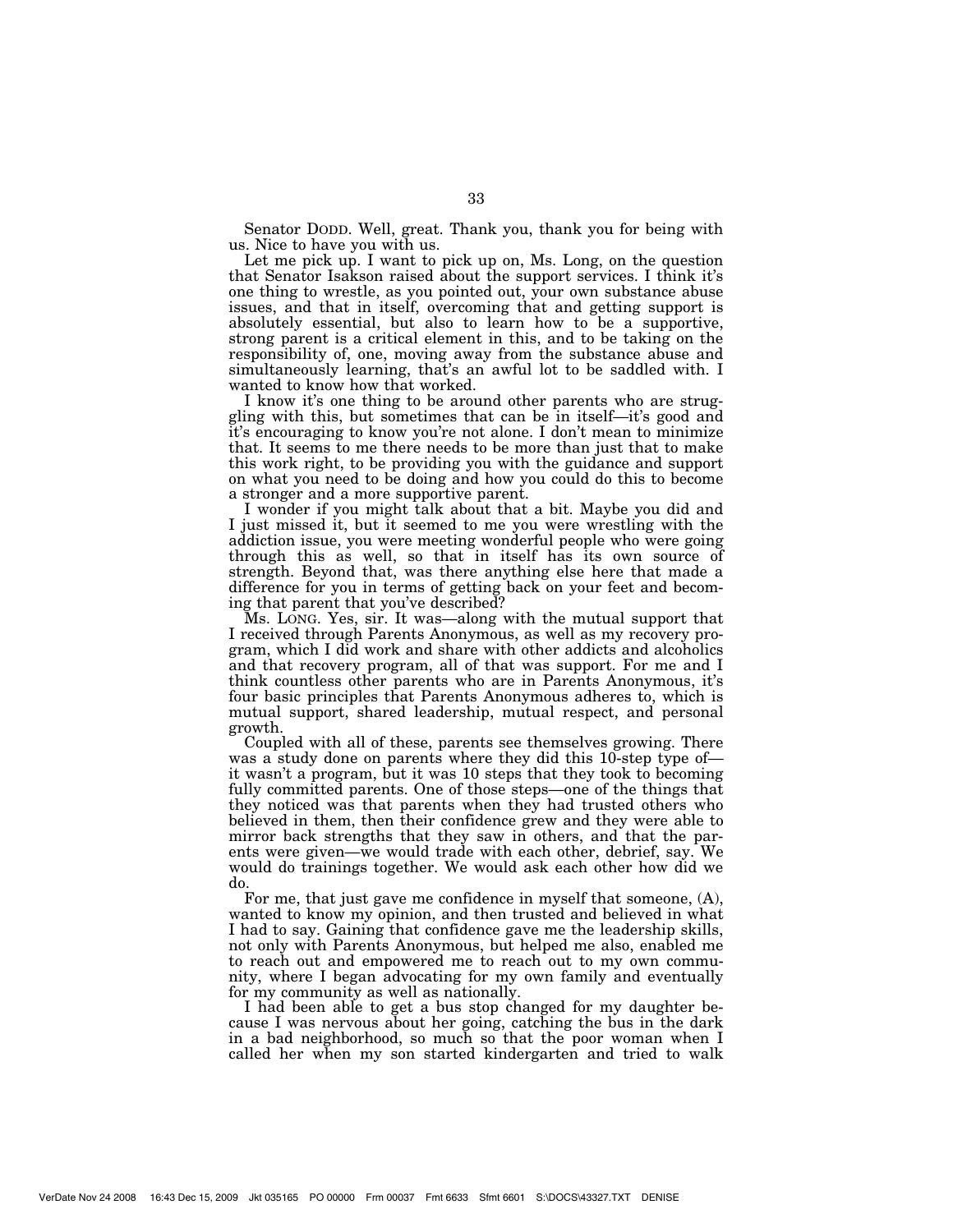home by himself because the bus stop was so far away, as soon as she heard my voice she said: ''OK, Ms. Long, where do you want the bus stop? '' So that type of thing.

Senator DODD. We could use you here.

[Laughter.]

Ms. LONG. It was just because I felt empowered by the professionals and Parents Anonymous who worked with me through shared leadership, is what we call it.

Senator DODD. Did you have a job during all of this? Were you working?

Ms. LONG. No, sir, I was not working at the time.

Senator DODD. In terms of—what was the reaction as you went out or others were going out and finding jobs within the community? Do you have any evidence you can give to us about how that—whether or not there's that kind of support as well?

Ms. LONG. Because I am a full-time student, I do make time to volunteer and work in my community. I have had offers for employment.

Senator DODD. Good. It was—to the best of your knowledge, there's a responsive community?

Ms. LONG. Oh, absolutely. As a matter of fact, people say to us all the time either they want me to come and speak on their behalf, and I won't because they have their own parents and their own organizations that are just fabulous and that have been empowered through supported programs, CAPTA-funded programs.

Senator DODD. Let me if I can, I'm going to turn to Karen and let me chat with you a little bit. I mentioned this earlier to Dr. Boyce, but I want to give you a chance to give us a Connecticut perspective if you can in talking about the disproportionate share of child abuse and neglect in the minority communities, and certainly the problem is acute in Connecticut, as you pointed out. What can the Children's Trust Fund or CAPTA do in your view to address this problem?

Ms. FOLEY-SCHAIN. I think there is a couple of different areas to look at here. I think when you're talking about children with special needs and children with disabilities, you're looking at an additional hardship on the parent, and raising children who have complicated medical problems or other special needs require an awful lot from parents. One of the things that we've attempted to do is to include special curriculum to help parents look at those things, but also to have an intensive home visiting program that enables the home visitors to have flexibility when working with families, so if there's a special needs situation we can go out two, three times a week and support that parent until they're on their feet and feel that they have the ability to cope with what is a demanding situation to begin with, having a child, and then the extra demands of dealing with a child with special needs.

These efforts try to make sure that they understand what the parents is dealing with, the sense of maybe being overwhelmed by what's going on, the sense of being isolated, being alone in that, and then really jumping in, not to do the work for the parent, but to help the parent be in a place where they can feel better about managing that situation.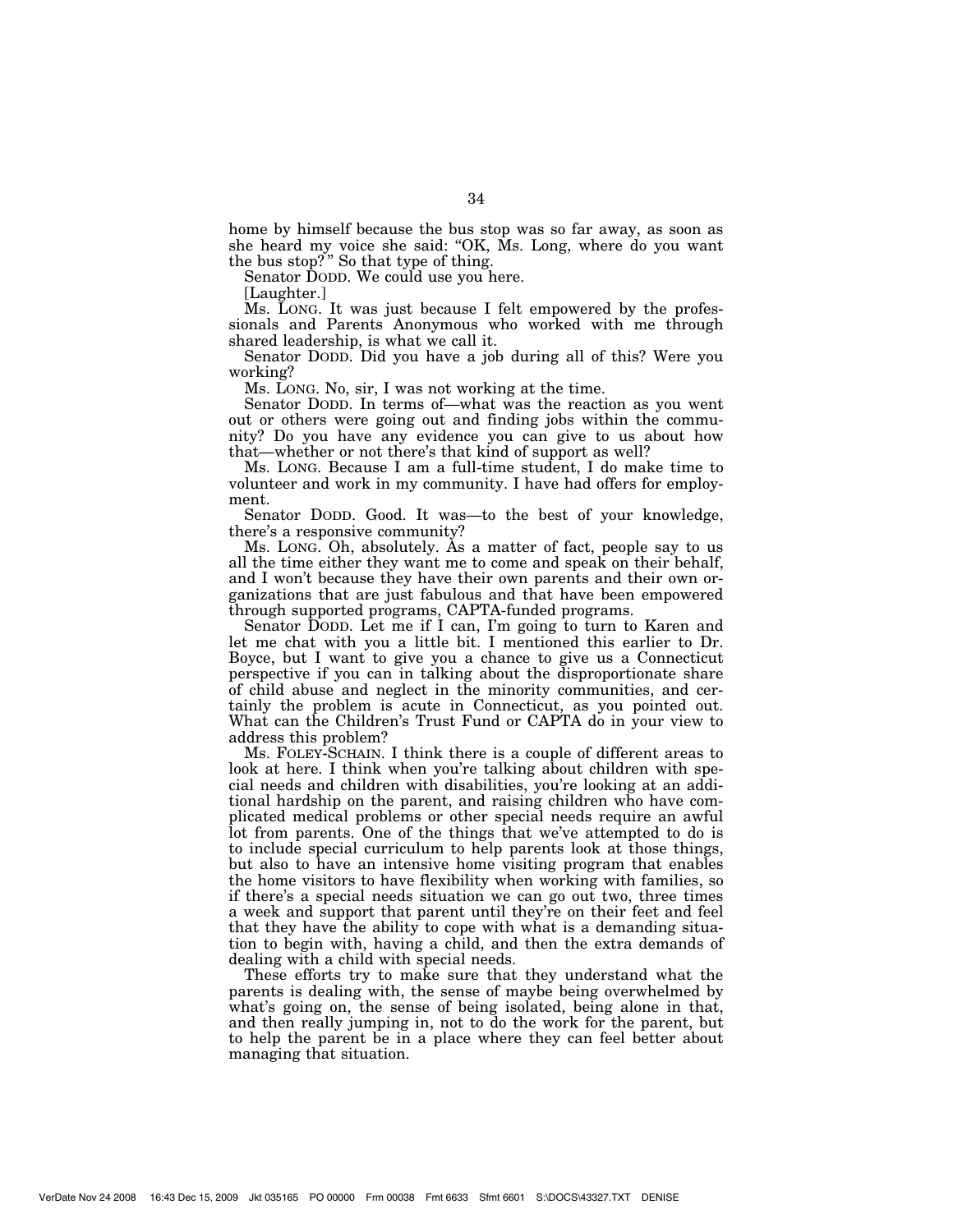I think when we talk about racial and ethnic communities we're really talking a lot about the impact of poverty. In Connecticut we've been fortunate to have researchers tied to our program since its inception, and what we've found is that when we look at the families who come into our program from communities where there is not—the balance is white, Caucasian mothers, the risk factors with the families in the minority communities are the same. We really feel that poverty is a huge underlying issue here.

We think that, at the most basic level, intensifying services in areas where there is higher poverty and therefore more risk is the most basic step that we can take. In Connecticut we have enhanced our Nurturing Families. We've also done other programs. We have Parents Anonymous in some shelters and things like that, too.

Thinking about this one, we've really intensified the numbers of sites and the services that are available in the cities of Hartford and New Haven and hope to continue that.

Senator DODD. The risks are the same. That's what I was looking for.

Ms. FOLEY-SCHAIN. The risks are the same. The risks are the same.

Senator DODD. Economics are the driving factor in what we're talking about?

Ms. FOLEY-SCHAIN. That's right.

Senator DODD. Let me ask you this. Again, we're talking about an authorization bill here. We've got to get to some appropriations. I was interested, I mentioned in Philadelphia, what certain States are doing differently to deal with the prevention, to really, how can we do a better job. I want to do a better job in this bill on the prevention side of this, so we're not coming back year after year and looking at constant numbers here, but how we in Congress can make a real dent in these numbers.

One of the things that strikes me here is obviously whether or not we're providing, to what extent the States are going to be able to take with CAPTA funds and do more prevention or—as you pointed out, in our State we've gone from a million to \$14 million in State resources on this issue. I don't know what the numbers are around the rest of the country.

What I want to get at with you here is whether or not there is adequate resources—and again, I'm not trying to drive for an answer here; the answer is obviously, anyone who stands before you looking for money, there's never adequate resources. To what extent within that context can States use these dollars to then create the kind of innovative programs at a local level that really drive toward the prevention part of this.

Are there some ideas you might have as to how we might incentivize that a bit, so that we can maybe encourage States to be more involved in the prevention side of this, either through awarding or rewarding States that, in fact, step up to this in providing additional help—I don't know. They're just ideas I'm trying to think of on how we encourage greater local involvement, supporting what we do with CAPTA, fully recognizing that, even with the money we've committed to this, it's going to come up short if you're really trying to get at the prevention side of this. I don't know if I'm saying that very well.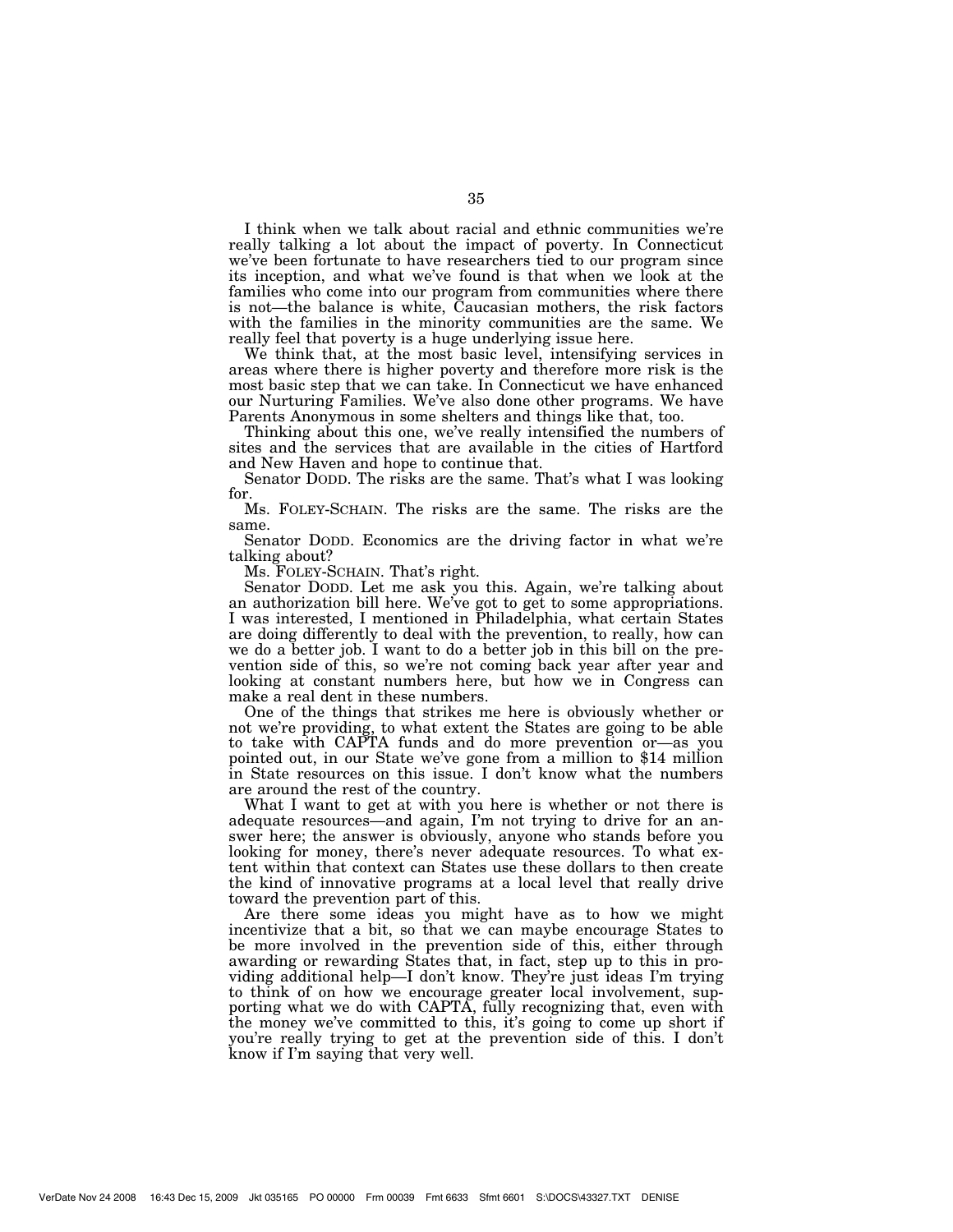Ms. FOLEY-SCHAIN. No, absolutely clear, and I agree. I think resources is a huge issue. I think the field of child abuse and neglect prevention is a relatively new field. However, over the last 20 years I think we have tested and researched and developed some very solid programs, and that now is the time to seriously invest in these programs and bring them to scale.

I think when we look at the balance between what we're investing in child abuse prevention versus the other side of the coin after a child's been involved in the child protective services system, it's huge, and that States and perhaps the Federal Government will need to maintain those investments in child protection services while increasing the prevention side. Hopefully, ultimately we would see that change.

In terms of the incentives, one of the things I think that was very helpful to the Children's Trust Fund initiative was that CAPTA was an incentive-driven program. Initially for every dollar that the State was able to leverage new moneys for new efforts, CAPTA matched a dollar. Then over the years it went down to 20 cents on the dollar and now it's about 2 cents on the dollar.

It still matters. However, I think if that were to go back up or maybe around particular efforts that your committee felt you wanted to target and try to get some momentum behind, that that might be a way to do it. It's helpful for a funder like the Children's Trust Fund to go to others and say: "For every dollar you give us toward this effort, we'll partner with you around, we're going to be able to bring down another dollar in Federal funds.''

I think the third thing is that we've found that, again referring back to the Nurturing Families Network, that we would be eligible for Medicaid reimbursement for 85 percent of the efforts that we're providing, and we would be able to claim that at 50 percent. However, there are some challenges with the way the Medicaid program is structured and our ability to make those claims and to work with very small organizations to do that.

The 50 cents on the dollar is also a huge incentive for States to, I think, make investments into these programs. If there was a way to have some sort of a funding stream for those programs that did meet the criteria for Medicaid or other Federal programs to bring that in on a matched basis, I think it would be tremendous.

Senator DODD. Well, those are some good ideas. We've proven in the past in other areas that this works as a way of securing additional funding.

Dr. Boyce provided some several findings in her testimony about the mental, behavioral, and physical effects of maltreatment on a child. On an again sort of related question to the last one, I'm curious about the infrastructure through CAPTA, the Child Abuse Prevention and Treatment Act—we should say that more often for our audience that may be listening; we talk in acronyms here and not everyone always understand exactly what we're talking about, but ''CAPTA'' is the Child Abuse Prevention and Treatment Act—the infrastructure currently in place that could provide the services, funding levels aside, that have been identified by the information that Dr. Boyce has provided as necessary for improving children's health.

Is that infrastructure in place in your view?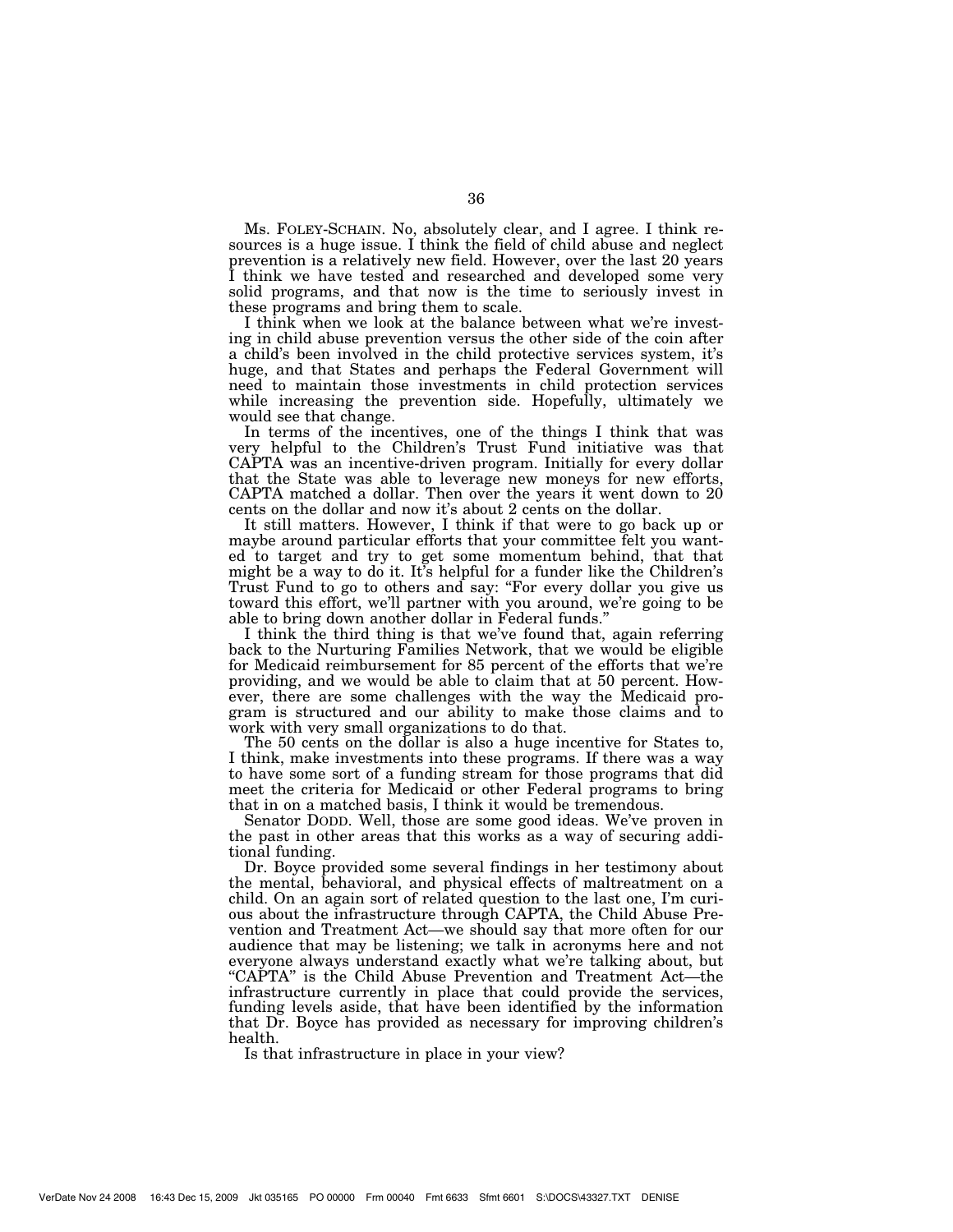Ms. FOLEY-SCHAIN. If I'm understanding your question, is there an infrastructure through this country, through CAPTA, to be able to funnel funds into these kinds of efforts?

Senator DODD. Right, in the area identified by Dr. Boyce.

Ms. FOLEY-SCHAIN. I would think that they are. I think the children's trust and prevention funds have done a tremendous job, and it's really on the backs or the heels of those efforts across the country that we've learned as much as we have. Each of the States receives a CAPTA allotment and they've pursued efforts to engage other partners to raise other money and to build infrastructures for reaching out to different families and also through different avenues, too, reaching different families.

Senator DODD. Let me ask as well if I can, and I think you're the right person to ask about this, but I'll ask anyone else who has knowledge of this to step in. In the last CAPTA reauthorization, Congress added a provision that required States to refer children under the age of 3 who are involved in substantiated cases of child abuse and neglect to early intervention services funded under Part C of the Individuals with Disabilities Education Act. Yet the most recent child maltreatment report in 2006, rather, reveals that children with disabilities are 54 percent more likely to be victims of maltreatment than children without disabilities.

In light of these statistics, what progress has been made with regard to the implementation of these provisions, and do we have any suggestions on how to strengthen the evaluation of the implementation so that children with delays and disabilities can be served properly and ultimately have safe and successful lives?

Ms. FOLEY-SCHAIN. I can tell you a bit about what I know has happened in Connecticut as a result of this legislation. This is actually through CAPTA I and our Department of Mental Retardation. They came together and recognized that there were some limitations around how the Part C is set up in the State requiring that children either have certain medical conditions or have a referral because there's some concern about a developmental delay. Together these groups came up with a protocol that's now in the Department of Children and Families policies that there would be a co-occurring visit to a pediatrician when there's any investigation of maltreatment and then, based on the pediatrician's assessment, the child would be referred for Part C.

In terms of children who come into the care of the child protective services agency and go into foster care, they do an extensive assessment which includes developmental assessment, looking for developmental delays, and would also make those kinds of referrals.

Senator DODD. Dr. Boyce, do you have any comment on this at all?

Dr. BOYCE. I'm not going to speak specifically to that part of the bill. I can talk a little bit about services research, and some of the services research we have. What we do see is that children are often in multiple areas, so they might be in one system and another system at the same time. We have some innovative researchers who have been able to capture all that data and get it all in one stream, so that we can see where there's duplication and so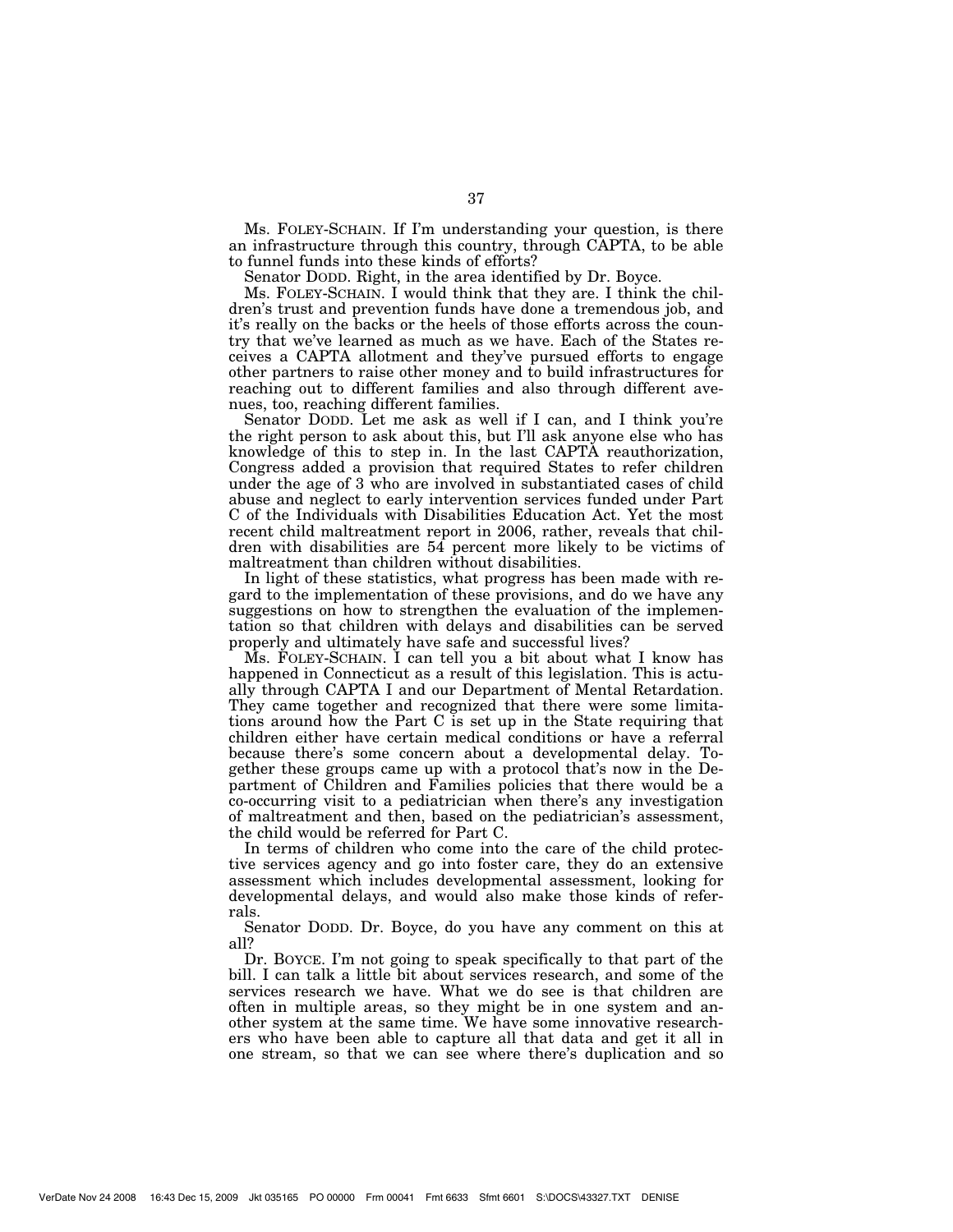that we can identify better which systems work best, which we can capture earlier.

Services research is beginning to tackle some of this issue that you're speaking to in terms of how do you capture kids who are in one set of services for educational developmental disability. The issue is usually they're often in other service systems.

Senator DODD. I make that case so often, not on this matter, but I can't tell you how many times I've gone to colleagues and asked for their support and they'll say: ''Look, I'll help you with the WIC money, but I can't help you out with the Section 8 money." And I'll say: "We're talking about the same family here in some ways. So, in some ways you're helping me on the one hand and taking it away with the other, and the net effect is I'm a loser in those terms.'' I'm trying to make people understand exactly.

I should have made that point myself in my opening comments, that sometimes we have a tendency to pigeonhole people, not recognizing that child or family may actually be in a lot of those categories.

Ms. KAPLAN. Well, if I can draw on that point—

Senator DODD. Yes, I was going to ask you as well, Ms. Kaplan. Ms. KAPLAN. The issue is, you mentioned infrastructure before. Any time there is a provision in CAPTA, obviously to make a change in the way the children are treated there has to be the infrastructure within the agency to support that change. In the way that the wording was provided, there was no mandate on the side of policy providers. It really was a one-way agreement in which there was a desire to go ahead and put this in place.

Many institutional changes have to be made for workers to have protocols. I will tell you that Massachusetts has done a wonderful job at doing this, but they started long before the provision was in place in CAPTA. They realized the vulnerability of these children beforehand.

What's difficult is, to be very candid, the money stays the same and the list of prerequisites—

Senator DODD. Grows.

Ms. KAPLAN [continuing]. Keeps going. There are additions. And there's no incentive to do more things with less money, because that's how it ends up. You have more, so you have less to do for each thing. When you don't have a partner on the other side who understands that they need to be doing this too, it's really hard to make that happen.

Senator DODD. Well, why don't you share? What would you recommend we include here to make that happen?

Ms. KAPLAN. I'd like to think about that, because I have many responses, but they're not—

Senator DODD. We don't tolerate people thinking about things.

[Laughter.]

Ms. KAPLAN. Oh, sorry about that.

Senator DODD. This is Washington.

Give it some thought, will you?

Ms. KAPLAN. I will.

Senator DODD. Because it really is—you know, you're in Massachusetts and there are certain States that have histories of being involved in these matters early on and engaged in it, and we all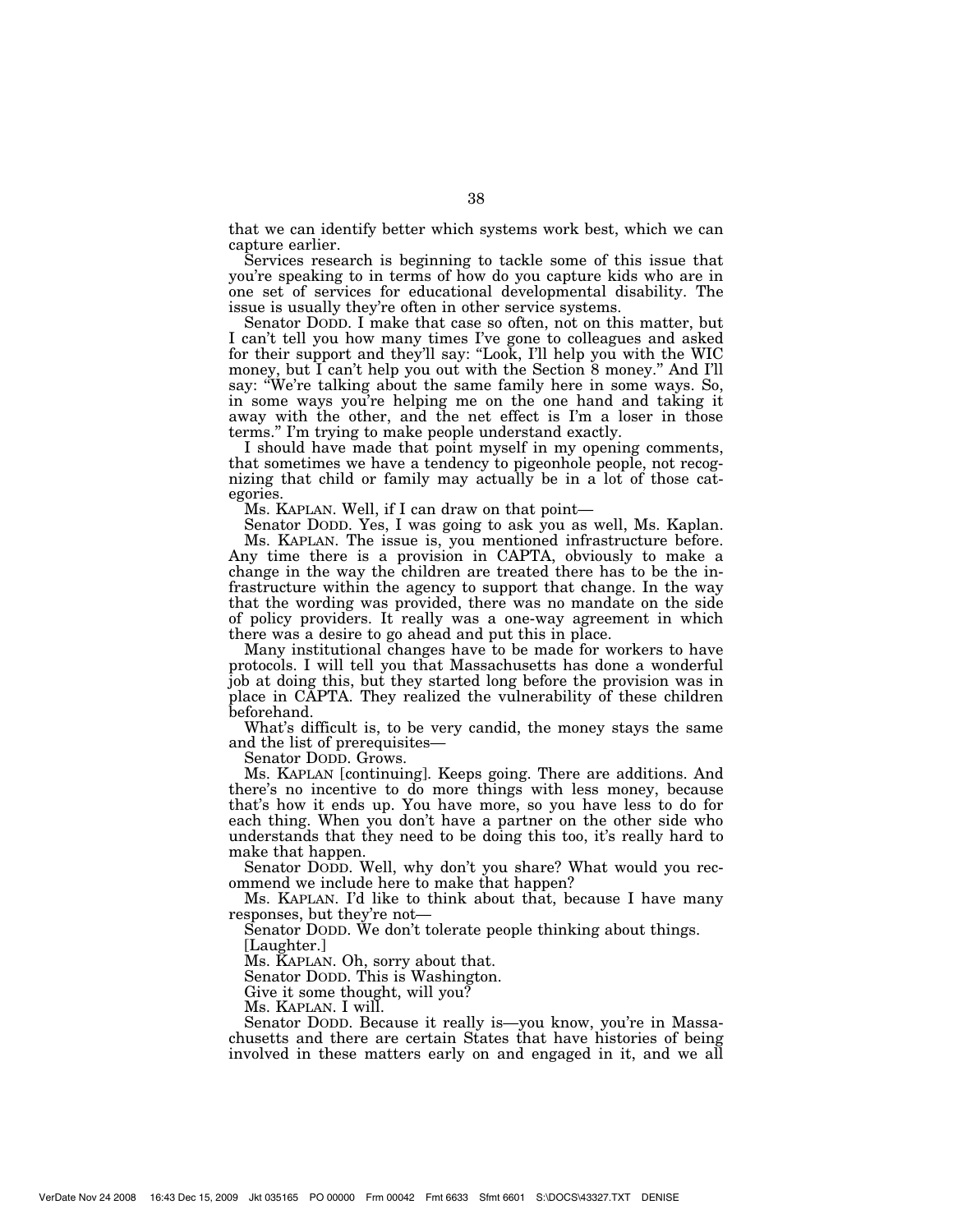know in this room here today there are other States that aren't as, for a variety of reasons, aren't as engaged. It doesn't mean they wouldn't be or couldn't be. I think if we provide the right kind of incentives and so forth you can get that kind of partnering that we're talking about, that I think is absolutely critical, given the levels that we're going to be able to provide.

Candidly here, I'm not going to tell anyone in this room anything you don't know already. We've got huge deficits in this country. We've got expenditures that are occurring in places that I have serious disagreements with, but nonetheless are occurring, and I'm not going to be able to change it myself. We're battling for scarce resources to commit on serious problems, this being one.

I happen to care deeply about this issue and what goes on. My service in Congress correlates directly to the life of CAPTA. I was elected to Congress in the year this bill became law, in 1974. In the 27 years I've been in this body and on this committee, I've fought year after year after year for this program.

We need better partners. We need more partners, candidly. How we get that—I'd love to think that I could just—that it would happen because someone gives a great speech in some State legislature someplace and miraculously the resources appear. I think we're more likely to get cooperation through exactly what Ms. Foley-Schain was talking about, those incentive ideas that see people seeing the financial reward in effect for stepping up to the plate.

I couldn't agree with you more. I think it's a very good point you make on that, having the infrastructure and the greater demands and resources remain rather flat. It's a very—

Ms. KAPLAN. May I comment on one of the questions you asked another witness?

Senator DODD. Certainly you may. This is open. This is a very relaxed gathering here.

Ms. KAPLAN. When I made my remarks I talked a little bit about differential response.

Senator DODD. I wanted to ask you about that, in fact. So go ahead now.

Ms. KAPLAN. Do you want me to wait until you ask?

Senator DODD. No, no. I want you to go. No, because it's a concept I was reading about last night and trying to understand the differential response. The language itself—for those who are not as well informed about it, would you explain it, first of all?

Ms. KAPLAN. Well, yes, that's what I was going to say. I'll back it up and I'll explain it a little bit.

As you know, there are reports that come to the child abuse and neglect agency and the first decision that is made is a screening decision. If there is a screening decision to accept a report, then this child, this family, is involved in the child welfare system. What we have done over the course of our lives in the child welfare system is treat every family the same. So a child that's sexually abused is treated the exact same way as a parent who is not supervising his or her child.

What we've come to know is that there is only about 10 percent of the families that come to our attention that really have egregious harm. We have a fairly intrusive system that is adversarial, that does identify fault, and the last time I looked I wasn't able to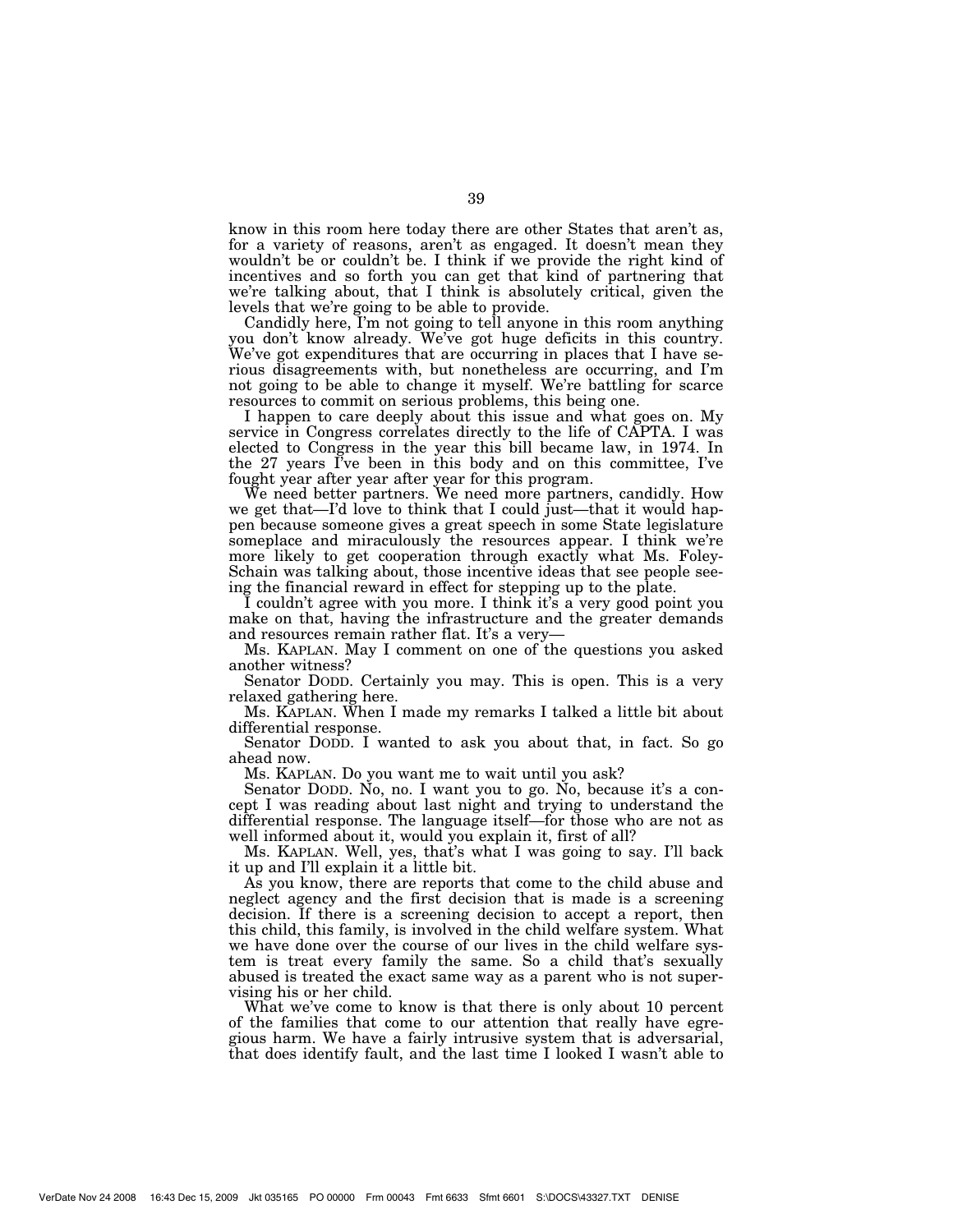partner with anyone who is going to blame me for something. It doesn't surprise me that many parents are not willing to cooperate with a child welfare system when it's really a ''gotcha.''

What differential response realizes is that there are many families who don't have the severity of the problem that this 10 percent have, and that we can provide services to these families at the front end once they are accepted and therefore lessen the risk to the family for future reports. Oftentimes we never see these families again.

The issue becomes, as my colleague Karen said, ''the issue is a lot about poverty.'' These families have increased surveillance because of the poverty issue. Many of the families that come to the attention of the child welfare agency have economic hardship issues. They need housing assistance, they need transportation, they need child care. It's not so much an issue of that they beat their child near death. It's really an issue of needing the supportive services that we've been talking about.

What differential response does is allow those families to have a different response, a family-friendly response, a partnership response, one in which the family is allowed to own the process as best we are able, given that we are a mandated system, and they get to decide what services they need. What a surprise, when we give families voice they feel better about what we've done with them.

I want to mention one thing to go with the prevention side that Minnesota has done, because Minnesota's been doing this for about a decade now. Minnesota is probably one of the most researched systems of differential response. They call their system a family assessment response. They now have a third track that was established in 2005 called a parent support outreach program. These are for cases that are not accepted by the child welfare agency. So there's a report, it does not meet the statutory threshold, and there is a community pathway.

We all know that a lot of these families that need the preventive services come to our attention and we typically close our doors and say, "you don't qualify," and then the risk escalates, and then there is harm to the child, and then we'll pay attention.

With differential response, you not only have a way to address those low- to moderate-risk families, but you also have a way in which you can address families that have needs that do not meet the statutory threshold for accepting, and yet they still need help. That's the first step, because research says that the greatest predictor of recurrence is the first report—not the first substantiation; the first report.

Senator DODD. That's helpful. Very good. That helps a lot.

How do you hope to see the reauthorization of this legislation address these issues of identification?

Ms. KAPLAN. American Humane has worked very closely with the National Child Abuse Coalition and we do have some suggested language that we'll be happy to provide to you if you would like—

Senator DODD. Absolutely.

Ms. KAPLAN [continuing]. About encouraging these front-door approaches so that we're able to intervene with families earlier.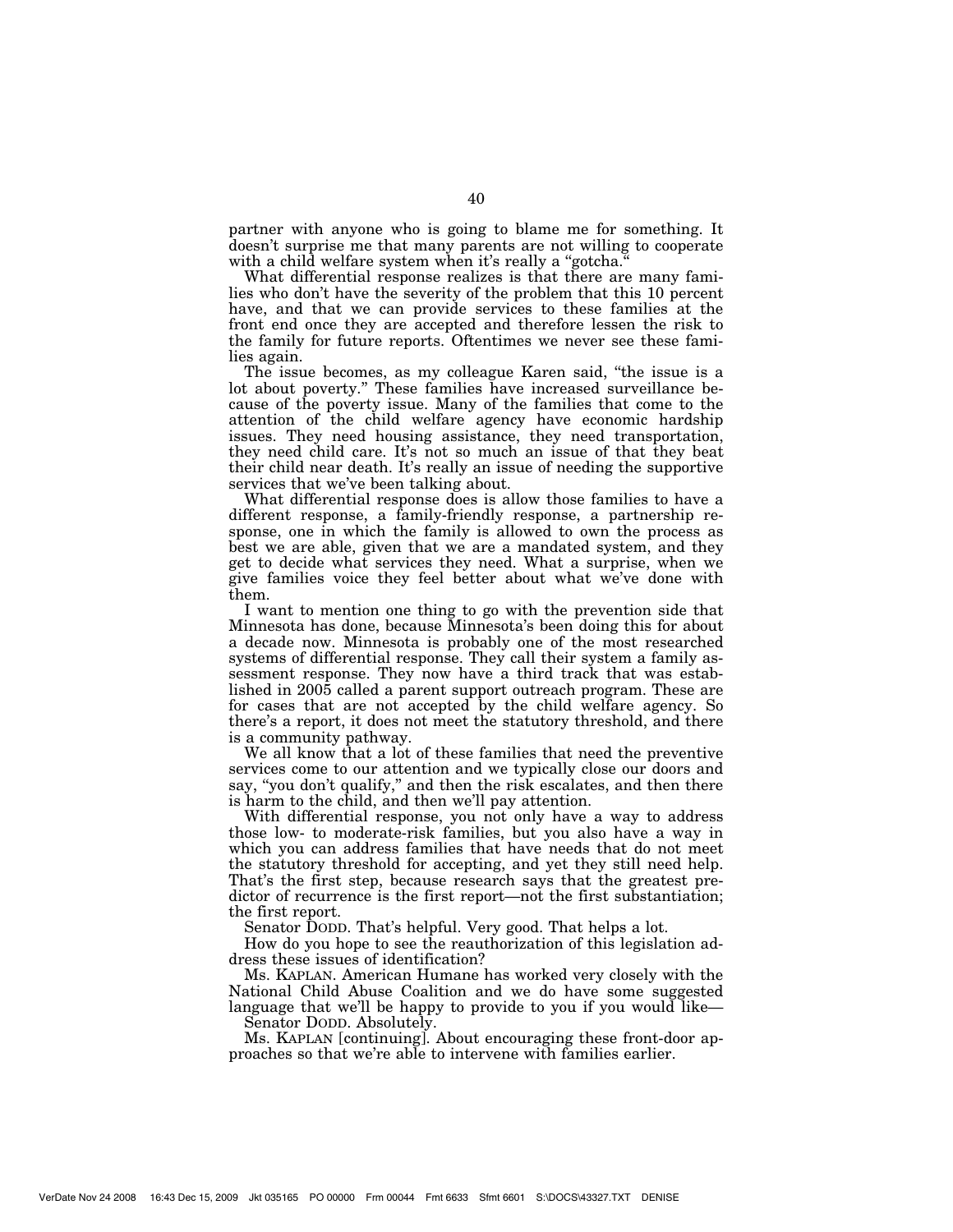Senator DODD. Dr. Boyce, how do you—once again, I'm going back to NIH. What's your reaction to this, what Ms. Kaplan said?

Dr. BOYCE. You said a lot, so I can speak a little bit to prevention, just to get back to thinking about models. I think that might be helpful in terms of some of what we've learned about prevention. There are different models of prevention. You can intervene in a very broad way in terms of thinking about prevention, in terms of parenting. Then we do have levels of prevention where once there's a risk or there's an indicator that we intervene.

I think a little bit of what you're talking about in terms of how families can come to the attention to get resources or refer themselves, which is another option, is a very important idea in terms of thinking about services, so that we don't see these numbers not getting services. When I was talking a little about services and not using services, and we know there's a problem, there's this disconnect in finding ways to broaden that, to broaden services and reduce the gap between when we know a family has problems and being able to give them services, whether it be at the first report, the first risk, but early.

Senator DODD. Do you agree with Ms. Kaplan about the first report?

Dr. BOYCE. In terms of the data?

Senator DODD. Yes.

Dr. BOYCE. It's clear that once we have one report, one substantiation, it's likely to happen again. We don't want that second one to happen.

Senator DODD. But she said something different. She said it was the first report, not the first substantiated, that's the indicator.

I'm not trying to be cute about a distinction here, but I thought you made a distinction.

Ms. KAPLAN. There is—that is the distinction, you are correct.

Senator DODD. Do you agree with that?

Dr. BOYCE. I would have to doublecheck. My data looks at substantiation. In terms of reports, I've seen that data, too. There are multiple data sources and national surveys.

Senator DODD. Yes.

Ms. Long, did you want to comment? I saw you kind of chafing at the bit to jump into this and say something.

Ms. LONG. I was agreeing with both the ladies, particularly on the prevention, because we know that there's less money spent on prevention than actually in the treatment of child abuse and neglect cases, and we know, through programs that have prevention in them, that families are strengthened, and that when there is evidence-based practices that are used that prevention works.

A national study done for Parents Anonymous by the National Council on Crime and Delinquency showed, proves statistically that there is a reduction in the risk factors, there is improvement in protective factors, and in situations where people were physically and emotionally abused these behaviors were significantly reduced.

Senator DODD. Well, that's good.

I thank you. This has been helpful this afternoon. Ms. Kaplan, we'll look forward to those suggestions you've got, and from you, Karen, as well, some thoughts and ideas on how we incentivize as well.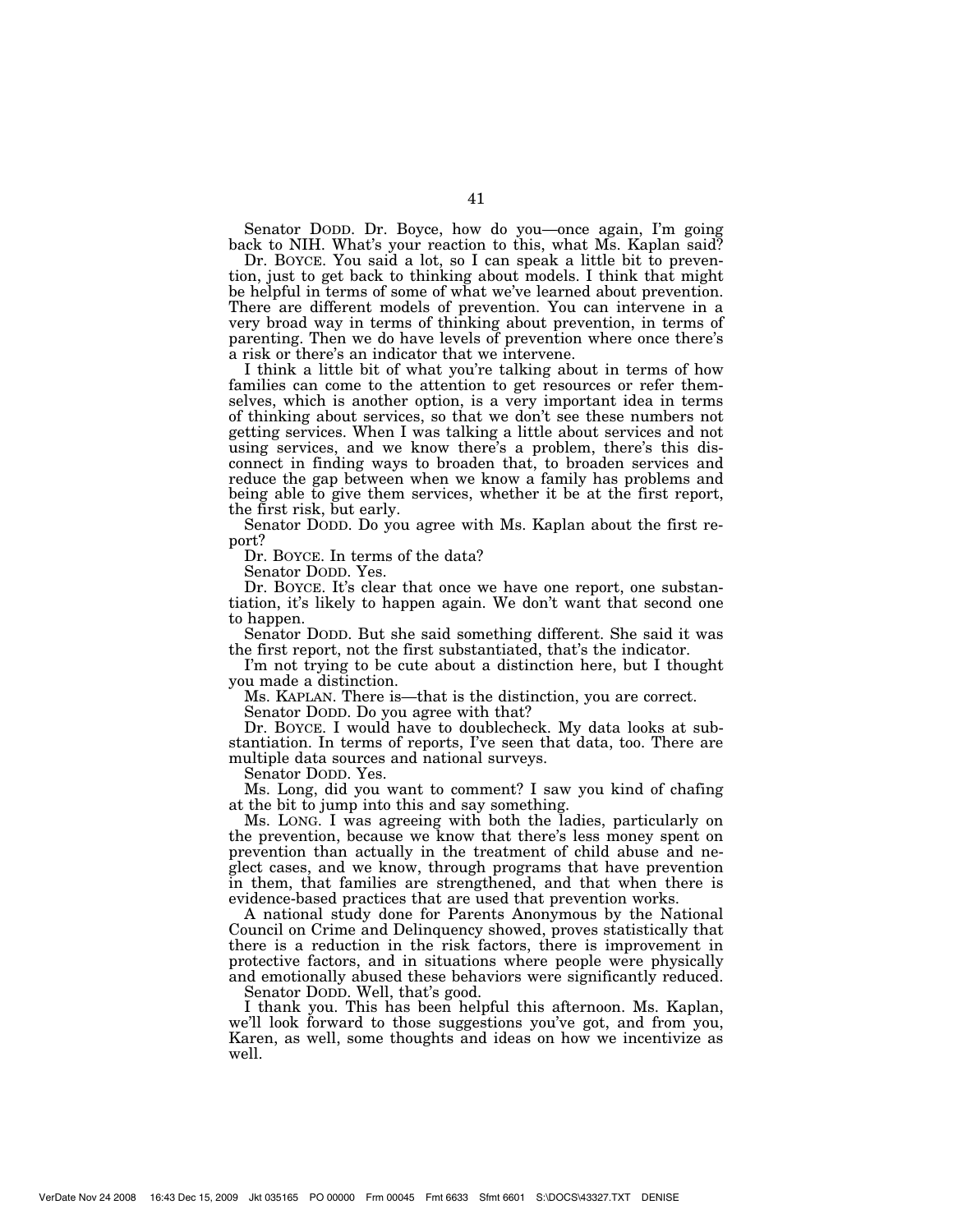Ms. Long, you've been very, very helpful. We just are thrilled with how your journey is going. As the father of a 3-year-old and a 6-year-old, I'm learning here in this process. I'm a late bloomer in the father business. When I was on the presidential trail, I used to say I was the only candidate that got mail from AARP and diaper services.

[Laughter.]

Ms. LONG. My mom told me when you have children later in life they keep you young.

Senator DODD. Well, they're doing that, I'll tell you. They're keeping me up.

Ms. LONG. Yes, they do.

Senator DODD. Dr. Boyce, thank you very, very much, and for the work you're doing as well.

Again, I'll leave the record open for a little bit because I know other colleagues may have some additional questions for you. Please feel that the record remaining open also is an opportunity for you to add any additional thoughts and ideas you have as we get closer. As I said, I'm going to try and craft something here, and we'll obviously keep all of you very well-informed as to that process, and we'll be soliciting your advice and suggestions on how we write this up, this reauthorization bill, and then try and get as much support as we can and if possible do something before this session ends, and certainly with the possibility of appropriations as well.

It's going to be an important time here to get this right. We'll be calling on you in a more informal setting for your ideas and suggestions.

That goes for people in the audience as well. I know there's a lot of collected wisdom and expertise on this issue that's in this room, not just reflected by those who testified on the panel here today. We'll be calling on you and asking—I'm asking. Let me use this opportunity. I'm asking, if you've got some thoughts and ideas on what we ought to add to this, we welcome your suggestions, your advice. The staff here will certainly respond to any thoughts that you have on the subject matter.

We thank you for your presence in the room today as well.

With that, the committee will stand adjourned.

[Additional material follows.]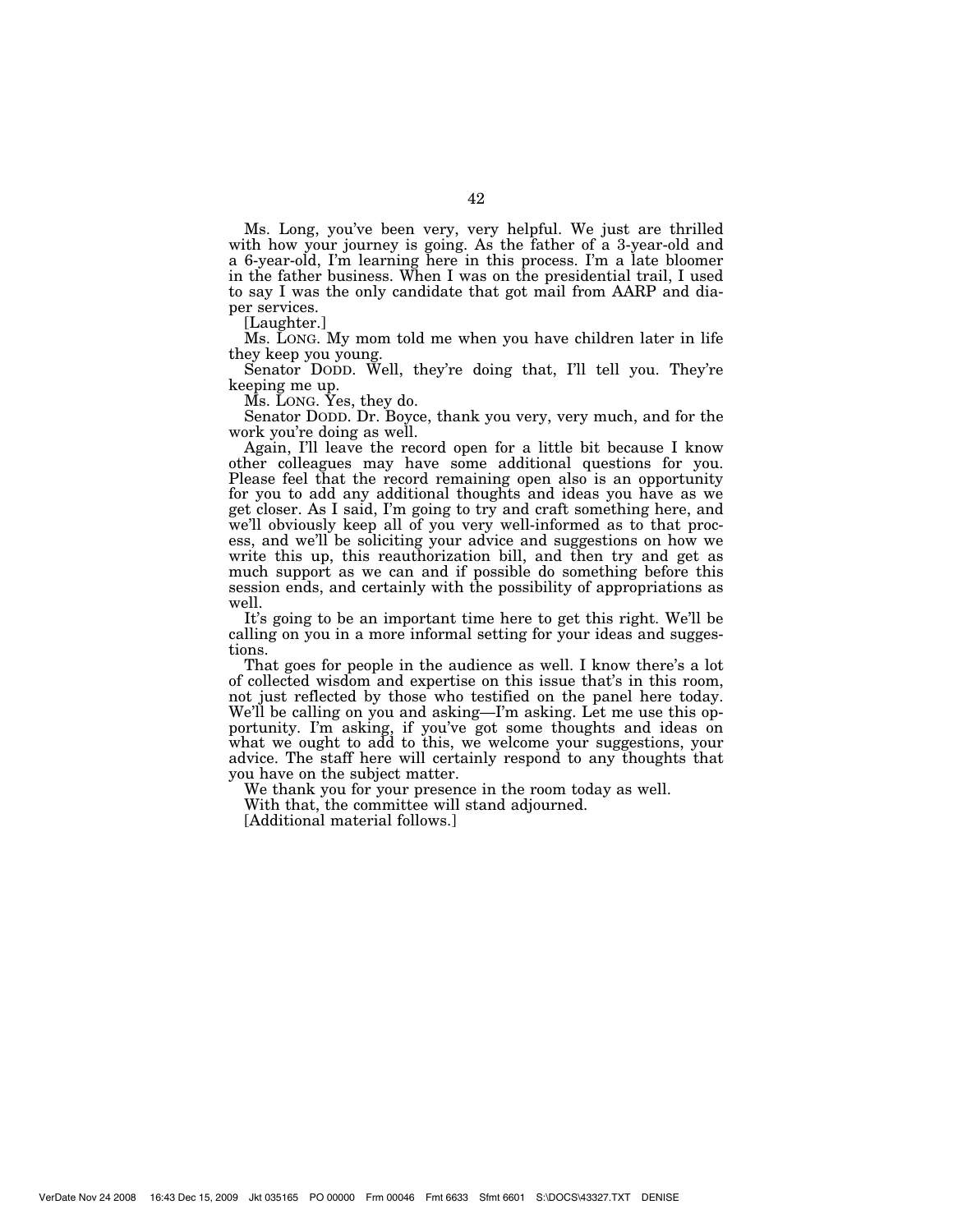# ADDITIONAL MATERIAL

# PREPARED STATEMENT OF SENATOR CLINTON

I'd like to thank subcommittee Chairman Dodd and Ranking Member Alexander for organizing this important hearing. I'd also like to thank our witnesses for joining us to share their research, experience, and knowledge surrounding the critical issue of child abuse prevention and treatment.

Since its enactment in 1974, the Child Abuse Prevention and Treatment Act (CAPTA) has been the backbone of Federal support for child abuse prevention. States have used these funds to improve their child protection infrastructures, to research innovative approaches to prevention, and to implement community-based programs targeted to meet the needs of families at risk.

Though CAPTA has helped States make great strides, there is still an incredible amount of work to be done. In fiscal year 2006, over 900,000 children were victims of child maltreatment. According to HHS' Annual Child Maltreatment Report, nearly 40 percent of victims never receive post-investigation services. Child welfare systems struggle to retain qualified staff and to provide services targeted to the needs of individual families.

In this reauthorization, Congress must give CAPTA the power it needs to address these problems. I have introduced legislation that helps us get started. My *Child Welfare Workforce Improvement Act*  amends CAPTA by calling for a nationwide study of the child welfare workforce, so that we can assess the needs of the professionals charged with helping families at risk. Another area that needs critical attention in this reauthorization is the intersection of child protection and domestic violence services. Currently, 30 to 60 percent of families who come into contact with the child welfare system also experience domestic violence, yet these two types of agencies face considerable barriers in working together to help support such vulnerable children and families. Due to this alarming connection, we must do more to facilitate collaboration between child protection and domestic violence services so that families receive the help they need. Reunification of children in foster care is yet another topic to tackle in CAPTA. Reunification promotion represents an effort at child abuse prevention and treatment within the context of foster care. As we concentrate on promoting family engagement and endeavor to bring family-centered practices into the spectrum of child welfare services, we must not ignore the fact that successful reunification depends on parent engagement.

All these improvements in the child welfare system require a dramatic increase in CAPTA authorization levels. We cannot continue to underfund one of the most important tools we have available to protect vulnerable children from abuse and neglect.

Throughout my career, I have been a champion for improving child welfare, and the 110th Congress has been no exception. In this Congress I've introduced the *Adoption Improvement Act of 2007*, legislation that supports States in retaining prospective adoptive parents who inquire with public child welfare agencies about adopting children from foster care. My *Focusing Investments and Resources for a Safe Transition (FIRST) Act* provides grants for Individual Development Accounts for youth aging out of foster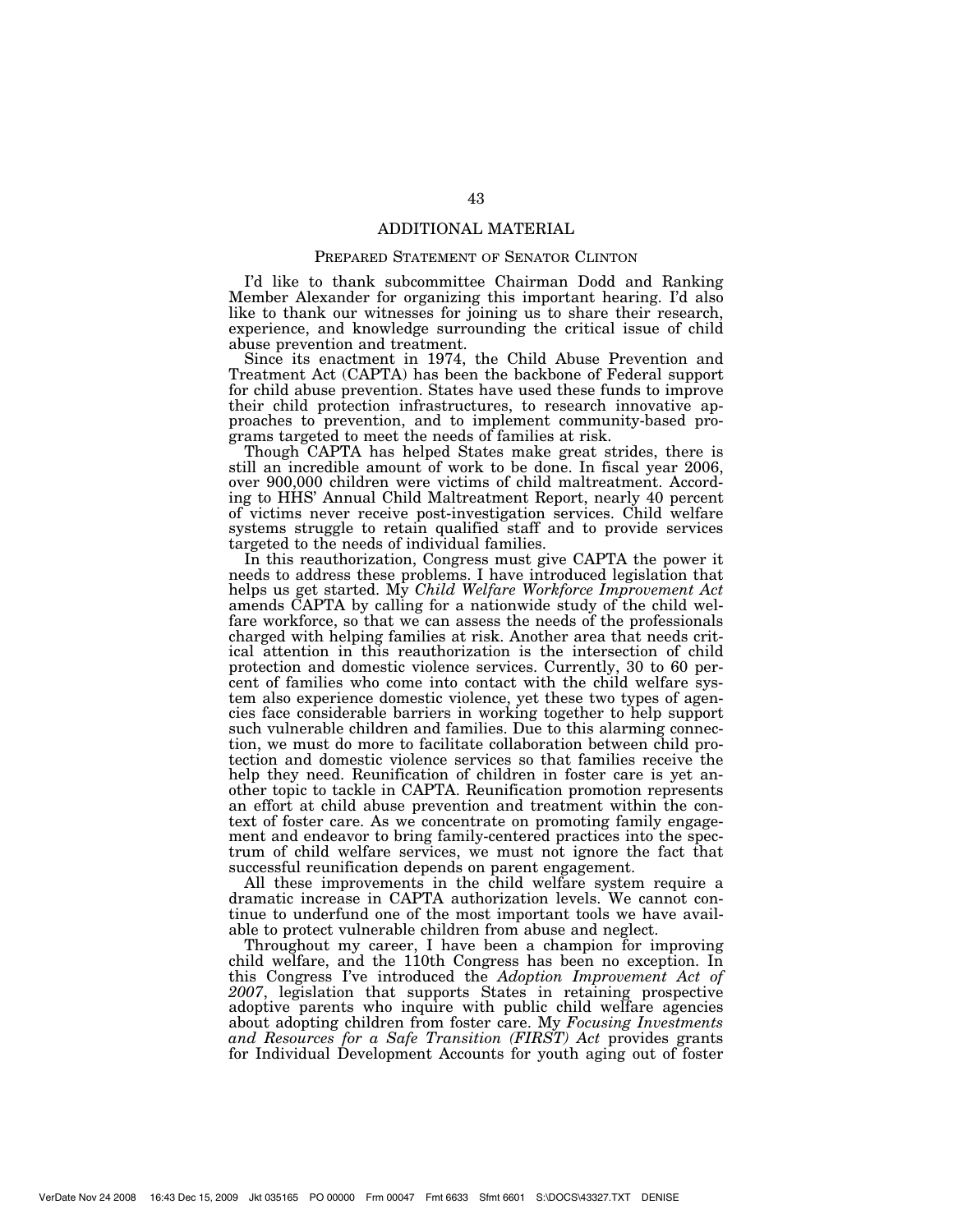care so that these young adults have a financial resource for independent living.

Today's panelists have brought to our attention the myriad topics that need our attention in reauthorizing CAPTA. I am eager to work with my colleagues in the Senate to improve Federal support for child abuse prevention and treatment. Working together, we can ensure that vulnerable families receive the help they need.

# PREPARED STATEMENT OF SENATOR ALEXANDER

Mr. Chairman, thank you for holding this hearing and thank you to all of our witnesses for being here.

The Child Abuse Prevention and Treatment Act (CAPTA) has a long history of strong bipartisan support. I am very pleased that we are having this hearing today to learn about the successes of the program and to learn about any changes we may need to make to ensure that the program remains a strong part of our national efforts to protect children and strengthen families.

I look forward to learning about what CAPTA has accomplished since we last reauthorized the law in 2003 and what Congress can do to ensure that we prevent the maltreatment of children and that abused children are appropriately and quickly identified and referred for appropriate services.

The CAPTA programs are a vital part of the effort to help States protect children and prevent child abuse. Funds have helped States develop better data systems to analyze their child abuse statistics which helps States identify abused children, detect patterns in what leads to abuse so that we can prevent its occurrence, and identify ways to improve training and assistance for social workers, community leaders, school officials, and parents themselves. CAPTA also supports research projects to improve professional development and training of social workers, identify new trends in child abuse and neglect, and operate the National Incidence Study to keep track of State efforts to reduce and prevent child abuse.

All of this, in turn, protects our most precious resource, our children.

Last year, Tennessee received \$1.3 million under the CAPTA programs to serve 1.4 million children. Tennessee does a lot of innovative things with these funds, including the establishment of the Tennessee Children's Trust Fund Advisory Committee. The mission of the Advisory Committee is ''to take the leadership role in ensuring that statewide child abuse prevention efforts have coordination and support, reflect evidence-based practices, involve both public and private community partners and are available to all Tennessee children.'' Funding for the Advisory Committee comes from many sources, with CAPTA playing a significant role.

It is my hope that we can work to improve CAPTA's successful implementation and continue to make progress to reduce and prevent child abuse both in Tennessee and the rest of the Nation.

# PREPARED STATEMENT OF SENATOR ROBERTS

Mr. Chairman, thank you for holding this hearing today on an issue that greatly affects children and families in my State and throughout the Nation. I recognize the importance of the Child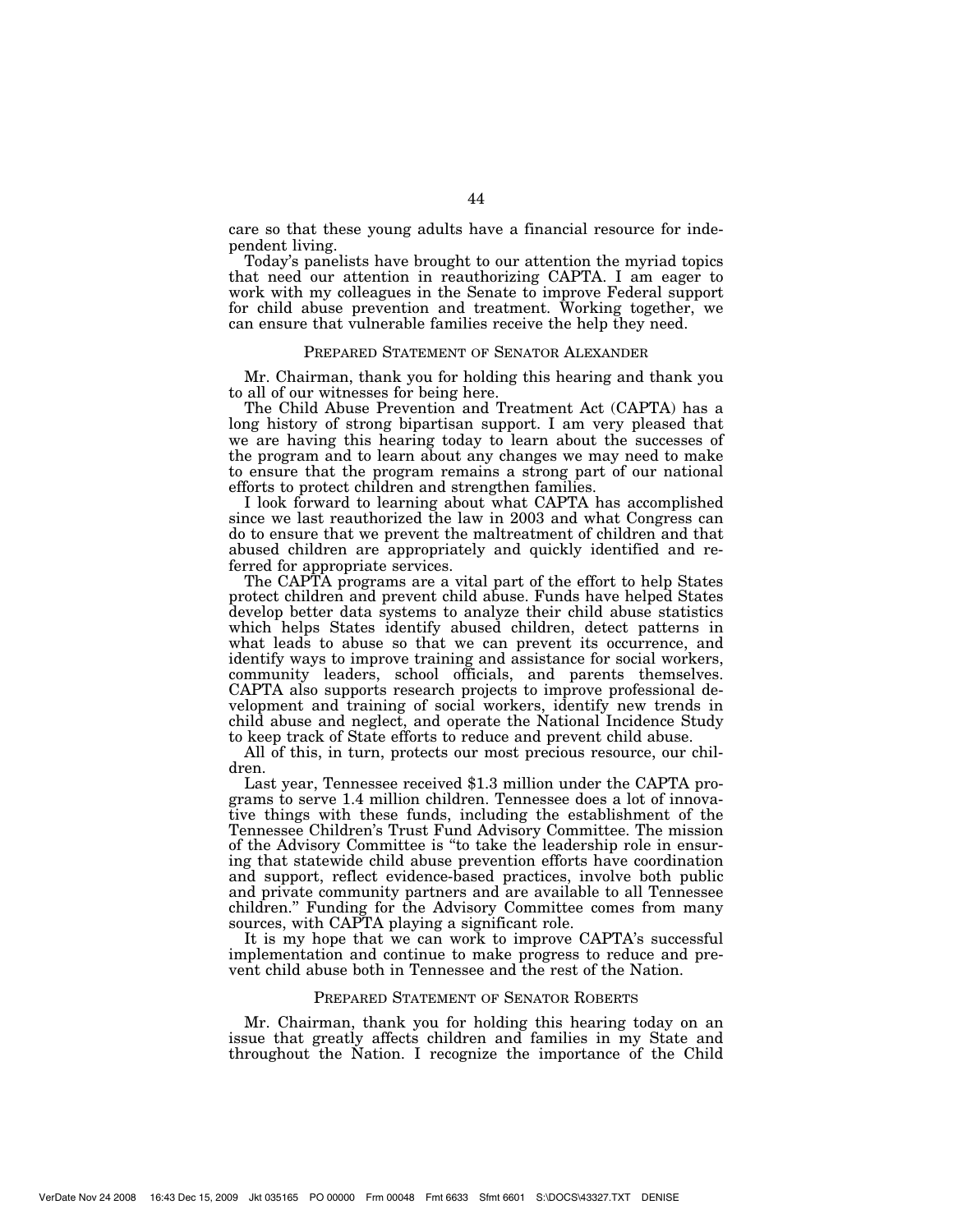Abuse Prevention and Treatment Act (CAPTA). It assists States in addressing the prevention and treatment of child abuse and neglect. In 2007, the State of Kansas received \$268,698 through CAPTA.

This funding has assisted the State in preventing, investigating, and treating child abuse. In 2007, the Kansas Department of Social and Rehabilitation Services received 53,048 reports of children in need of care. Over half of these reports are assigned for investigation. According to the Kansas Department of Social and Rehabilitation Services, 33 percent of the assigned reports involved instances of physical abuse.

It is my hope that we reauthorize and strengthen CAPTA to ensure that States have the adequate tools and resources to address child abuse. We all have an obligation to protect our Nations' children from harm and abuse.

# PREPARED STATEMENT OF THE AMERICAN PSYCHOLOGICAL ASSOCIATION (APA)

On behalf of the 148,000 members and affiliates of the American Psychological Association (APA), we thank you for holding this important hearing to discuss the upcoming reauthorization of the *Child Abuse Prevention and Treatment Act* (CAPTA).

APA is the largest scientific and professional organization representing psychology in the United States and is the world's largest association of psychologists. Comprised of researchers, educators, clinicians, consultants, and graduate students, APA works to advance psychology as a science, a profession, and a means of promoting health, education, and human welfare.

APA has a longstanding commitment to the prevention of child maltreatment. Efforts include journal publications, public policy statements, Federal advocacy initiatives, co-sponsorship of national programs, such as Adults and Children Together Against Violence and the National Conference on Child Ab engaged in service delivery, research, policy development, prevention, practice and community intervention initiatives related to helping children and families impacted by abuse and neglect, and have formed a separate membership section on child maltreatment as well as an Interdivisional Task Force on Child Maltreatment Prevention.

Originally enacted in 1974, CAPTA is the most important law addressing child abuse and neglect. It provides Federal funding to States in support of prevention, assessment, investigation, prosecution, and treatment activities and also provides grants to public agencies and nonprofit organizations for demonstration programs and projects. Additionally, CAPTA identifies the Federal role in supporting research, evaluation, technical assistance, and data collection activities; establishes the Office on Child Abuse and Neglect; and mandates the National Clearinghouse on Child Abuse and Neglect Information.

The need for these important services remains urgent, and the stakes for our Nation are high. According to the U.S. Department of Health and Human Services, an estimated 3.3 million reports of possible child abuse or neglect were made to child protective agencies in 2006. Of those reports, 905,000 were substantiated. Fatalities from child maltreatment remain high with an estimated 1,530 child deaths resulting from abuse or neglect each year. Of those fatalities, 78 percent were among children under 4 years of age. However, our child protection system remains sorely in need of resources as funds for child abuse prevention and treatment programs have not kept pace with the needs of communities. In fact, children already known to child welfare services are repeatedly harmed and return for help. In 2006, children who had been prior victims of maltreatment were 96 percent more likely to experience a recurrence of maltreatment than those who were not prior victims. These data reveal a public health crisis warranting concerted national attention and an increased focus on prevention.

Child abuse and neglect may result in significant short- and long-term physical, psychological and behavioral health problems. Psychological consequences of child maltreatment may include depression, anxiety and dissociative disorders, posttraumatic stress disorder, substance use, and suicidal ideation. In addition, child abuse and neglect may adversely impact a child's physical, cognitive, emotional, and social development. Timely identification and appropriate prevention and interven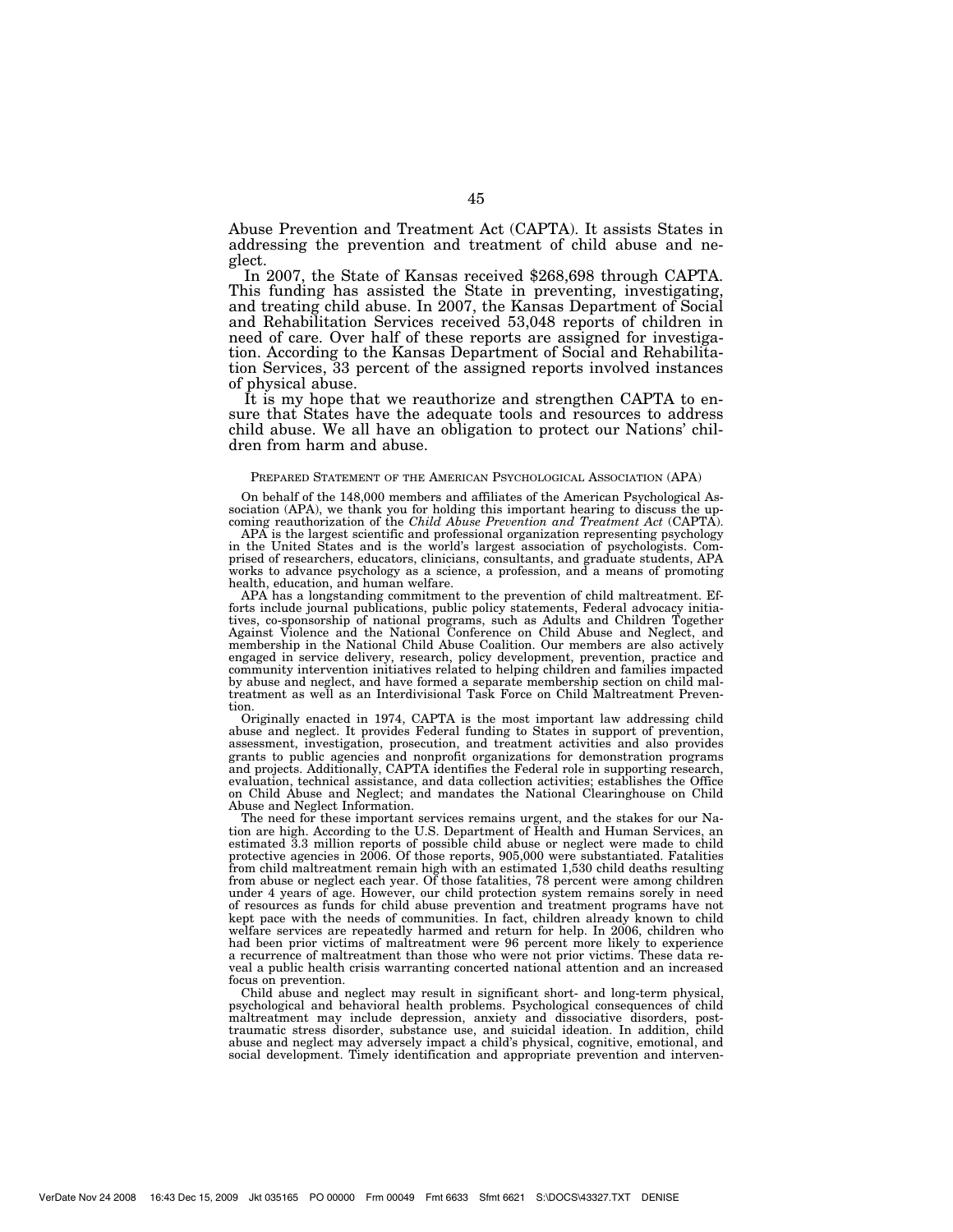tion with individualized assessment and tailored supports are required to minimize negative consequences of child maltreatment.

As the subcommittee moves to reauthorize CAPTA, increased emphasis on child neglect and on prevention and early intervention services is of paramount importance. Child neglect is the most common form of maltreatment from substantiated cases, accounting for 64 percent of cases, with 60 percent of all perpetrators of child maltreatment having neglected children. Of the deaths related to child maltreatment in 2006, 43 percent were attributed to neglect or medical neglect. Yet, little emphasis or direction is currently given to neglect in CAPTA.

The urgent need to focus on prevention is evident not only in the numbers of children who are abused and neglected but also in those who receive no follow-up services. In 2006, approximately 40 percent of children with substantiated cases of child abuse or neglect did not receive post-investigation services. Clearly, prevention and early intervention services for children and families are critical. Prevention programs, such as home visitation and parent education programs have proven effective in preventing child maltreatment especially for populations at elevated risk and for families that remain intact. We strongly support the ability of States to use CAPTA funds to support a wide range of effective alternative models, including alternative or differential response, multiple track, or concurrent planning services, to better serve the needs of children and families and decrease instances of child abuse and neglect.

In addition to an increased emphasis on child neglect and prevention and early intervention services, we encourage the subcommittee to consider provisions to further enhance CAPTA. These provisions would include: increased collaboration among agencies involved with abused and neglected children; mandatory attorney representation for victims of child abuse and neglect; culturally competent and linguistically appropriate services for children and families; prevention of maltreatment of children with disabilities; development and implementation of collaborative procedures between child protective services and domestic violence services in the investigation, intervention, and delivery of services provided to children and families; and a Federal study through the Centers for Disease Control and Prevention (CDC) to evaluate the effectiveness of different models (including international models) of mandatory reporting and the ways in which specific models apply to research (e.g., reporting mandates by researchers versus research exemptions).

In closing, the American Psychological Association would like to thank you for the opportunity to share our comments related to the reauthorization of the *Child Abuse Prevention and Treatment Act*. We appreciate the subcommittee's ongoing commitment to the prevention of child maltreatment and look forward to serving as a resource and partner as you work on this and other important issues affecting children and their families.

# PREPARED STATEMENT OF THE ASSOCIATION OF UNIVERSITY CENTERS ON DISABILITIES (AUCD)

The Association of University Centers on Disabilities (AUCD), formerly American Association of University Affiliated Programs (AAUAP), is pleased to submit written testimony on the reauthorization of the Child Abuse Prevention and Treatment Act (CAPTA) to Chairman Dodd and the other distinguished members of the Senate Subcommittee on Children and Families of the Health, Education, Labor, and Pensions Committee.

AUCD supports and promotes a national network of university-based, interdisciplinary programs. Network members consist of: 67 University Centers for Excellence in Developmental Disabilities Education, Research, and Service; 35 Maternal and Child Health Leadership Education in Neurodevelopmental and Related Disabilities (LEND) Programs; and 20 Developmental Disabilities Research Centers. Collectively, these programs perform an array of functions, such as academic preparation, community outreach and training, clinical and community services, research and evaluation, information dissemination, policy analysis, and advocacy. The purpose of these various functions is to enhance the independence, productivity, and quality of life of individuals with disabilities and families.

For the programs represented by AUCD, addressing the issue of child abuse and neglect is an integral part of promoting the well-being of individuals with disabilities and their families, as well as preventing disabilities that occur as a result of abuse and neglect. Indeed, cause and effect are intertwined when it comes to child maltreatment and disabilities. Children with disabilities are particularly vulnerable to child abuse, and child abuse may result in the acquisition or development of disabilities, which may, in turn, make children even more vulnerable for further abuse.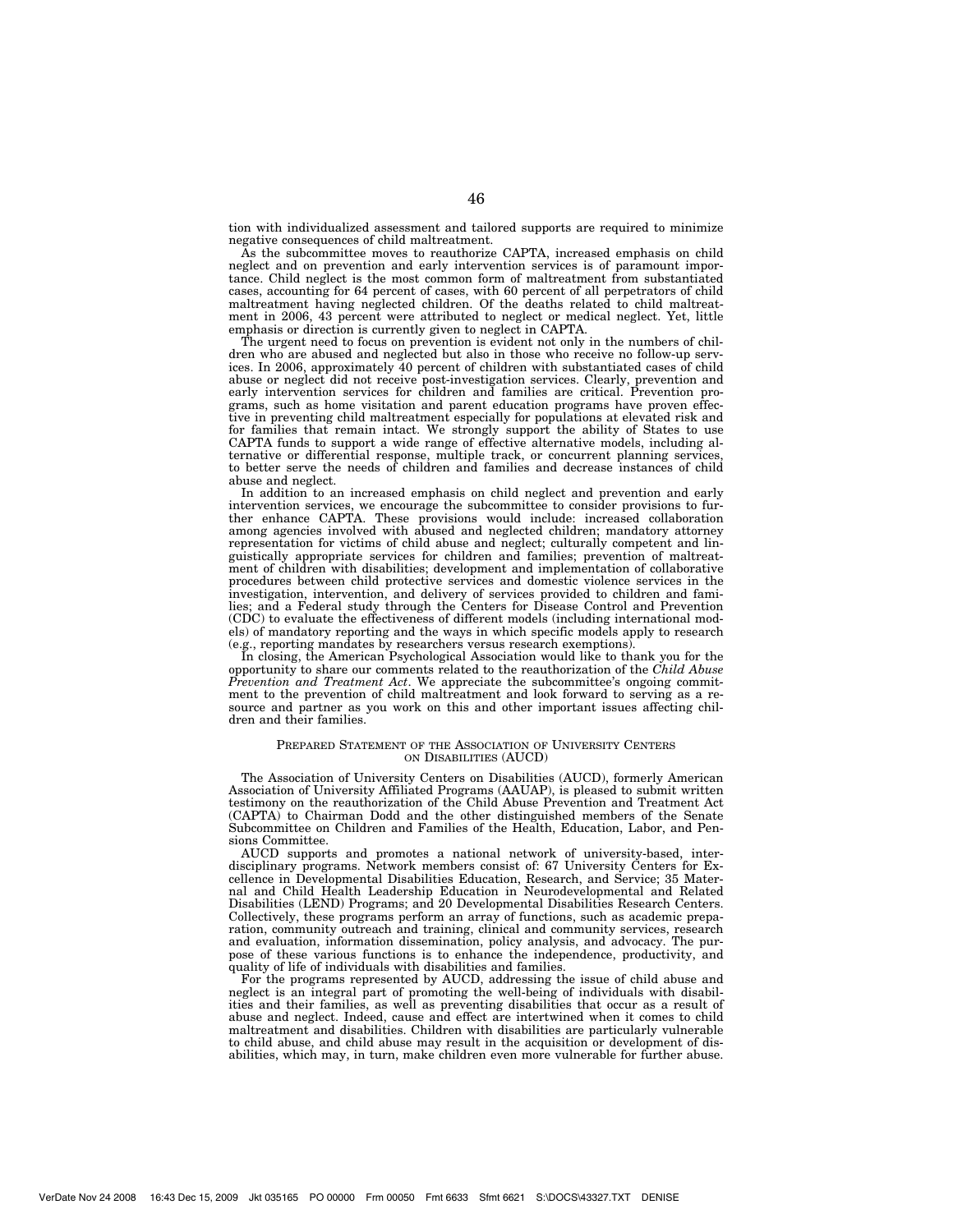In 2006, HHS reports that child victims who were identified as having a disability were 52 percent more likely to experience recurrence than children without a disability. (Nearly 8 percent of victims—7.7 percent—had a reported disability.)

Maltreatment of children adversely affects their health and development (Halfon & Klee, 1987; Shonkoff & Phillips, 2000). Studies of children in foster care suggest that maltreated children have high rates of illness, injuries, and developmental delays (Chernoff, Combs-Orme, Risley-Curtiss, & Heisler, 1994; Halfon, Mendonca, & Berkowitz, 1995; Hochstadt, Jaudes, Zimo, & Schachter, 1987). Chernoff and others examined the results of health examinations provided to children younger than 5 years of age at the time of entry into foster care and found 23 percent had abnormal or suspect results on developmental screening examinations (Chernoff et al., 1994).

Findings regarding the development of children involved with child welfare who are not in foster care have only recently become available. Using data obtained from the National Survey of Child and Adolescent Well-Being (NSCAW), Stahmer and others (2005) found high rates of developmental and behavioral problems among young children who had been investigated for maltreatment. Also using NSCAW, Rosenberg, Smith, and Levinson (2007) found 47 percent of children who had been substantiated for maltreatment and were younger than 3 years of age had developmental delays that made them likely to be eligible for Part C early intervention.

Such alarming statistics on the child maltreatment/disabilities nexus provide a cogent argument for attending to disability concerns in CAPTA.

AUCD worked with House and Senate staff during the 2003 reauthorization to address abuse and neglect of children with disabilities and to refocus the law on primary prevention activities. Following are some of the provisions promoted by AUCD that are now included in the law:

• Grants to States may now be used for supporting collaboration among public health agencies, the child protection system, and private community-based programs to provide child abuse and neglect prevention and treatment services and to address the health needs, including mental health needs, of children identified as abused or neglected, including supporting prompt, comprehensive health and developmental evaluations for children who are the subject of substantiated child maltreatment reports.

• New eligibility requirements and support for training, technical assistance, research, innovative programs regarding linkages between CPS and community-based health, mental health, and developmental evaluations.

• Authorization for research on effects of maltreatment on child development and identification of successful early intervention services.

• Provision for referral of a child under age 3, in a substantiated case of abuse or neglect, to early intervention services funded under IDEA Part C.

• Emphasis throughout the law on community-based and prevention-focused activities, including the importance of respite as a critical component of child abuse and neglect prevention.

• Families of children with disabilities, parents with disabilities, and organizations who work with such families are strongly emphasized.

These changes make CAPTA a stronger law. Unfortunately, although more requirements and optional activities for States have been added, there has been no corresponding increase in funding to actually implement these activities. Therefore, many of the activities listed above have not yet been fully implemented. There is also a lack of current data on how States are dealing with these new requirements.

One of the changes that has received some attention and evaluation is the new requirement for States to refer children who are younger than 3 years old with developmental delays and who are ''involved in a substantiated case of child abuse or neglect to early intervention services funded under Part C'' (Keeping Children and Families Safe Act of 2003, 114[v][1][B][xxi]).

Our University Center at the University of Colorado Denver, under the direction of Dr. Cordelia Robinson, has been tracking the impact of this provision since the enactment of the Keeping Children and Families Safe Act of 2003. (Please see the attached article, ''Rates of Part C Eligibility for Young Children Investigated by Child Welfare.'' ) This research shows that substantiated and unsubstantiated children have similar rates of delays. Another 2004 article by Robinson & Rosenberg 2004 indicate that a relatively small proportion of substantiated children are enrolling in Part C and these are mostly children in foster care. Unfortunately, Part C does not currently have the capacity to serve all the substantiated children—much less the larger number of children who are likely to be Part C eligible but who are not substantiated.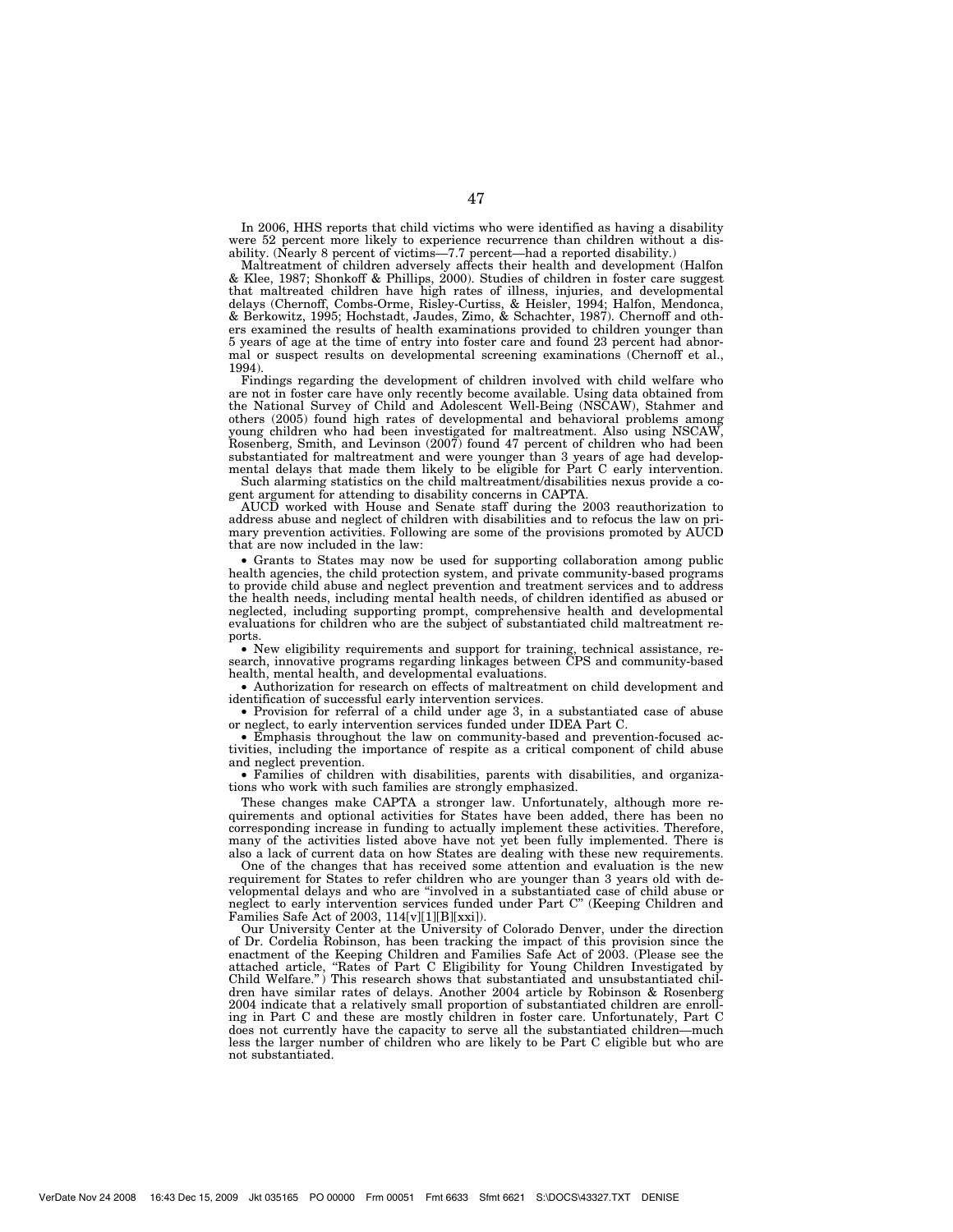One of the challenges identified in this study is that families who have neglected or abused their children are difficult to engage in Part C services. Most early intervention programs are voluntary and these families need a great deal of support and encouragement to get them involved in services. Few agencies have been successful in engaging these families. For example, in February Arapahoe County, Colorado child welfare referred 28 children under 3 to the local Part C agency. The Part C staff could not reach 8 children and another 8–10 refused Part C services. This example demonstrates that additional resources will be required to ensure enrollment of maltreated children who live with their biological families. We believe this challenge can be met, but it must be funded.

The need for additional funding to make the goals of this legislation a reality are brought home by data from Connecticut, where it is estimated that it would require an additional 1 million dollars to cover the cost of the evaluations for children referred by child welfare.

Child welfare professionals also need better information about the services that Early Head Start, IDEA Part C and Part B 619 provide and how to refer families, including those that do not reach ''substantiation,'' for early intervention services. Conversely, early intervention professionals need training that leads to their ability to understand and collaborate with the CPS system and culture. Training should be targeted in competency areas. For example for the Part C providers, training needs to be delivered on the culture of poverty and family abuse and neglect. These areas are rarely covered in the traditional early intervention professional preparation programs. Likewise, CPS and other CAPTA providers should receive training in developmental disabilities and developmental screening and referrals.

Current law requires States to develop infrastructures to link child protective service agencies with an array of health care, mental health care, and developmental service agencies to improve screening, accurate diagnosis and provide comprehensive health and developmental services. These could include Early Head Start, Head Start, Part B Section 619 Preschool of IDEA, Title V agencies and the network of University Centers for Excellence in Developmental Disabilities that provide research, education, training, and direct services. States need more technical assistance and incentives to develop these infrastructures and to collaborate between the early intervention and child welfare systems. These systems should be encouraged to develop joint referral mechanisms, conduct joint trainings, utilize technical assistance to understand each others systems, support screenings/evaluations, understand the complexities of the families involved, and iron out system-related issues (surrogate parents, for example). States that are most successful have also learned how to tap into other funding sources to provide screenings and evaluations, such as Medicaid.

In addition, AUCD provides the following recommendations for the 2008 reauthorization of CAPTA:

• **Comprehensive health and developmental evaluations.**—Each child under the age of 6 for whom there is an open case, *not just substantiated case*, with Child Protective Services should be referred for a comprehensive health and developmental evaluation, if one has not already been done. These screenings and evaluations can be conducted through the CAPTA system as well as the medical or other appropriate system.

• **Comprehensive Health Evaluation.**—A definition for "comprehensive health evaluation'' should be added to mean a process equivalent to the Early and Periodic Screening, Diagnosis, and Treatment requirement, and should encompass, at a minimum, the child's gross motor skills, fine motor skills, cognition, speech and language function, self-help abilities, emotional well-being and overall mental health, oral health, coping skills, and behavior.

• **Respite care services.**—Respite care should be more available, accessible, and affordable for families who are at risk of abuse and neglect, particularly families of children and/or parents with disabilities. Respite should be considered a *core service*  of child abuse prevention programs.

• **Equal protection for all children.**—Extend protection to all children from medical neglect by removing language from CAPTA with the effect of allowing States to permit parents to withhold medical care from sick and injured children on religious grounds in the provision stating that there is no ''Federal requirement that a parent or legal guardian provide a child any medical service or treatment against the religious beliefs of the parent or legal guardian . . .'', in accord with the U.S. Supreme Court holding that the first amendment does not allow one's religious

practices or beliefs to endanger one's children. • **Differential responses.**—Promote the implementation of policies and procedures which encourage the development of differential, multiple responses for refer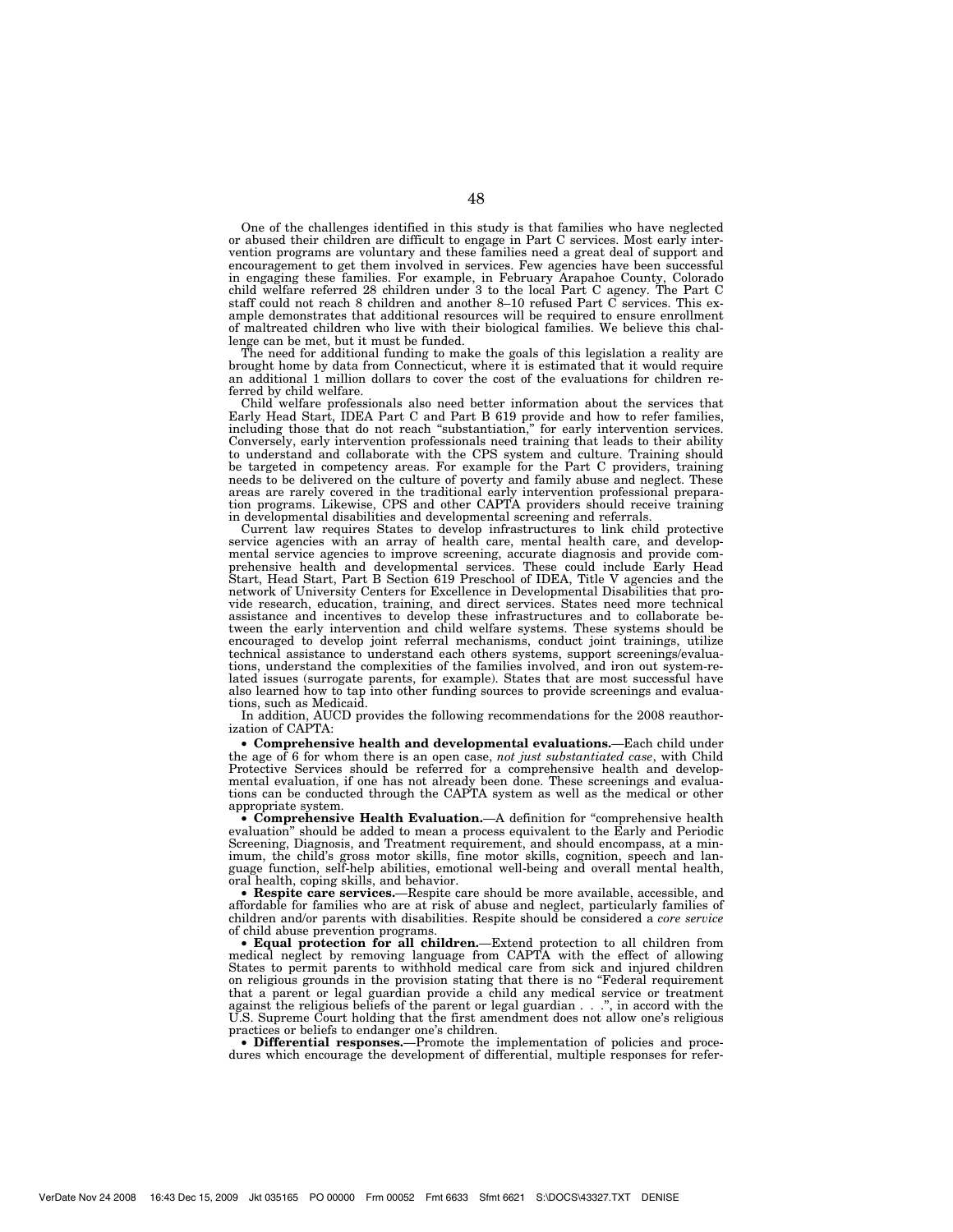ral of family to a community organization or voluntary preventive services where the child is not at risk of imminent harm.

• **Research.**—Support more research to examine rates of Part C eligibility and participation in early intervention among children who are investigated for maltreatment. Data must be collected to verify services data specific to CAPTA activities for EI, health and developmental evaluations.

• **State Incentives.**—Provide incentives to States that fund all the core services in title II.

In addition to requesting Chairman Dodd and his colleagues on the Health Subcommittee to include the above recommendations in CAPTA, **AUCD also requests that Chairman Dodd and the other distinguished subcommittee members encourage their colleagues on the Appropriations Committee to increase funding for CAPTA.** Without such increases, the above listed and all other provisions in CAPTA will be stripped of their ability to make a meaningful difference in the lives of children and families.

Federal funding to help States and communities protect children and prevent child abuse and neglect has been woefully inadequate. Current appropriations for child abuse and neglect are only at half the authorized amounts. In fiscal year 2008, basic State grants are funded at \$27 million, discretionary grants at \$33.7 million, and community-based grants at \$37 million. These levels of funding demonstrate a complete disregard for prevention, when compared to billions of dollars spent on foster care and institutionalization at the far end of the child welfare services continuum.

As a result, hundreds of thousands of children remain in serious jeopardy and are even at risk of losing their lives. The U.S. Department of HHS received 3.3 million reports of suspected child abuse and neglect. The report states that substantiated cases of child abuse and neglect investigated by child protective service (CPS) agencies numbered an estimated 905,000 children nationally in 2006. States report that nearly half (41 percent) of the child victims or their families in confirmed cases of child abuse and neglect receive no treatment or any other kind of services following investigation of the report. Deaths from child maltreatment remain unacceptably high: an estimated 1,530 children died of abuse or neglect in 2006 alone. Near-fatal child maltreatment leaves thousands of children permanently disabled each year.

Therefore, at a minimum, we urge your support to fund the Child Abuse Prevention and Treatment Act (CAPTA) programs at the authorized levels in the FY 2009 Labor, Health and Human Services, and Education Appropriations Bill:

- CAPTA basic State grants at \$84 million,
- CAPTA discretionary research and demonstration grants at \$37 million, and
- CAPTA Title II community-based prevention grants funding at \$80 million.

To begin to close the gap between what Federal, State and local dollars currently allocate to protect children and treat child victims, and resources necessary to implement CAPTA, Federal funding levels for the reauthorized CAPTA should be increased to \$500 million for title I and \$500 million for title II.

The current early intervention system is struggling to serve the families now enrolled. The new CAPTA requirements have substantially increased the workload for providers of Part C evaluation and intervention services. Currently, Part C serves about 200,000 children nationwide. The Department of Education has established a benchmark for each State to serve 2 percent of the population of children under the age of 3. Unfortunately, one-half of the States are not meeting this benchmark. In addition, most States are only getting 10 percent (or less), of Federal funds to support the Part C system. Congress should increase appropriations for Part C of the Individuals with Disabilities Education Act (IDEA) so that all eligible children can be served under the program.

AUCD urges Chairman Dodd and his colleagues on the subcommittee to include the provisions outlined above and to fund CAPTA and Part C at meaningful levels. Failure to do so is to allow our Nation's most vulnerable children to continue to be subjected to the most egregious violations of their human rights and to strap the American taxpayer with the ever-increasing price tag of responding to the devastating and far-reaching effects of child maltreatment.

Thank you for considering these observations and recommendations. AUCD would be happy to provide further input as you begin to draft legislation to reauthorize CAPTA. Please contact Kim Musheno, Director of Legislative Affairs, in our national office for more information at 301–588–8252; *kmusheno@aucd.org*.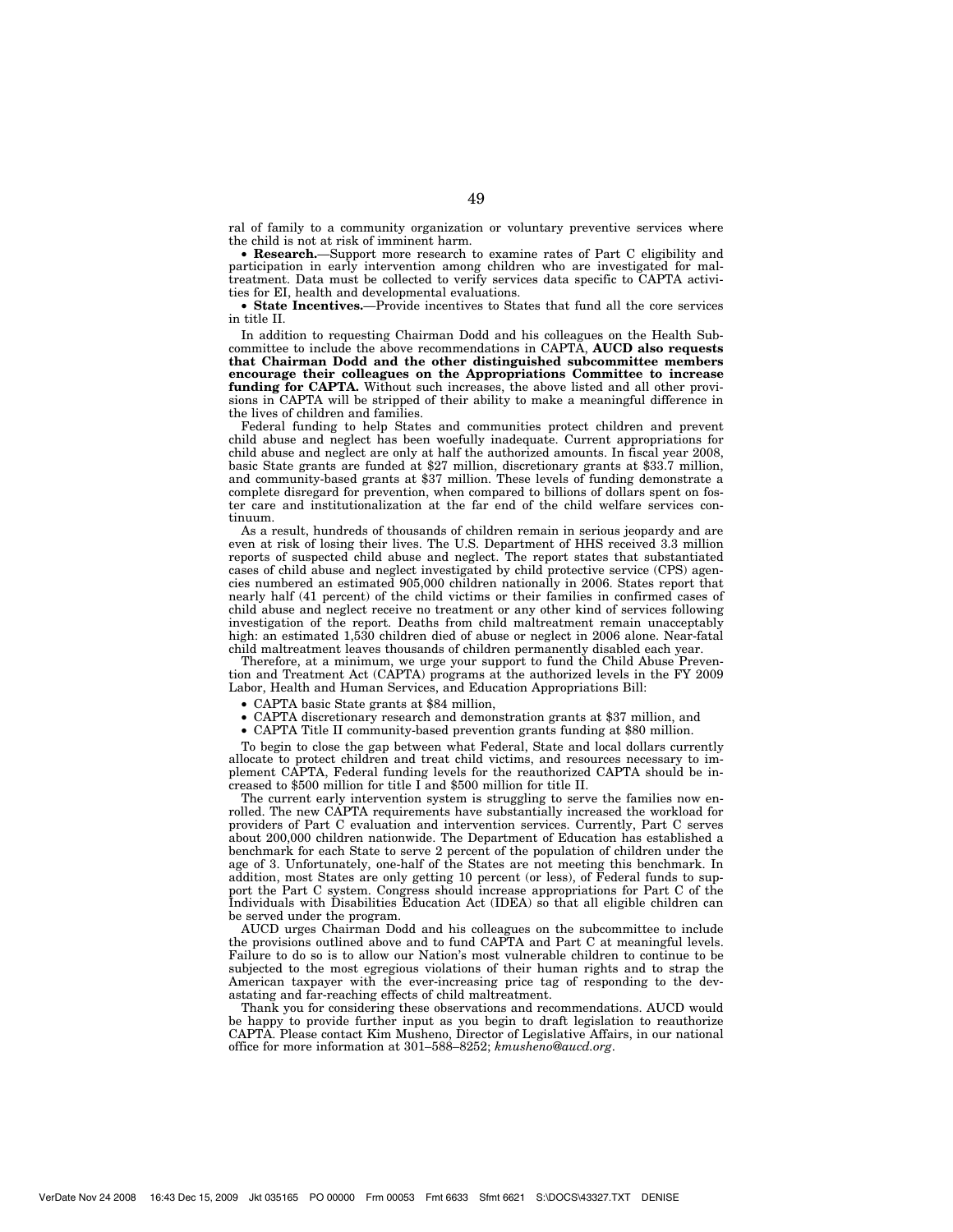#### PREPARED STATEMENT OF LISA PION-BERLIN, PH.D., PRESIDENT & CHIEF EXECUTIVE OFFICER, PARENTS ANONYMOUS® INC.

Good afternoon, my name is Dr. Lisa Pion-Berlin, President and Chief Executive Officer of Parents Anonymous® Inc., the oldest family strengthening program in America dedicated to the prevention of child abuse and neglect. Thank you Chairman Dodd, Ranking Member Alexander and distinguished members of the Sub-committee on Children and Families for offering me this opportunity to share the stories of hundreds of thousands of families who have changed their lives forever through evidence-based Parents Anonymous® Programs and dedicated themselves to giving back to improve the systems designed to help families nationwide.

Through the extraordinary efforts of Jolly K., a courageous mother seeking help for her family and working in partnership with her social worker, the first Parents Anonymous® group was started in 1969. From these humble beginnings, Parents Anonymous® Inc. launched a national prevention network of accredited and affiliated community-based agencies to operate Parents Anonymous® adult and children and youth programs to successfully reach millions of parents and their children, partner with professionals, and effectively engage local communities to provide help, support, strength and hope to diverse families. We are the Nation's oldest child abuse prevention organization dedicated to strengthening families, with an almost 40-year track record of successfully providing leadership in preventing maltreatment, including physical abuse, emotional abuse, neglect and sexual abuse. Parents Anonymous® is truly a prevention program open to any parent before or after abuse or neglect has occurred. Parents Anonymous® Inc. is the Nation's premier child abuse prevention program dedicated to strengthening families, with research demonstrating its effectiveness and national standards to ensure quality programs.

Tanya Long, National Parent Leader is testifying today to continue the legacy first begun by Jolly K., the founding mother of Parents Anonymous®. This year marks the 35th anniversary of Jolly K's groundbreaking testimony before Congress when she put a human face to the complex problem of child maltreatment. A hush fell over the room when Jolly K. testified before Congress about her abusive behavior toward her child and how she successfully turned her life around through Parents Anonymous®. She was considered by leading experts as the single most effec-tive witness because her personal story humanized the problem of child maltreatment by focusing on effective prevention programs (*Public Policy*, Harvard University, 1978). This courageous testimony in 1973 ensured the original passage of The Child Abuse Prevention and Treatment Act of 1974 (CAPTA). Her moving Senate and House testimony reported on nationwide television and in the *Los Angeles Times* caught the attention of the Nation and had a major impact on Congress and on public opinion.

The unique philosophy and practices of mutual support and shared leadership ensure the success of Parents Anonymous® by building on people's strengths, helping individuals and families address their needs respectfully and providing weekly and on-going vital supports to parents and their children of any age, ethnicity, and who reside in neighborhoods all across America. Our history, principles and model of mutual support and shared leadership have also had significant impact on our Nation's policies and practices related to child maltreatment prevention by emphasizing a strengths-based approach and engaging parents in meaningful leadership roles to ensure we respond effectively to the needs of families. From its inception, Parents Anonymous® Inc. has led the way with a proactive, preventative approach to re-sponding to diverse issues facing parents. Parents serve in significant leadership roles in all policymaking and program operations decisions and activities of Parents Anonymous® Inc. Our unique, evidence-based shared leadership approach is the cornerstone of the CAPTA-Title II language that promotes meaningful parent involvement in planning, program development, oversight, evaluation and policy decisions of the Lead Agencies and the locally funded programs.

Moreover, Parents Anonymous® Inc. has developed another program: *Shared Leadership in Action* is designed to ensure meaningful roles for parent consumers to work with private and public agencies across all human service sectors (child welfare, justice, health, mental health, and schools) to better meet the needs of families through program development, policy-changes and creating long-term positive outcomes for families. Training, technical assistance and evaluation services are provided through shared leadership teams of Parents Anonymous® Inc. Research re-sults on the *Shared Leadership in Action Program* include statistically significant increases in knowledge and abilities to engage in successful shared leadership efforts that create systems reform. Furthermore, 20 States that have participated in *Shared Leadership in Action* have improved their child welfare systems by making organizational changes and strengthening services to address families' unique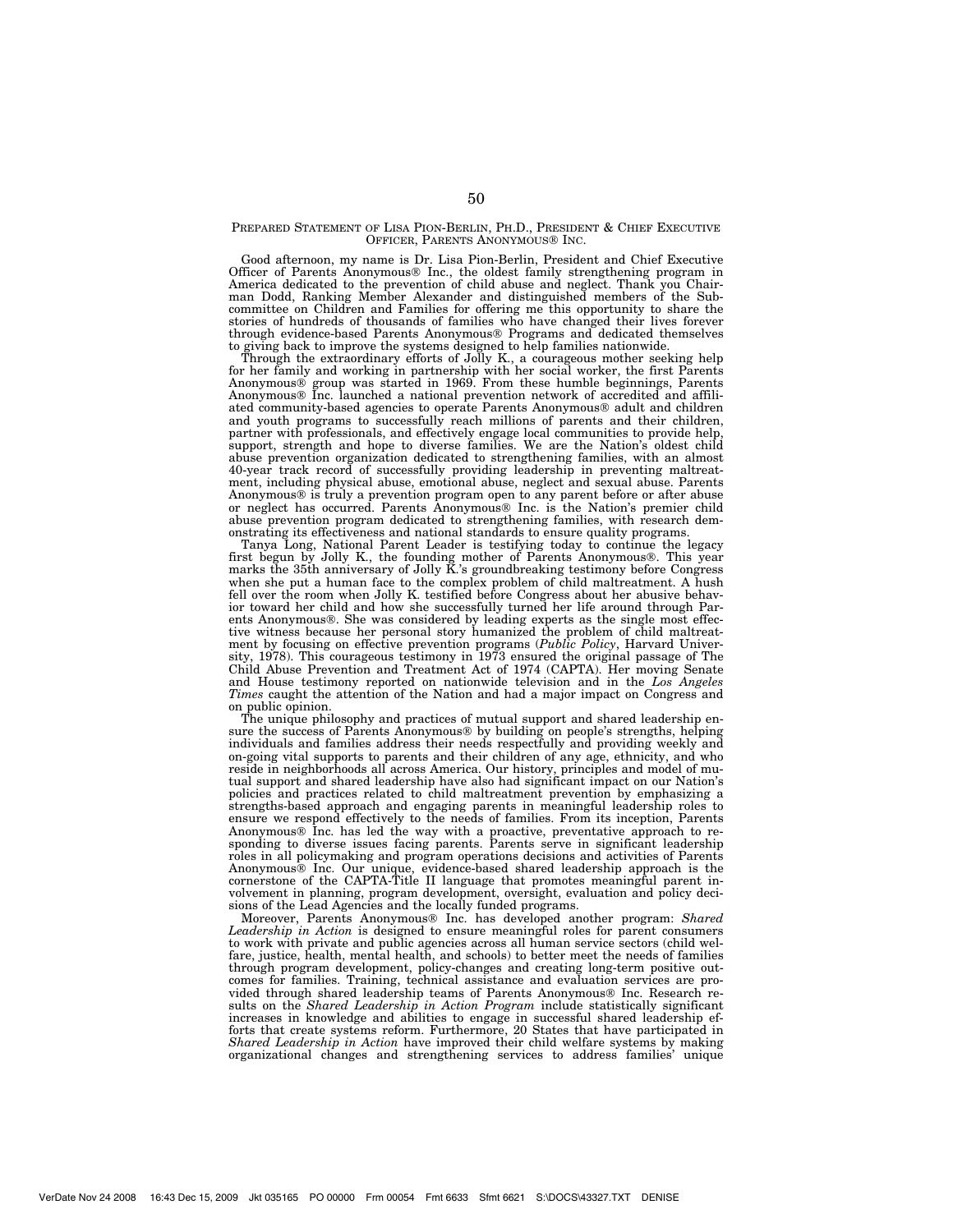needs. We have developed Parent Advocacy Programs within child protective service systems to increase the re-unification of children by partnering with the family in the Child Protective Services system.

Today, Parents Anonymous® Inc. leads a dynamic Network of nearly 200 accredited and affiliate organizations that implement Parents Anonymous® programs annually to nearly 20,000 parents and children of diverse economic, ethnic and social backgrounds throughout the United States. Our affiliates are seasoned State, regional, and local public and private organizations with broad-based expertise in social services, mental health, and child development. The Parents Anonymous® prevention model serves the entire family through free, weekly ongoing, communitybased Parents Anonymous® Mutual support groups for adults based on the helpertherapy principle and shared leadership, and specialized Children and Youth Programs.

Our Programs have been successfully replicated to meet the needs of families in diverse settings including community centers, mental health settings, substance abuse programs, military installations, social service agencies, faith-based organizations, schools, child care centers, adult and juvenile correctional facilities, shelters, and Native American Reservations. We serve parents and children of any type, age, race, circumstance, and physical and/or mental challenge (who have the ability to function in a group), ensuring the broadest prevention impact: from primary to secondary to tertiary.

For almost four decades, Parents Anonymous® Inc. has successfully collaborated with: (1) Parents of varied cultural and ethnic backgrounds to ensure meaningful leadership roles for parents in their communities and at the State and national levels; (2) Accredited Parents Anonymous® affiliates to ensure quality child abuse prevention programming; (3) Public child welfare, health and mental health agencies to improve service delivery systems; (4) Government and private foundations to develop and expand Parents Anonymous® prevention programs and collaborate on public awareness campaigns; (5) Citizens to encourage volunteerism so that others in need can be helped; and (6) Public officials at the local, State and Federal levels to develop and implement responsive public policies that build on the strengths of families. For 40 years, Parents Anonymous® has played a role nationally in shaping the child maltreatment prevention agenda from one of ''blame and shame'' to one that emphasizes the protection of children by building on the strengths of parents, resulting in strong families that nurture and promote positive relationships with their children and youth.

Parents Anonymous® Inc. has been recognized nationally for our leadership capabilities in child abuse and neglect prevention. The Federal Office of Child Abuse and Neglect highlighted our Parent Leadership Program and Children's Program in their Emerging Practices Initiative to Prevent Child Maltreatment (2003) as a promising strategy for national replication. The National Crime Prevention Council identified the Parents Anonymous® Group as one of the top 50 strategies to prevent domestic crimes (2002). The Federal Center for Substance Abuse Prevention selected the Parents Anonymous® Program as a Promising Family Strengthening Program to prevent substance abuse (2000). Also the U.S. Commission on Child and Family Welfare identified the exemplary Parents Anonymous® Parent Leadership Program as a National Model for helping parents and fostering meaningful leadership (1996). The Federal Office of Juvenile Justice and Delinquency Prevention selected Parents Anonymous® Programs as a National Model Family Strengthening Program for the prevention of juvenile delinquency (1995).

Child maltreatment prevention is addressed by Parents Anonymous® Inc. through national child abuse prevention public awareness campaigns with the purpose of educating and calling the public to action. We obtain national media coverage, including television, radio, newspaper and magazine to offer parenting tips on everyday stressors and highlight personal stories on families that instill hope and strength to prevent any act of child maltreatment. Parents Anonymous® Parent Leaders and staff have been interviewed and published in *The New York Times, Washington Post, Los Angeles Times, Life Magazine, Parenting, Redbook and Better Homes and Gardens*, just to name a few. Also we have been on a *Good Morning America Special Segment, The Today Show, CNN News, Geraldo Rivera, Leeza Gibbons Show*, and numerous public affairs programs. Interviews have covered a broad range of topics such as how to control your anger toward your children, dealing with your teenagers, behavior problems in young children and promoting prevention through the idea that Asking For Help is A Sign of Strength. Parents Anonymous® emphasizes prevention as the central goal verses sensationalism that leaves viewers including parents, staff and citizens, feeling helpless and inhibits ones' ability to seek or offer help early before abuse or neglect occurs.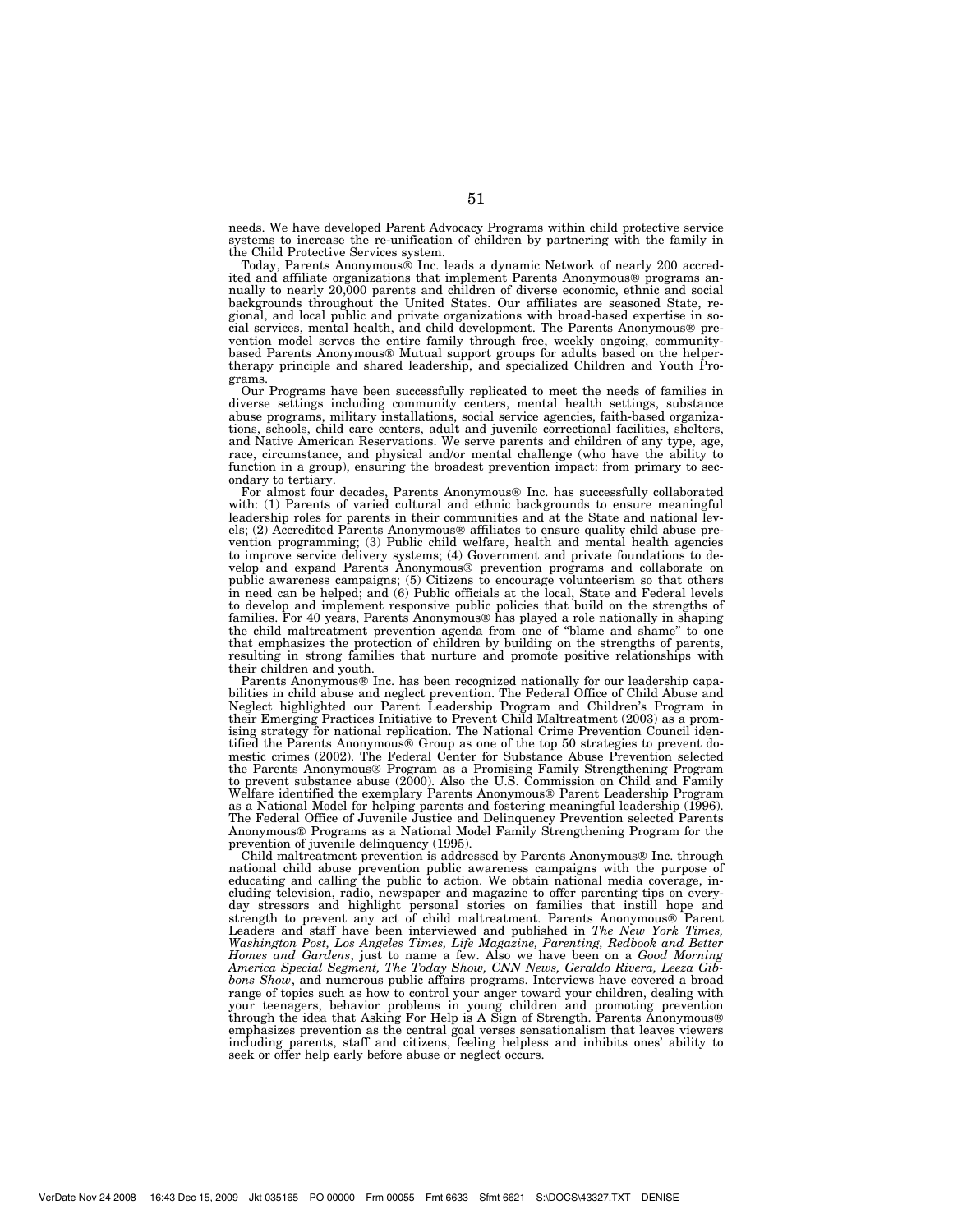Parents Anonymous® was the first innovative prevention program to exemplify an ecological systems approach by recognizing the essential need to partner with parents, promoting shared leadership and building on the strengths of families to successfully address child maltreatment prevention, parenting concerns and other vio-lence-related issues across all levels of society. In Parents Anonymous® Groups, parents and their children express their feelings, model positive behaviors and mutually support one another to create long-term positive growth and development. Any issue of personal violence and topics regarding the prevention of physical, emotional and sexual abuse and neglect are addressed in the weekly Parents Anony-<br>mous® Programs. Parents Anonymous® Inc. has demonstrated the effectiveness of<br>engaging parents and staff in meaningful leadership roles to ensu for families. We have successfully created and promoted meaningful parent leader-ship roles throughout the Parents Anonymous® Inc. Network and the field of child abuse prevention. We have conducted several research studies based on a conceptual framework for parent leadership and shared leadership and numerous evaluations of trainings on leadership practices and the sustainability of leadership behaviors, resulting in the development of standardized instruments for measuring parent leadership and shared leadership potential. Parents Anonymous® Inc. is nationally recognized for its expertise on parent leadership and shared leadership and has responded to numerous requests to conduct trainings and design technical assistance for public and private agencies and communities on effective strategies, skills and outcomes. Major Federal and State agencies and national organizations are now fol-lowing our lead, embracing the important concepts of parent leadership and shared leadership and looking for creative ways to partner with parents to prevent child abuse. We utilize our expertise on parent leadership and shared leadership to raise awareness about child abuse prevention, shape the direction of child welfare reform,

improve the foster care system and integrate child abuse prevention strategies into<br>child health and child well-being programs including public health.<br>Research substantiates only a few family strengthening programs as evi This research included a national representative sample of diverse parents new to Parents Anonymous® followed over a 6-month period. Statistically significant re-sults for parents who participated in Parents Anonymous® were: **Reduced Child Maltreatment Outcomes:** 73 percent of parents decreased their parenting distress, 65 percent of parents decreased their parent rigidity, 56 percent of parents reduced use of psychological aggression towards their children, and for parents who reported using physical aggression: 83 percent stopped physically abusing their children; **Reduced Risk Factors:** 86 percent of the high stressed parents reduced their parental stress, 71 percent of parents reduced their life stressors, 40 percent of parents reduced any form of domestic violence, and 32 percent of parents reduced their drug/ alcohol use; and **increased protective factors:** 67 percent of parents improved their quality of life; for parents starting out needing improvement: 90 percent improved in emotional and instrumental support, 88 percent improved in parenting sense of competence, 84 percent improved in general social support, 69 percent improved in use of non-violent discipline tactics, and 67 percent improved in family functioning. Also a qualitative study was conducted with Latino parents confirming the aforementioned results. In conclusion, parents who continued to attend Parents Anonymous® groups over time showed improvement in child maltreatment out-comes, and risk and protective factors compared to those who dropped out. Strong evidence suggests that parents benefit and strengthen their families through Parents Anonymous® regardless of their race, gender, education or income. The re-searchers found that 22 percent of the families were involved with the juvenile justice system and as a result of their children's exposure to the Program, they had significantly less child behavior difficulties over time (NCCD, 2007). This groundbreaking longitudinal study of Parents Anonymous® is the only independent outcome research conducted nationwide to assess the impact of parent mutual supportshared leadership groups on child abuse and neglect prevention. Furthermore, Parents Anonymous® utilizes a program fidelity tool to ensure that our program is being implemented based on the model and principles that yield these positive results.

Through national collaborations, we have worked tirelessly to refine, expand, and enhance CAPTA without giving up its critical prevention focus. Parent Leaders have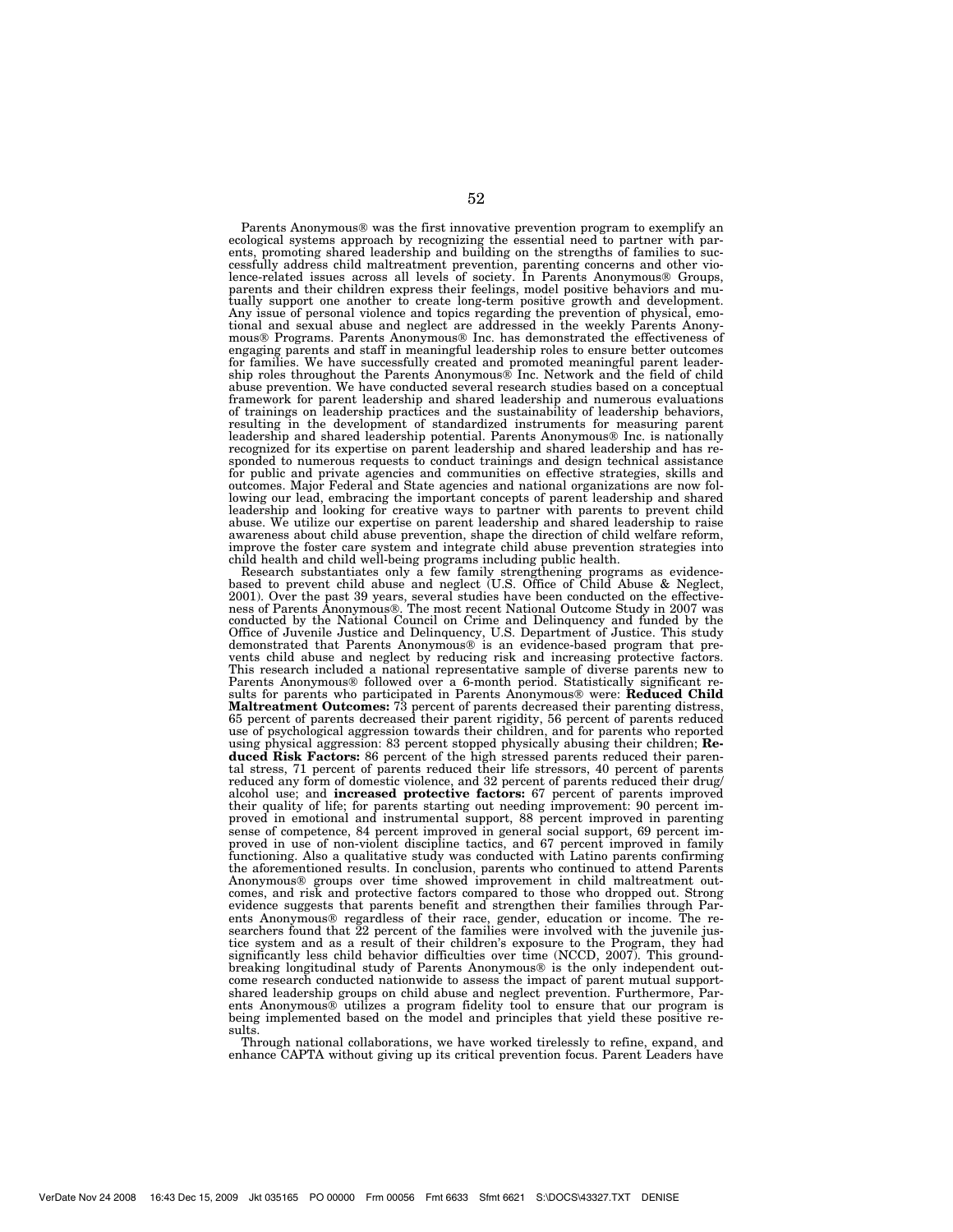continued to testify before Congress on CAPTA and other prevention issues to inform and educate lawmakers on the effectiveness of strengths-based prevention programs. The 1996 Conference Report on the Reauthorization of CAPTA emphasized the importance of meaningful, ongoing and effective parent involvement in program and policy issues with a separate section and identifies Parents Anonymous® as the organization who can assist in achieving these goals.

In 2008, we believe legislative intent regarding effective prevention programs, meaningful partnerships with parents and accountability can be strengthened by the following of recommended changes to CAPTA. Input from Parents Anonymous® Parents, volunteers and organizations as well as members of the National Child Abuse Coalition have shaped the following proposed legislative changes:

# **I. EMPHASIZE SHARED LEADERSHIP**

# **SEC. 105. GRANTS TO STATES AND PUBLIC OR PRIVATE AGENCIES AND ORGANIZATIONS. [42 U.S.C. 5106]**

a. GRANTS FOR PROGRAMS AND PROJECTS.—The Secretary may make grants to, and enter into contracts with States, public agencies or private agencies or organizations (or combinations of such agencies or organizations) for programs and projects for the following purposes:

3. MUTUAL SUPPORT PROGRAMS.—The Secretary may award grants to private organizations to establish or maintain a national network of mutual support, shared leadership and self-help programs as a means of strengthening families in partnership with communities.

# **II. STRENGTHEN PREVENTION GOAL AND CREATE ACCOUNTABILITY BY ADDING AN APPROVAL PROCESS FOR THESE ACTIVITIES**

# **SEC. 106. GRANTS TO STATES FOR CHILD ABUSE AND NEGLECT PRE-VENTION AND TREATMENT PROGRAMS. [42 U.S.C. 5106a]**

a. DEVELOPMENT AND OPERATION GRANTS.—The Secretary shall make grants to the States, based on the population of children under the age of 18 in each State that applies for a grant under this section, for purposes of assisting the States in improving the child protective services system of each such State. **Each State shall implement any of these improvement strategies utilizing these funds to partner with community-based prevention agencies and families affected by abuse and neglect in—** 

Add new section on accountability: There is no clarity as to what these funds are used for since the separate application requirement was removed. No reporting is done—so the impact on families' lives cannot be even described nor can measurable impact be assessed regarding the prevention of child maltreatment.

#### **III. STRENGTHEN PURPOSE, REQUIREMENTS, AND MEANINGFUL PAR-ENT LEADERSHIP OF TITLE II—COMMUNITY-BASED CHILD ABUSE PREVENTION PROGRAMS**

# **SEC. 201. PURPOSE AND AUTHORITY. [42 U.S.C. 5116]**

[*This section was amended by sec. 121 of P.L. 108–36.*]

(a) PURPOSE.—It is the purpose of this title—

(1) to support community-based efforts to develop, operate, expand, *and* enhance *programs and* initiatives *focused on* the prevention of child abuse and neglect, *that* strengthen and support families to reduce the likelihood of child abuse and neglect in *partnership with families*; and

(2) to foster an understanding, appreciation, and knowledge of diverse populations in order to be effective in preventing and treating child abuse and neglect.

(b) AUTHORITY.—The Secretary shall make grants under this title on a formula basis to the entity designated by the State as the lead entity (hereafter referred to in this title as the "lead entity") under section 202(1) for the purpose of-

(1) developing, operating, expanding and enhancing community-based and prevention-focused programs and activities designed to strengthen and support families to prevent child abuse and neglect that are accessible, effective, culturally appropriate, and build on existing strengths that—

(A) offer assistance to families by *building on their strengths;* 

(B) provide early, comprehensive support for parents;

(C) promote the development of parenting skills, especially in young parents and parents with very young children;

(D) increase family stability;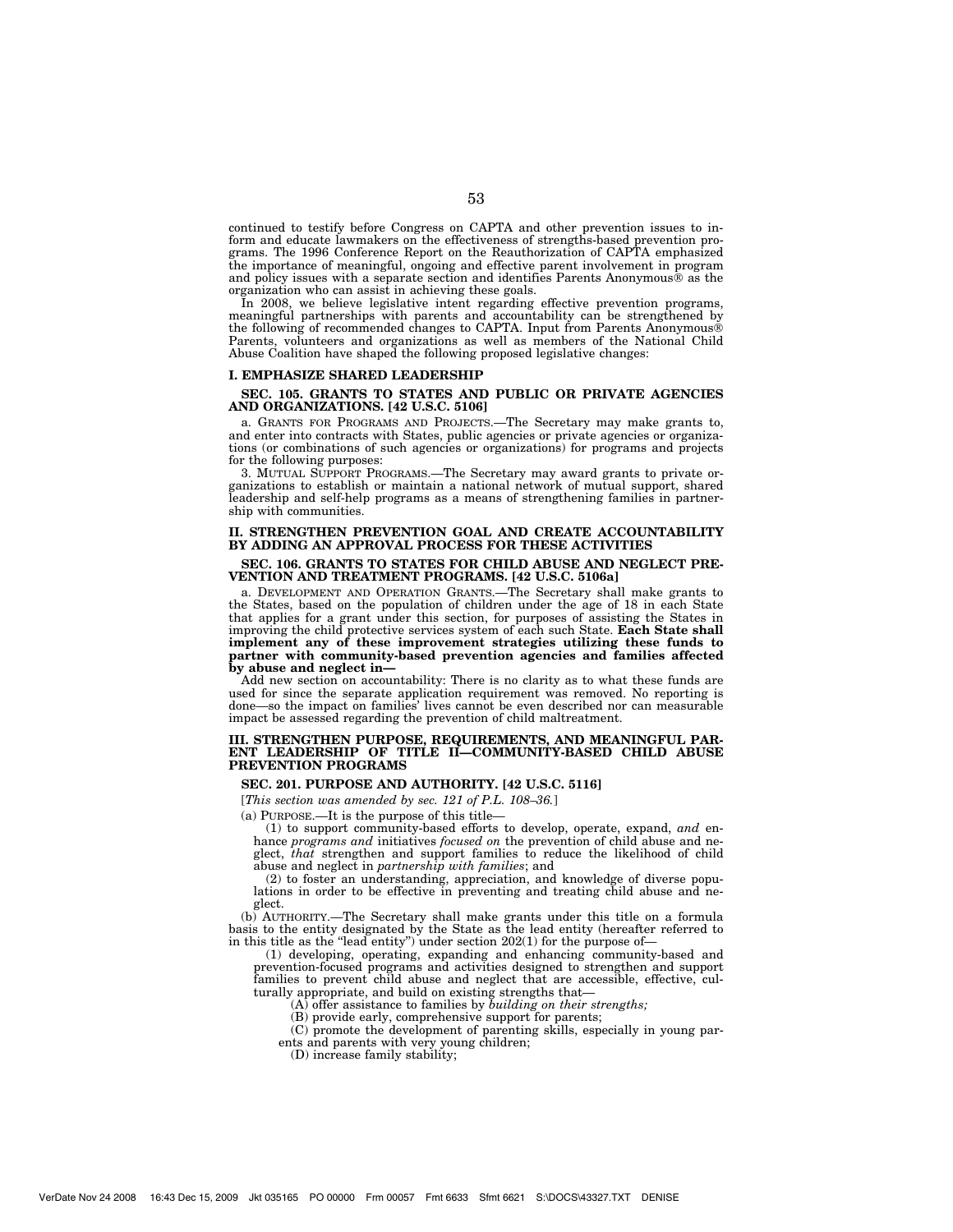(E) improve family access to other formal and informal resources and opportunities for assistance available within communities;

(F) support the additional needs of families with children with disabilities through respite care and other services;

(G) *utilize* parents *in meaningful* leadership *roles in the planning, implementation, oversight, evaluation and policy decisions of the Lead Agency and local funded programs*, including parents of children with disabilities, parents with disabilities, racial and ethnic minorities, and members of other underrepresented or underserved groups; and

(H) provide referrals to early health and developmental services;

(2) fostering the development of a continuum of preventive services for children and families through State and community-based collaborations and partnerships both public and private;

(3) financing the start-up, maintenance, expansion, or redesign of specific *child abuse and neglect prevention programs and activities* (such as *parent education, mutual support and leadership services,* respite care services home visiting and other similar services *and other activities*) identified by the inventory and description of current services required under section  $205(a)(3)$  as an unmet need, and integrated with the network of community-based *child abuse and neglect prevention programs and activities* program to the extent practicable given funding levels and community priorities;

(4) maximizing funding through leveraging of funds for the financing, planning, community mobilization, collaboration, assessment, information and referral, startup, training and technical assistance, information management, reporting and evaluation costs for establishing, operating, or expanding communitybased and prevention-focused programs and activities designed to strengthen and support families to prevent child abuse and neglect; and

(5) financing public information activities that focus on the healthy and positive development of parents and children and the promotion of child abuse and neglect prevention activities.

# **SEC. 202. ELIGIBILITY. [42 U.S.C. 5116a]**

*[This section was amended by sec. 122 of P.L. 108–36.]* 

A State shall be eligible for a grant under this title for a fiscal year if—

 $(1)(A)$  the chief executive officer of the State has designated a lead entity to administer funds under this title for the purposes identified under the authority of this title, including to develop, implement, operate, enhance or expand community-based and prevention-focused programs and activities designed to strengthen and support families to prevent child abuse and neglect (through networks where appropriate);

(B) such lead entity is an existing public, quasi-public, or nonprofit private entity (which may be an entity that has not been established pursuant to State legislation, executive order, or any other written authority of the State that exists to strengthen and support families to prevent child abuse and neglect) with a demonstrated ability to work with other State and community-based agencies to provide training and technical assistance, and that has the capacity*, resources and identified roles* to ensure the meaningful involvement of parents who are consumers and who can provide leadership in the planning, implementation, and evaluation of programs and policy decisions of the applicant agency in accomplishing the desired outcomes for such efforts;

(C) in determining which entity to designate under subparagraph (A), the chief executive officer should give priority consideration equally to a trust fund advisory board of the State or to an existing entity that leverages Federal, State, and private funds for a broad range of child abuse and neglect prevention activities and family resource programs, and that is directed by an interdisciplinary, public-private structure, including participants from communities; and

(D) in the case of a State that has designated a State trust fund advisory board for purposes of administering funds under this title (as such, title was in effect on the date of the enactment of the Child Abuse Prevention and Treatment Act Amendments of 1996) and in which one or more entities that leverage Federal, State, and private funds (as described in subparagraph (C)) exist, the chief executive officer shall designate the lead entity only after full consideration of the capacity and expertise of all entities desiring to be designated under subparagraph (A);

(2) the chief executive officer of the State provides assurances that the lead entity will provide or will be responsible for providing—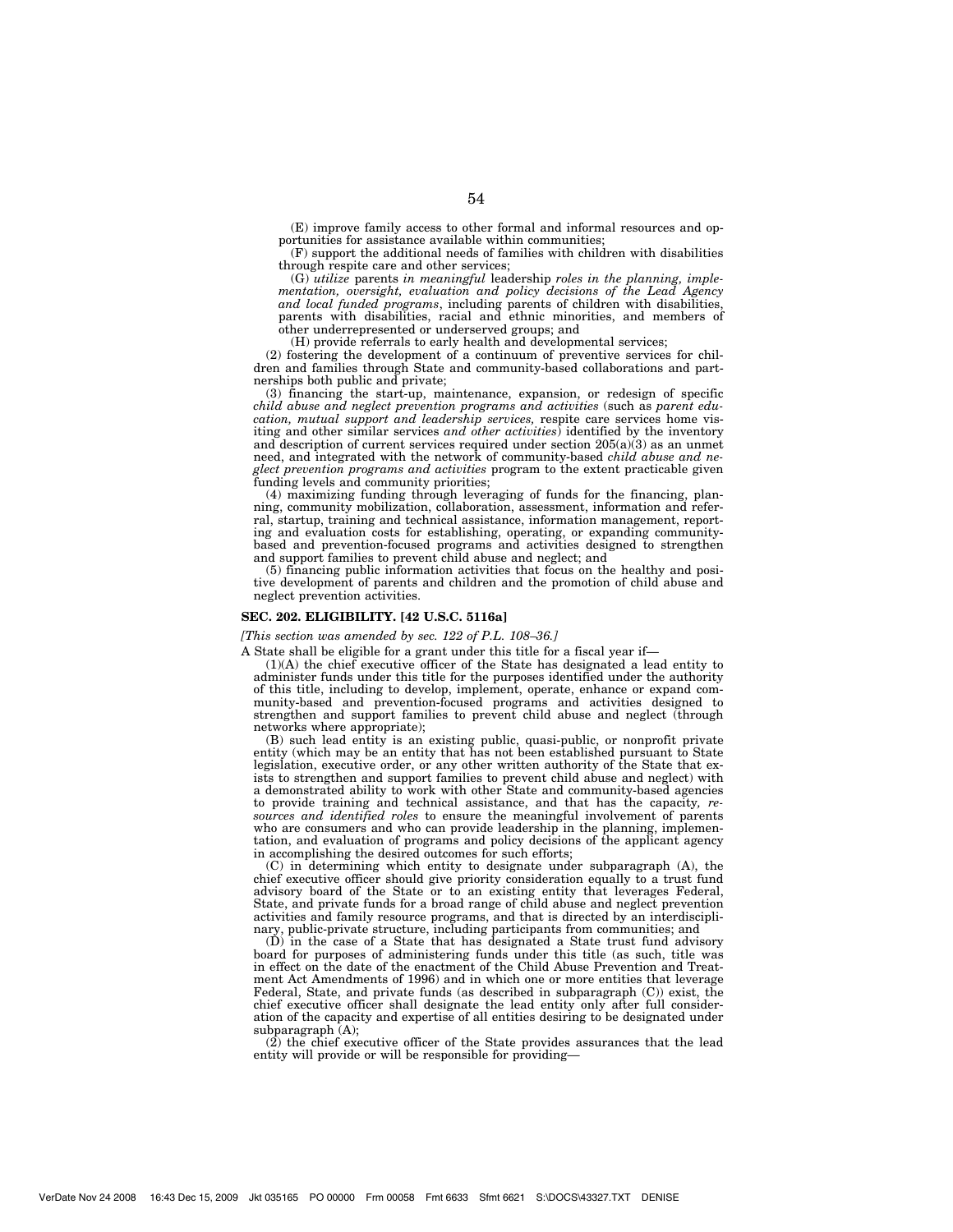(A) community-based and prevention-focused programs and activities designed to strengthen and support families to prevent child abuse and neglect composed of local, collaborative, public-private partnerships directed by interdisciplinary structures with balanced representation from private and public sector members, parents, *consumers* and public and private nonprofit service providers and individuals and organizations experienced in working in partnership with families with children with disabilities;

(B) direction through an interdisciplinary, collaborative, public private structure with balanced representation from private and public sector members, parents, *consumers*, public sector and private nonprofit sector service providers, and parents with disabilities; and

(C) direction and oversight through identified goals and objectives, clear lines of communication and accountability, the provision of leveraged or combined funding from Federal, State and private sources, centralized assessment and planning activities, the provision of training and technical assistance, and reporting and evaluation functions; and

(3) the chief executive officer of the State provides assurances that the lead entity—

(A) *will utilize parents in meaningful leadership roles* in the development, operation, oversight *and evaluation* of the community-based and prevention-focused programs and activities designed to strengthen and support families to prevent child abuse and neglect *and in the policy-decisions of the Lead Agency*;

(B) has a demonstrated ability to work with State and community-based public and private nonprofit organizations to develop a continuum of preventive, family centered, comprehensive services for children and families through the community-based and prevention-focused programs and activities designed to strengthen and support families to prevent child abuse and neglect *this is ill-defined and a hold over from other language*;

(C) has the capacity to provide operational support (both financial and programmatic) training, technical assistance, and evaluation assistance, to community-based and prevention-focused programs and activities designed to strengthen and support families to prevent child abuse and neglect through innovative, interagency funding and interdisciplinary service delivery mechanisms; and

(D) will integrate its efforts with individuals and organizations experienced in working in partnership with families with children with disabilities, parents with disabilities, and with the child abuse and neglect prevention activities of the State, and demonstrate a financial commitment to those activities.

### **SEC. 203. AMOUNT OF GRANT. [42 U.S.C. 5116b]**

*[This section was amended by sec. 123 of P.L. 108–36.]* 

(a) RESERVATION.—The Secretary shall reserve 1 percent of the amount appro-priated under section 5116i of this title for a fiscal year to make allotments to Indian tribes and tribal organizations and migrant programs.

(b) REMAINING AMOUNTS.—

(1) IN GENERAL.—The Secretary shall allot the amount appropriated under section 5116i of this title for a fiscal year and remaining after the reservation under subsection (a) of this section among the States as follows:

(A) 70 percent of such amount appropriated shall be allotted among the States by allotting to each State an amount that bears the same proportion to such amount appropriated as the number of children under the age of 18 residing in the State bears to the total number of children under the age of 18 residing in all States (except that no State shall receive less than \$175,000 under this subparagraph).

(B) 30 percent of such amount appropriated shall be allotted among the States by allotting to each State an amount that bears the same proportion to such amount appropriated as the amount of private, State, or other non-Federal funds leveraged and directed through the currently designated State lead entity in the preceding fiscal year bears to the aggregate of the amounts leveraged by all States from private, State, or other non-Federal sources and directed through the current lead entity of such States in the preceding fiscal year.

(2) ADDITIONAL REQUIREMENTS.—The Secretary shall provide allotments under paragraph (1) to the State lead entity.

(c) ALLOCATION.—Funds allotted to a State under this section—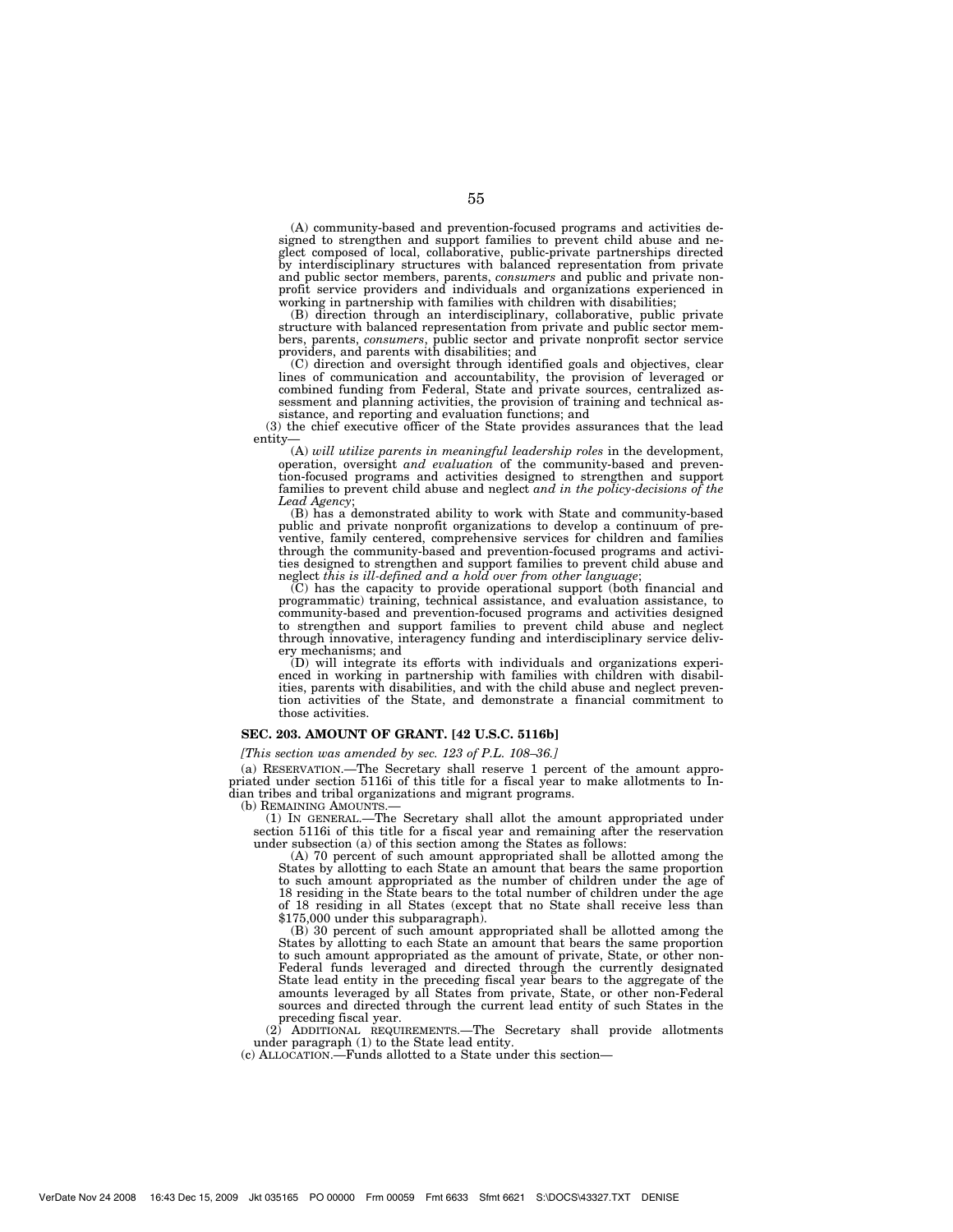(1) shall be for a 3-year period; and

(2) shall be provided by the Secretary to the State on an annual basis, as described in subsection (b) of this section.

*Need to add a section on the return of funds not in compliance by a lead agency: to be put back into program funds not into the general Federal treasury. Many other Federal programs have these types of provisions.* 

#### **SEC. 204. EXISTING GRANTS. [42 U.S.C. 5116c]**

*[Note: This section was repealed by sec. 124 of P.L. 108–36.]* 

# **SEC. 205. APPLICATION. [42 U.S.C. 5116d]**

#### *[This section was amended by sec. 125 of P.L. 108–36.]*

A grant may not be made to a State under this title unless an application therefore is submitted by the State to the Secretary and such application contains the types of information specified by the Secretary as essential to carrying out the provisions of section 202, including—

(1) a description of the lead entity that will be responsible for the administration of funds provided under this title and the oversight of programs funded through the community-based and prevention-focused programs and activities designed to strengthen and support families to prevent child abuse and neglect (through networks where appropriate) which meets the requirements of section 202;

(2) a description of how the community-based and prevention-focused programs and activities designed to strengthen and support families to prevent child abuse and neglect (through networks where appropriate) will operate and how *child abuse and neglect prevention programs and activities* services provided by public and private, nonprofit organizations, will be integrated into a developing continuum of family centered, holistic, preventive services for children and families;

(3) a description of the inventory of current unmet needs and current community-based and prevention-focused programs and activities to prevent child abuse and neglect, and other family resource services operating in the State;

(4) a budget for the development, operation and expansion of the communitybased and prevention-focused programs and activities designed to strengthen and support families to prevent child abuse and neglect that verifies that the State will expend in non-Federal funds an amount equal to not less than 20 percent of the amount received under this title (in cash, not in-kind) for activities under this title;

(5) an assurance that funds received under this title will supplement, not supplant, other State and local public funds designated for the start up, maintenance, expansion, and redesign of community-based and prevention-focused programs and activities designed to strengthen and support families to prevent child abuse and neglect;

(6) an assurance that the State will utilize funds from these and other sources and implement activities to ensure the meaningful involvement of parents who are consumers and who can provide leadership in the planning, implementation, and evaluation of the programs and policy decisions of the applicant agency in accomplishing the desired outcomes for such efforts;

(7) a description of the criteria that the entity will use to develop, or select and fund, community-based and prevention-focused programs and activities designed to strengthen and support families to prevent child abuse and neglect as part of network development, expansion or enhancement;

(8) a description of outreach activities that the entity and the communitybased and prevention-focused programs and activities designed to strengthen and support families to prevent child abuse and neglect will undertake to maximize the participation of racial and ethnic minorities, children and adults with disabilities, homeless families and those at risk of homelessness, and members of other underserved or underrepresented groups;

(9) a plan for providing operational support, training and technical assistance to community-based and prevention-focused programs and activities designed to strengthen and support families to prevent child abuse and neglect for development, operation, expansion and enhancement activities;

(10) a description of how the applicant entity's activities and those of the network and its members (where appropriate) will be evaluated;

(11) a description of the actions that the applicant entity will take to advocate systemic changes in State policies, practices, procedures and regulations to improve the delivery of community-based and prevention-focused programs and ac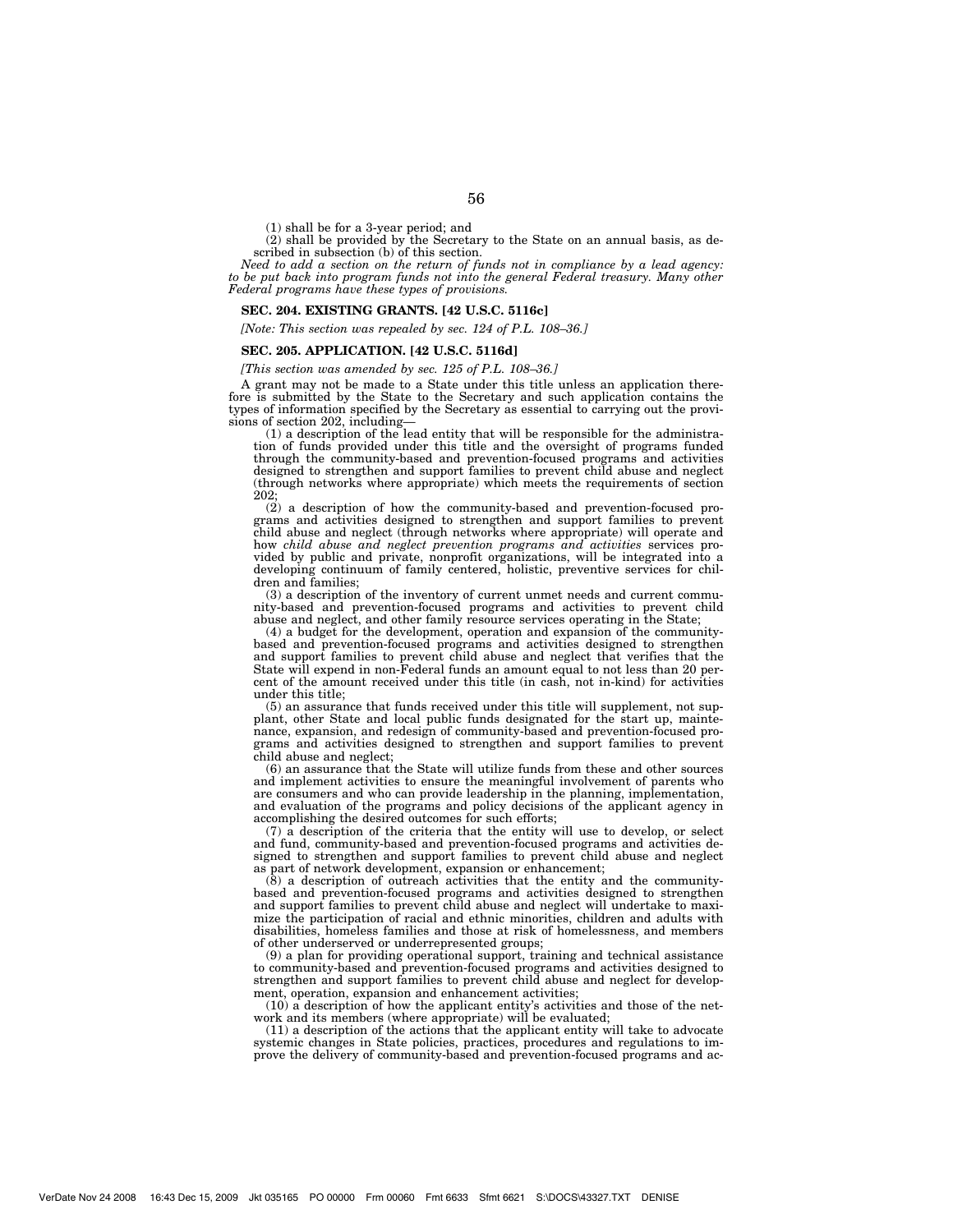tivities designed to strengthen and support families to prevent child abuse and neglect services to children and families and *the utilization of parent and family advocates*;

 $(12)$  an assurance that the applicant entity will provide the Secretary with reports at such time and containing such information as the Secretary may require.

# **SEC. 206. LOCAL PROGRAM REQUIREMENTS. [42 U.S.C. 5116e]**

*[This section was amended by sec. 126 of P.L. 108–36.]* 

(a) IN GENERAL.—Grants made under this title shall be used to develop, implement, operate, expand and enhance community-based, and prevention-focused programs and activities designed to strengthen and support families to prevent child abuse and neglect that—

(1) assess community assets and needs through a planning process that involves parents and local public agencies, local nonprofit organizations, and private sector representatives;

(2) develop a strategy to provide, over time, a continuum of preventive, family centered services to children and families, especially to young parents and parents with young children, through public-private partnerships;

(3) provide—

(A) core *child abuse and neglect prevention* services such as—

(i) parent education, mutual support*, shared leadership,* and self help, and *parent* leadership services;

*(ii) respite services, including crisis nurseries;* 

*(iii) voluntary home visiting services;* 

(ii*i*) outreach services;

(*iv*) community and social service referrals; and

(*v*) follow-up services; *and* 

(*B*) access to optional services, including—

(i) referral to and counseling for adoption services for individuals interested in adopting a child or relinquishing their child for adoption;

(ii) child care, early childhood development and intervention services; (iii) referral to services and supports to meet the additional needs of

families with children with disabilities *and parents with disabilities*; (iv) referral to job readiness services;

(v) referral to educational services, such as scholastic tutoring, literacy training, and General Educational Degree services;

(vi) self-sufficiency and life management skills training;

(vii) community referral services, including early developmental screening of children; and

(viii) peer counseling;

(4) develop*, support maintain on-going* leadership roles for the meaningful involvement of parent *consumers* in the development, operation, evaluation, and oversight of the programs and services *and policy decisions of the Lead Agency*;

(5) provide leadership in mobilizing local public and private resources to support the provision of needed *child abuse and neglect prevention programs and activities*; and

(6) participate with other community-based and prevention-focused programs and activities designed to strengthen and support families to prevent child abuse and neglect in the development, operation and expansion of networks where appropriate.

(b) PRIORITY.—In awarding local grants under this title, a lead entity shall give priority to effective community-based *child abuse and neglect prevention* programs serving low income communities and those serving young parents or parents with young children.

# **SEC. 207. PERFORMANCE MEASURES. [42 U.S.C. 5116f]**

*[This section was amended by sec. 127 of P.L. 108–36.]* 

A State receiving a grant under this title, through reports provided to the Secretary.—*No accountability: If States do not use these funds properly or meet the obligation period, what are the consequences, can funds be held back by Federal authority. The Federal Government has no compliance authority to take any action in the case of noncompliance to any provision of this section of the statute*.

(1) shall demonstrate the effective development, operation and expansion of a community-based and prevention-focused programs and activities designed to strengthen and support families to prevent child abuse and neglect that meets the requirements of this title;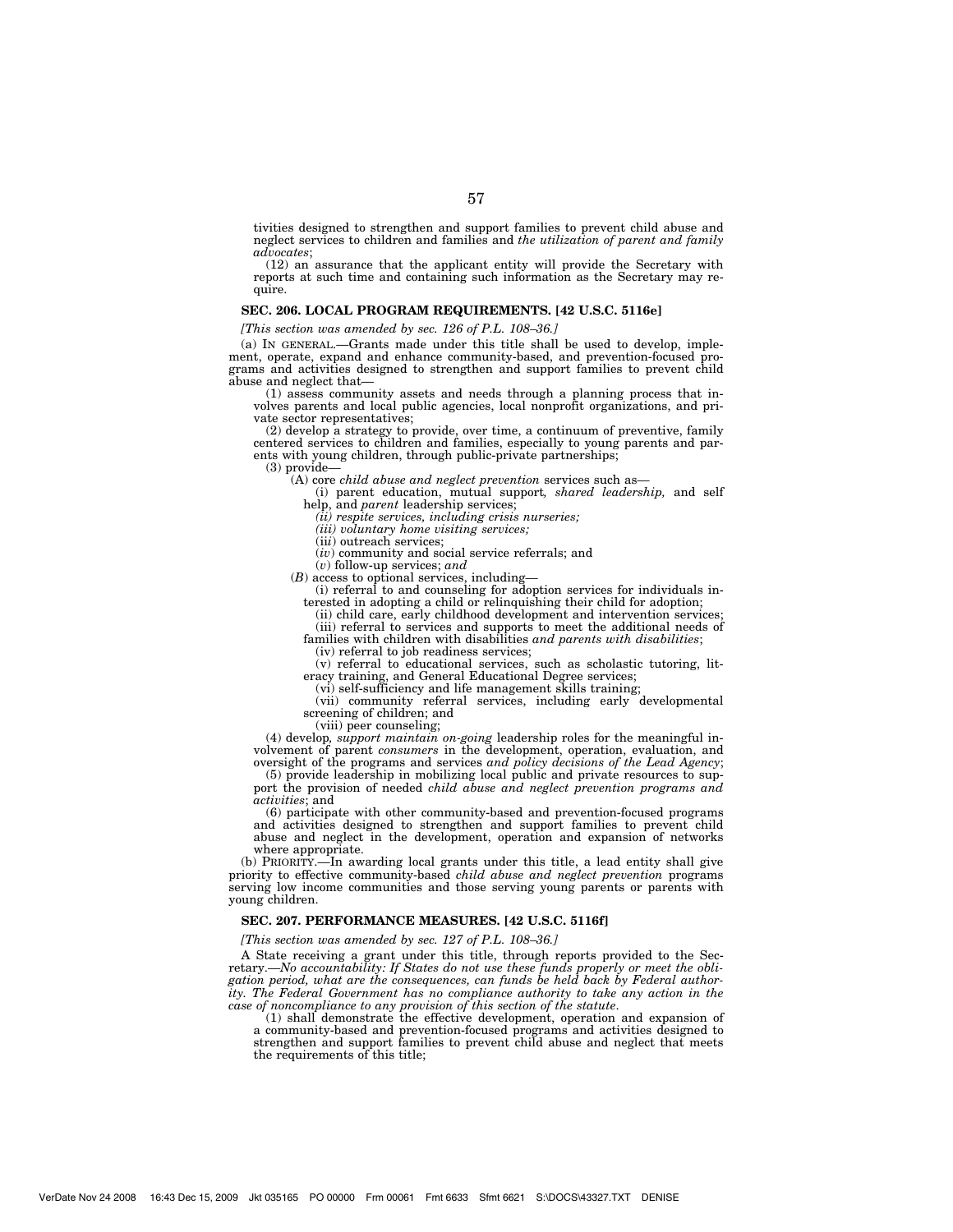(2) shall supply an inventory and description of the services provided to families by local programs that meet identified community needs, including core and optional services as described in section 202;

(3) shall demonstrate that they will have *effectively* addressed unmet needs identified by the inventory and description of current services required under section  $205(3)$ :

(4) shall describe the number of families served, including families with chil-dren with disabilities, and parents with disabilities, and the involvement of a diverse representation of families in the design, operation, and evaluation of community-based and prevention-focused programs and activities designed to strengthen and support families to prevent child abuse and neglect, design, operation and evaluation of the networks of such community-based and prevention-focused programs;

(5) shall demonstrate a high level of satisfaction among families who have used the services of the community-based and prevention-focused programs and activities designed to strengthen and support families to prevent child abuse and neglect;

(6) shall demonstrate the establishment or maintenance of innovative funding mechanisms, at the State or community level, that blend Federal, State, local and private funds, and innovative, interdisciplinary service delivery mechanisms, for the development, operation, expansion and enhancement of the community-based and prevention-focused programs and activities designed to

(7) shall describe the results of a peer review process conducted under the State program; and

(8) shall document the leadership roles, responsibilities and results of parent consumers and funds utilized to ensure the continued leadership of parents in the on-going planning, implementation, and evaluation of such c abuse and neglect.

# **SEC. 208. NATIONAL NETWORK FOR COMMUNITY-BASED CHILD ABUSE AND NEGLECT PREVENTION PROGRAMS. [42 U.S.C. 5116g]**

*[This section was amended by sec. 128 of P.L. 108–36.]* 

The Secretary may allocate such sums as may be necessary from the amount provided under the State allotment to support the activities of the lead entity in the State—

(*1*) create, operate and maintain an information clearinghouse;

(*2*) to fund a yearly symposium on State system change efforts that result from the operation of the community-based and prevention-focused programs and activities designed to strengthen and support families to prevent child abuse and neglect;

(4) to create, operate and maintain a computerized communication system between lead entities; and

(5) to fund State-to-State technical assistance through bi-annual conferences.

# **SEC. 209. DEFINITIONS. [42 U.S.C. 5116h]**

*[This section was amended by sec. 129 of P.L. 108–36.]* 

For purposes of this title:

(1) CHILDREN WITH DISABILITIES.—The term ''children with disabilities'' has the same meaning given the term "child with a disability" in section 602(3) or "infant or toddler with a disability'' in section 632(5) of the Individuals with Disabilities Education Act.

(2) COMMUNITY REFERRAL SERVICES.—The term ''community referral services'' means services provided under contract or through interagency agreements to assist families in obtaining needed information, mutual support and community resources, including respite care services, health and mental health services, employability development and job training, and other social services, including early developmental screening of children, through help lines or other methods.

(3) COMMUNITY-BASED AND PREVENTION-FOCUSED PROGRAMS AND ACTIVITIES TO PREVENT CHILD ABUSE AND NEGLECT.—The term "community-based and preventionfocused programs and activities to strengthen and support families to prevent child abuse and neglect'' includes organizations such as family resource programs, family support programs, voluntary home visiting programs, respite care programs, par-enting education, mutual support programs, and other community programs or networks of such programs that provide activities that are designed to prevent or re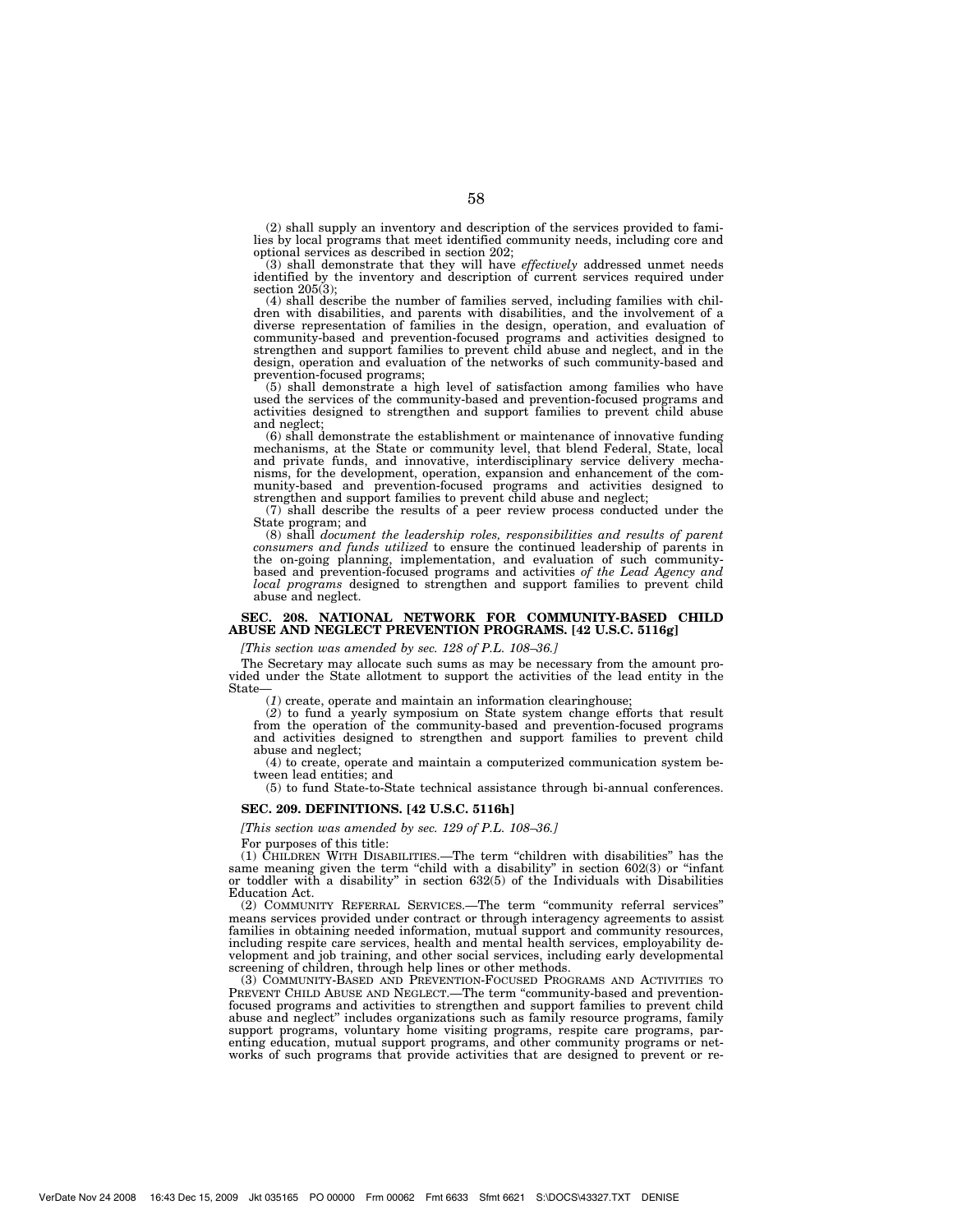spond to child abuse and neglect *and have evidence demonstrating their effectiveness to prevent all forms of abuse and neglect with diverse families nationwide*.

(4) RESPITE CARE SERVICES.—The term ''respite care services'' means short-term care services, *including crisis nurseries*, provided in the temporary absence of the regular caregiver (parent, other relative, foster parent, adoptive parent, or guardian) to children who—

(A) are in danger of abuse or neglect;

(B) have experienced abuse or neglect; or

(C) have disabilities, chronic, or terminal illnesses.

Such services shall be provided within or outside the home of the child, be shortterm care (ranging from a few hours to a few weeks of time, per year), and be intended to enable the family to stay together and to keep the child living in the home and community of the child.

#### **SEC. 210. AUTHORIZATION OF APPROPRIATIONS. [42 U.S.C. 5116i]**

*[This section was amended by sec. 130 of P.L. 108–36.]* 

There are authorized to be appropriated to carry out this title, *\$150,000,000* for fiscal year 200*9* and such sums as may be necessary for each of the fiscal years 20*10*  through 20*13*.

#### PREPARED STATEMENT OF CHILD WELFARE LEAGUE OF AMERICA (CWLA)

Chairman Dodd and Senator Alexander and members of the subcommittee, the Child Welfare League of America submits this statement on the reauthorization of the Child Abuse Prevention and Treatment Act (CAPTA).

CWLA represents hundreds of State and local direct service organizations including both public and private, and faith-based agencies. Our members provide a range of child welfare services from prevention to placement services including adoptions, foster care, kinship placements, and services provided in a residential setting.

CWLA believes that keeping children safe from child abuse and neglect should always be the first goal of any child protective services response. The best ways to ensure that children are safe from all forms of maltreatment are comprehensive, community-based approaches to protecting children and supporting and strengthening families. As a collective, public and private agencies, in collaboration with individual citizens and community entities, can prevent and remedy child maltreatment, achieve child safety and promote child and family well-being.

#### HISTORY OF CHILD PROTECTION

Child protection can trace its origins back to the nineteenth century when, in 1875, the Society for the Prevention of Cruelty to Children was established in New York City.1 After publicity surrounding the treatment of a young child captured the attention of the public, the President of the American Society for the Prevention and Cruelty to Animals was approached and as a result of his support, existing State legislation to protect children was vigorously enforced for the first time. Other States and jurisdictions would eventually follow in enacting their own laws. In 1899, Illinois became the first State to create a Juvenile Court to address issues of dependence, delinquency, and neglect. By 1907, 26 States had followed with their own juvenile court laws.

In 1909, the first White House Conference on Children was convened and one of the results of that Conference was the creation of a Children's Bureau at the Federal level. Part of the mission of the new Bureau at the urging of the White House Conference was to ''investigate and report on all matters relating to the welfare of children and child life among all classes of people."<sup>2</sup>

Throughout the following decades other laws where enacted at the Federal and State level but, in 1960, Dr. C. Henry Kempe's work on ''battered child syndrome'' raised the importance of communities in their efforts to protect children and led the medical community to improve methods of identifying and protecting children from abuse. In 1974, the Congress acted with the adoption of the first Child Abuse Prevention and Treatment Act (CAPTA). That landmark law enacted through this committee established national standards for specific reporting and response practices for States to include into their child protection laws.

<sup>1</sup> Child Welfare League of America (CWLA). (1999). *CWLA Standards of Excellence for Services for Abused and Neglected Children and Their Families*. Washington, DC: Author. 2 Ibid.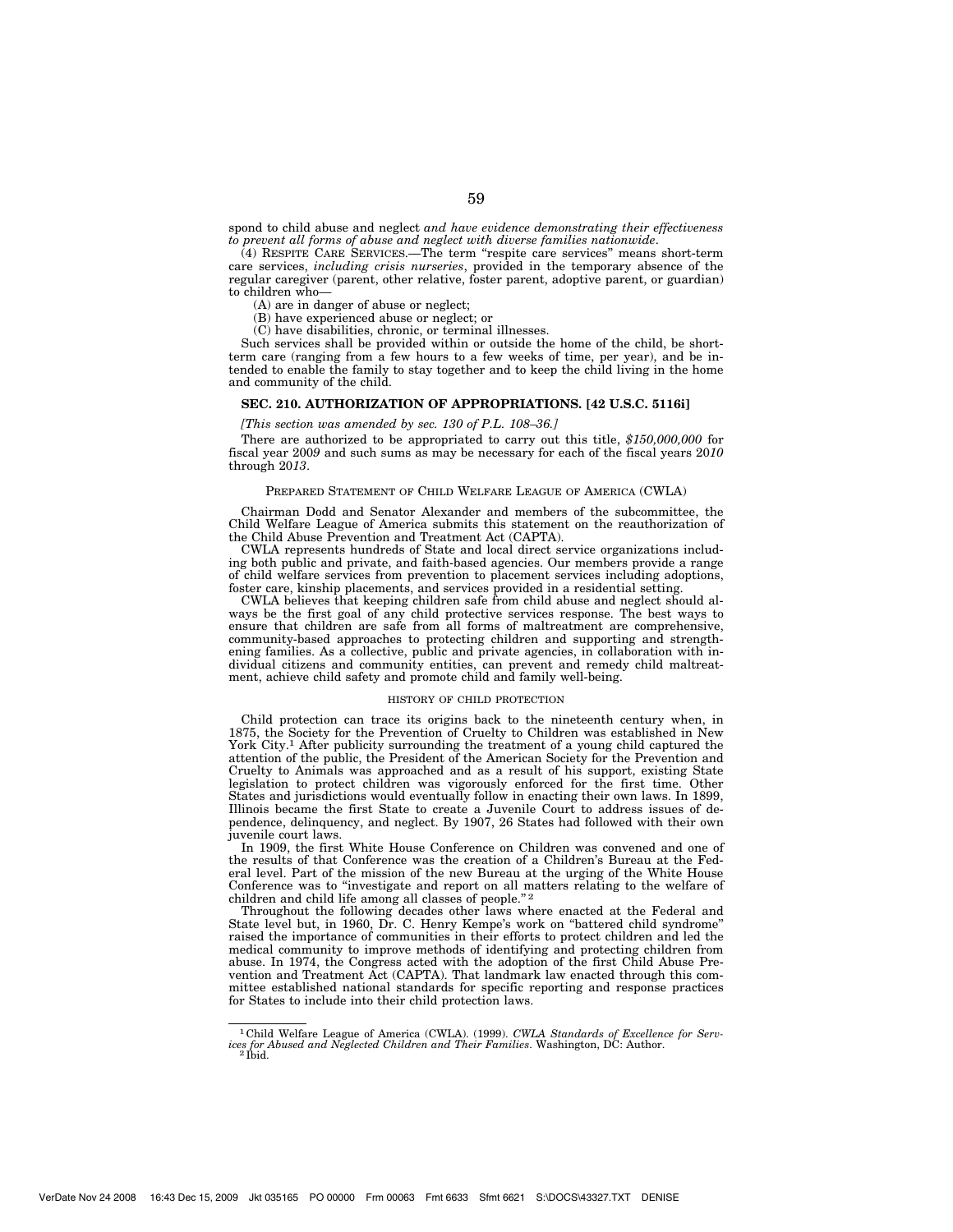# THE ROLE OF LEGISLATION

CAPTA, as significant as it is, is only one part of a system we call the child welfare system. Other important laws that play a direct or indirect role in child protective services (CPS) include enactment of the 1935 Social Security Act which included the Aid to Dependent Children section that required public agencies to provide child welfare services to protect children who were neglected, dependent, homeless or in danger of becoming delinquent. Later changes were made to that law as it became Aid to Families with Dependent Children (AFDC) and States were required to provide for children in foster care. The Social Services entitlement was a source of funds to States to address some of the support services that might assist families in leaving AFDC, it also served as the major source of funds for State CPS systems. In 1981, this funding became the Social Services Block Grant (SSBG), Title XX of the Social Security Act. SSBG still remains the single biggest Federal source of funds for CPS. In 1978, Congress recognized some of the earlier injustices carried out under Federal law against Native Americans and passed the Indian Child Welfare Act (ICWA—P.L. 95–608). Two years later P.L. 96–272 created title IV–E foster care and adoption assistance. Throughout the last three decades numerous amendments have been made to these laws and CAPTA has been reauthorized six times.

#### THE CHALLENGES BEFORE US

A few months ago the latest national data on child abuse and neglect were released by the Department of Health and Human Services (HHS). The numbers tell a familiar story: over 900,000 children substantiated as abused and neglected, out of the more than 3.3 million child abuse reports made. In 2006, children in the age group of birth to 1 year had the highest rate of victimization at 24.4 per 1,000 children of the same age group in the national population; More than 40 percent (41.1) percent) of the estimated 1,530 child fatalities in 2006 were attributed to neglect; physical abuse also was a major contributor to child fatalities.3

Of the child victims almost 9 percent were sexually abused and 16 percent were physically abused. It is little recognized that nearly 65 percent of the 900,000 children are victims of neglect. These are children whose mistreatment can be just as serious as those victims of sexual or physical abuse. It also tells us that we are not doing enough to prevent these children from coming into care or being brought to the attention of the Child Protective Services (CPS) system.

A consistent statistic from year to year, including 2006, is that of the 900,000 abused and neglected children which identified that nearly 40 percent did not receive follow up services.4 There are several reasons for this including the way in which data is collected, how States provide services, and in some instances the reluctance on the part of some families to access services. Still with such a high and consistent percent going without follow-up help, it is clear that services are not being adequately provided at the front end of the child welfare system. For some that may mean they will return to the child welfare system.

In 1996, the U.S. Department of Health and Human Services released the Third National Incidence Study (NIS) of Child Abuse and Neglect. The NIS is a congressionally mandated, periodic research effort to assess the incidence of child abuse and neglect in the United States. The fourth study is currently underway and is expected to be released later this year. The NIS gathers information from multiple sources to estimate the number of children who are abused or neglected and to provide information about the nature and severity of the maltreatment, the characteristics of the children, perpetrators, and families, and the extent of changes in the incidence or distribution of child maltreatment since the previous NIS.

In the 1996 study, a significant correlation was found between the incidence of maltreatment and family income. It found that 47 percent of children with demonstrable harm from abuse or neglect and 95.9 percent of endangered children came from families whose income was less than \$15,000 per year.

Children from families with annual incomes below \$15,000 as compared to children from families with annual incomes above \$30,000, were over 22 times more likely to experience some form of maltreatment that fit the study's harm standard and over 25 times more likely to suffer some form of maltreatment as defined by the endangerment standard.5

<sup>3</sup> Administration on Children, Youth, and Families (ACYF). (2008). *Child Maltreatment 2006, Available online.* Washington, DC: U.S. Department of Health and Human Services (HHS). 4 Ibid.

<sup>5</sup>Sedlack, A.J. & Broadhurst, D.D. (1996). *Third National Incidence Study of Child Abuse and Neglect: Final report.* Washington, DC: U.S. Department of Health and Human Services.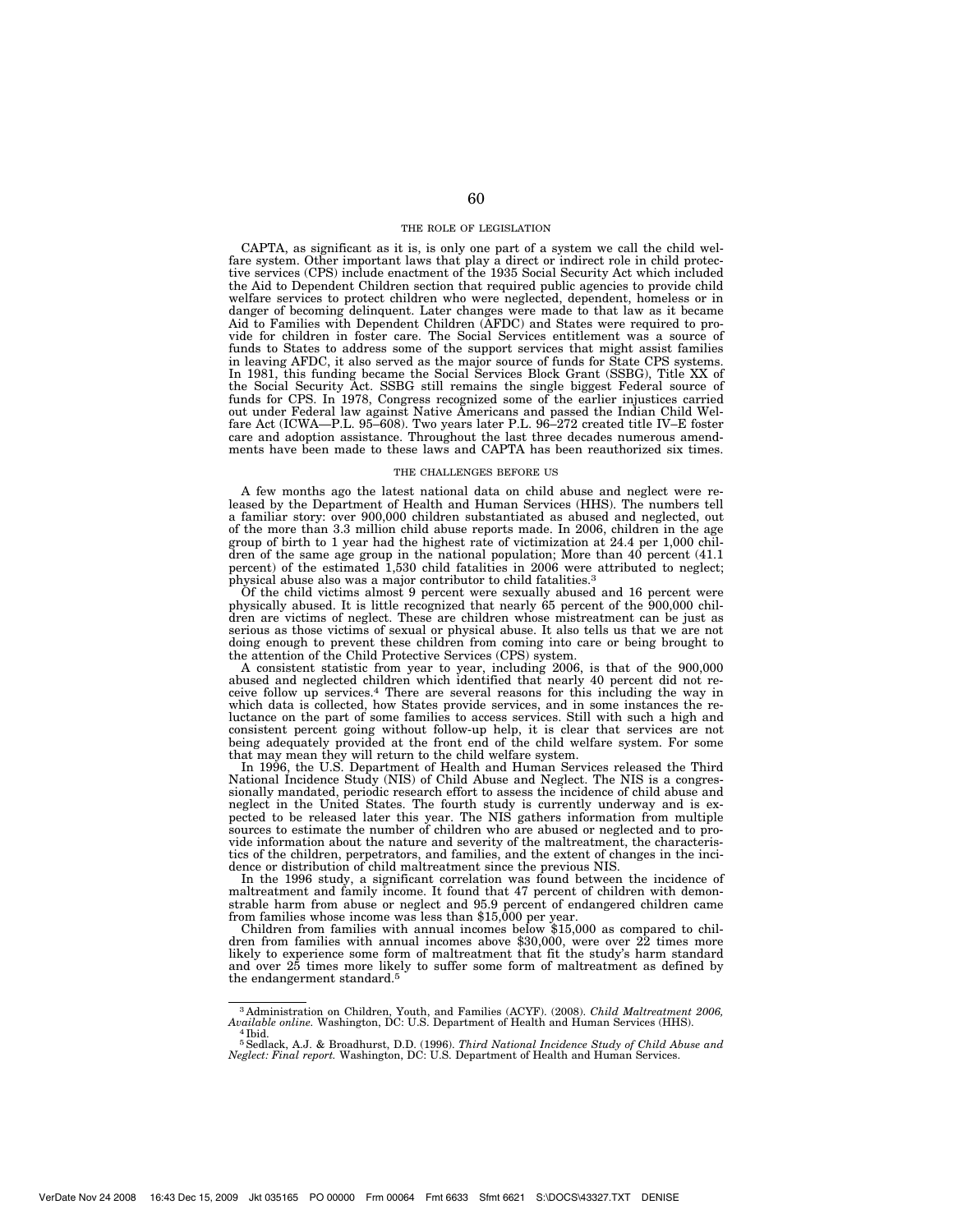The stress created by living in poverty may play a distinct role in child abuse and neglect. Parents who experience prolonged frustration in trying to meet their family's basic needs may be less able to cope with even normal childhood behavior problems. Those parents who lack social support in times of financial hardship may be particularly vulnerable. Parents who are experiencing problems with employment are frequently rated by child protective services staff as being at moderate to high risk of child maltreatment.

These figures also tell us that we can prevent more children from coming into the system with the right kind of investments both in services and in the CPS system.

# KEY ISSUES FOR CAPTA REAUTHORIZATION AND THE COMMITTEE

#### *Funding for CAPTA*

CPS systems in the 50 States are funded by a variety of sources. The Social Services Block Grant (SSBG) serves as a major source of funding with 41 States spend-ing \$257 million in SSBG funds in 2005 for child protection.6 SSBG is once again threatened with a potential reduction of \$500 million in the President's proposed fiscal year 2009 budget as it was in the previous two budgets. At one point, shortly after CAPTA was created and before SSBG became a block grant it was the primary source of funding for State CPS systems. At \$1.7 billion SSBG is well below its historic high levels that came close to \$3 billion. In fact, SSBG supports more than 30 different types of human services and populations, well beyond child protective services.

The CAPTA State grants that are intended to support State child protective services systems stands at little more than \$27 million. There has been little change in the last decade, actually little change in funding levels since 1974. The table below indicates the allocation that States represented by Senators on the full committee receive. In comparison you will notice the State grants represent a very small part of your respective State's budgets and what they need for CPS. Yet it is on this less than modest money that we hang numerous mandates and policies.

If Congress is serious about the practices we hope to promote through the reauthorization of this act, then the appropriations process must work in conjunction with this reauthorization. Perhaps in considering improvements in CAPTA the committee should consider some form of funding triggers that might cause this program to receive greater support. There are a number of requirements in CAPTA including those around mandatory reporting of child abuse, data collection and services for vulnerable children. These mandates may become more enforceable and in fact realistic if Congress can give this law the priority it deserves.

| State | State Allotment <sup>7</sup> |
|-------|------------------------------|
|       | 111,280                      |
|       | 433.800                      |
|       | 323.076                      |
|       | 809,391                      |
|       | 273.535                      |
|       | 1.180.108                    |
|       | 274.538                      |
|       | 531.011                      |
|       | 508.218                      |
|       | 745.961                      |
|       | 150.196                      |
|       | 211.725                      |
|       | 1.552.099                    |
| Ohio  | 963.019                      |
|       | 332.482                      |
|       | 130.161                      |
|       | 507,429                      |
|       | 293.335                      |
|       | 94.351                       |
|       | 538.575                      |
|       | 88.445                       |

<sup>6</sup> Administration for Children and Families (ACF). (2007). SSBG 2005: Annual report on expenditures and recipients, 2005. Available online at  $http://www.acf.hhs.gov/programs/ocs/sbg/annrpt/2005/index.html$ . Washington, DC: U.S. Department of Health and Hu ices.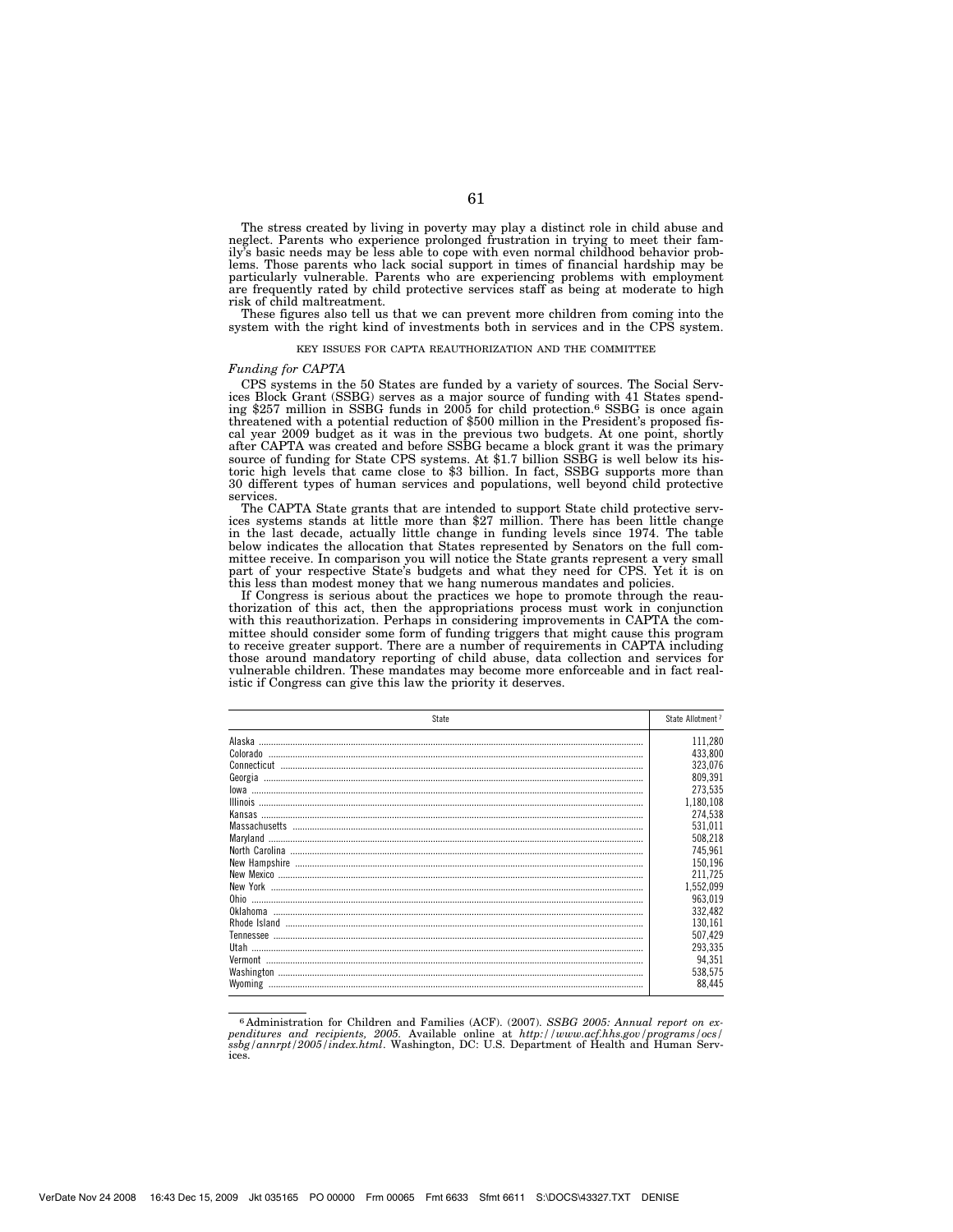# *The Foundation of Prevention, Protection and Child Welfare: Workforce*

Whatever the challenge in child welfare whether we are discussing preventing abuse from taking place, moving children from foster care toward reunification with his or her family, placing a child in a kinship or adoptive family, finding more foster families, training of parents, or investigating abuse effective services are built on a strong workforce.<sup>7</sup>

The investigation and prevention of child abuse including acting and making deci-sions that should always be about the best interest of the child, come down to a strong and competent workforce. A competent workforce includes being fully staffed, with adequate and competent supervision with training that prepares the new work-

er and assists the current worker with on-going skills. Although CWLA recommends caseload/workload measures for each area of child welfare practice, workloads are best determined through careful time studies carried on within the individual agency. They should be based on the responsibilities assigned to complete a specific set of tasks, or units of work, for which the worker is responsible. For those agencies interested in developing their own specific workload figures, time required for the conduct of the following tasks should be calculated to include:

• Direct contact with children and families;

• Travel;

Collateral visits, outreach activities, and court schedules;

- Emergencies that interrupt regular work schedules;
- Supervision, case conferences, consultation, and collaboration;

Work with community service providers;

• Attendance at staff meetings, staff development, professional conferences, and administrative functions; and

• Telephone contacts, reading of records, dictation, reports of conferences and consultations.

Services for Abused or Neglected Children and Their Families (Includes CPS)

|                                                                                                                  | 12 active cases per month, per 1 social worker.<br>new case assigned for every 6 open cases. |
|------------------------------------------------------------------------------------------------------------------|----------------------------------------------------------------------------------------------|
| Combined Assessment/Investigation and On-going Cases  10 active on-going cases and 4 active investigations per 1 | social worker.                                                                               |
|                                                                                                                  | 1 supervisor per 5 social workers.                                                           |

Whatever actions this subcommittee takes in regard to CAPTA reauthorization and increased funding, there are actions both the committee and Congress can and must take to address the workforce issue.

Perhaps the best place to focus this discussion is in this subcommittee and the full committee because this is not just a human service issue but also a workforce issue. We need a national strategy that will build on the work of experts in the field of child welfare but also other human service fields facing some of the same challenges that are brought on by our ever changing society. We must also strengthen child welfare work with and between the higher education communities. There are few CWLA meetings held with our membership on the biggest challenges within child welfare that do not include a discussion of what many of our member agencies label ''a workforce crisis.'' Regardless of whether we are talking to local agencies, local governments or State agencies, we hear their on-going concerns about where the next set of workers will come from and how to maintain a current well-trained staff.

What we need most of all is leadership at the national level that will make this part of our national agenda and national economic strategy for the 21st century

Fortunately, Congress is beginning to take some first and significant steps. In the remaining months we urge members of both parties in both houses to follow through on some key initiatives.

First, the HELP Committee is working diligently with their House counterparts to complete a final reauthorization of the Higher Education Act. Within these discussions is the possible inclusion of a House proposal to provide for loan forgiveness

<sup>7</sup> Administration for Children and Families (ACF). (2007) CAPTA State Allotments. Available on line at *http://www.acf.dhhs.gov/programs/cb/programs*l*fund/index.htm#state*. Wash-ington, DC: U.S. Department of Health and Human Services.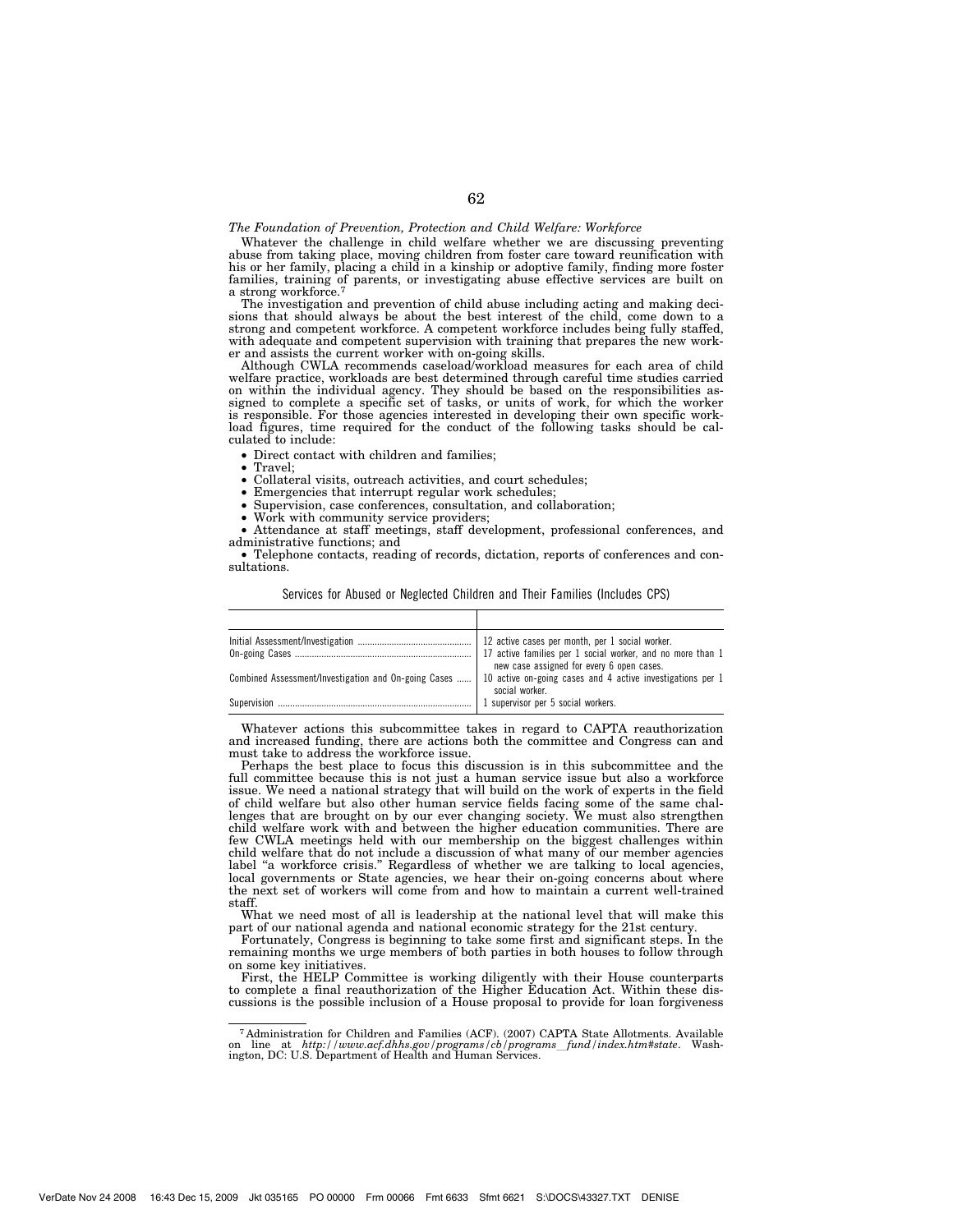to social workers who work and remain at a child welfare agency. Under the pro-<br>posal a worker would receive a loan forgiveness benefit of \$2,000 for each of the first<br>5 years the worker continues in the field. We urge Con Higher Education bill. It is an important tool and can become a building block to a workforce strategy in this area.

Second, in recent days the House, working through the Ways and Means Com-<br>mittee, has passed a bipartisan child welfare bill, the Fostering Connections to Suc-<br>cess Act (H.R. 6307). This bill includes an important provisio current title IV–E foster care and adoption assistance training funds to be used for private agencies as well as public agencies. Similar to child care, child welfare has built much of its services on a combination of non-profit and faith-based agencies as well as public agencies. This extension of training funds, long a part of the CWLA agenda, is also found in legislation recently introduced by a member of the committee, Senator Hillary Rodham Clinton (D–NY), as part of the Child Welfare<br>Workforce Improvement Act (S. 2944). We encourage the Senate leadership and<br>members of the committee to get behind this proposal. This source o assist in both on-going training of current workers as well as offer an incentive for these workers to remain in their occupations.

Third, S. 2944, also calls for a national workforce study by the National Academy of Sciences. This study would examine contributing factors to staff turnover, make recommendations on appropriate workloads and caseloads, examine training needs, and examine the use of data. The resulting findings and the directives to the De-partment of Health and Human Services could enhance a national strategy in the area of child welfare workforce development. This proposal could be adopted through the CAPTA reauthorization and we urge members to assure that the needed funding is provided so that it is carried out.

#### *Promise in Prevention and Intervention*

CAPTA reauthorization can serve as a way to encourage innovation but we also point out that there are other legislative proposals currently before Congress and this committee that could enhance CAPTA.

One example of a program that could help address prevention of child abuse and that is currently under consideration as part of another bill is home visitation. Home visitation programs refer to different model programs that provide in-home visits to targeted, vulnerable, and new families. Home visitation programs—either stand-alone programs or center-based programs—serve at least 400,000 children annually between the ages of 0 and 5.

The eligible families in these home visitation programs may receive services as early as the prenatal stage. Because a child's early years are the most critical for optimal development and provide the foundation necessary for success in school and life, home visiting can make a lifetime of difference. Nurses and other trained members of the community conduct home visits on a weekly, bimonthly, or monthly basis. Program goals include an increase in positive parenting practices, improvement in the health of the entire family, increase in the family's ability to be selfsufficient, and enhanced school readiness for the children.

We recognize the value both in human and economic terms, and the great benefits to our Nation and to vulnerable families and children by enacting policies that prevent the need for ever placing a child in foster care. There is no simple model for prevention of child abuse and in fact we believe that a commitment to preventing child abuse will involve multiple efforts and strategies. Greater investment and support for home visitation is one critical part of such a strategy

Currently home visitation programs rely on a range of Federal, State and local funds. Unfortunately these funding sources can be unreliable, even for programs that are demonstrating effectiveness in a range of areas. In recent years, States have utilized funding sources including the Social Services Block Grant (SSBG), title IV–B part 1, Child Welfare Services, title IV–B part 2, Promoting Safe and Stable Families (PSSF), the Child Abuse Prevention and Treatment Act (CAPTA) State grants and Community-Based Family Resource and support grants. All of these funding sources are used to fund a range of other services, and all have been subject to reductions or proposed reductions in each of the last five budgets. This highlights the need for specific funding for home visiting programs to strengthen and stabilize the funding.

All families benefit from information, guidance, and help in connecting with resources as they meet the challenges of parenthood and family life. For families with

<sup>8</sup> Chapin Hall Center for Children at the University of Chicago. (2006). *Challenges to Building and Sustaining Effective Home Visitation Programs: Lessons Learned From States*. Chicago, IL: **Author**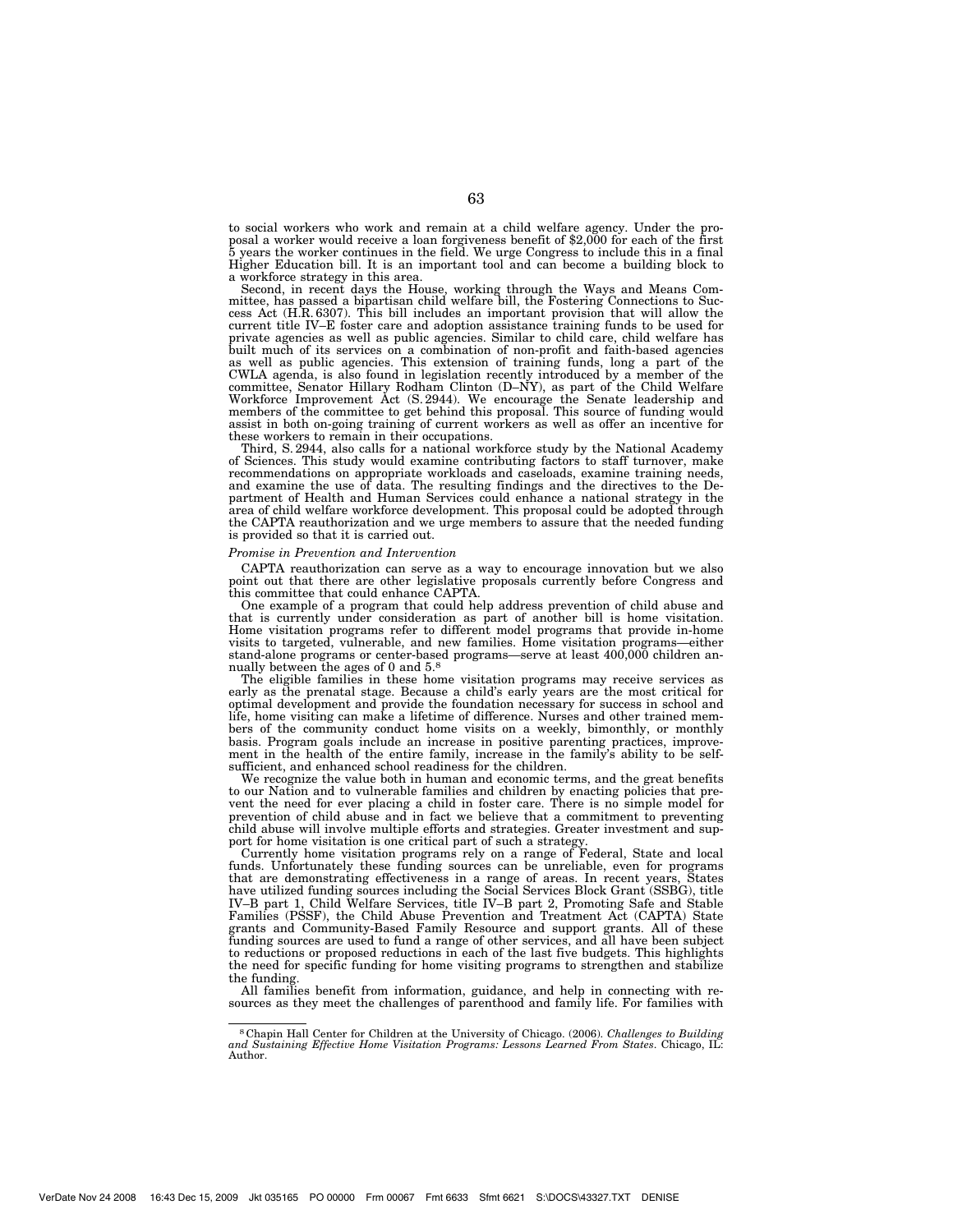limited resources, or those that face additional challenges, the need for support and assistance is even greater.

Families are central to child safety and well-being. Children develop the ability to lead productive, satisfying and independent lives in the context of their families. Family ties especially those between parent and child are extremely important in the development of a child's identity. Through interaction with parents and other significant family members, children learn and come to subscribe to their most cher-ished personal and cultural values and beliefs. They learn right from wrong, and gain competence and confidence. Family relationships must be nurtured and main-tained to meet the needs of children for continuity and stability, which support healthy development.

Home visitation services stabilize at-risk families by significantly affecting factors directly linked to future abuse and neglect. Research shows that families who receive at least 15 home visits have less perceived stress and maternal depression, while also expressing higher levels of paternal competence.9 Research shows that participating children have improved rates of early literacy, language development, problem-solving, and social awareness. These children also demonstrate higher rates of school attendance and scores on achievement and standardized tests. Studies show that families who receive home visiting are more likely to have health insurance, seek prenatal and wellness care, and have their children immunized. Home visitation programs may also reduce the disproportionality or overrepresentation of children and families of color in the child welfare system, while improving outcomes for these families.

The HELP Committee has before it S. 667, the Education Begins at Home Act, sponsored by Senator Clinton and Senator Christopher Bond (R–MO). Its companion bill, H.R. 2343, passed the House Education and Labor Committee last week. We en-courage the HELP Committee to build on this action.

Reauthorizing CAPTA provides an opportunity to explore a number of issues in-volving child abuse and neglect. Some States use the differential response method to address reports of abuse and neglect. Differential response is a form of practice in child protective services that allows for more than one method of response to re-<br>ports of child abuse and/or neglect. Also called "dual track," "multiple track," or "al-<br>ternative response," this approach recognizes th

and the value of responding differentially. There is great variation in State and county implementation of differential response, which generally involves low- and moderate-risk cases that receive a noninvestigation assessment response without a formal determination or substantiation of child abuse and neglect. While States are attempting several approaches in this area the basic policy difference is in how complaints of abuse and neglect are dealt with and screened into or out of the CPS system. In some instances responses to reports of child abuse and neglect may result in greater family support and services to address the underlying causes.

Another innovation to be examined under reauthorization is Family Group DecisionMaking (FGDM). FGDM offers a new approach to working with families involved with the child welfare system. Families are engaged and empowered by child welfare agencies to make decisions and develop plans that protect and nurture their children from enduring further abuse and neglect. The FGDM approach recognizes that families are the experts of their own situation, and therefore, are able to make well-informed decisions about their circumstances.

We propose that the committee examine ways to assist States in developing policies and procedures which encourage the development of differential, multiple responses for referral of families and children not at risk of imminent harm to a community organization or voluntary prevention services; and policies and procedures encouraging the involvement of families in decisionmaking pertaining to cases of abuse and neglect of children.

Again, additional funds must be increased if the committee is serious about making improvements in child abuse prevention, even if such funding is suggested as a pilot or experimental use.

# *The Disproportional Representation of Children of Color and Ethnic Groups in the System*

CAPTA reauthorization also offers policymakers an opportunity to address the issue of disproportionality and disparate outcomes in the child welfare population. A recent study issued by the Government Accountability Office (GAO) found that

<sup>9</sup>Daro, D., Howard, E., Tobin, J., & Hardin, A. (2005). *Welcome Home and Early Start: An*  Assessment of Program Quality and Outcomes. Available online. Chicago, IL: Chapin Hall Center<br>for Children at the University of Chicago.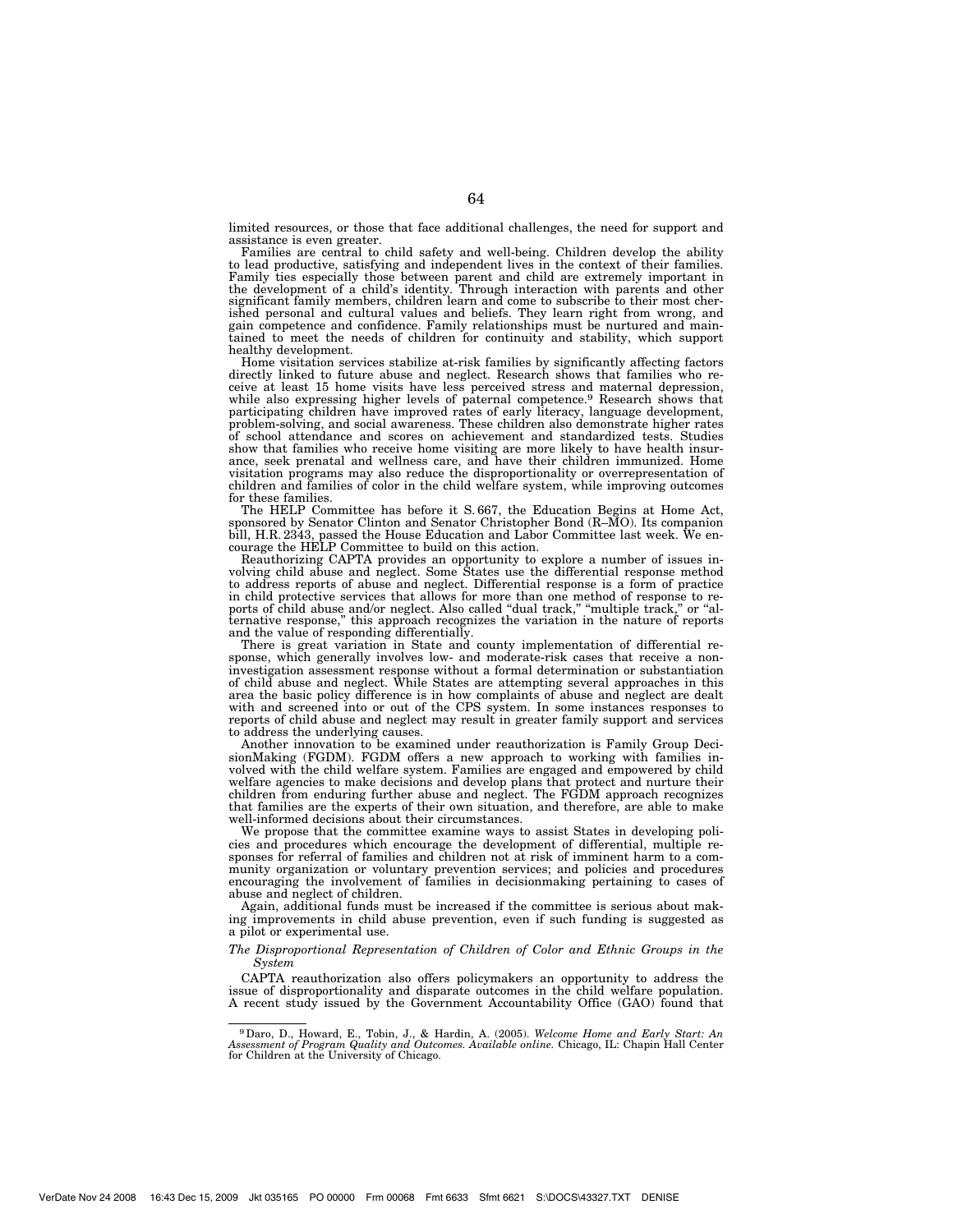while African-American children make up only 15 percent of the national child pop-ulation, they represent 34 percent of the foster care population.10 Similar statistical profiles exist for Native American and Hispanic children in certain States or parts of the country when there is a higher concentration of Native Americans and Hispanic populations.

The Congressional Research Service  $(CRS)^{11}$  and GAO have found that there are several factors contributing to a disproportionate number of African-American children entering and remaining in foster care, including bias or cultural misunderstandings between child welfare decisionmakers and the families they serve. GAO noted in its study that in all of the States they visited a lack of adequate support services contributed to disproportionality and disparate outcomes. The report notes ''GAO was told that poorer families without access to supportive services may have a more difficult time weathering problems of substance abuse or emotional issues.''

CAPTA may provide a way to reduce the over representation of certain children in the entire child welfare system through the use of family group decisionmaking, deferential response, home visitation, and other emerging practices. If policymakers only deal with this fact when children are already in foster care or being moved toward adoption, then we will have missed the key avenue to address this, when children enter care.

# *The White House Conference on Children and Youth*

CWLA indicated in its opening comments that the best ways to ensure that children are safe from all forms of maltreatment are comprehensive, community-based approaches to protecting children and supporting and strengthening families.

We believe any action you take on this reauthorization as well as any action that may be taken to reform the title IV–E programs will not be enough. That is not a reflection on Congress or your efforts but it is a reality that whatever happens in Washington can only be complete if there is engagement and commitment from communities all across America.

To be sure, CWLA believes the Federal Government could be doing much more in the area of child welfare, including greater investment of Federal dollars in the system. That includes investment for prevention and it also means a commitment to children already in care and families struggling to come back together. Commitment to the front end of services should not be conditioned on a lack of commitment at the other end or parts of the system.

CWLA also recognizes that dollars and Federal action alone cannot reduce the level of child abuse or the number of children in foster care. This has to be a partnership at the Federal, State and local levels. It is for that reason that late last year CWLA called on Congress to act to restore the oldest White House Conference, the White House Conference on Children and Youth and to focus it on these most vulnerable families and children.

There are now twin bills in Congress. In the House, H.R. 5461 has been introduced by Congressman Chaka Fattah (D–PA) and Congressman Jon Porter (R–NV) along with its 50 other cosponsors, and on the Senate side, S. 2771 has been introduced by Senator Mary Landrieu (D–LA) and Senator Chuck Hagel (R–NE) along with more than a dozen other sponsors including the Chair of this subcommittee and several other HELP Committee members.

This Conference was once held every 10 years but has not been held since President Nixon called it in 1970. Its results have been noteworthy. We listed earlier its call for the creation of a Children's Bureau in 1909 and the Bureau's mission in regards to child protection. It should also be of interest to this subcommittee that one of the results of the 1970 convening was a recommendation to create a designated Senate committee on children's issues and we are sure the members of this subcommittee recognize their own value over the years since.

The White House Conference would be, like its cousin the Conference on Aging, a 2-year event. In 2009, there would be several focused State and national meetings. In addition to official meetings, the policy committee that the legislation establishes would provide an opportunity for communities and States to organize their own focused events resulting in perhaps hundreds of meetings across the country. Meetings and events that would allow systems of health and mental health, providers of housing, substance abuse treatment experts, social service providers, schools, churches as well as other parts of the child welfare community to open a dialogue

<sup>10</sup> U.S. Government Accountability Office. (2007). *African-American Children in Foster Care: Additional HHS Assistance Needed to Help States Reduce the Proportion in Care*. [GAO–07–816.] Washington, DC: Author 11 Congressional Research Service. (2005). *Race Ethnicity and Child Welfare.* Washington, DC:

Author.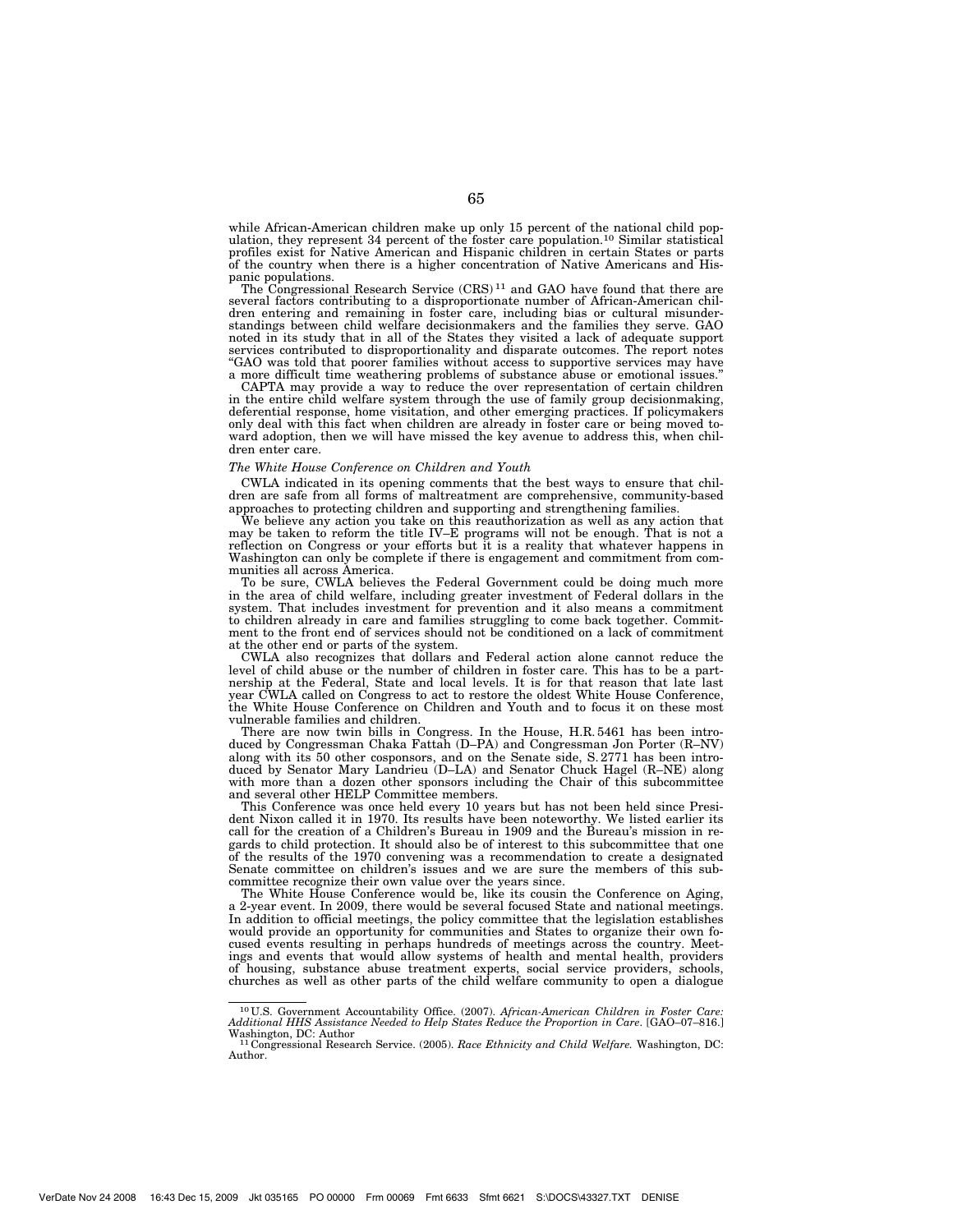on how their cities and neighborhoods can come together to address these needs of these families in crisis. If we can get it right for our most vulnerable children and families we can get it right for all. Only after all of these voluntary efforts and official gatherings would there then be a national gathering or convention at the White House.

We urge the subcommittee and the full committee to act on this legislation this year. It is bipartisan and bicameral and offers Congress an opportunity to reach beyond the politics of this year. But there is a much more significant reason for this White House Conference. It represents a vision of how communities can come together all across the country to engage in a discussion of not just needed Federal support but local community action; how systems can coordinate and communicate to prevent abuse and neglect wherever possible; and when not possible how to act in the best interest of the child so that he or she has a permanent and loving family.

The Child Welfare League of America thanks the subcommittee for these hearings and its attention and we look forward to working with you on these key issues.

### PREPARED STATEMENT OF SUE ELSE, PRESIDENT, NATIONAL NETWORK TO END DOMESTIC VIOLENCE (NNEDV)

Chairman Dodd, Ranking Member Alexander and members of the subcommittee, thank you for the opportunity to submit written testimony for this hearing on the reauthorization of the Child Abuse Prevention and Treatment Act (CAPTA). We are grateful to the subcommittee for your leadership and your ongoing work to improve the safety and well-being of children and families across the Nation. The National Network to End Domestic Violence (NNEDV) is a membership and advocacy organization representing the 55 State and U.S. territory domestic violence coalitions. NNEDV is the voice of these coalitions, there are more than 2,000 local domestic violence member programs, and the millions of domestic violence survivors who turn to them for services. In their work with victims and their families, our members see the impact that abuse and violence have on the lives of children who are vulnerable both as witnesses to violence and as victims themselves. In order to address this violence and keep children and families safe, we support the reauthorization of CAPTA as well as the Family Violence Prevention and Services Act (FVPSA), legislation that has historically been included in CAPTA. We hope to work with the subcommittee to ensure that these critical Federal programs are reauthorized and strengthened to address the needs of children and families.

# FAMILY VIOLENCE AND CHILDREN: THE NEED TO ADDRESS BOTH IN CAPTA

Domestic violence is a pervasive public health issue that affects one in four women in their lifetime.<sup>1</sup> It is estimated that a staggering  $15.5$  million children are exposed to domestic violence every year<sup>2</sup> and slightly more than half of female victims of intimate partner violence live in households with children under the age of 12.3 One-half to two-thirds of the residents of domestic violence shelters are children. In 2007, the National Census of Domestic Violence Services found that in one 24-hour period, 13,485 children were living in a domestic violence shelter or transitional housing facility, while another 5,526 received services at non-residential programs.4

Too often children who witness abuse are victimized as well. Research has found that over 50 percent of batterers physically abuse their children versus only 7 percent of non-batterers.5 A batterer is four to six times more likely than a nonbatterer to sexually abuse his children.<sup>6</sup> According to research from the Bureau of Justice Statistics, 96 percent of sexual assault survivors under the age of 12 and 85 percent of those ages 12 to 17 were raped by family members, friends or acquaintances.<sup>7</sup>

Exposure to domestic violence causes other emotional and physical problems among children. They are more likely than children who are not exposed to domestic violence to attempt suicide, abuse drugs and alcohol, run away from home, engage in teenage prostitution,<sup>8</sup> and exhibit behavioral and physical health problems including depression, anxiety, and violence towards peers.9 The cycle of violence is perpetuated as children witness violence and become perpetrators themselves. Children who witness spousal assault and who have also been the victims of parental assault are six times more likely to assault other children outside their family.10 One study found that men exposed to physical abuse, sexual abuse and adult domestic violence as children were almost four times more likely than other men to have perpetrated domestic violence as adults.11 Nearly half a million 14- to 24-year-olds leave the juvenile justice system, Federal or State prisons or local jails annually, and a high percentage of them have experienced or witnessed violence at home.<sup>12</sup>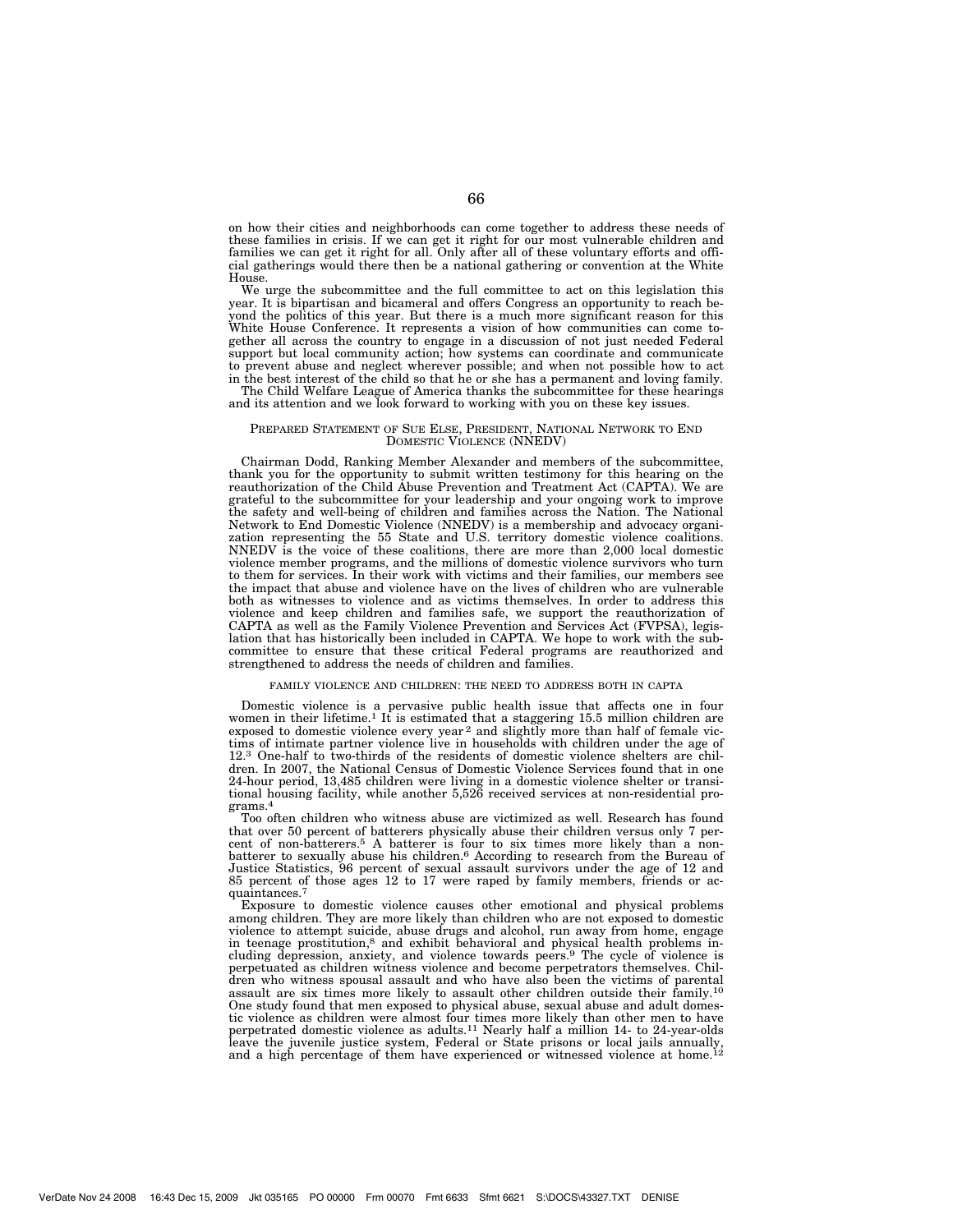The high rate of co-occurrence of domestic violence and child abuse demands that we have an integrated approach to addressing the needs of both children and nonabusing parents. Therefore CAPTA must take steps to address the needs of victims of domestic violence and FVPSA must be improved to better meet the needs of children and families, especially in underserved communities.

#### ADDRESSING DOMESTIC VIOLENCE IN CAPTA

It is critical that the child welfare system ensure the safety of both children and their parents who are victims of domestic violence. Too often parents who are victims of domestic violence are re-victimized by the child welfare system when it does not recognize the dynamics of domestic violence and labels the non-abusive partner as a child abuser. This in turn can cause further trauma for children and families who may be separated rather than being able to focus on supporting each other. When making provisions for services to children exposed to domestic violence, child welfare programs need to also support the care-giving role of victims of domestic violence. This is essential to both the safety and well-being of the child as well as the non-abusive parent. More data is needed to understand the co-occurrence of this violence and to provide context and a deeper understanding of the relationship between victims' experiences of violence and mental health and substance abuse. In addition, training and education about domestic violence must be provided at all levels of child welfare agencies in order for these agencies to effectively address the needs of the family where there is co-occurrence. CAPTA should also standardize consultation with domestic violence experts within the child welfare system and other programs dealing with child abuse, as well as provide funding for consultations. Finally, it is important that changes be made so that victims of domestic violence are not entered into child abuse databases simply because they are victims. Entering domestic violence victims into these databases is an inaccurate practice that may jeopardize a victim's safety and can seriously impede their ability to secure future employment.

There are promising examples of work on these intersections in the field. In Connecticut, the *Safe Families, Safe Homes* curriculum has been used to provide crosstraining for Head Start Family Services Staff on issues of domestic violence, child welfare and mental health and substance abuse, enabling them to have a better understanding of how these issues affect families coming into contact with the system. In addition, the Connecticut Department of Children and Families has supported the Devereaux Early Childhood Assessment (DECA) training program that focuses on preventing abuse and violence by increasing protective factors for children and supporting parents and children who may be experiencing abuse.

NNEDV is a member of the National Child Abuse Coalition and we support legislative proposals that have been developed with our coalition partners in order to address these issues. We would like to work with the subcommittee to ensure that these provisions are included in the reauthorization.

#### FVPSA: KEEPING FAMILIES AND CHILDREN SAFE

In order to ensure the safety of children and families, we also encourage the subcommittee to include as part of CAPTA legislation a reauthorization of FVPSA with improvements to better serve victims' and children's needs. Thanks to the leadership of Chairman Dodd and other members of the subcommittee, FVPSA was enacted by Congress in 1984 in order to address public awareness and prevention of family violence, provide services for victims and their dependents, and provide training and resources to local agencies and nonprofit organizations working to address domestic violence. Thanks to the ongoing leadership of this subcommittee, reauthorization of FVPSA has been included in four reauthorizations of CAPTA: the Child Abuse Prevention, Adoptions, and Family Services Act of 1988; Child Abuse, Domestic Violence, Adoption, and Family Services Act of 1992; Child Abuse Prevention and Treatment Act Amendments of 1996; and, the Keeping Children and Families Safe Act of 2003. FVPSA is administered by the Department of Health and Human Services (HHS) Administration on Children and Families, and for over two decades it has been the lifeblood of core domestic violence programs, including shelters and outreach programs, in communities nationwide. FVPSA includes three central programs: Formula Grants for Shelter and Services; Community Initiatives to Prevent Abuse, which is frequently referred to as Domestic Violence Prevention Enhancement and Leadership Through Alliances (DELTA) Grants; and, the National Domestic Violence Hotline. Working together, these FVPSA programs have made significant progress toward ending domestic violence and keeping families and communities safe. However, there are steps that should be made to build on the success of FVPSA and improve services for victims and their children.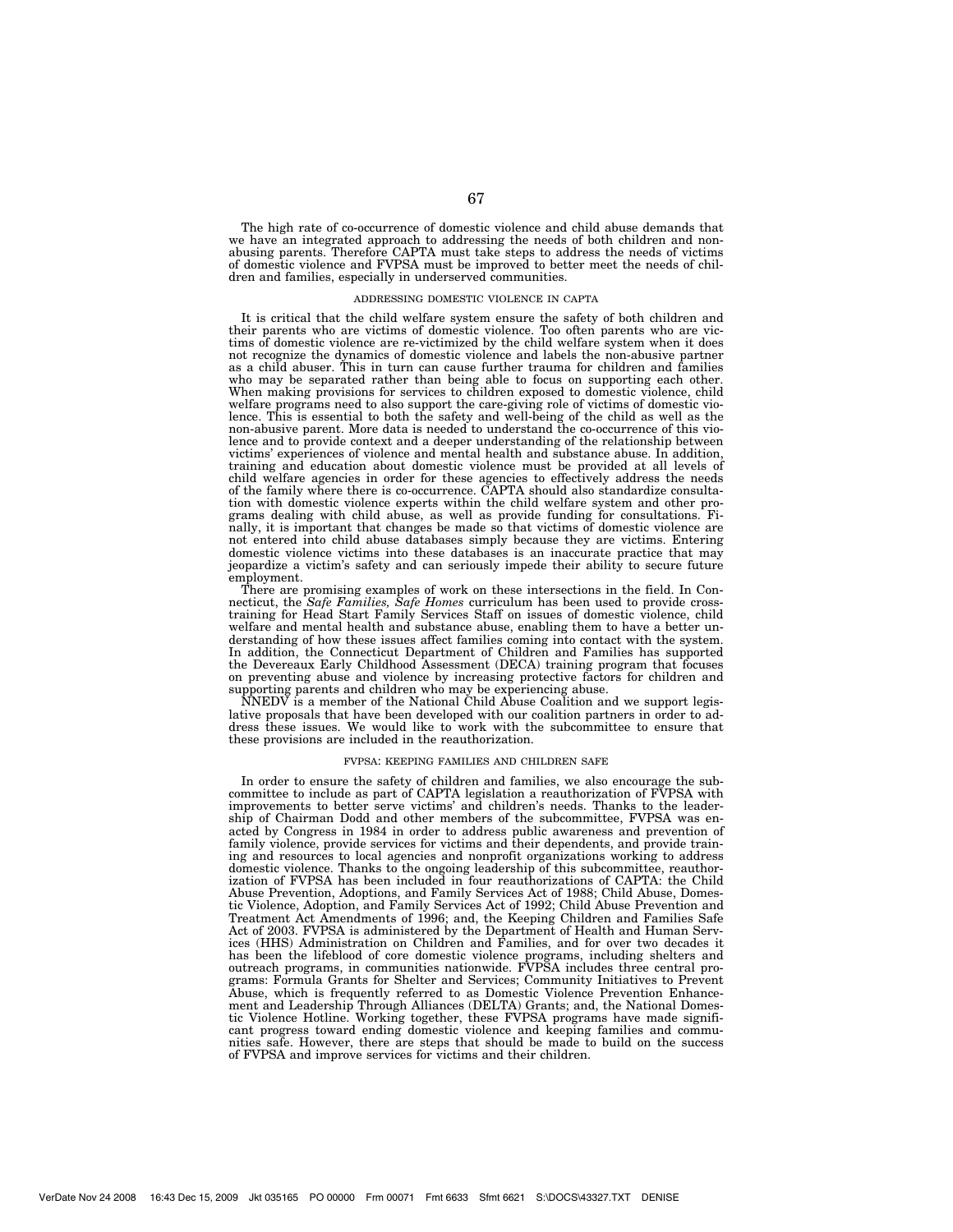Despite the progress and success brought by FVPSA, a strong need remains for FVPSA-funded services for victims. Research has shown that one in every four women will experience domestic violence during her lifetime.<sup>13</sup> To respond to this pervasive public health issue, there are over 2,000 community-based domestic violence programs for victims and their children. These programs offer services such as emergency shelter, counseling, legal assistance, and preventative education to<br>millions of women, men and children annually.<sup>14</sup> The National Census of Domestic<br>Violence Services found that in one 24-hour time period do across the Nation served over 53,200 women, men and children. Unfortunately, due to a lack of resources, 7,707 requests for services were unmet during that same day.<sup>15</sup> It is critical that more victims be able to access these services because they are effective at reducing violence and saving lives. and that staying at a shelter or working with a domestic violence advocate signifi-cantly reduced the likelihood that a victim would be abused again and improved the victim's quality of life.<sup>17</sup> These programs keep children and their non-abusive parents safe and allow families to rebuild their lives after crisis.

#### KEY PROGRAMS AUTHORIZED IN FVPSA

# *FVPSA State Formula Grants*

Administered through the HHS, the FVPSA Formula Grants provide funding to States, Territories and Tribes to support domestic violence services in their communities using a population-based formula. FVPSA Formula Grants enable communities to respond with lifesaving emergency assistance when victims of domestic violence and their families reach out for help. Over the past 30 years, shelters and local programs have evolved to provide a wide spectrum of residential and nonresidential services, which can include shelter or transitional housing, safety planning, counseling, legal services, child care and services for children, career planning, life skills training, community education and public awareness, and other necessities such as clothing, food, and transportation.

In addition, the FVPSA Formula Grants support essential resource centers, institutes, and State, territorial and tribal coalitions that help local programs and grantees better meet community needs. Despite receiving only a small share of FVPSA funds, these programs ensure a coordinated response to domestic violence, address emerging issues, provide technical assistance to FVPSA grantees, train community members, and meet the needs of underserved communities.

#### *DELTA Grants*

In addition to supporting emergency services through local programs and shelters, FVPSA includes the Community Initiatives to Prevent Abuse, which is also known as Domestic Violence Prevention Enhancement and Leadership Through Alliances (DELTA) Grants program to expand community-based primary prevention that address the underlying causes of domestic violence in order to stop abuse before it starts. DELTA is administered by the Centers for Disease Control and Prevention, National Center for Injury Prevention and Control, and it is one of the few funding sources for primary prevention work. DELTA programs are guided by the principles of preventing violence through evidence-based programs that are evaluated to inform future program planning. They use innovative strategies including peer education programs for men about family and relationships, community change initiatives focused on engaging men in prevention efforts, school-based education to prevent youth bullying that often carries into adulthood, and youth-led initiatives to prevent dating violence and promote healthy relationships.

#### *National Domestic Violence Hotline*

FVPSA also includes the National Domestic Violence Hotline, a 24-hour, confidential, toll-free hotline, located in Texas. Using a multifaceted telecommunications system, Hotline advocates immediately connect the caller to a service provider in his or her area. Highly trained Hotline advocates provide support, information, referrals, safety planning, and crisis intervention to hundreds of thousands of domestic violence victims and perpetrators. Through a national database, advocates can link callers to more than  $5,000$  local shelters and other service providers across the country that offer a wide range of services to support and respond to victims' needs. Since opening in 1996, the National Domestic Violence Hotline has received over 1.8 million calls from individuals in need of support and assistance and it now provides services in more than 170 languages. The Hotline averages 19,700 calls a month, and in 2007 the Hotline experienced a 10 percent increase in the number of calls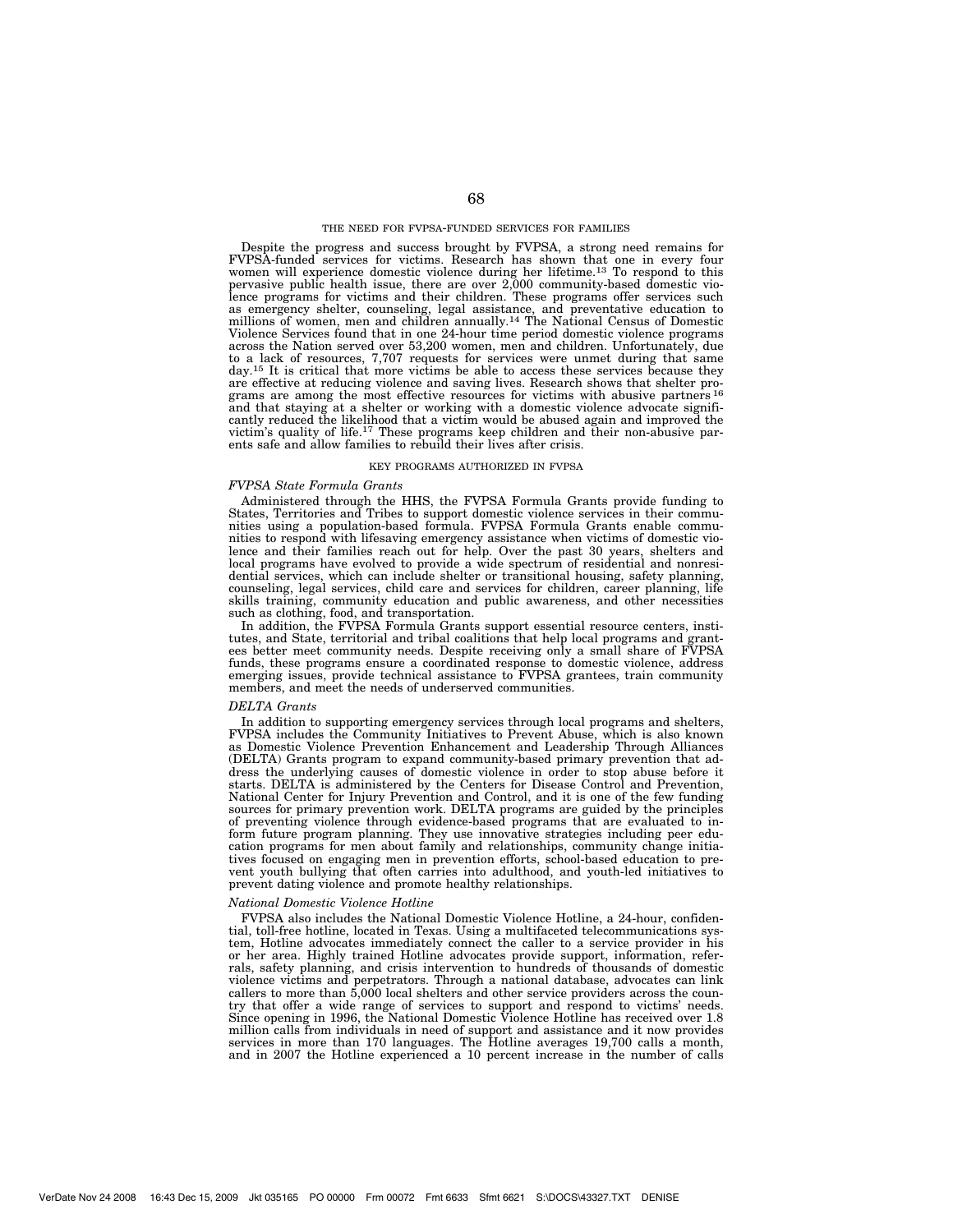received. More than 60 percent of callers report that this is their first call for help. Unfortunately, in 2007 over 29,000 of those calls (14 percent of the total) went unanswered due to a lack of resources.

In 2007, the Hotline launched the *loveisrespect* National Teen Dating Abuse Helpline with support from Liz Claiborne Inc. One in five high school females reports being physically and/or sexually abused by a dating partner.<sup>18</sup> This toll-free telephone resource was created to help teens (ages 13–18 States, Puerto Rico, and the Virgin Islands.

### ADDRESSING CHILDREN'S AND FAMILIES' NEEDS IN FVPSA REAUTHORIZATION

FVPSA is scheduled to expire at the end of this year and immediate congressional action is needed to reauthorize this critical legislation and continue the progress we have made toward ending domestic violence and protecting the lives of thousands of victims and their children who come forward each day for help. Reauthorizing FVPSA presents an exciting opportunity to stop violence before it starts and meet the needs of underserved communities while continuing proven, successful strategies. Our priorities for reauthorization include:

1. *Maintain successful response to victims of domestic violence*. FVPSA has been intervening in and preventing domestic violence since it was first authorized in 1984. It funds essential services that are at the core of our Nation's work to end domestic violence: emergency shelters, hotlines, counseling and advocacy, primary and secondary prevention—immediate crisis response and the comprehensive support to help victims put their lives back together. The reauthorization of FVPSA must continue to support this successful approach to meeting the needs of victims and their families.

2. *Better addressing the needs of underserved victims*. Underserved victims, such as those with mental illnesses or disabilities, have special needs that are not always met by traditional service providers struggling to maintain enough funding to keep their doors open. Throughout the statute, language should be more inclusive of children and youth as well as victims from underserved populations. Victims from marginalized racial, ethnic, and religious populations may not feel safe reaching out for help beyond their communities because of pressure from family, shame from their religious institutions and fear of consequences from violating community values and norms. Furthermore, service providers from marginalized communities often struggle to access Federal funds. FVPSA reauthorization should dedicate a percent of funding from the formula grants for culturally specific programs to meet their needs.

3. *Increasing access to funds for community-based programs*. Community-based (including faith-based) programs should have more access to FVPSA funds in order to improve the diversity of available services and create more options for victims to find safety. Outside of the formula grants, a new pilot project designed to build community capacity to provide both services and prevention should be created. In addition, a new grant program called REACH should be created to support evidencebased pilot projects to deliver critical services to victims in underserved communities. REACH is modeled on other programs at the Department of Health and Human Services and will bring services to victims who might otherwise never seek help.

4. *Enhancing children's services*. FVPSA currently includes a set-aside for children's services if appropriations reach \$130 million, but it is largely undefined. Battered women's shelters and domestic violence programs provide safety and support for children, but struggle to meet the demand for children's services. They see the needs of children who are recovering from the trauma of witnessing or experiencing abuse and they are eager to implement new and expanded children's programming. FVPSA reauthorization should enhance children's services and distribute funding efficiently to States and communities to better meet these needs.

5. *Improving the State planning process*. FVPSA uses a State planning process that is intended to bring together service providers, experts, and other stakeholders to develop a plan for delivering services throughout the State. Not all States and FVPSA State administrators take advantage of this process to fully evaluate the needs and create an effective plan. The State planning process used to distribute FVPSA Formula Grants to local programs and the administration of those grants should be improved to be more responsive and accountable to grantees, advocates, and legislators alike.

6. *Strengthening the provision of technical assistance to help meet community needs*. FVPSA currently funds several national resource centers, culturally specific institutes, State coalitions, and Tribes to ensure a coordinated response to domestic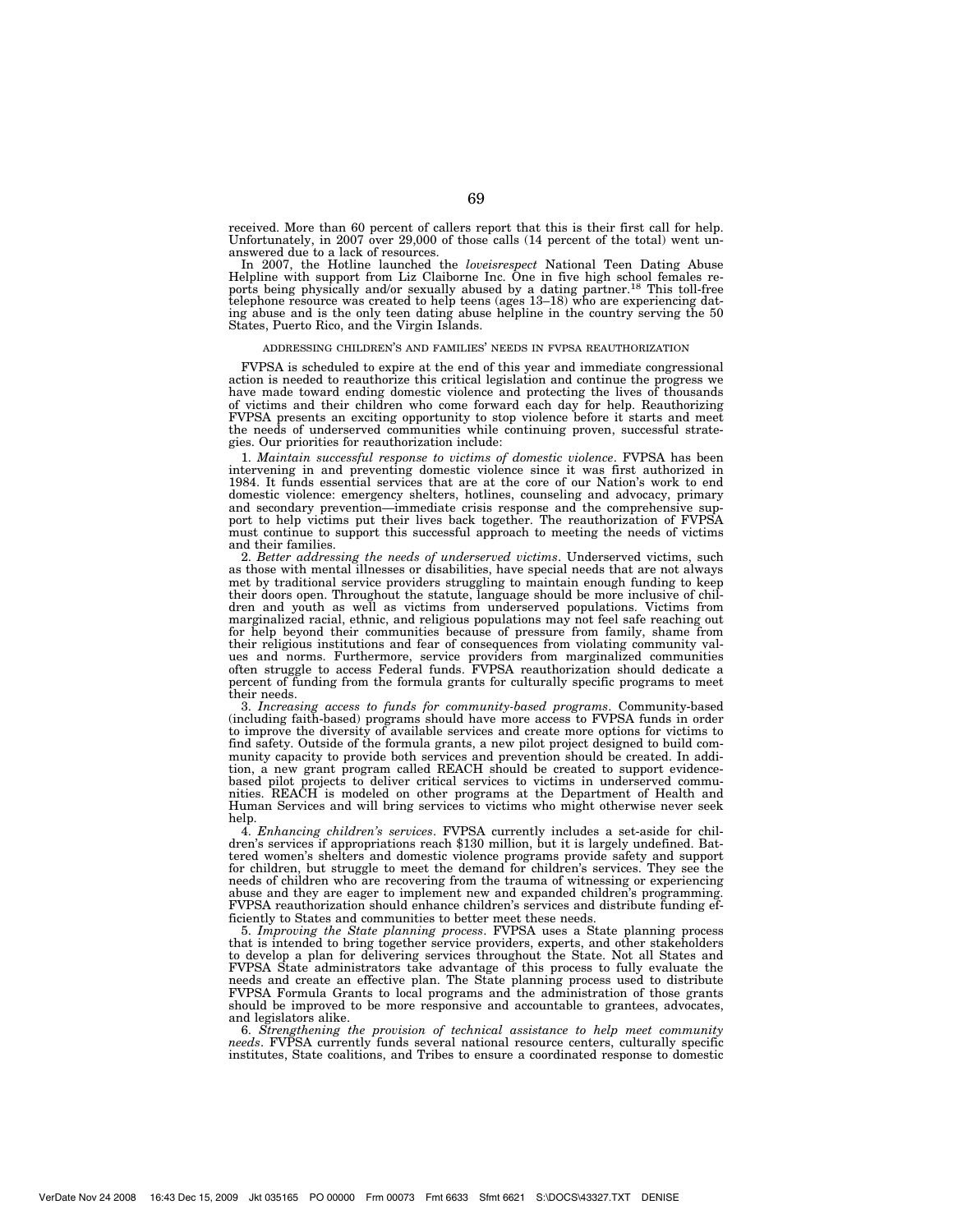violence and respond quickly to emerging issues. As FVPSA makes continued progress addressing domestic violence, grantees and communities face new challenges and need access to training and technical assistance on the most up-to-date resources, models and research. To continue this and improve t nical assistance, the language authorizing the institutes and resource centers should be restructured and combined with dedicated funds.

7. Defining and expanding the focus on prevention in the DELTA grants program.<br>DELTA grants have made bold strides to prevent domestic violence from ever hap-<br>pening by changing community and personal attitudes about relat els that can be adapted and replicated to strengthen domestic violence prevention efforts. In order to leverage the successes and lessons learned thus far, the DELTA grants should be statutorily defined and expanded to include a secondary-prevention component.

8. *Maintaining the Hotline and leveraging its strengths to address teen dating violence*. When a victim of domestic violence has the courage to pick up the phone and seek help, it is imperative that someone is on the other end of the line and is able to connect her with resources and safety for herself and her family. The National Domestic Violence Hotline should be maintained in order to respond to the growing number of victims who are coming forward for help. In addition, the Hotline should have the opportunity to build on its strengths and expand its focus to include teen

dating violence through the *loveisrespect* National Teen Dating Abuse Helpline.<br>9. Re-organize and update the statute. The FVPSA code has been significantly<br>amended 6 times over the last 24 years and is now difficult to i tunity to reorganize the statute in a more logical fashion and update the language to reflect current and emerging best practices. Doing so will ensure that the legisla-tion is more consistent and easier for HHS to implement and Congress to oversee.

10. Increase the authorization levels of FVPSA programs. In order to build on the success of FVPSA and continue to meet the needs of victims and their families, programs need increased authorizations. FVPSA Formula Grants authorized at \$225 million. Within this authorization there should be set-asides for<br>grants to Tribes, State and Territorial Domestic Violence Coalitions, and Technical<br>Assistance and Training Centers, as well as defined s and grants to underserved communities that begin when funding reaches the level of \$130 million. In order to provide services to the increasing number of victims<br>reaching out for help, the National Domestic Violence Hotline should be authorized<br>at \$7 million annually. The DELTA grants must be authoriz gram to create pilot projects reaching victims in underserved communities.

### **CONCLUSION**

As a coalition of domestic violence advocates and service providers, we recognize the critical need to address domestic violence and child abuse in order to keep children and families safe. The cost of intimate partner violence exceeds \$5.8 billion each year, of which \$4.1 billion is for direct medical and mental health care serv-ices.19 Without effective intervention, this violence will repeat itself and continue to impact successive generations. The reauthorization of CAPTA provides an important opportunity to respond to the intersections of domestic violence and the child welfare system as well as continue the progress FVPSA has made toward meeting the needs of domestic violence victims and their children. Together CAPTA and FVPSA can break the cycle of violence affecting our children, families and communities. We look forward to working with the subcommittee to reauthorize this critical legislation and continue progress toward ending domestic violence.

### ENDNOTES

1. Tjaden, Patricia & Thoennes, Nancy. National Institute of Justice and the Centers of Disease Control and Prevention, ''Extent, Nature and Consequences of Intimate Partner Violence: Findings from the National Violence Against Women Survey,'' 2000. The Centers for Disease Control (CDC) (2008). *Adverse Health Conditions and Health Risk Behaviors Associated with Intimate Partner Violence, United States,* 2005.

2. McDonald, R., et al. (2006). "Estimating the Number of American Children Liv-

ing in Partner-Violence Families.'' *Journal of Family Psychology,* 30 (1), 137–142. 3. Greenfeld, Lawrence, et al. ''Violence by Intimates: Analysis of Data on Crimes by Current or Former Spouses, Boyfriends and Girlfriends,'' Bureau of Justice Sta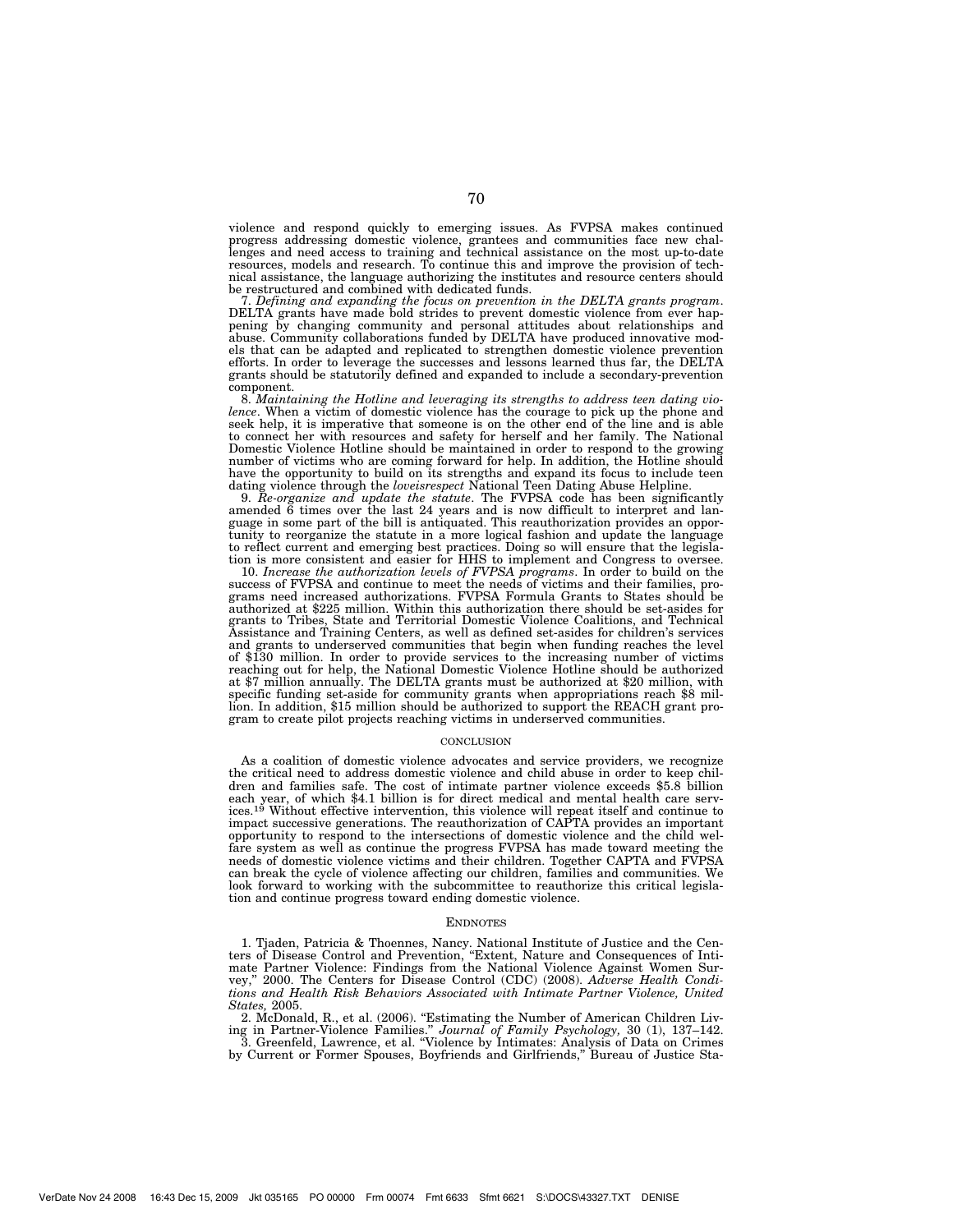tistics Factbook, Washington, DC: U.S. Department of Justice, Bureau of Justice Statistics, March 1998.

4. *Domestic Violence Count 07: A 24-Hour Census of Domestic Violence Shelters and Services Across the United States.* The National Network to End Domestic Violence. (Jan. 2008).

5. Straus, M. "Ordinary Violence, Child Abuse, and Wife-Beating: What Do They Have in Common?" In D. Finkelhor, R.J. Gelles, G.T. Hotaling, and M.A. Straus<br>(Eds.) The Dark Side of Families: Current Family Violence Research Sage, 1983.

ge, 1990.<br>6. Bancroft, Lundy R., "The Connection Between Batterers and Child Sexual<br>buse Perpetrators," Unpublished article, precursor to Chapter Four of "The

Abuse Perpetrators," Unpublished article, precursor to Chapter Four of "The Batterer as Parent," Sage Publications, 1997.<br>Herman, Judith, M.D. Father-Daughter Incest Harvard University Press, 1981;<br>McCloskey, L.A., Figuere

7. Bureau of Justice Statistics, *Child Rape Victims*, (1994).<br>8. Wolfe, D.A., Wekerle, C., Reitzel, D. and Gough, R., "Strategies to Address Vio-<br>lence in the Lives of High Risk Youth." In Peled, E., Jaffe, P.G. and Edles

*Women*. New York: Sage Publications. 1995. 9. Jaffe, P. and Sudermann, M., ''Child Witness of Women Abuse: Research and Community Responses,'' in Stith, S. and Straus, M., *Understanding Partner Vio*lence: Prevalence, Causes, Consequences, and Solutions. Families in Focus Services,<br>Vol. II. Minneapolis, MN: National Council on Family Relations, 1995.<br>10. Widom, C (1989) "Does Violence Beget Violence?" Psychological Bu

3–28.

11. Greendfeld, L.A. (1997). Sex Offences and Offenders: An Analysis of Date on Rape and Sexual Assault. Washington, DC Bureau of Justice Statistics, U.S. Department of Justice.

12. Rosewater, A., "Promoting Prevention, TargetingTeens: An Emerging Agenda<br>to Prevent Domestic Violence," Family Violence Prevention Fund (2003), 21.<br>13. Tjaden, Patricia & Thoennes, Nancy. National Institute of Justice

Intimate Partner Violence: Findings from the National Violence Against Women

Survey.'' 2000. 14. National Coalition Against Domestic Violence, *Detailed Shelter Surveys* (2001).

15. *Domestic Violence Counts 07: A 24-Hour Census of Domestic Violence Shelters and Services Across the United States*. The National Network to End Domestic Violence. (Jan. 2008).

16. See: Bennett, L., Riger, S., Schewe, P., Howard, A., & Wasco, S. (2004). Effectiveness of hotline, advocacy, counseling and shelter services for victims of domestic violence: A statewide evaluation. Journal of Interpersonal Violence, 19(7), 815–829; Bowker, L.H., & Maurer, L. (1985). The importance of sheltering in the lives of battered women. Response to the Victimization of Women and Children, 8, 2–8; Gordon, J.S. (1996). ''Community Services for Abused Women: A Review of Perceived Usefulness and Efficacy.'' Journal of Family Violence 11(4): 315–329; Sedlak, A.J. (1988). Prevention of wife abuse. In V.B. Van Hasselt, R.L. Morrison, A.S. Bellack, & M. Hersen (Eds.), Handbook of Family Violence (pp. 319–358). NY: Plenum Press; Straus, M.A., Gelles, R.J., & Steinmetz, S.K. (1980). Behind Closed Doors: Violence in the American Family. NY: Anchor Press; Tutty, L.M., Weaver, G., & Rothery, M. (1999). Residents' Views of the Efficacy of Shelter Services for Assaulted Women. Violence Against Women, 5(8), 898–925.

17. See: Berk, R.A., Newton, P.J., & Berk, S.F. (1986). What a Difference a Day Makes: An Empirical Study of the Impact of Shelters for Battered Women. Journal of Marriage and the Family, 48, 481–490; Bybee, D.I., & Sullivan, C.M. (2002). The Process Through Which a Strengths-Based Intervention Resulted in Positive Change for Battered Women Over Time. American Journal of Community Psychology,  $30(1)$ , 103–132; Constantino, R., Kim, Y., & Crane, P.A. (2005). Effects of a Social Support Intervention on Health Outcomes in Residents of a Domestic Violence Shelter: A Pilot Study. Issues in Mental Health Nursing, 26, 575–590; Goodkind, J., Sullivan, C.M., & Bybee, D.I. (2004). A Contextual Analysis of Battered Women's Safety Planning. Violence Against Women, 10(5), 514–533; Sullivan, C.M. (2000). A model for effectively advocating for women with abusive partners. In J.P. Vincent & E.N. Jouriles (Eds.), Domestic Violence: Guidelines for Research-Informed Practice (pp.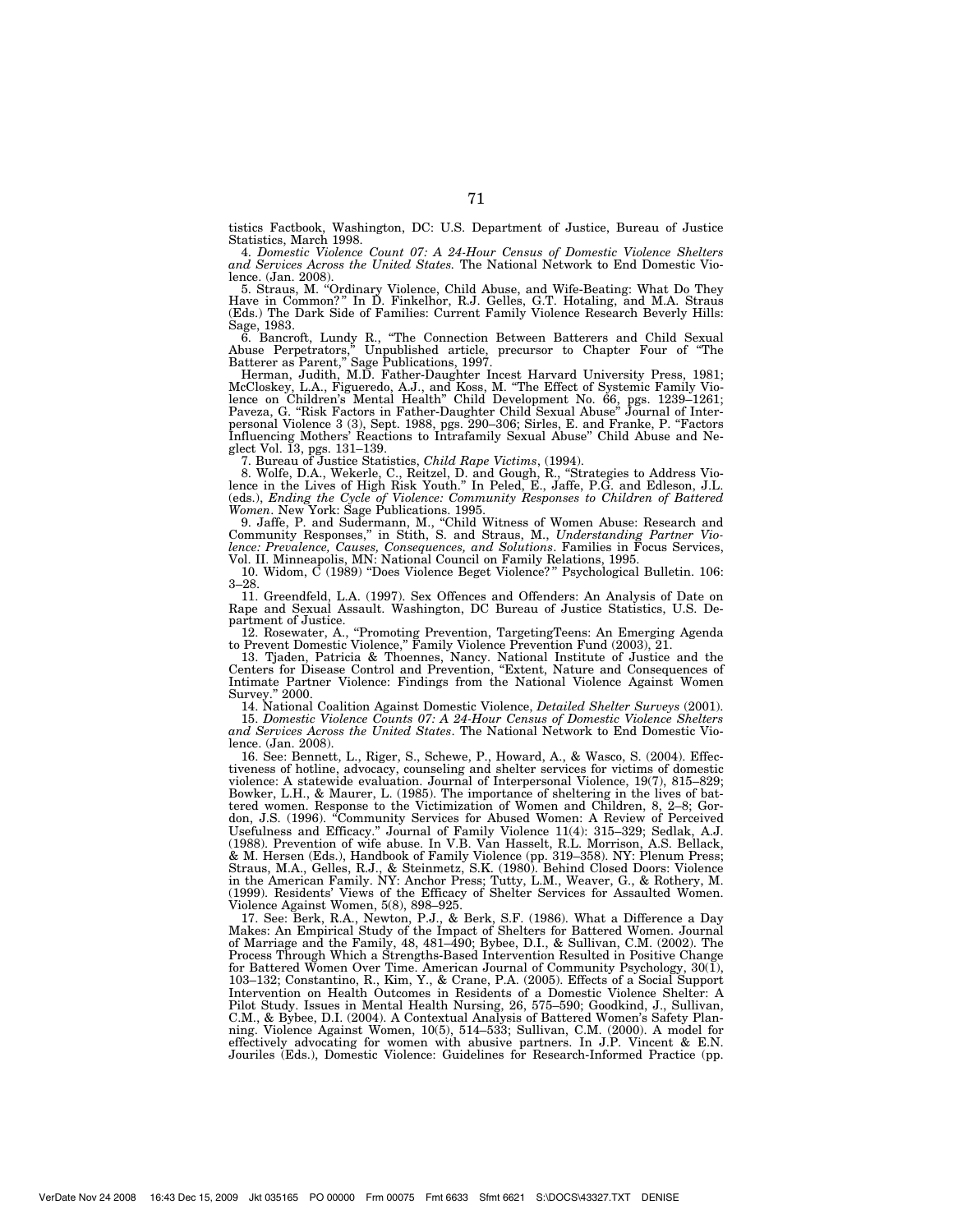126–143). London: Jessica Kingsley Publishers; Sullivan, C.M., & Bybee, D.I. (1999). Reducing Violence Using Community-Based Advocacy for Women With Abusive Partners. Journal of Consulting and Clinical Psychology, 67(1), 43–53.

18. Jay G. Silverman, Ph.D.; Anita Raj, Ph.D.; Lorelei A. Mucci, MPH; and Jeanne E. Hathaway, M.D., MPH, ''Dating Violence Against Adolescent Girls and Associated Substance Use, Unhealthy Weight Control, Sexual Risk Behavior, Pregnancy, and Suicidality,'' Journal of the American Medical Association, Vol. 286, (No. 5, 2001).

19. *Costs of Intimate Partner Violence Against Women in the United States.* (2003). Centers for Disease Control and Prevention, National Centers for Injury Prevention and Control, Atlanta, GA.

## PREPARED STATEMENT OF THE FAMILY VIOLENCE PREVENTION FUND

As an organization represented by the National Child Abuse Coalition, we support the recommendations included in the testimony of the Coalition. However, we would like to take this opportunity to highlight and expand upon the recommendation regarding increased recognition of the role domestic violence plays in child abuse and neglect and the importance of addressing domestic violence to improve the safety and well-being of children and their non-abusing parents.

### CHILDREN EXPOSED TO DOMESTIC VIOLENCE

In the United States, we know that about 15.5 million children are exposed to domestic violence every year  $1$  and that that exposure can have severe and long lasting consequences. Children exposed to domestic violence are far more likely to exhibit behavior and physical health problems including depression, anxiety and violence toward peers.2 In addition they are more likely to attempt suicide, abuse drugs and alcohol, run away from home, engage in teenage prostitution and commit sexual assault crimes.3 At the same time, children's responses to exposure to domestic violence vary depending on age and circumstances; many children are resilient.4 Importantly, we also know that when provided appropriate services, particularly when in partnership with their non-abusing parent or caretaker, children exposed to domestic violence can go on to live lives full of purpose and free from violence and many of the adverse outcomes associated with that violence.

Domestic violence affects between 30 and 60 percent of families involved in the child welfare system.5 However those who work in the child welfare system rarely have systemic training on domestic violence or even have a full understanding of how widespread it is among their client families. In addition, when child protection systems do attempt to address domestic violence, they often seek to impose blanket policies that apply to all victims of domestic violence and frequently blame the nonabusing parent or caretaker for the violence perpetrated on her by another. These policies have now been shown to be illegal in some States 6 and impractical and unhelpful in others,<sup>7</sup> however good practice and policy is only now beginning to emerge. Given these realities it is critical that the reauthorization of the Child Abuse Prevention and Treatment Act significantly increase the knowledge of, training around and resources to support innovative child abuse prevention strategies that address the overlapping issues of domestic violence and child maltreatment.

Specifically, we suggest CAPTA be amended to include a focus on:

<sup>&</sup>lt;sup>1</sup>McDonald, R., et al. (2006) Estimating the Number of American Children Living in Partner-<br>Violent Families. Journal of Family Psychology, 30(1), 137–142.<br><sup>2</sup> Jaffe, P. and Sudermann, M., "Child Witness of Women Abuse:

Council on Family Relations, 1995.<br><sup>3</sup> Wolfe, D.A., Wekerle, C., Reitzel, D. and Gough, R., "Strategies to Address Violence in the<br>Lives of High Risk Youth." In Peled, E., Jaffe, P.G. and Edleson, J.L. (eds.), Ending the C tions, 1995. 4 Edleson, , J.L. (1999). The Overlap Between Child Maltreatment and Woman Battering. *Vio-*

*lence Against Women*, 5(2), pp. 134 to 154.<br><sup>5</sup> Appel, A.E. and Holden, G.W. (1998). The Co-Occurrence of Spouse and Physical Child<br>Abuse: A Review and Appraisal. Journal of Family Psychology, 12(4), pp. 578 to 599. Edles

*Women*, 5(2), pp. 134 to 154. 6<br>
<sup>6</sup>See especially *Nicholson v. Scoppetta 181 F Supp2d (EDNY 2002); Nicholson v. Scoppetta 3 NY3d 357, 366 (2004).* 

*<sup>3</sup> NY3d 357, 366 (2004).*<br>7 Edleson, J., et al. Defining Child Exposure to Domestic Violence as Neglect: Minnesota's Dif-<br>ficult Experience. *Social Work*, Volume 51, Number 2, April 2006.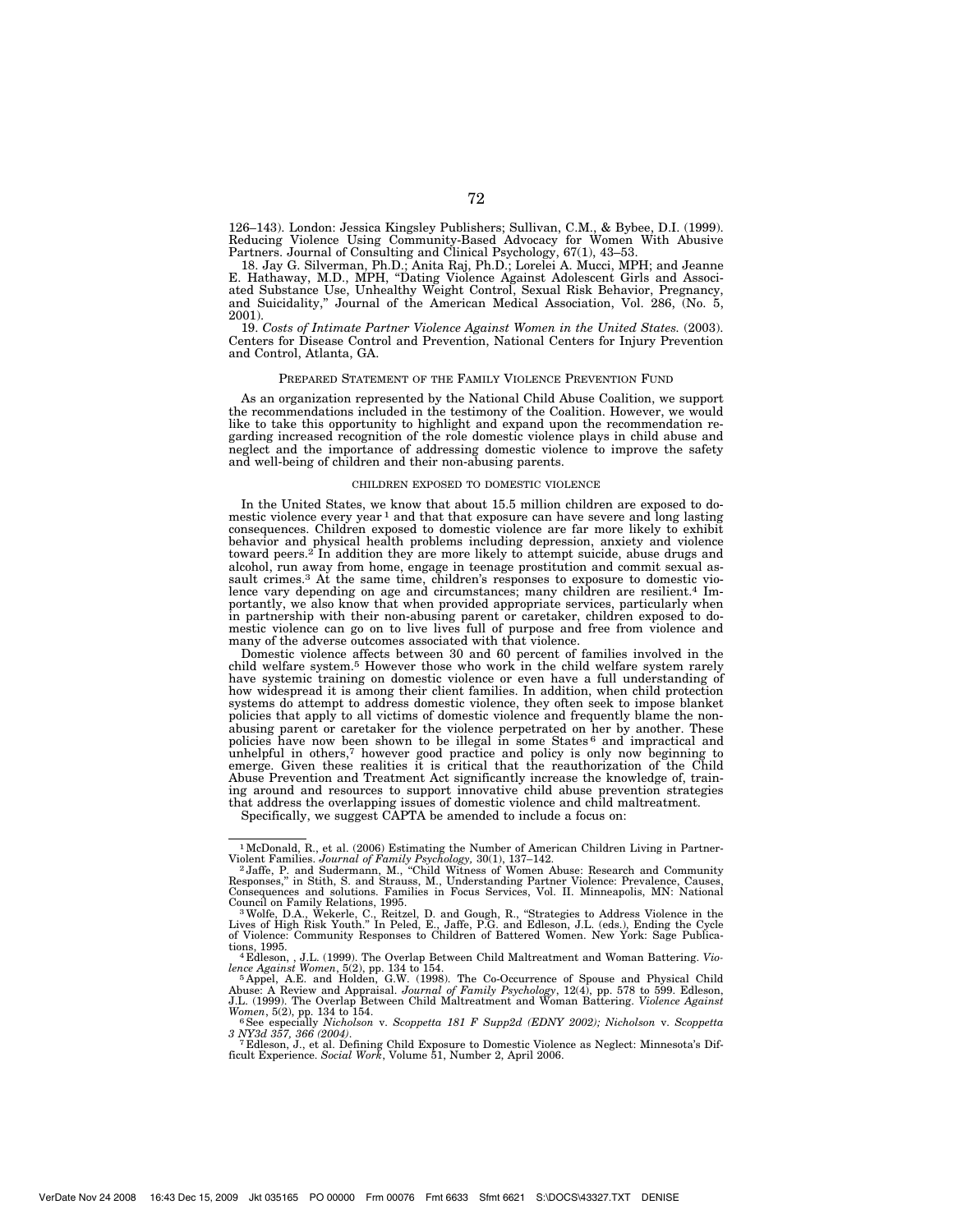• Increasing the availability of good data on the overlap of domestic violence and child maltreatment and successful policies, procedures and services that improve safety and well-being for children and their non-abusing parents and caretakers;

• Providing expertise to child protection systems and workers on domestic violence and how to work successfully and safely with families where there is domestic violence, including safety and risk assessment, case consultation, co-location of domestic violence staff and safe approaches to family group conferencing;

• Funding for cross-training and collaboration so domestic violence and child welfare systems can work better together to improve safety and well-being for children and their mothers;

• Ensuring that CAPTA funding is available to support services for mothers and their children together, when that is most appropriate; and

• Increasing the awareness of and skills pertinent to addressing the roles of fathers in the lives of children involved in the child welfare system.

### GOOD DATA COLLECTION

The National Child Abuse and Neglect Data System (NCANDS) is the basic vehicle that provides information about children and families who come to the attention of local child welfare agencies. It is increasingly apparent that, among other issues, domestic violence is a characteristic of a large percentage of these families. While not everything about a family's circumstances is known at the time of the report, in many instances the presence of domestic violence in a family may come to light during the report and investigation phases or at decision points related to service provision or placement. Yet to date, NCANDS provides very little if any information about domestic violence and the context and impact of domestic violence in its annual reports. Specifically, we recommend the collection and dissemination of data on:

## *The Relationship Between Domestic Violence and Categories of Maltreatment*

• First, NCANDS breaks maltreatment into various categories. Ideally we would want to identify in what percentage of reports, substantiations and victimization, for each different category of maltreatment, domestic violence is a factor. Community experience suggests that often, exposure to domestic violence may automatically be considered ''failure to protect'' by the mother and categorized as ''neglect.'' It would help if NCANDS could differentiate whether neglect (or other maltreatment categories, including "other") are being used as a "proxy" for a "failure to protect" or similar allegation (not all States use the same terms).

• Another reason it is important to distinguish which types of maltreatment cases come to child welfare as a result of, or accompanied by, domestic violence is that most reports or petitions are filed in the mother's name, automatically ascribing the maltreatment to her and making her the sole subject for compliance with case plans. However in many instances she may not be an offender against a child but may, indeed, be a victim of violence perpetrated by her partner, and what she most requires is support, protection and the ability to keep her child(ren) with her safely. Without clearer information that helps identify these distinctions, it is difficult to develop or target responses and services appropriately either to the non-offending caretaker or her children.

• Over time, NCANDS has improved its ability to display factors that contribute to substantiation rates. In addition to analyzing domestic violence from the various categories of maltreatment reports, NCANDS should tease out whether and how domestic violence factors into case substantiation or non-substantiation.

• Finally, as an increasing number of States and counties institute some type of multiple or differential response system, it will be important to know if families with co-occurring domestic violence are provided that alternative and also whether they have repeat reports of maltreatment after the diversion to alternative services.

With NCANDS we would also seek to find out:

- the relationship between domestic violence and child fatalities,
- who the perpetrator is in cases of domestic violence,
- the nature and extent of the services that are provided to these families,

• for families with co-occurring domestic violence who are provided alternative response, the nature of the agenc(ies) to which they were referred and whether or not the services were utilized, and

• what percentage of cases where domestic violence is a factor in removal and whether there are other characteristics associated with the domestic violence that leads to the decision to place a child outside of his/her home.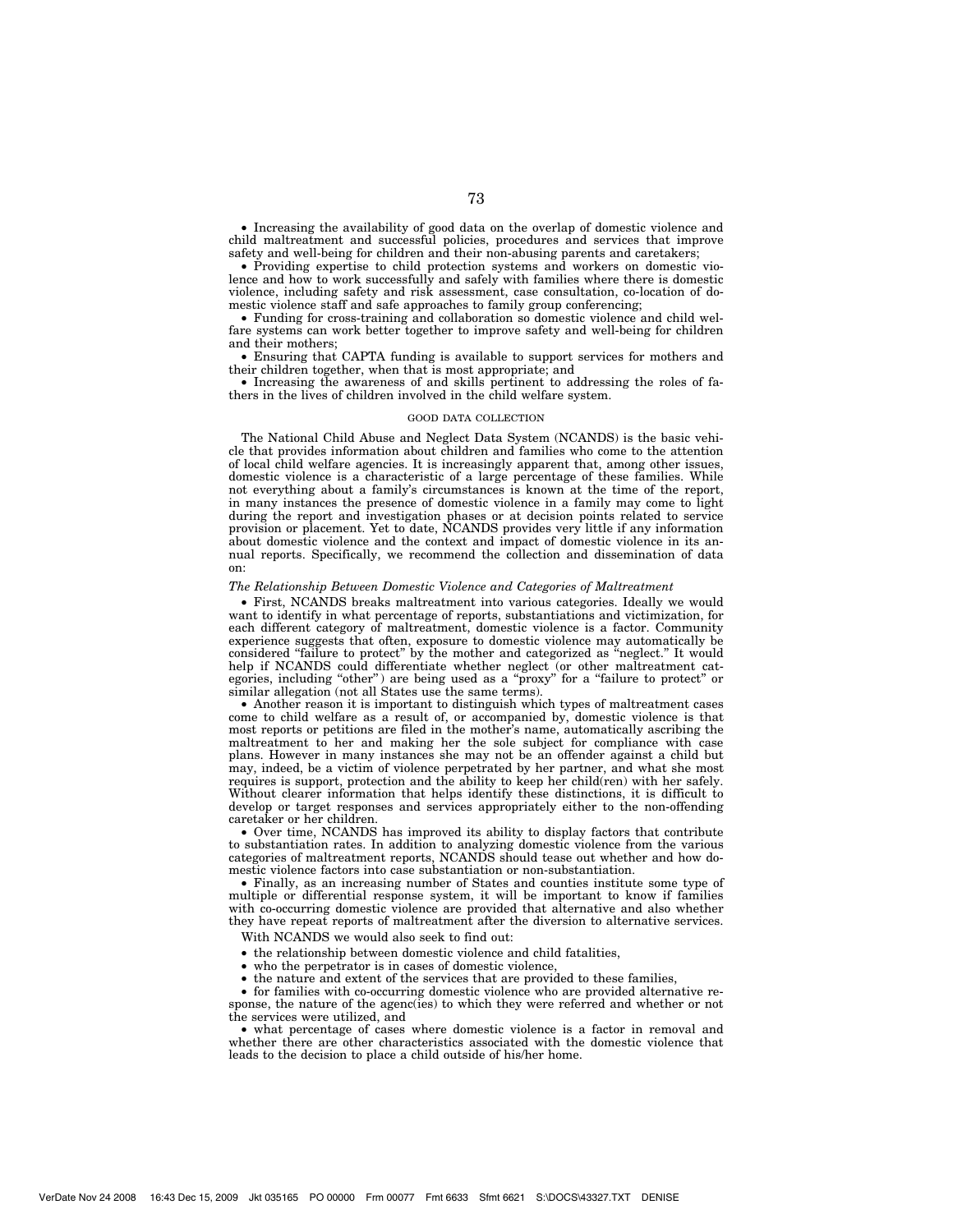### THE EMERGENCE OF BEST PRACTICES TO ADDRESS CO-OCCURRENCE OF DOMESTIC VIOLENCE AND CHILD ABUSE AND NEGLECT

For about 8 years the U.S. Departments of Health and Human Services and Justice have pooled very limited resources to try and implement best practices around the intersections of children welfare, domestic violence and family courts. Through a demonstration initiative nicknamed the ''the Greenbook'' (after the cover of the seminal publication outlining recommendations for doing this collaborative work), six test sites were funded and an evaluation conducted. From this effort, new insights were developed about how best to improve outcomes for children in families experiencing domestic violence.<sup>8</sup> While many specific recommendations have been further developed and refined based on the experiences of these sites, we would like to focus here on two critical practice elements specific to CAPTA: (1) training and education on domestic violence is critical to help already overburdened CPS systems and case workers make good decisions and (2) that the needs of abused mothers and their children cannot be separated, despite funding streams and services systems that inherently separate their interests.

# *The Need for Domestic Violence Expertise*

After several years of attempting to find one model that worked for creating the information sharing, training and technical assistance needed to better serve these families, we have concluded that there is no one single right model for every system. But we have also learned that it is absolutely ESSENTIAL that child protection systems have access to expertise on helping families who are experiencing domestic violence. Two common forms this has taken are the co-location of staff—for instance, the placement of a domestic violence advocate in a child protection agency (often referred to as a ''domestic violence specialist'' ) 9—and case consultations where supervisors or technical experts are brought in to consult on particularly challenging cases with domestic violence or where they may provide ongoing training and technical assistance to staff that turn over on a regular basis.

The need for this additional expertise stems from the fact that families experiencing domestic violence face particularly complex challenges. While violence may be linked to other risk factors, such as substance abuse or mental health issues, it often may present its own threats. For instance, a caseworker may know a mother is being abused and insist that she not let the child be alone with her abusive partner. The courts, however, may have granted him unsupervised visitation and she would be in violation of her custody agreement if she refused to deliver the child to him unsupervised. By having a domestic violence expert on hand, the caseworker may be able to see that the woman gets advocacy and legal services to help change the visitation order or can safely plan with the woman in a way that addresses the concerns of the child welfare caseworker. What this consultation may look like will differ by jurisdiction but the importance of it is indisputable.

# *Supporting Mothers and Children Together*

At the heart of CAPTA as with all efforts to prevent child abuse and neglect is the simple question: what do children need? And the equally simple answer is that they need a loving and capable parent whenever possible. Yet once the child welfare system intervenes to protect children experiencing domestic violence it often has little to offer those children in terms of resources to address their needs,10 and the system will often pit the needs of the child against that of the parent even when everyone agrees that what would be best for that child is for her or his mother to be safe and able to care for him or her. It is both this orientation to see the needs of children and their non-abusing mothers and caretakers as at odds as well as the lack of funding and services available to address both of their needs and their need to heal together that must be addressed.

<sup>8</sup>Known as the Greenbook Initiative, these recommendations were initially developed and published by the National Council of Juvenile and Family Court Judges (NCJFCJ) in 1999, in *Effective Interventions in Domestic Violence and Child Maltreatment Cases: Guidelines for Policy and Practice*. For the most up-to-date research and analysis from the demonstration sites, go

to www.thegreenbook.info.<br><sup>9</sup> Rosewater, Ann for the National Council of Juvenile and Family Court Judges and the Fam-<br>ily Violence Prevention Fund (2008), *Building Capacity in Child Welfare Systems: Domestic Vio-*<br>*lence* nile and Family Court Judges and the Family Violence Prevention Fund, *Reflections from the* 

<sup>&</sup>lt;sup>10</sup> Rosewater, Ann and Goodmark, Leigh for the Family Violence Prevention Fund, (2007) *Steps Toward Safety: Improving Systemic and Community Responses for Families Experiencing Domestic Violence*, p. 36.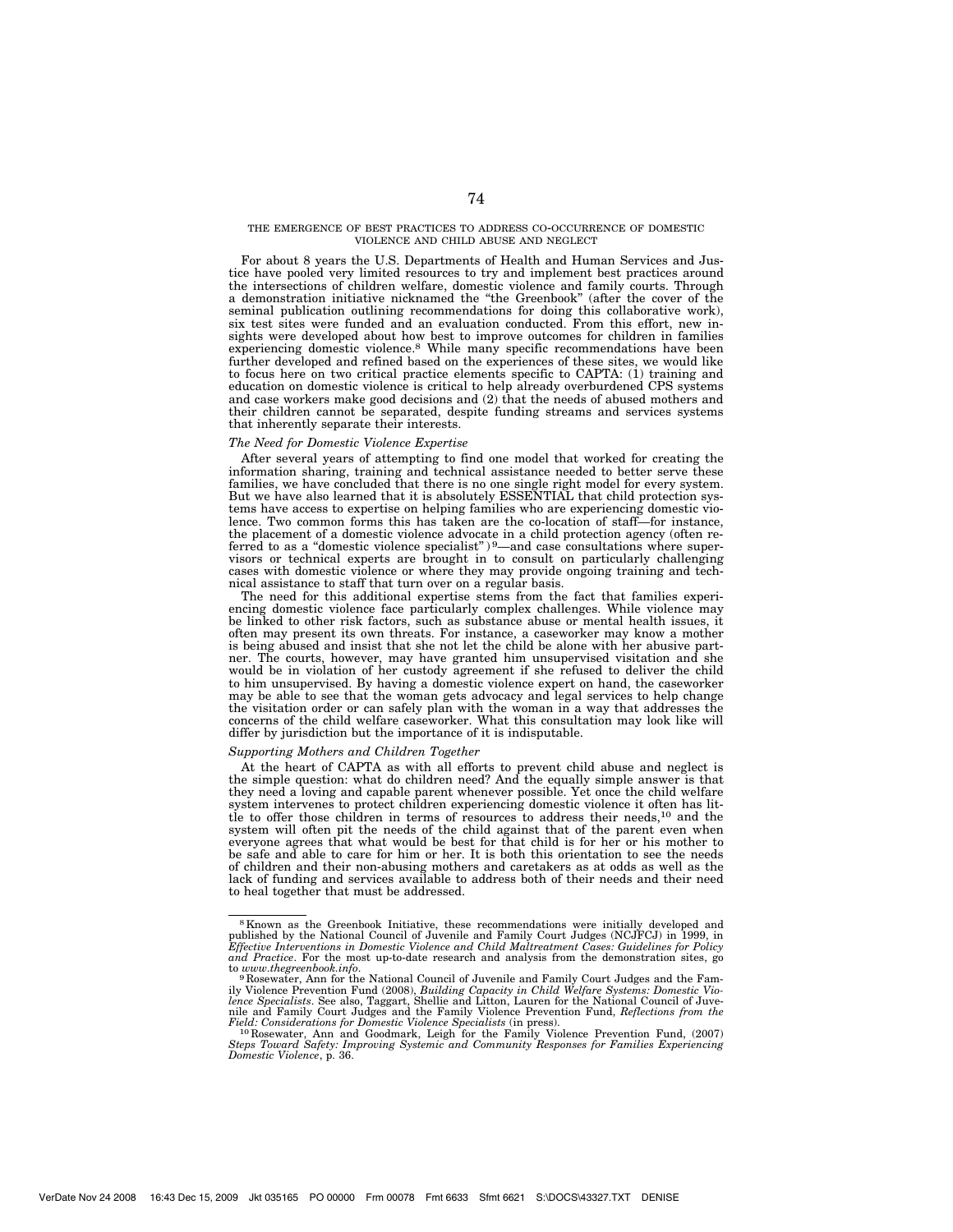In the face of violence, children need many things and often different things. But their need to remain connected to a capable and caring adult remains central. Some children particularly need to maintain the regular rhythms of young life, regular opportunities to be with their families, stay in the same school, see the same teachers and coaches.11 For children experiencing the symptoms of trauma, additional services are needed, yet few of those services exist and where they do exist they need to be modified to meet the needs of children exposed to domestic violence.

Two model programs have been created by Betsy McAllister Groves at Boston Medical Center and Alicia Lieberman at San Francisco General Hospital to provide these needed therapeutic services. While developed to serve the needs of children, both programs work with the mother and children together whenever possible, rec-<br>ognizing that it provides better outcomes for children <sup>12</sup> and creates more long-term stable environments to which the children can return. Evaluations of these programs have demonstrated their success in ameliorating the children's trauma and improving their behavior, as well as improvement in the mothers' interactions with their children.<sup>13</sup>

## THE ROLE OF MEN AND FATHERS

Child welfare systems for the most part have been oriented toward mothers. It is true that most mothers remain the primary care-givers of their children and that most case files are opened in a mother's name even if she is not the one doing any harm to the child. But ignoring men is a mistake. By largely dismissing the rolls of fathers and men in the lives of these children, systems are both missing opportunities to constructively engage men and conversely punishing victims and children for abusive men's behavior.14

Some child welfare systems, however, are taking the lead and searching for new ways to reach out to men and hold abusive men accountable for their own behavior. Through the Greenbook Initiative, several communities have started developing treatment plans for fathers, and hiring batterer intervention staff to help shift thinking in child welfare offices.15 While abusive men do need to be taken seriously as potential risks to mothers and their children, it is essential that that concern not defeat all efforts to engage with men constructively and support efforts to help them change their behavior. Rather, CAPTA should use its power to drive new practices to encourage local programs to begin working more constructively with men but not begin that work until they have the strong presence of domestic violence advocates or in-house expertise.

Together we hope these recommendations aid the committee in developing new policies within CAPTA to better serve the needs of vulnerable families and most importantly prevent child abuse and neglect.

# PREPARED STATEMENT OF FIRST STAR AND THE CHILDREN'S ADVOCACY INSTITUTE

First Star and the Children's Advocacy Institute press for amendments to the public disclosure requirement contained in the Child Abuse Prevention and Treatment Act (CAPTA) that will provide States more clarity regarding the proper balance between confidentiality and disclosure in cases of child abuse death and near death. The U.S. Department of Health and Human Services' Child Welfare Policy Manual (the Manual), which directs States as to the proper implementation of CAPTA, interprets the public disclosure mandates broadly. However, as was revealed in a recent and widely-publicized report, *State Secrecy and Child Deaths in the U.S.*, many States currently fail to re-shift the balance between confidentiality and public disclosure when a child dies or nearly dies from maltreatment.1 Access to the facts regarding these tragic incidents enables the public to hold child welfare systems accountable and to drive systemic reform where warranted. Many States' narrow reading of CAPTA frustrates the statute's purpose and ignores the guidance provided by the Manual.

<sup>&</sup>lt;sup>11</sup> Ibid. p. 37.<br><sup>12</sup> Ibid. p. 37. 13Lieberman, A.F., Van Horn, P.J. and Ghosh Ippen, C., "Toward Evidence-based Treatment: Child-Parent Psychotherapy and Symptom Improvement in Preschoolers Exposed to Domestic Violence,'' Annual Meeting of the International Association of Traumatic Stress Studies, New

Orleans, 2004.<br>
<sup>14</sup> Rosewater, A. and Goodmark, L., p. 38.<br>
<sup>15</sup> Ibid. See also, *www.thegreenbook.info.*<br>
<sup>1</sup> State Secrecy and Child Deaths in the U.S.: An Evaluation of Public Disclosure Practices<br>
<sup>1</sup> State Secrecy an *About Child Abuse or Neglect Fatalities or Near Fatalities, With State Rankings*, a joint report of the Children's Advocacy Institute and First Star (April 29, 2008).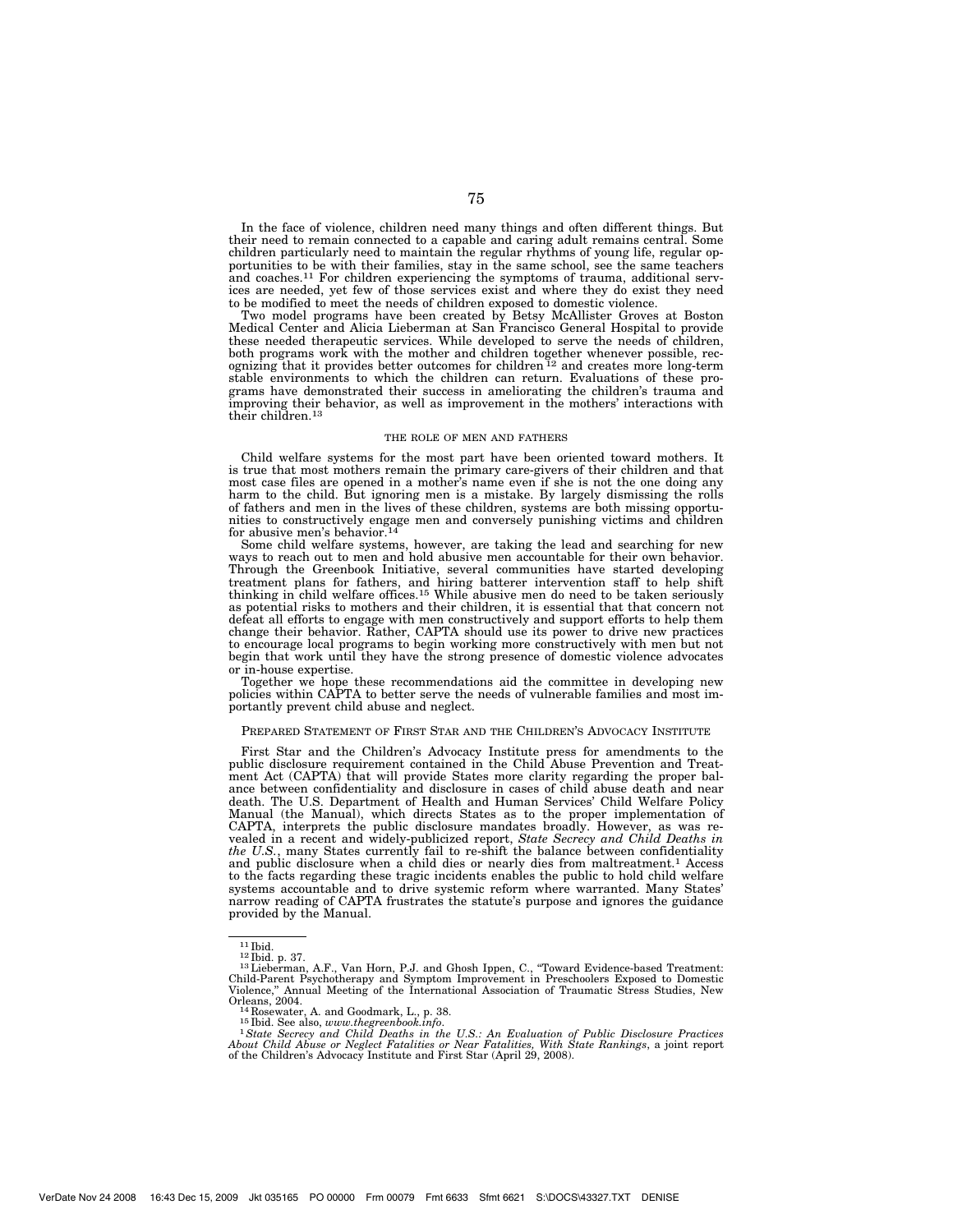In its current form, CAPTA's public disclosure mandate is overly vague. The following amendments to CAPTA will help bring State policies in line with the Manual and ensure more predictable, consistent, and enforceable disclosure of this critical information:

• Clarify that States are required to release both cases of death and near death;<br>• Clarify that public disclosure of such cases is mandatory;<br>• Further clarify that States cannot grant themselves discretion through restri

*tive conditions and limitations*; and **•** Add language to direct the scope and nature of the information authorized for release.

#### 1. CLARIFY THAT STATES ARE REQUIRED TO RELEASE BOTH CASES OF DEATH AND NEAR DEATH

CAPTA explicitly requires a State to adopt ''provisions which allow for public disclosure of the findings or information about the case of child abuse or neglect which<br>has resulted in a child fatality *or near fatality."* However, many States, such as, Col-<br>orado, Massachusetts, New Mexico, Tennessee, T provide anywhere in their public disclosure policy for the release of information on near deaths.

This is a blatant violation of an express CAPTA condition. Language must be added to CAPTA to better guide and inform States that the release of findings and information is also required for *near deaths*.

## 2. CLARIFY THAT PUBLIC DISCLOSURE OF SUCH CASES IS MANDATORY

Section 2.1A.1, Question 1 of the Manual addresses CAPTA confidentiality requirements generally.<sup>2</sup> This Section specifically distinguishes between situations in which a State " $may$ " share confidential child abuse and neglect reports and records and those situations in which a State " $must$ " provide sults in a child fatality or near fatality. Yet, States such as Alabama, Alaska, Ar-kansas, Kentucky, Louisiana, Maine, Maryland, Missouri, Montana, Nebraska, New Jersey, Rhode Island, South Carolina, South Dakota, Tennessee, Vermont, Virginia, Wisconsin, and Wyoming use permissive language in their public disclosure policies.

In accordance with the Manual, CAPTA must clarify that a State is required to use mandatory language when constructing its public disclosure policy.

### 3. FURTHER CLARIFY THAT STATES CANNOT GRANT THEMSELVES DISCRETION THROUGH RESTRICTIVE CONDITIONS AND LIMITATIONS

Currently, the exceptions, limitations and conditions that States may impose on disclosure of information often makes the intended information inaccessible and therefore ineffective in carrying out CAPTA's legislative intent. Section 2.1A.4, Question #4 of the Manual poses the question: ''Does a State have the option of disclosing information on these child fatalities and near fatalities, for example, when<br>full disclosure may be contrary to the best interests of the child, the child's siblings,<br>or other children in the household?" The answer fatality information; rather, the public has the discretion as to whether to access the information. In other words, the State is not required to provide the information to the public unless requested, but may not withhold the facts about a case unless doing so would jeopardize a criminal investigation.3 ''

In spite of this, the public disclosure policies of States such as, Maine, Maryland, South Dakota, and Wisconsin presently include a provision which allows them to withhold information if the release is determined to be contrary to the bests inter-<br>ests of the child who is the subject of the report, the child's siblings or any other<br>child residing in the same dwelling as the child wh *from exercising this type of discretion*. Additionally, some States, such as Minnesota and North Carolina, will not release

information about a child fatality or near fatality unless the perpetrator is crimi-

<sup>2</sup> U.S. Dept. of Health & Human Services, Administration for 4 Children & Families, ''Child Welfare Policy Manual," section 2.1A.1, available at *http://www.acf.hhs.gov/j2ee/programs/cb/*<br>laws \_policies/laws/cwpm/policy\_dsp.jsp?citID=67.<br>- <sup>3</sup>U.S. Dept. of Health & Human Services, Administration for 4 Children &

Welfare Policy Manual,'' section 2.1A.4, available at *http://www.acf.hhs.gov/j2ee/programs/cb/ laws*l*policies/laws/cwpm/policy*l*dsp.jsp?citID=68.*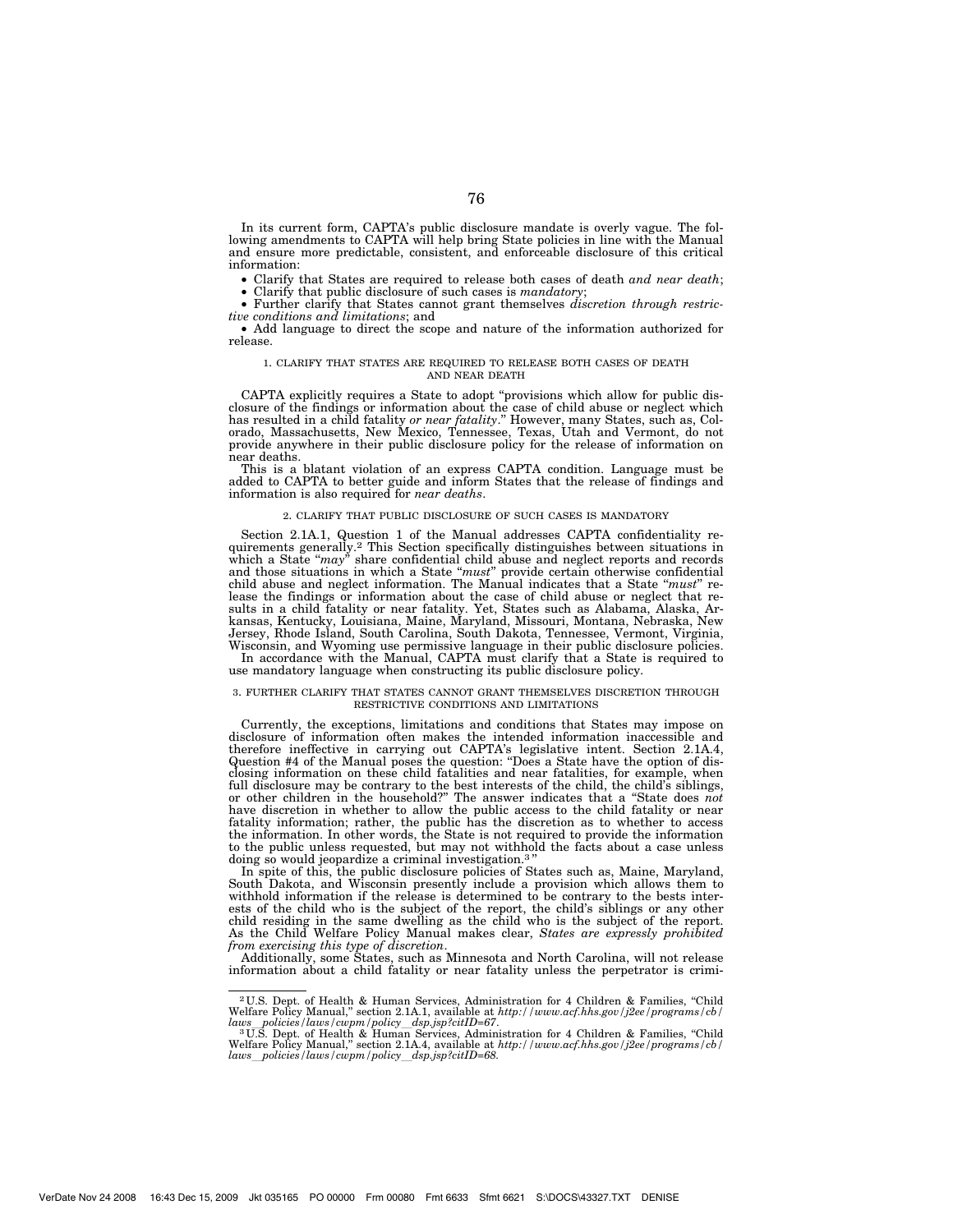nally charged. Disclosure simply cannot be dependent on a district attorney's decision to prosecute. Criminal proceedings are not relevant to the importance of disclosure and furthermore these restrictions serve no public benefit. Making disclosure contingent on criminal prosecution represents a gross misinterpretation of CAPTA language.

To avoid such violations of the legislative intent of CAPTA and to align State policies with the guidance provided by the Manual, language must to be added to CAPTA that expressly prohibits any discretionary withholding of information by a State.4

# 4. ADD LANGUAGE TO INDICATE EXACTLY WHAT TYPE INFORMATION IS AUTHORIZED FOR RELEASE

Section 2.1A.4, Question 2 of the Manual addresses whether States have the option to disclose ''*either* the findings of the case, *or* information which may be general in nature and address such things as practice issues rather than provide case-spe-cific information.'' The answer states that ''the intent of this provision was to assure that the public is informed about cases of child abuse or neglect which result in the death or near death of a child'' and that a ''State must provide for the disclosure of the *available facts*.'' 5

However, many States violate this directive. For example, Delaware authorizes only the release of ''systemwide recommendations'' and provides that the facts and circumstances of each death or near death shall be confidential. Additionally, Georgia limits its disclosure to whether there is an ongoing or completed investigation of the child's death and whether child abuse was confirmed or unconfirmed. Many States argue that they cannot provide facts about the case because it would violate their mandate for confidentiality. However, it is not the identifying information that is needed for proper public discourse, but rather the facts and circumstances of the

case. In order to avoid such violations of the legislative intent of CAPTA, the public dis-closure mandate should clarify exactly what type of information the public is entitled to receive upon request. CAPTA should be amended to read that the public is explicitly entitled to receive information ''including, but not limited to, the cause of and circumstances regarding the fatality or near fatality; the age and gender of the child; information describing any previous reports made to and investigations conducted by the child welfare agency regarding the child and/or the child's family, and the results of any such investigations; and information describing any services provided or actions taken by the child welfare agency on behalf of the child and/or the child's family, before and after the fatality or near fatality.'' 6

*First Star is a 501(c)(3) established in 1999 to strengthen the rights and improve the lives of America's abused and neglected children through education, public policy, legislative reform, and litigation.* 

*The Children's Advocacy Institute was founded in 1989 as part of the Center for Public Interest Law at the University of San Diego (USD) School of Law. CAI's mission is to improve the health, safety, development, and well-being of children. CAI advocates in the legislature to make the law, in the courts to interpret the law, before administrative agencies to implement the law, and before the public to promote the status of children in our society. CAI strives to educate policymakers about the needs of children—about their needs for economic security, adequate nutrition, health care, education, quality child care, and protection from abuse, neglect, and injury. CAI's goal is to ensure that children's interests are represented effectively whenever and wherever government makes policy and budget decisions that will impact them.* 

## PREPARED STATEMENT OF THE NATIONAL CHILD ABUSE COALITION

The National Child Abuse Coalition, representing a collaboration of national organizations committed to strengthening the Federal response to the protection of children and the prevention of child abuse and neglect, calls on Congress to reauthorize the Child Abuse Prevention and Treatment Act (CAPTA) programs to provide the core Federal policy and support for:

1. strengthening the child protective services (CPS) infrastructure;

<sup>&</sup>lt;sup>4</sup>Unless disclosure is likely to jeopardize a criminal investigation.<br><sup>5</sup>U.S. Dept. of Health & Human Services, Administration for 4 Children & Families, "Child Welfare Policy Manual," section 2.1A.4, available at  $http://www.ac$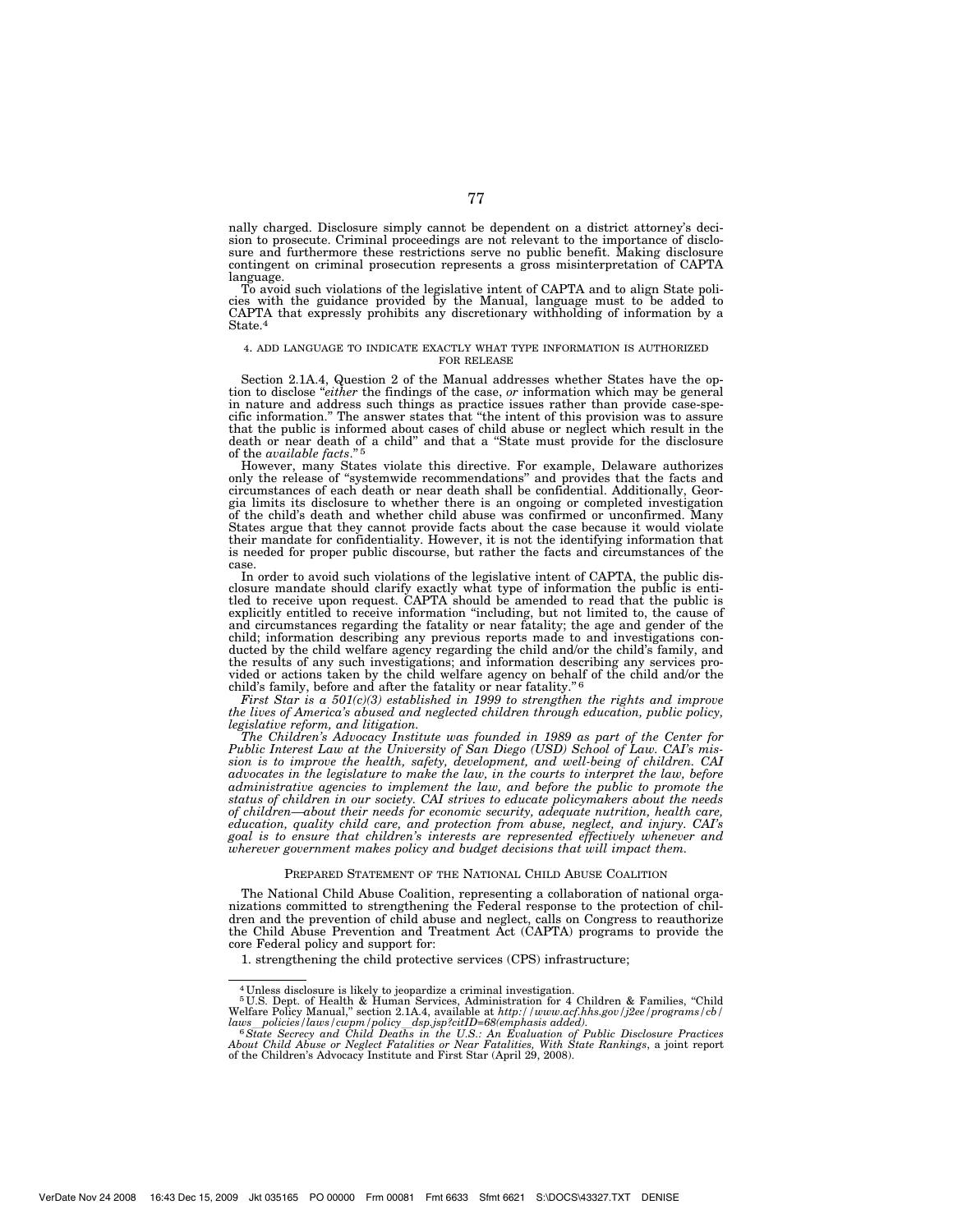2. promoting community-based services in prevention of child maltreatment; and 3. initiating research and development of innovative programs to advance the field of prevention and treatment of child abuse and neglect.

**Child maltreatment is a serious public health problem.** The U.S. Depart-ment of Health and Human Services (HHS) reports that CPS agencies in 2006 received 3.3 million reports of suspected child abuse and neglect. Following investigation, an estimated 905,000 of these reports were found to be victims of abuse and neglect. Overall, the youngest children suffer the highest rate of victimization. Infants aged birth to 1 year are the most vulnerable victims of abuse and neglect, with<br>a rate of victimization  $(24.4 \text{ per } 1,000 \text{ children})$  almost double that of children aged<br>1–3. Almost 45 percent of children who died of abus in 2005)—4 deaths each day.1

These are the abused and neglected children who come to the attention of communities across the country for protection from further, even more serious harm. HHS also reports that many more children—whether known or unknown to protective services—are abused and neglected each year: According to the Third National Incidence Study of Child Abuse and Neglect, an estimated 2.8 million children are the victims of abuse and neglect in the United States.<sup>2</sup> These of these children—can not be taken lightly or dismissed.

**Preventing the abuse and neglect of children from happening in the first place will keep children safe and avert the consequences of child maltreatment.** Research into the results later in life for children who have been maltreated show that:

1. Child abuse prevention can help to prevent crime. Victims of child abuse are more likely to become juvenile offenders, teenage runaways, and adult criminals later in life.<sup>3</sup>

2. Ensuring that children are ready to learn means ensuring that children are safe at home. Abused and neglected children may experience poor prospects for success in school, typically suffering language and other developmental delays, and a disproportionate amount of incompetence and failure.4

3. Preventing child abuse can help to prevent disabling conditions in children. Physical abuse of children can result in brain damage, mental retardation, cerebral

palsy, and learning disorders.5 4. Preventing child abuse helps prevent serious illnesses later in life. Research links childhood abuse with adult behaviors which result in the development of chronic diseases that cause death and disability.6

We know that prevention works. Communities across the country have developed preventive services which show success in support programs for new parents, parent education, respite and crisis care, home visitor services, parent mutual support, and family support services.

Evaluations of home visiting services have shown positive effects in the areas of parenting and child abuse and neglect, birth outcomes, and health care.7 Crisis nurseries have been demonstrated to protect children against abuse at home. Ac-cording to a recent evaluation funded by the HHS Children's Bureau analyzing the number of substantiated reports of child maltreatment in families using crisis nurseries with a comparison group of families for whom crisis respite services were unavailable, the families receiving crisis respite services were far less likely to ever have a substantiated report of maltreatment than the families without nursery serv-

Hopkins University Press.<br><sup>6</sup> Felitti, V.J. and Anda, R.F., et al. (1998). *Relationship of Childhood Abuse and Household*<br>Dysfunction to Many of the Leading Causes of Death in Adults. The Adverse Childhood Experi-

 $^1$  U.S. Department of Health and Human Services, Administration on Children, Youth and Families. Child Maltreatment 2006. Washington, DC, U.S. Government Printing Office, 2008.<br>
<sup>2</sup> Sedlak, A. and Broadhurst, D. The Thi

International, S.R. (1976). The Battered Child in the Classroom. Journal of Pediatric Psychology.<br>
<sup>5</sup> Martin, H.P. and Rodeheffer, M.A. (1980). The Psychological Impact of Abuse in Children.<br> **In:** G.J. Williams. Traumati

ences (ACE) Study. American Journal of Preventive Medicine.<br><sup>7</sup> Hahn, R.A., Bilukha, O.O., Crosby, A., Fullilove, M.T., Liberman, A., and Moscicki, E.K., et<br>al. (2003). *First reports evaluating the effectiveness of strate*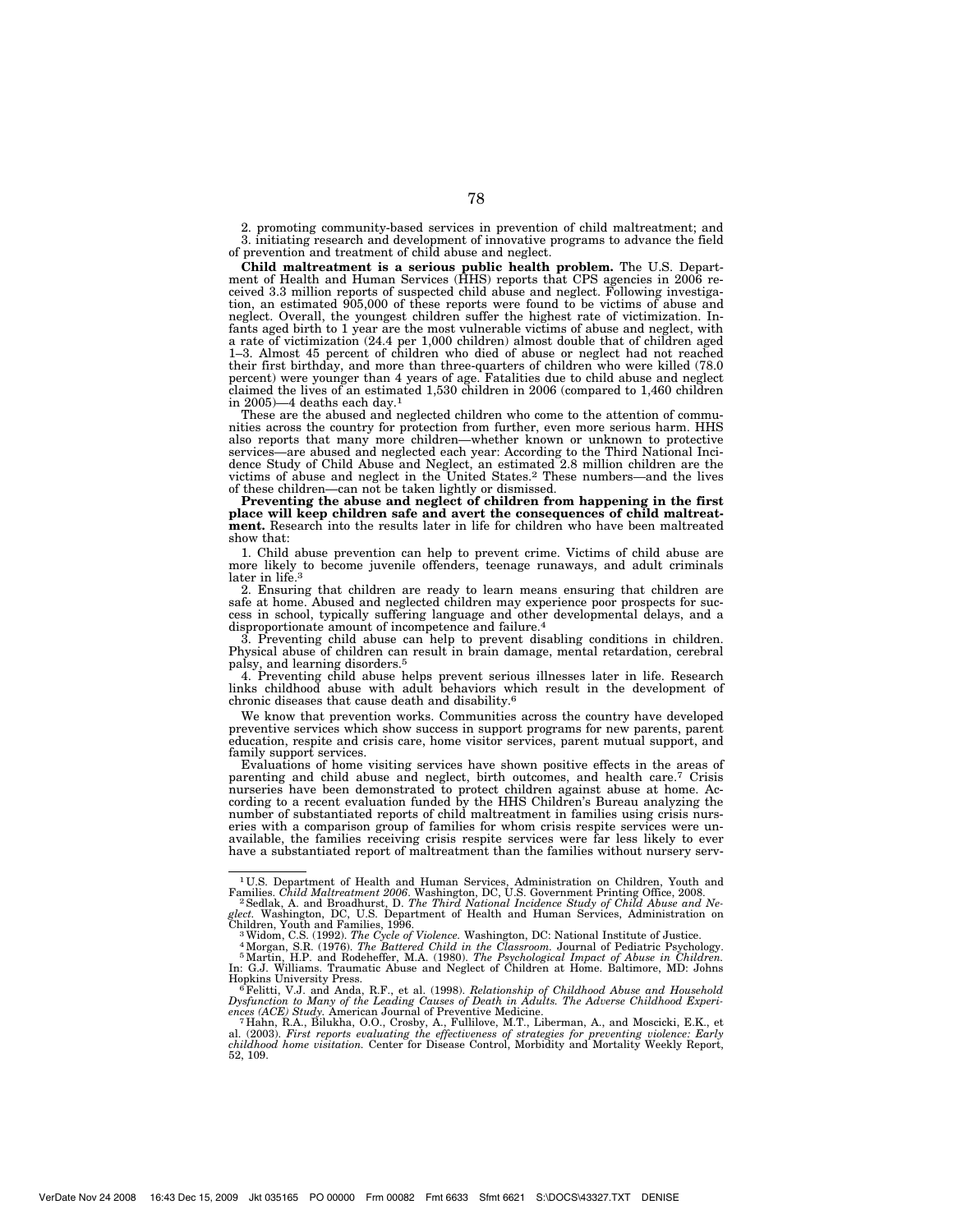ices.8 According to a nationwide longitudinal study conducted by the National Coun-cil on Crime and Delinquency funded by the U.S. Department of Justice, parents who participated over time in Parents Anonymous parent mutual support-shared leadership groups showed improvement in child protective factors and reduced child maltreatment and other risk factors.<sup>9</sup>

**The incidence of child abuse and neglect exceeds the capacity of our system to respond adequately.** HHS reports that the average time from start of in-vestigation to provision of service is 43 days. Less than half (41.1 percent) of child victims receive no services. Just over one-quarter (25.3 percent) of victims had a history of prior victimization. According to the HHS report, "... the efforts of the CPS system have not been successful in preventing subs ysis of the factors influencing the likelihood of recurrence includes the following results:

• Children who had been prior victims of maltreatment were 96 percent more likely to experience maltreatment again than those who were not prior victims.

• Child victims who were reported with a disability were 52 percent more likely to experience recurrence than children without a disability. (Nearly 8 percent of vic-<br>tims—7.7 percent—had a reported disability.)

• The oldest victims (16–21 years of age) were the least likely to experience a re- currence.<sup>10</sup>

Federal officials have repeatedly cited States for certain deficiencies: significant numbers of children suffering abuse or neglect more than once in a 6-month period; caseworkers who are not visiting children often enough to assess needs; and failure to provide promised medical and mental health services. We, as a nation, can do better. A CAPTA-funded 2001 study shows that job stress related to the number and composition of a child protective service worker's caseload affects decisions on substantiation of maltreatment reports. The same study reveals that a perceived lack of service resources in a community may be tied to an increased recurrence of reports.11

In the 2003 reauthorization of CAPTA, the basic State grant section was amended to require that children under the age of 3 involved in a substantiated case of child abuse or neglect must be referred to early intervention services funded under Part C of the Individuals with Disabilities Education Act.

Unfortunately, the implementation of this essential provision has been sorely lacking. Part C does not have the capacity, without appropriate resources, to serve all children involved in substantiated cases referred by CPS necessarily possess the knowledge and expertise to engage families referred by CPS. HHS needs to provide guidance to the States on implementing these procedures, and additional funding is essential in order to serve these children. Some agencies are making this work, but more needs to be done to attend to the important potential lying in these provisions in CAPTA.

**Current Federal spending for child protective services and preventive services falls far short of the dollars invested in supporting the placement of children in foster care and adoptive families.** For every dollar spent by the Federal Government in subsidies for the out-of-home placement of children, just 14 cents is spent on prevention and protective services. Federal laws have created a system of child welfare support heavily weighted toward protecting children who have been so seriously maltreated they are not safe at home and must be placed in foster care or adoptive homes. These are children whose safety is in danger; they demand our immediate attention. Increasing funding for CAPTA's basic State grants and community-based prevention grants will help to begin to address the current imbalance. It is time to invest additional resources to work in partnership with the States to help families and prevent children from being abused and neglected. Unfortunately, far less attention in Federal funding and policy is directed at pre-

venting harm to these children from happening in the first place, or providing the appropriate services and treatment needed by families and children victimized by abuse or neglect. CAPTA must be reauthorized to respond to the current demand for treatment and prevention of child abuse and neglect. In 2008, many States are reporting their largest budget shortfalls in almost a decade and about half the State legislatures are looking to cut a variety of services to avoid spending deficits. As

<sup>&</sup>lt;sup>8</sup> Crisis Respite: Evaluating Outcomes for Children and Families Receiving Crisis Nursery<br>Services. ARCH National Respite Network, 2007.<br><sup>9</sup> National Outcome Study of Parents Anonymous, 2007.<br><sup>10</sup>U.S. Department of Healt

Families. *Child Maltreatment 2006*. Washington, DC, U.S. Government Printing Office, 2008. 11Fluke, J. and Parry, D., et al. *The Dynamics of Unsubstantiated Reports: A Multi-State* 

<sup>&</sup>lt;sup>11</sup> Fluke, J. and Parry, D., et al. *The Dynamics of Unsubstantiated Reports: A Multi-State Study*. American Humane Association, Englewood, CO, 2001.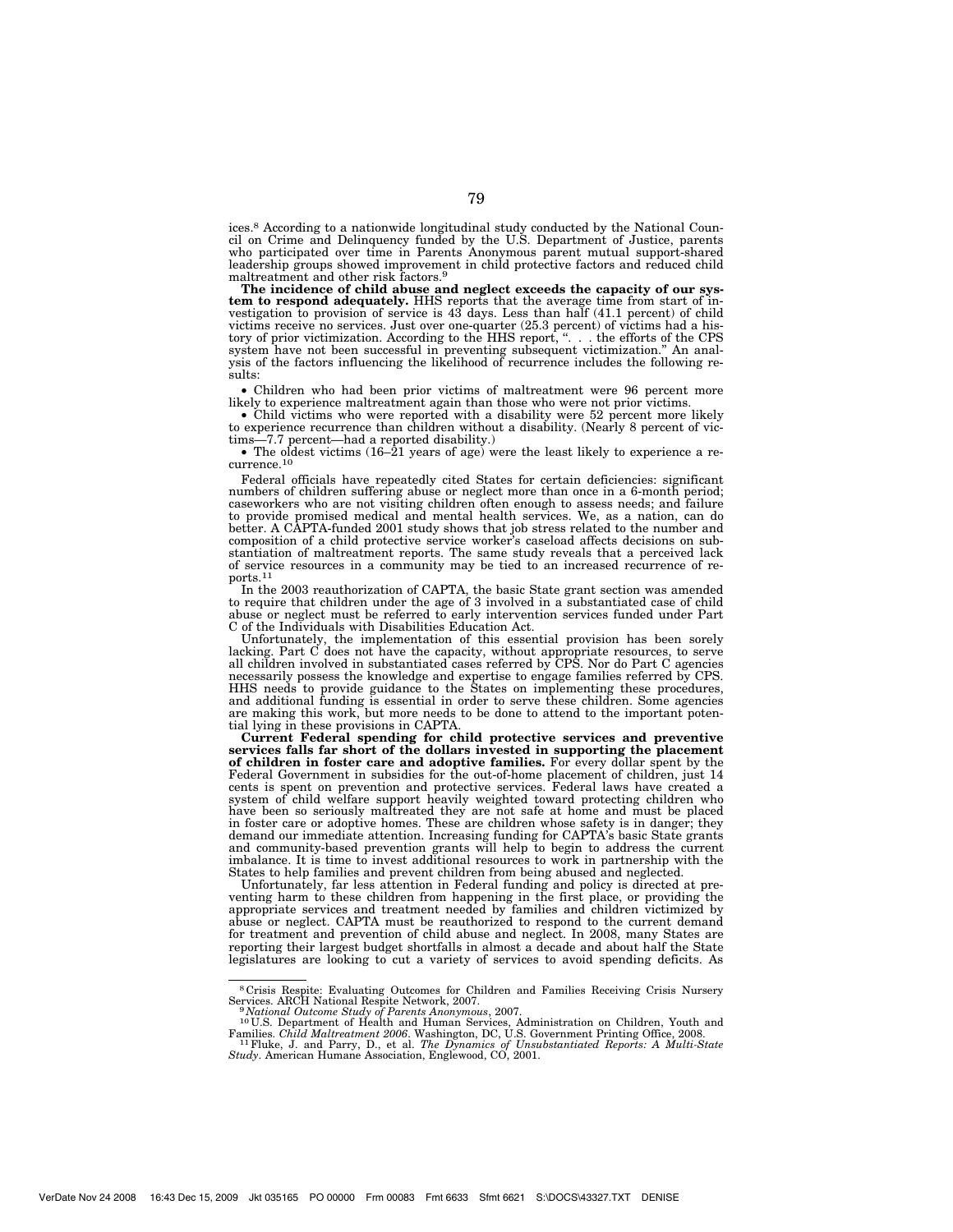housing foreclosures and other economic stresses increase pressures on families, we are concerned that over the coming months children will suffer as the funds for necessary services will go down. CAPTA, with a focus on support to improve the CPS infrastructure and our system of community-based prevention services, should be the source to help in providing those resources for prevention, intervention, and treatment.

#### CAPTA BASIC STATE GRANT PROGRAM

**CAPTA should be the core source of funding for child protective services, yet it is not.** CAPTA funding for basic State grants at the current level of \$27 million is not up to addressing the scope of the need for support of CPS. The National Child Abuse Coalition believes that an annual authorized funding level of \$500 million is a realistic approach to developing the CAPTA basic State grant program as a source of core funding for child protective services. A commitment at this level of funding will begin to help close the gap between what Federal, State and local dollars currently allocate to protect children and treat child victims, and what those services cost.

CAPTA basic State grants are used for developing innovative approaches in CPS systems. This is potentially an important source of support for improving the child protective service system from State to State. Through the CAPTA basic State grant program, the Federal Government has the opportunity to step up to a leadership role in providing support for the CPS system infrastructure and to begin to rectify the imbalance in the Federal Government's response to the abuse and neglect of children.

States report having difficulty in recruiting and retaining child welfare workers, because of issues like low salaries, high caseloads, insufficient training and limited supervision, and the turnover of child welfare workers—estimated to be between 30 and 40 percent annually nationwide.12 The average caseload for child welfare workers has typically been nearly double the recommended level, and obviously much higher in many jurisdictions.13 Because our system is weighted toward protecting the most seriously injured children, we wait until it gets so bad that we have to step in. Far less attention in policy or funding is directed at preventing harm to children from ever happening in the first place or providing the appropriate services and treatment needed by families and children victimized by abuse or neglect.

In addition to authorizing meaningful appropriations for the basic State grants to help improve the CPS infrastructure, the National Child Abuse Coalition proposes to address through those grants a variety of activities essential to a responsive, efficient and appropriate protective service system, enabling States to improve their CPS systems through CAPTA grant support. In addition to the purposes for basic State grants in current law which address CPS improvements, the Coalition proposes that CAPTA funds be available to address the following issues:

*CPS and family violence services collaboration:* recognizing that domestic violence and child maltreatment co-exist in 30 to 60 percent of the families among whom either is present; child welfare and domestic violence prevention programs should adopt assessment and intervention procedures aimed at enhancing the safety both of children and victims of domestic violence, including, where appropriate, developing and implementing collaborative procedures between child protective services and domestic violence services, in the investigation, intervention, and delivery of services and treatment provided to children and families.

*Data sharing:* to develop systems of technology that support the program and track reports of child abuse and neglect from intake through final disposition and allow interstate and intrastate information exchange.

*Services to families:* to promote the implementation of policies and procedures which encourage the development of differential, multiple responses for referral of family to a community organization or voluntary preventive services where the child is not at risk of imminent harm; and policies and procedures encouraging the involvement of families in decisionmaking pertaining to cases of abuse and neglect of children.

*Linkages to animal welfare:* to promote collaborations between the child protection system and animal welfare agencies in recognizing incidences of child abuse and neglect.

<sup>&</sup>lt;sup>12</sup> U.S. General Accounting Office (2003). HHS Could Play a Greater Role in Helping Child Welfare Agencies Recruit and Retain Staff (GAO-03-357).<br><sup>13</sup> Alliance for Children and Families, American Public Human Services As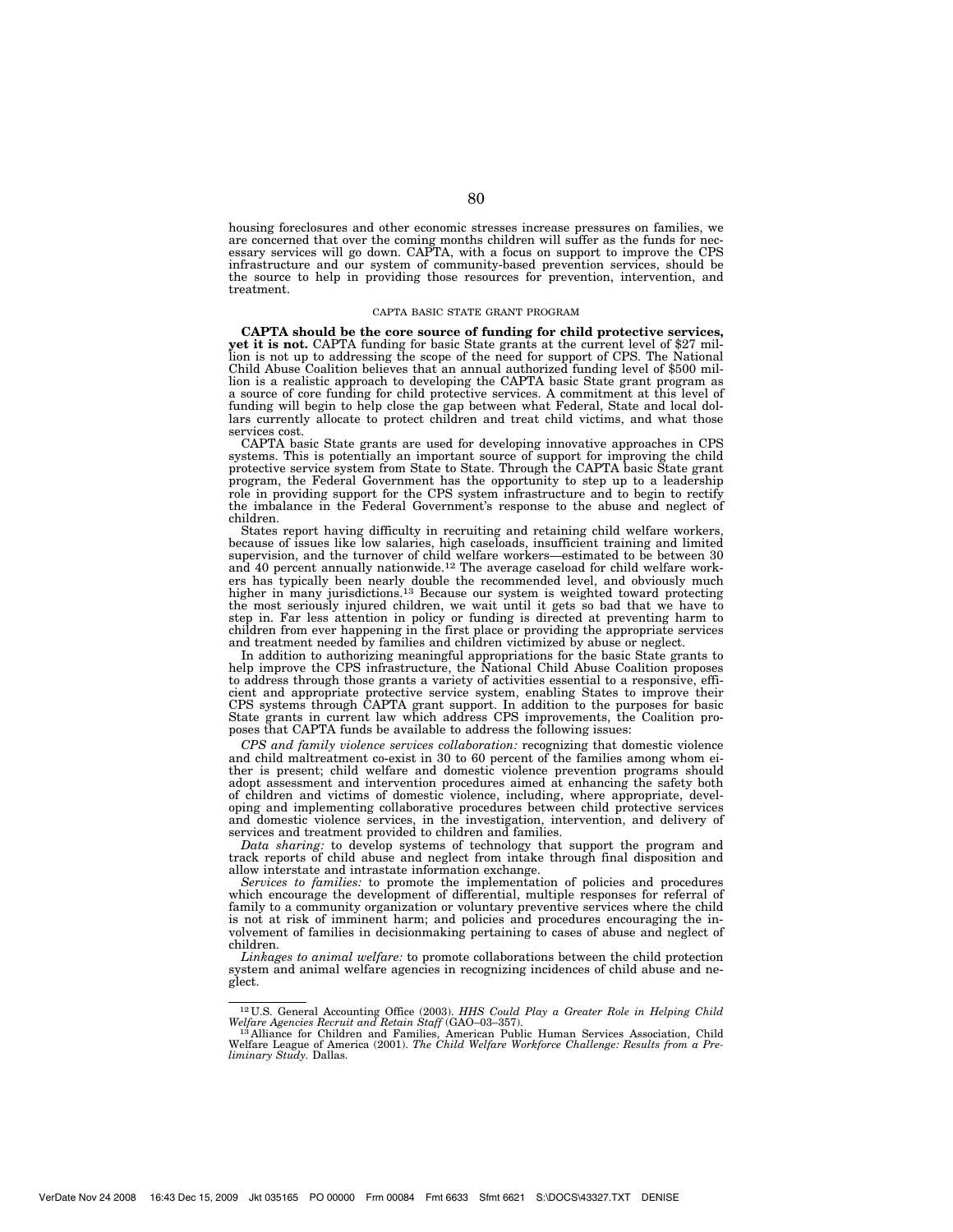*Legal representation:* to require the appointment of an attorney to represent the legal interests of the child, as well as a guardian *ad litem* to represent the child's best interests.

*Medical neglect:* to extend protection to all children from medical neglect by removing language from CAPTA with the effect of allowing States to permit parents to withhold medical care from sick and injured children on religious grounds in the provision stating that there is no "Federal requirement that a parent or legal guardian provide a child any medical service or treatment against the religious beliefs of the parent or legal guardian. . . . .", in accord wi danger one's children.

### CAPTA COMMUNITY-BASED CHILD ABUSE PREVENTION PROGRAM (TITLE II)

CAPTA should be the basic source of funding for community-based prevention programs, yet its resources are inadequate. Current funding for the community-based prevention program at \$37 million is insufficient on a significant scale to the task of preventing the abuse and neglect of children from happening in the first place. The National Child Abuse Coalition believes that annual authorized funding of \$500 million represents a modest commitment to support prevention of child abuse and neglect through CAPTA. Putting dollars aside for prevention is sound investing, not

luxury spending.<br>According to the Urban Institute, States reported spending \$22 billion on child<br>welfare in 2002, and they could categorize how \$17.4 billion of the funds were used.<br>Of that amount, \$10 billion was spent fo administration, \$2.6 billion on adoption, and \$3.1 billion (about 18 percent) on all other services, including prevention, family preservation and support services, and<br>child protective services.<sup>14</sup> As one of the few dedicated Federal funding sources for<br>prevention, a proper investment in CAPTA Communitytion grants would go a long way towards correcting the current imbalance between funding services for children after abuse and neglect have occurred, and funding

services to ensure that abuse and neglect do not happen in the first place. The CAPTA Community-Based Child Abuse Prevention grants should assist States and communities to develop tested successful approaches to preventing child abuse and neglect through such essential community-based, family-centered, prevention services as support programs for new parents, parent education, respite and crisis child care, home visitor services, parent mutual support, and other family support services.

To improve upon the ability of CAPTA to support State and local preventive serv-ices, the Coalition proposes that CAPTA Title II should be amended to:

• Focus the Title II, Community-Based Child Abuse Prevention grants on support

• Allow for the redistribution of unexpended funds back through the program.<br>• Strengthen accountability provisions in the title II program.<br>• Strengthen title II language to include meaningful parent involvement through a

• Elevate home visiting and respite services to the same level as other identified core services of activities, and add crisis nurseries as a core service (removing the phrase ''as practicable''.)

#### CAPTA RESEARCH AND DEMONSTRATION GRANTS FOR INNOVATIONS

CAPTA is the only Federal program for support of research and innovations to improve practices in preventing and treating child abuse and neglect, yet funding remains insufficient. CAPTA dollars for R&D at the current fund and improving services for protecting children. At the current funding level, HHS is able to fund only a fraction of the applications for field-initiated research. The Coalition proposes raising the authorized appropriations to the level of \$100 million, which would help to advance the field's knowledge through support for research and program innovations, as well as funding for the training, technical assistance, data collection and information sharing functions also authorized by CAPTA out of this mone

CAPTA funding is an efficient means of enabling States and communities to im-<br>prove their practices in preventing and treating child abuse and neglect. The discre-<br>tionary grant program is able to support a broad array of

<sup>14</sup>Scarcella, C.A. (2004). *The Cost of Protecting Vulnerable Children IV: How Child Welfare Funding Fared During the Recession*, Washington, DC Urban Institute.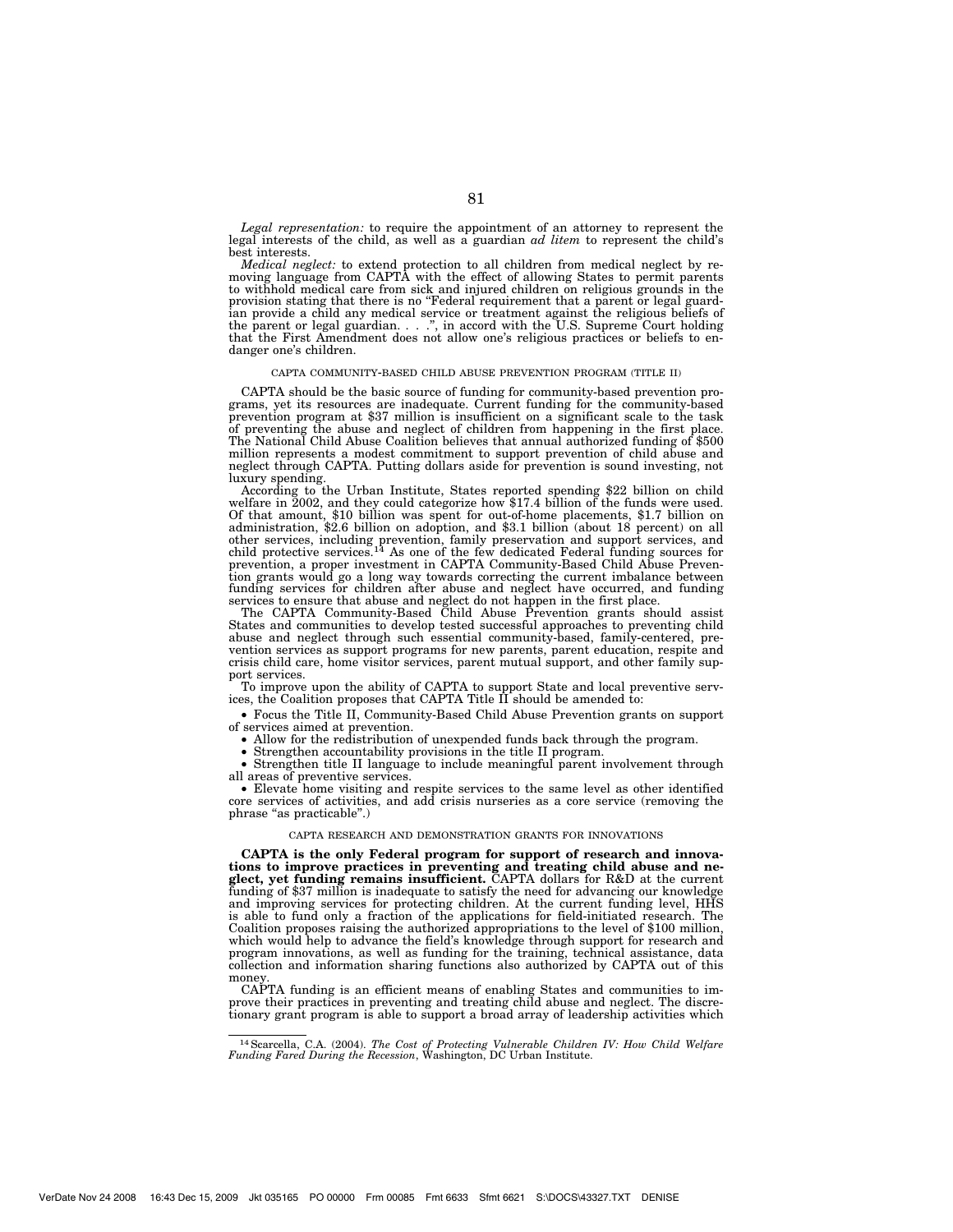are uniquely suited to the Federal Government's national perspective and ability to address current issues in order to advance the field of prevention and treatment of child abuse and neglect. Public agencies beleaguered by the crises of the day often do not have the capacity to undertake such activities, but they benefit from tested approaches, like those CAPTA supports. These discretionary grants help ensure that the CAPTA State grant funds and other child protection investments will actually benefit children.

Over the years, important strategies in child abuse prevention and protection of children have developed with seed money from CAPTA. The history of CAPTA funding demonstrates the value of this investment.

• Early in the development of the Parents Anonymous program, CAPTA support helped to enable this parent mutual support-shared leadership organization to expand, through technical assistance and training, beyond its beginnings in southern California to become today an important prevention resource for tens of thousands of families in communities nationwide.

• An initial grant from CAPTA helped the first children's advocacy center developed in Huntsville, AL by then-district attorney and now-Rep. Bud Cramer (D) to serve as the model program for centers protecting children in States across the country.

• In Hawaii, seed money from CAPTA went to develop the successful program of home health visitors. The research and knowledge gained through this experience contributed to the development of the Healthy Families America program now operating in hundreds of communities in almost every State to help parents get their children off to a healthy start.

# *Research, Training and Technical Assistance Grants*

The National Child Abuse Coalition proposes amending CAPTA to focus discretionary spending on current topics important to improving our ability to protect children and prevent abuse and neglect. Among appropriate topics which should be addressed by CAPTA funding are the following:

1. training for domestic violence and for child protection personnel in issues relating to child abuse and neglect and family violence;

2. collect and disseminate information on effective programs and best practices for developing and carrying out collaborations between child protective services and domestic violence services; and

3. development of best practices for research and evaluation to build on the base of evidence regarding differential response.

# *Training*

The connection between workforce quality and family outcomes was documented in a March 2003 report by the U.S. General Accounting Office which states,

"A stable and highly skilled child welfare workforce is necessary to effectively provide child welfare services that meet Federal goals. [However,] large caseloads and worker turnover delay the timeliness of investigation and limit the frequency of worker visits with children, hampering agencies' attainment of some key Federal safety and permanency outcomes."<sup>15</sup>

It has been documented that a well-prepared staff is more likely to remain in the field of child welfare, thus reducing worker turnover and increasing continuity of services with the family. Some social workers are able to take advantage of Federal assistance through the Title IV–E and Title IV–B programs of the Social Security Act. These funds are used to upgrade the skills and qualifications of child welfare workers though their participation in training programs specifically focused on child welfare practice. While these programs serve a useful purpose and must be preserved, we know that these two programs alone cannot support the entire field of child welfare workers.

A recent NASW study, *Assuring the Sufficiency of a Frontline Workforce: A Na-tional Study of Licensed Social Workers*,16 shines a bright light on issues related to workforce retention. The study warns of an impending shortage of social workers that threatens future services for all Americans, especially the most vulnerable among us, children and older adults. Key findings include:

<sup>&</sup>lt;sup>15</sup> U.S. General Accounting Office. (March 2003). "HHS Could Play a Greater Role in Helping Child Welfare Agencies Recruit and Retain Staff." Washington, DC.<br><sup>16</sup> Whitaker, T. Weismiller, T. and Clark, E. (2006). "Assuri